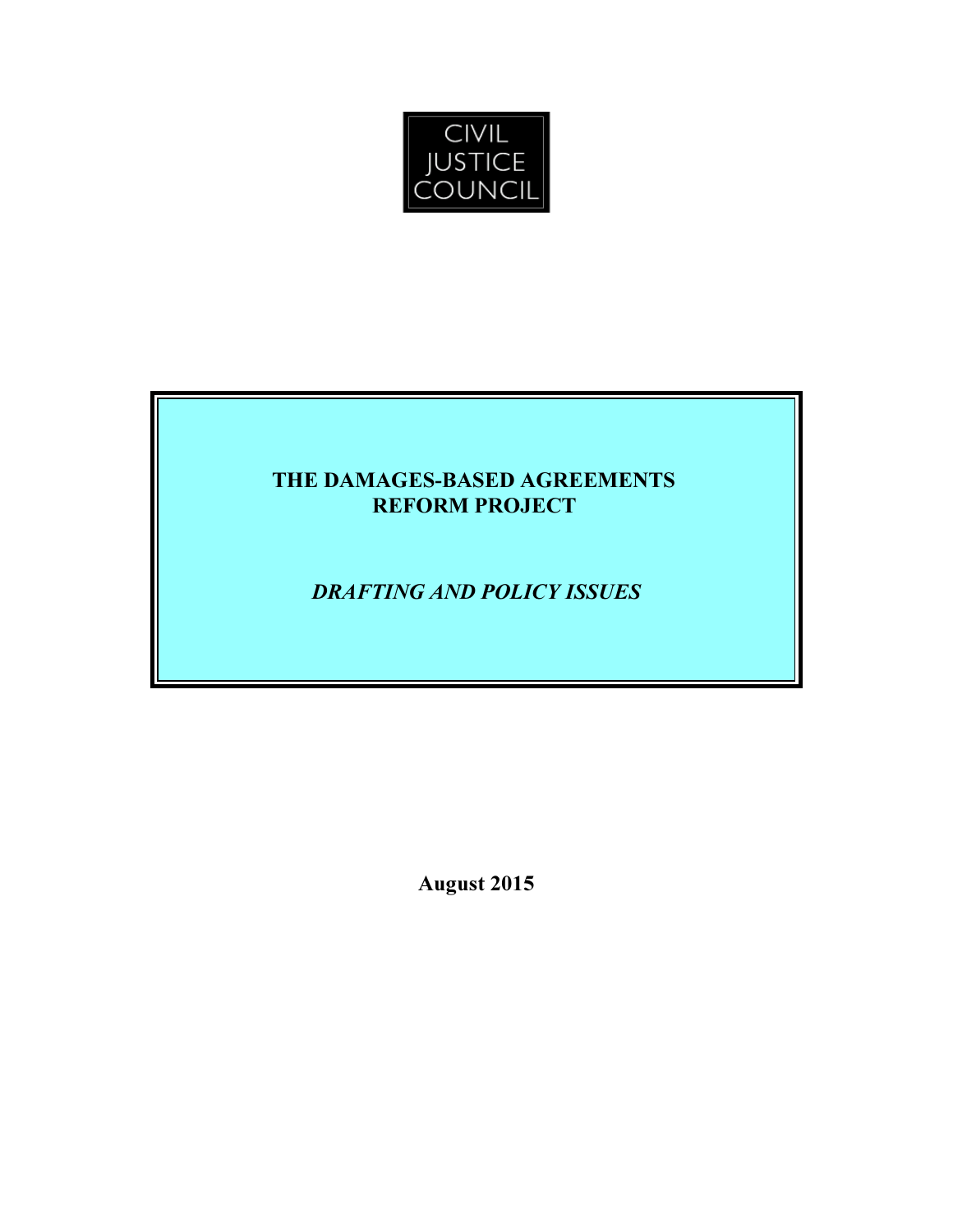# TABLE OF CONTENTS

| Members of the Working Group (and according contained a series of the Working Coronavistic and the Working Group |  |
|------------------------------------------------------------------------------------------------------------------|--|
|                                                                                                                  |  |
|                                                                                                                  |  |
|                                                                                                                  |  |

# PHASE I – DRAFTING ISSUES

| 1.  |                                                                                                       |  |
|-----|-------------------------------------------------------------------------------------------------------|--|
| 2.  |                                                                                                       |  |
| 3.  |                                                                                                       |  |
| 4.  |                                                                                                       |  |
| 5.  | Recoverability — The Effect of Set-offs, Counterclaims, and Defences (Total or Partial)  16           |  |
| 6.  |                                                                                                       |  |
| 7.  |                                                                                                       |  |
| 8.  |                                                                                                       |  |
| 9.  |                                                                                                       |  |
| 10. | Excluding Third Party Funders' Litigation Funding Agreements from the Ambit of the DBA Regulations 33 |  |
| 11. |                                                                                                       |  |
| 12. |                                                                                                       |  |
| 13. |                                                                                                       |  |
| 14. |                                                                                                       |  |
| 15. |                                                                                                       |  |
| 16. |                                                                                                       |  |
| 17. |                                                                                                       |  |
| 18. |                                                                                                       |  |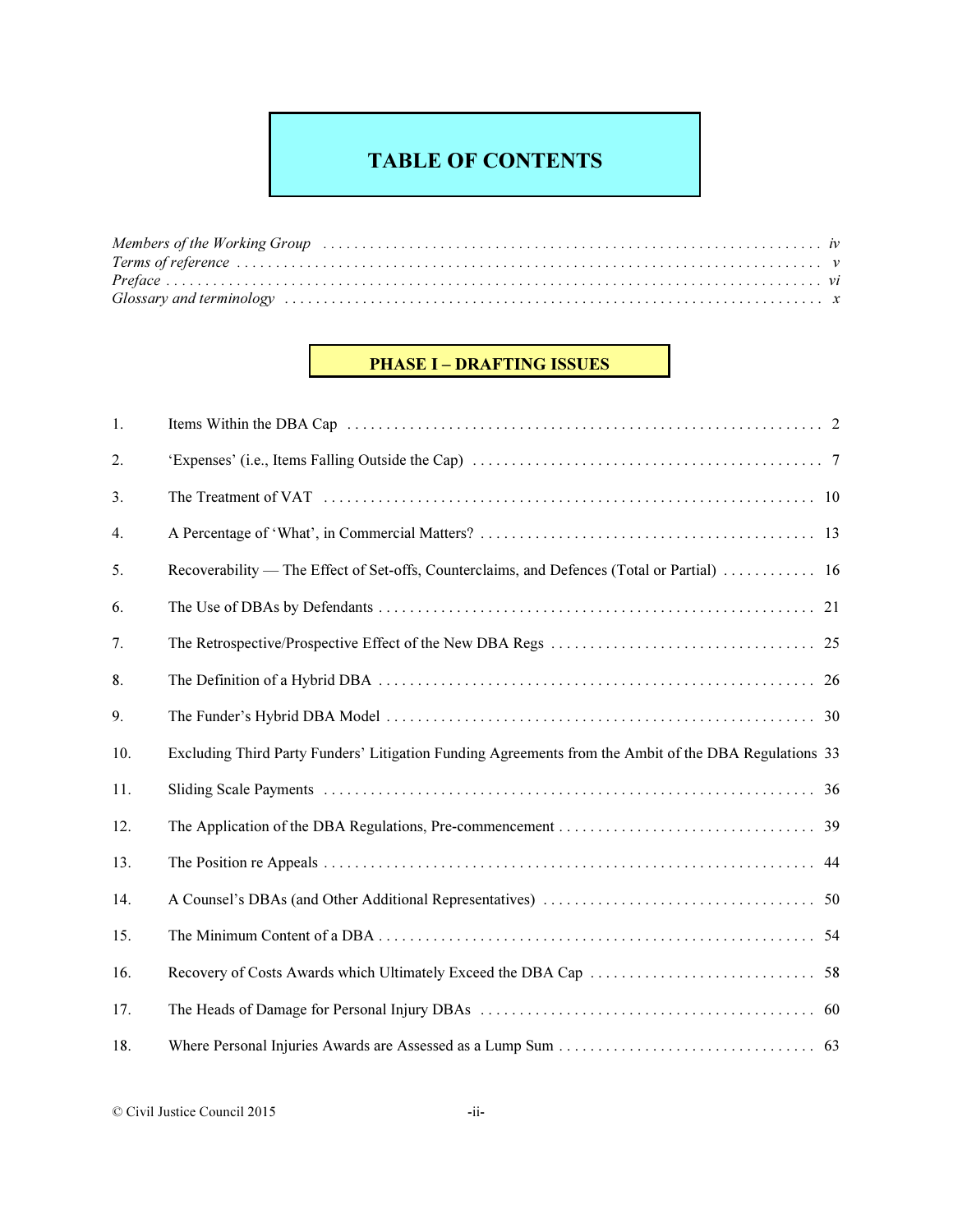20. The Legal Representative's Position, Regarding Recoverable Costs and Expenses/Disbursements . . . . . 69

# PHASE II – POLICY ISSUES

| 21. |  |
|-----|--|
| 22. |  |
| 23. |  |
| 24. |  |
| 25. |  |
| 26. |  |
| 27. |  |
| 28. |  |
| 29. |  |
| 30. |  |

# APPENDICES

\*\*\*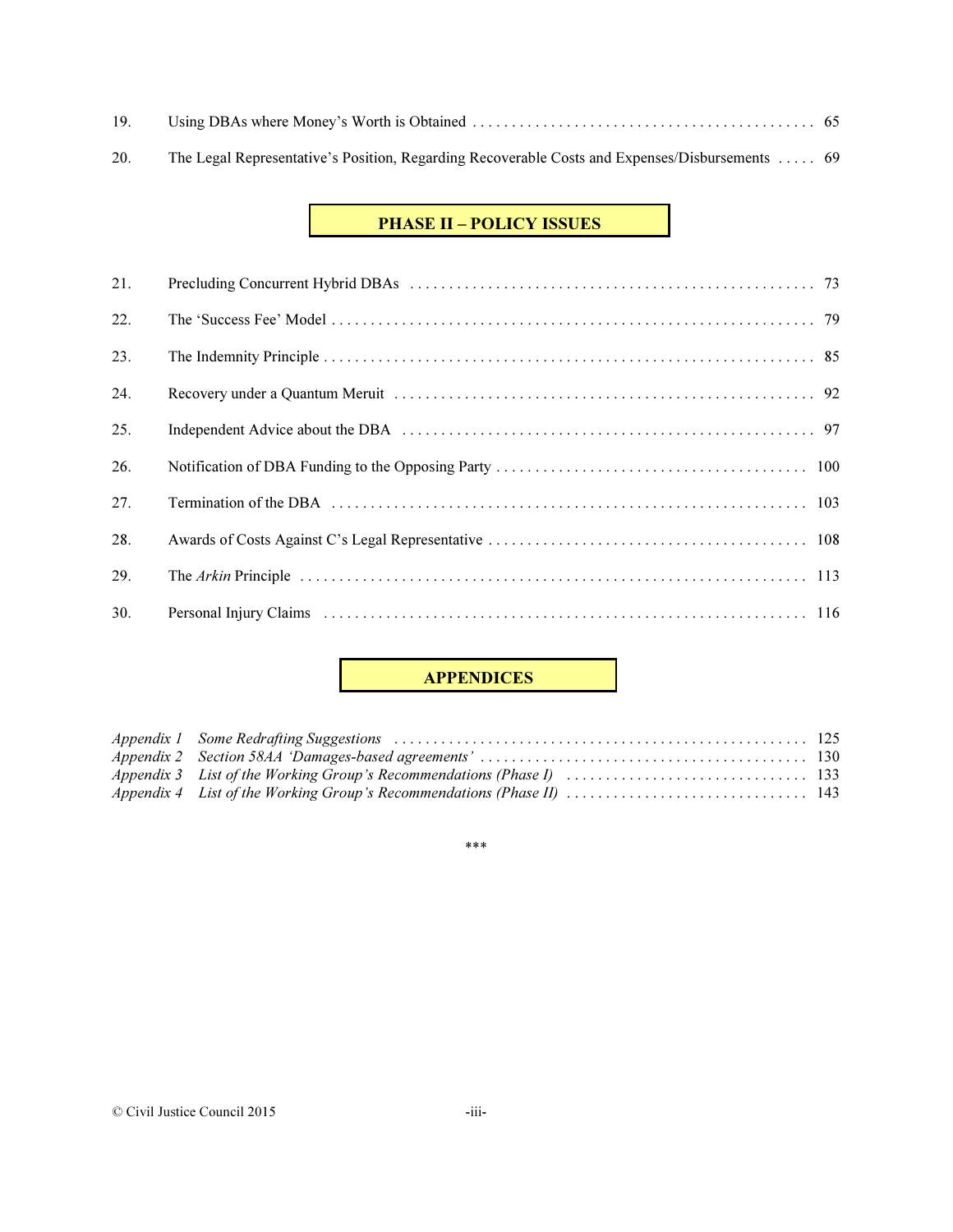# MEMBERS OF THE WORKING GROUP

The Working Group for the Damages-Based Agreements Reform Project consists of the following:

- 1. Professor Rachael Mulheron (Chair, and CJC member)
- 2. Mark Friston (Bar Council representative)
- 3. David Greene (Law Society representative)
- 4. Stuart Kightley (Assn of Personal Injury Lawyers (APIL) representative)
- 5. Maura McIntosh (Herbert Smith Freehills, commercial litigator)
- 6. Hardeep Nahal (Commercial Litigation Forum representative)
- 7. Andrew Parker (CJC member)
- 8. Nick Parsons (Forum of Insurance Lawyers (FOIL) representative)
- 9. Peter Smith (CJC member)
- 10. David Taylor (Employment Lawyers Assn (ELA) representative)

Robert Wright (Head of Policy, Civil Litigation Funding and Costs) , together with lawyers from the Ministry of Justice with experience of drafting Regulations, variously attended the Working Group's meetings, as observers. The Secretariat was provided by the CJC.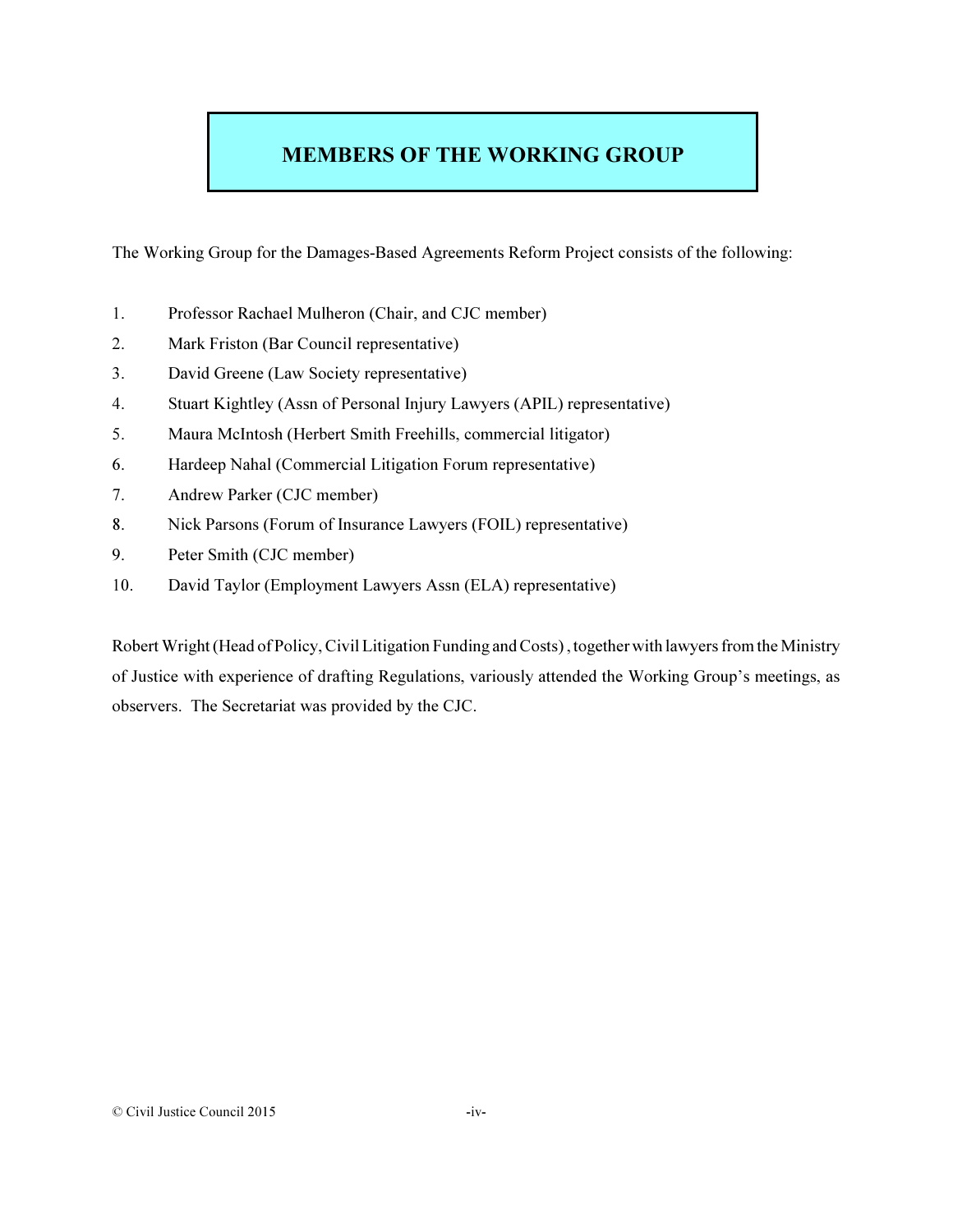# TERMS OF REFERENCE

It was envisaged that the Working Group will operate in two stages.

First, the Working Group will make recommendations to the Government, regarding revisions to the Damages-Based Agreements Regulations 2013 (where such revisions would be feasible within the parameters of current Governmental policy), and in particular on whether the regulations could be made more effective by some improvements, including (but not limited to):

- dividing into two sets the existing regulations, with those for employment tribunals (as per the 2010 regime) separated from regulations for civil litigation proceedings;
- clarifying that different forms of litigation funding cannot take place at the same time, although they could do so at different stages of a case;
- changing the regulations such that defendants will be able to use DBAs, by widening the application of the regulations where a party receives a specified financial benefit (rather than restricting the availability of DBAs to where a monetary payment is received);
- clarifying that the lawyer's payment can only come from damages, and that the payment should be a percentage of the sum ultimately received (not awarded or agreed); and
- reviewing whether the regulations should contain provisions governing the termination of a DBA.

Secondly, and as part of the CJC's function to keep the civil justice system under review, the Working Group will consider relevant areas of policy governing the operation and utility of damages-based agreements, with a view to informing the Government of particular policy matters which may be worthy of review, either preceding or following the 2015 DBA Regulations taking effect.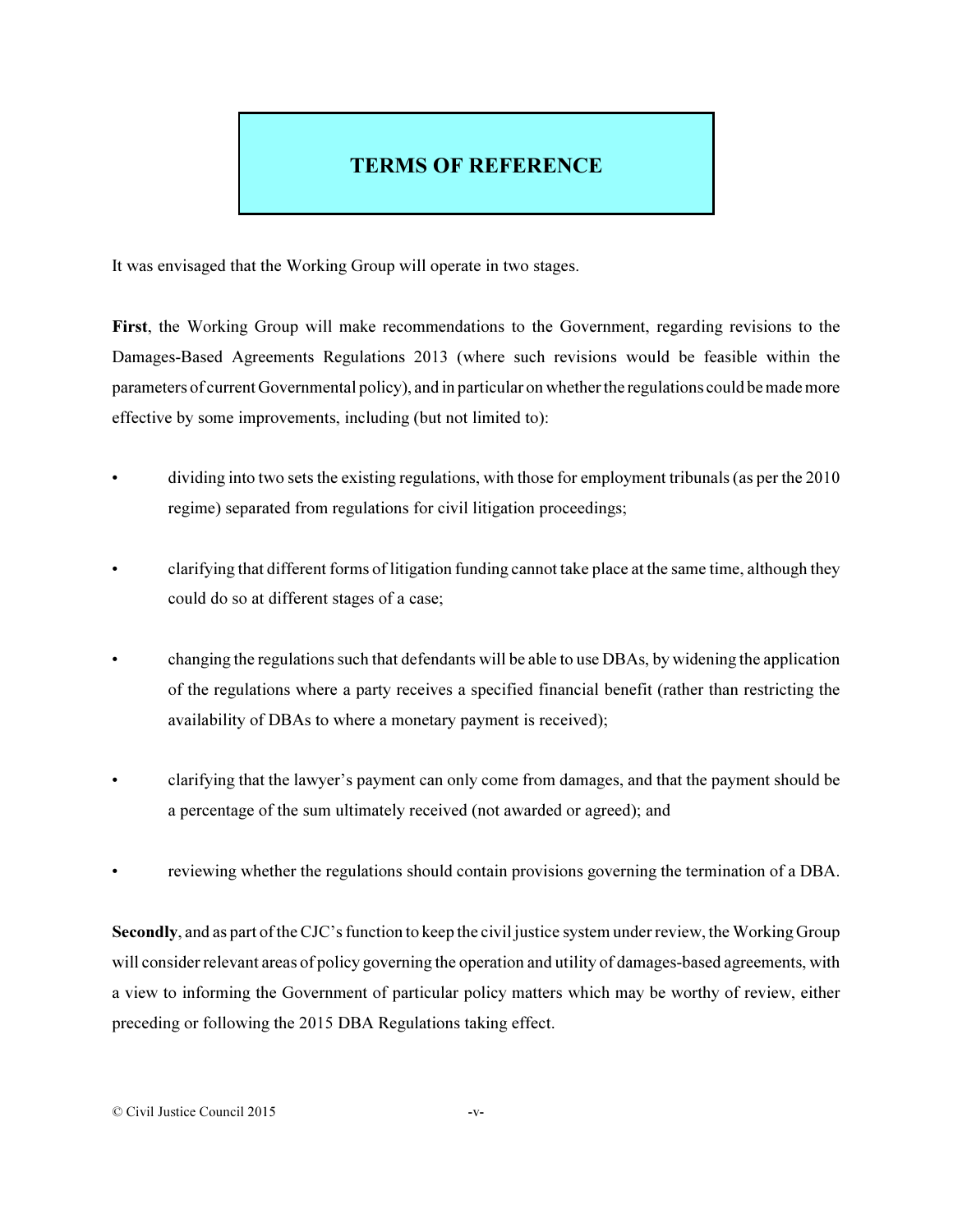# **PREFACE**

#### The commission from the Government

By letter dated 30 October 2014, from Lord Faulks QC to Lord Dyson Master of the Rolls, Lord Faulks sought the assistance of the Civil Justice Council upon the issue of how the regulatory framework applying to damages-based agreements could be improved, in specific respects. A set of draft Damages-based Regulations were provided to the CJC Working Group to review for that purpose. These issues form the basis of the Terms of Reference outlined previously.

In particular, the Government's intention is 'substantively to improve the regulatory framework without encouraging more litigation', and that the overriding objective is 'to ensure that any changes we make do not encourage litigation which would not otherwise be taken forward. Given the similarities in substance between DBAs and CFAs, [the Government] do[es] not see DBAs are filling an access to justice gap — rather, they are intended to be an alternative form of funding, perhaps in niche areas of litigation.' In stating this, however, Lord Faulks acknowledged that it was a 'complex issue', and that the Government was keen to avoid, so far as was possible, the 'unintended consequences' that may flow from the redrafting of the DBA Regulations.

With that in mind, the Working Group members have sought to canvass (and this Report has sought to capture) a wide range of points that may arise per issue, so that the Government may be aware of these various points and uncertainties, when considering the way forward.

To emphasise, it is not the Working Group's remit from the Government to draft suitable Regulations in draft. However, the Working Group has sought to illustrate some of its recommendations in an amended suggested set of Regulations (contained in Appendix 1), and holds itself at the ready to assist with the redrafting task, if requested.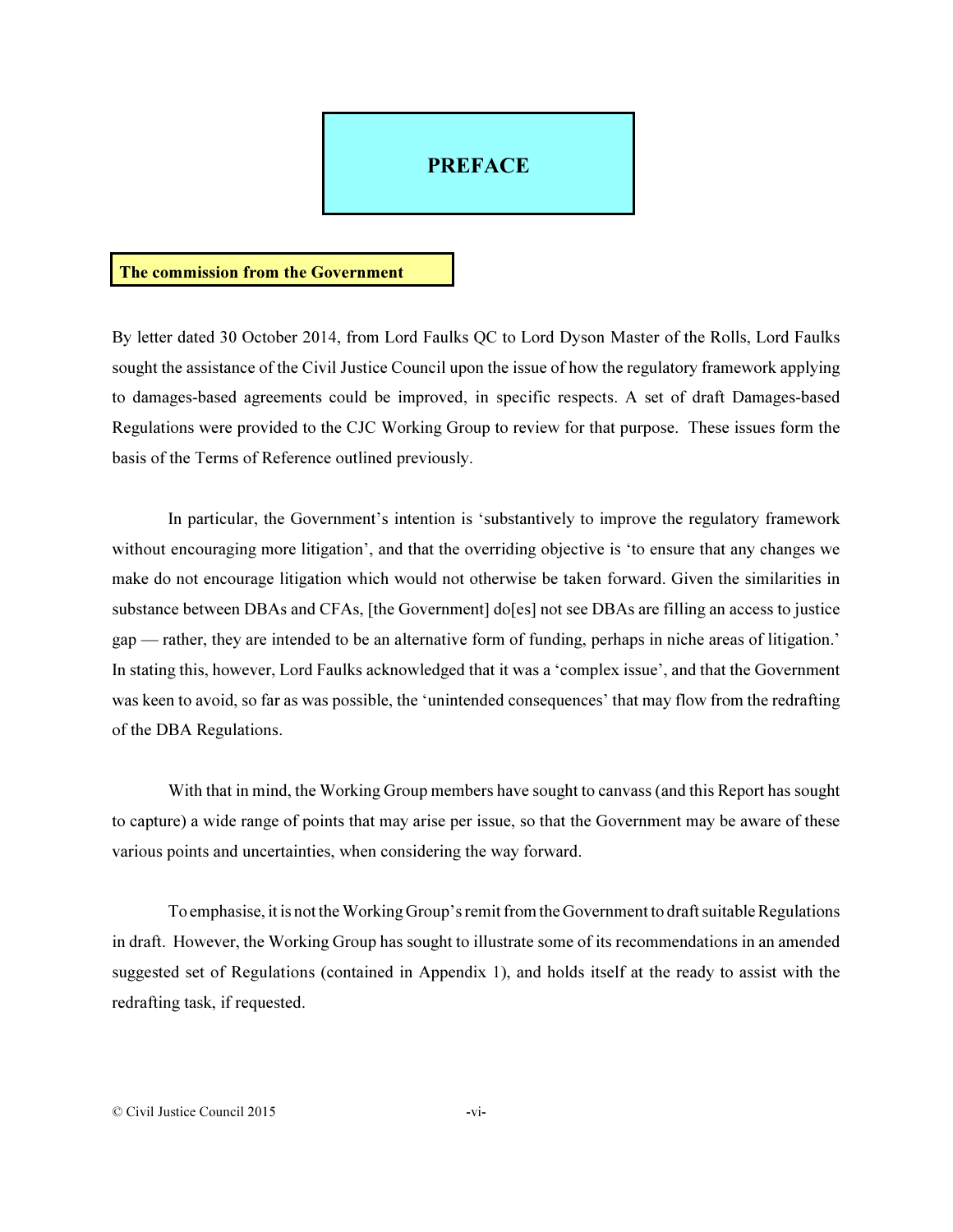### Phase I

The Working Group was asked to make recommendations to the Government on a draft version of the Damages-Based Agreements Regulations 2015 (hereafter, 'the 2015 DBA Regulations'), in respect of specific drafting technicalities which have arisen in commentary and debate to date. There have been approximately 20 particular issues mentioned in despatches, prior to and since the 2013 Regulations were implemented on 1 April 2013, and these are set out in Phase I of this Report.

For each drafting issue, the Report sets out:

- $\Box$  the issue in a nutshell:
- $\Box$  the discussion points arising in the Working Group's meetings; and
- $\Box$  the Working Group's recommendations.

As will be evident, there are numerous drafting issues that are worthy of consideration, quite apart from the vexed, and well-publicised, issue of 'hybrid DBAs'.

This is the primary task with which the Working Group was commissioned. This Phase I work was undertaken via a series of five meetings of the Group which were held December 2014–February 2015, with the report itself completed in March 2015.

To clarify, the 2015 DBA Regulations will not apply to DBAs in respect of employment matters. Those will be subject to the Damages-Based Agreement (Employment Matters) Regulations 2015, which will be similar to the 2010 DBA Regulations (which only applied to employment matters). Under the 2015 DBA Regulations, an '*employment matter' means a matter that is, or could become, the subject of proceedings before an employment tribunal*' (per Reg 1(2)). According to Reg 1(4)(b), the 2015 Regulations do not apply to an employment matter.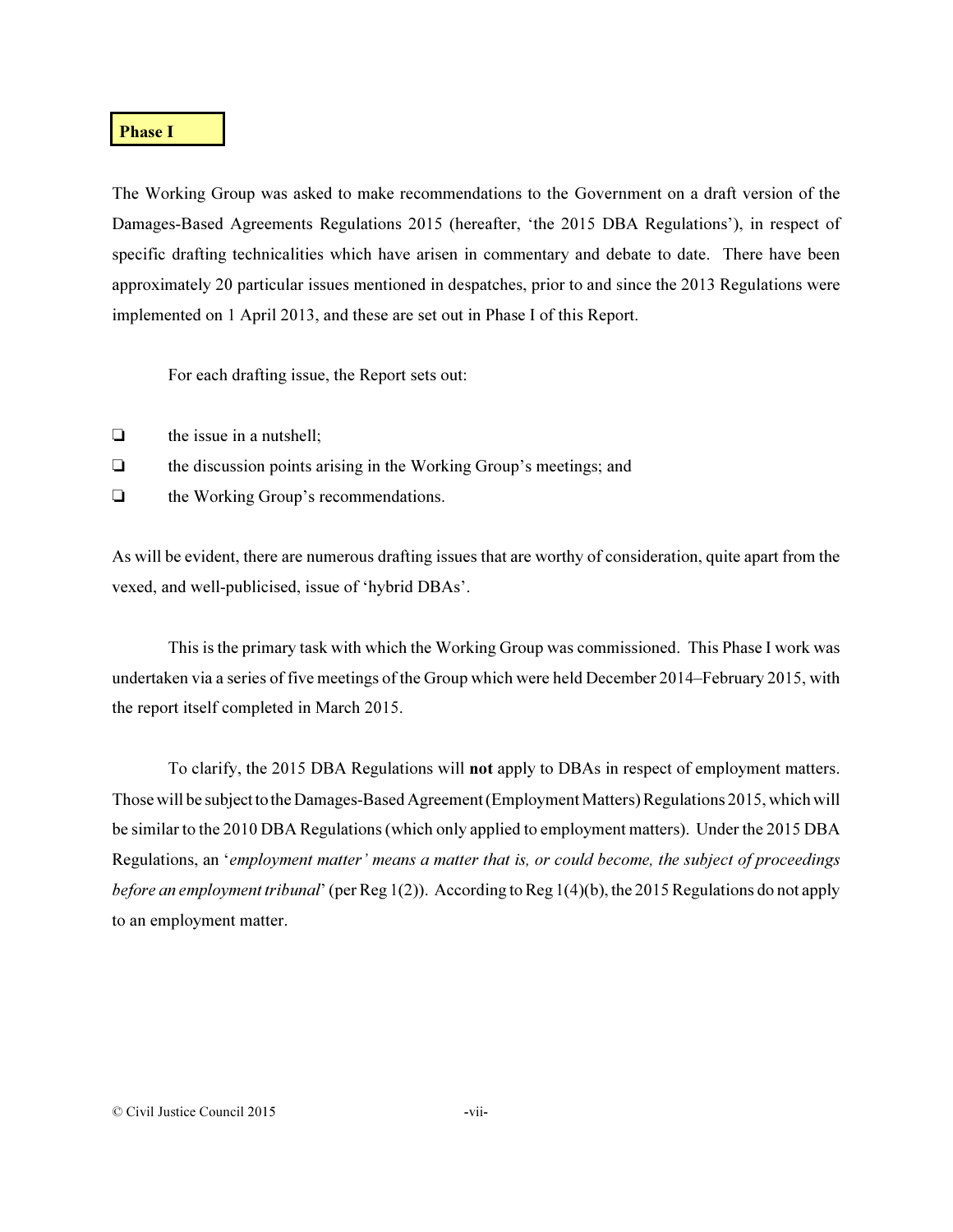## Requests for attendance

For the purposes of the Phase I study, the Working Group invited representatives from Harbour Litigation Funding and from Burford Capital to its meeting on 27 January 2015, in order to obtain a clearer understanding of what 'hybrid DBA' products are offered by these Funders. It was thought that a better appreciation of how these models worked was necessary, to determine whether they would possibly infringe the provisions of the 2015 DBA Regulations. Each Funder had obtained legal advice that their hybrid DBA complied with the 2013 DBA Regulations, and hence, any change to that status, via the 2015 Regulations, would be sure to be controversial.

The Working Group found the attendance of the Funders to be helpful and illuminating. The results of the Funders' input are included in the discussion of issue 9.

#### **Phase II**

Whereas the Phase I study focused upon technical drafting issues, on which the Working Group made recommendations to the Government regarding potential revisions to the Damages-Based Agreements Regulations 2013 (where such revisions would be feasible within the parameters of Governmental policy), the Phase II work concentrated upon aspects of that Governmental policy. This part of the Damages-Based Agreements reform project has been undertaken, as part of the Civil Justice Council's statutory functions which are contained in s 6(3) of the Civil Procedure Act 1997, *viz*:

#### (a) keeping the civil justice system under review, and

(b) considering how to make the civil justice system more accessible, fair and efficient.

In the CJC's view, some aspects of DBA policy which have been adopted or endorsed by the (former Coalition) Government have given rise to sufficient disquiet or opposition in the legal marketplace to warrant some further consideration by policy-makers. By revisiting these relevant areas of policy, the purpose of this part of the Working Group's DBA project is to inform, or to reiterate to, the new Government those particular policy views which may be worthy of review, during the course of drafting the foreshadowed 2015 DBA Regulations.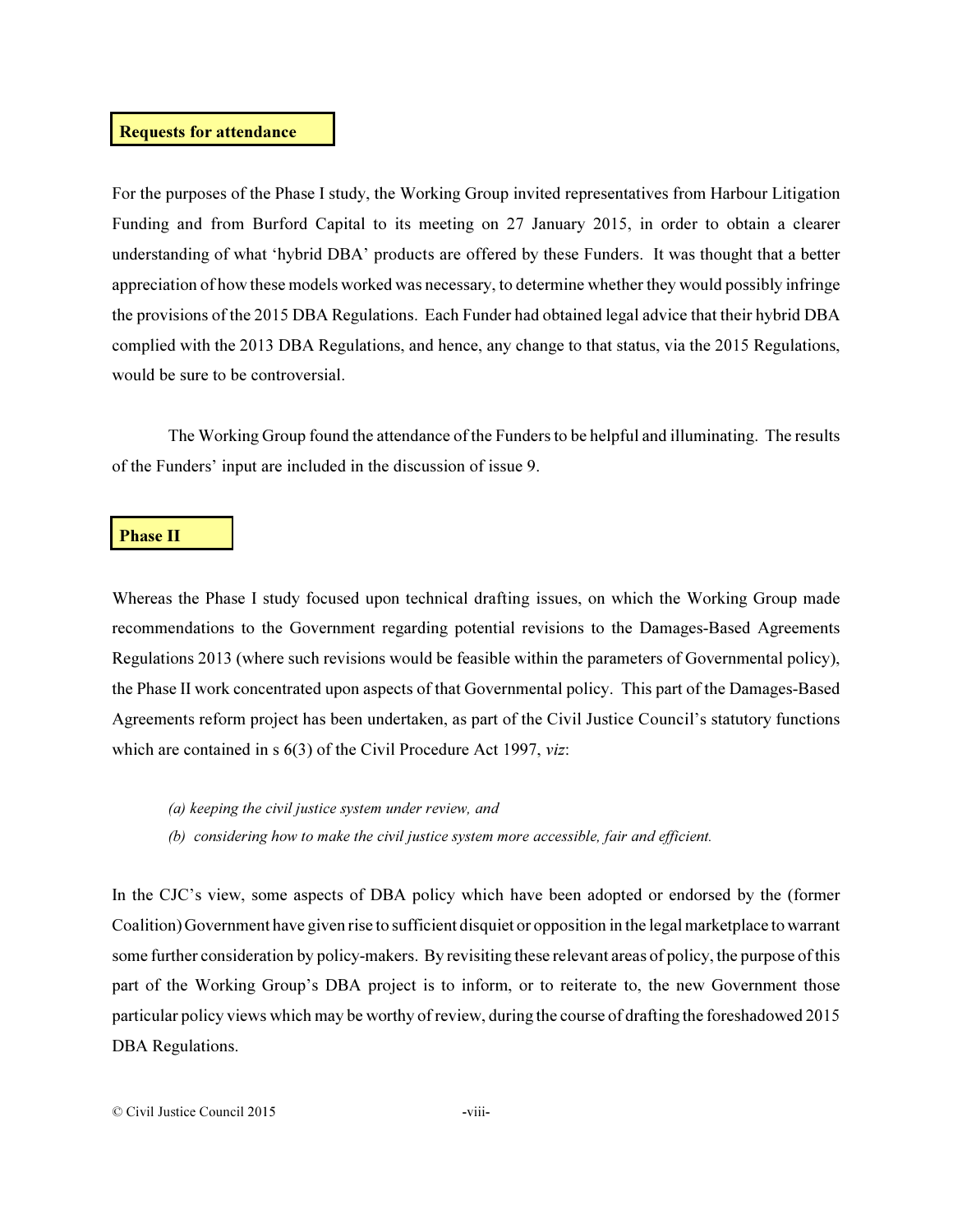This Phase II work was undertaken throughout the Working Group's five meetings held over the period of December 2014–February 2015, and with a further meeting which was dedicated solely to policy issues held on May 2015.

To clarify, the Working Group did not consider the following:

- *i.* any policy issues that may arise specifically out of the forthcoming Damages-Based Agreement (Employment Matters) Regulations 2015. The operation of DBAs, insofar as they apply to employment matters, will lie outside the scope of the foreshadowed 2015 DBA Regulations which the Working Group has been asked to consider. Employment DBAs were formerly covered by the DBA Regulations 2010 (which were revoked when the generalist 2013 DBA Regulations came into effect on 1 April 2013), and clearly comprise a dedicated and specialist area. Hence, the Working Group's comments on policy issues contained herein are addressed to civil litigation more generally;
- *ii.* any policy issues associated with the non-application of DBAs to opt-out collective actions. As evident in Appendix 1, that s 58AA(11) of the Courts and Legal Services Act 1990 provides that s 47C(8) of the Competition Act 1998 overrides the provisions of s 58AA — and s 47C(8) provides that, '*[a] damages-based agreement is unenforceable if it relates to opt-out collective proceedings.*' Given that this recent reform (enacted in Sch 8 of the Consumer Rights Act 2015, passed 26 March 2015) was a initiative of the Department for Business, Innovation and Skills, rather than of the MOJ, the Working Group considered that it was inappropriate to consider the policy issues relevant to collective redress during this reform project.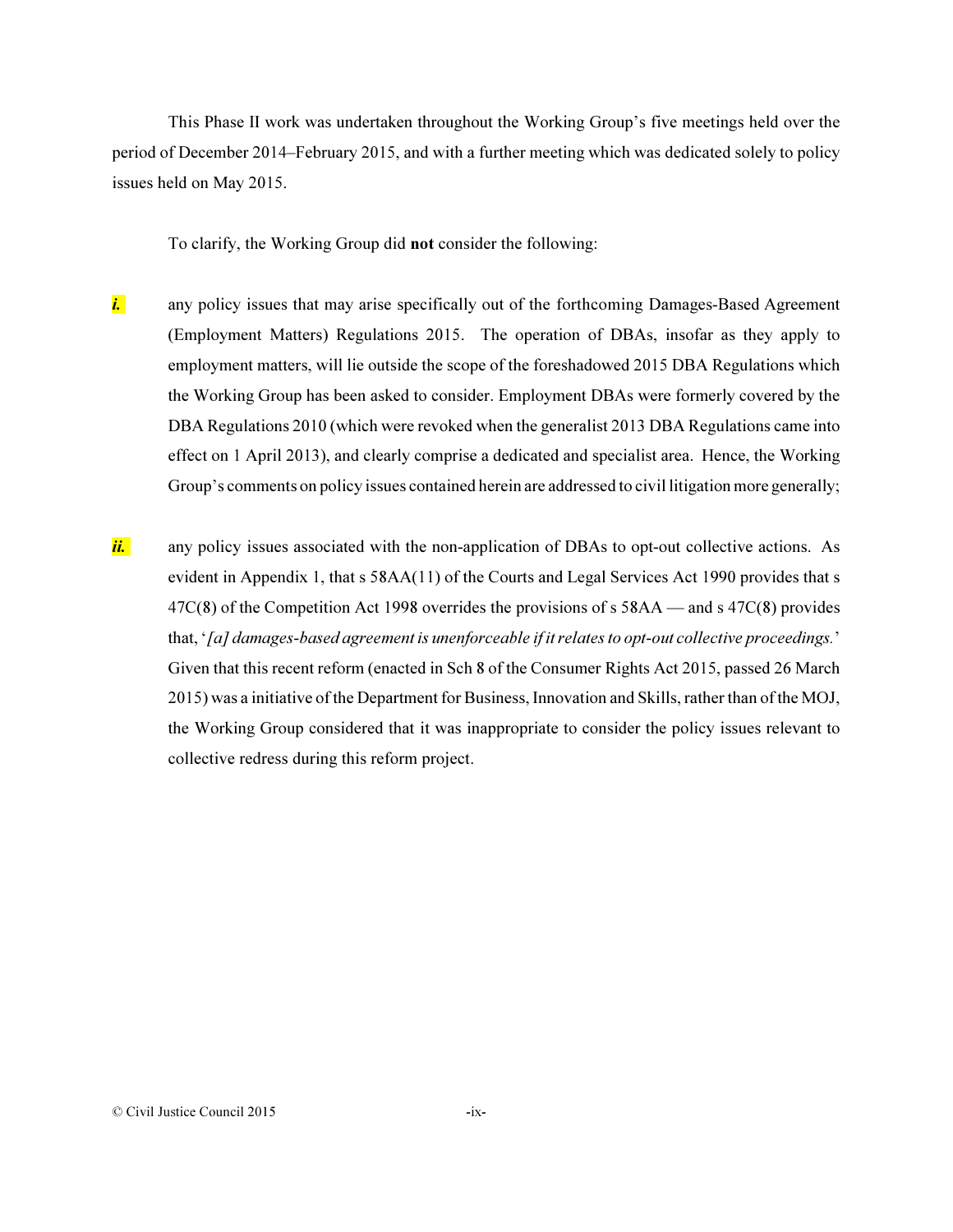# GLOSSARY AND TERMINOLOGY

## **Glossary**

The following abbreviations are used throughout this Report:

| $\mathcal{C}$    | Claimant/s                                 |
|------------------|--------------------------------------------|
| <b>CFA</b>       | Conditional fee agreement                  |
| CJC              | Civil Justice Council of England and Wales |
| <b>CLSA 1990</b> | Courts and Legal Services Act 1990         |
| <b>CMC</b>       | Claims management company/ies              |
| <b>CPR</b>       | Civil Procedure Rules 1998                 |
| D                | Defendant/s                                |
| <b>DBA</b>       | Damages-based agreement                    |
| <b>MOJ</b>       | Ministry of Justice                        |
| reg              | Regulation                                 |

## The 'Ontario model' versus the 'success fee' model

Given the importance of the distinction between the so-called 'Ontario model' and the 'success fee model', which underpins much of the discussion in this Report, a brief summary of the difference between the models may be useful for the reader. The difference largely turns upon the treatment of recoverable costs.

The DBA Regulations implemented thus far in England and Wales reflect the Ontario model (albeit that there are numerous differences between the English version, and that which applies in Ontario, so as to render the regimes entirely disparate). To highlight the difference between the two models, using a very simple example to illustrate:

- $\Box$  Suppose that solicitor (S) and client (C) enter into a 25% contingency fee agreement;
- $\Box$  C succeeds in his claim, and recovers £100,000 in damages from defendant (D);

© Civil Justice Council 2015 -x-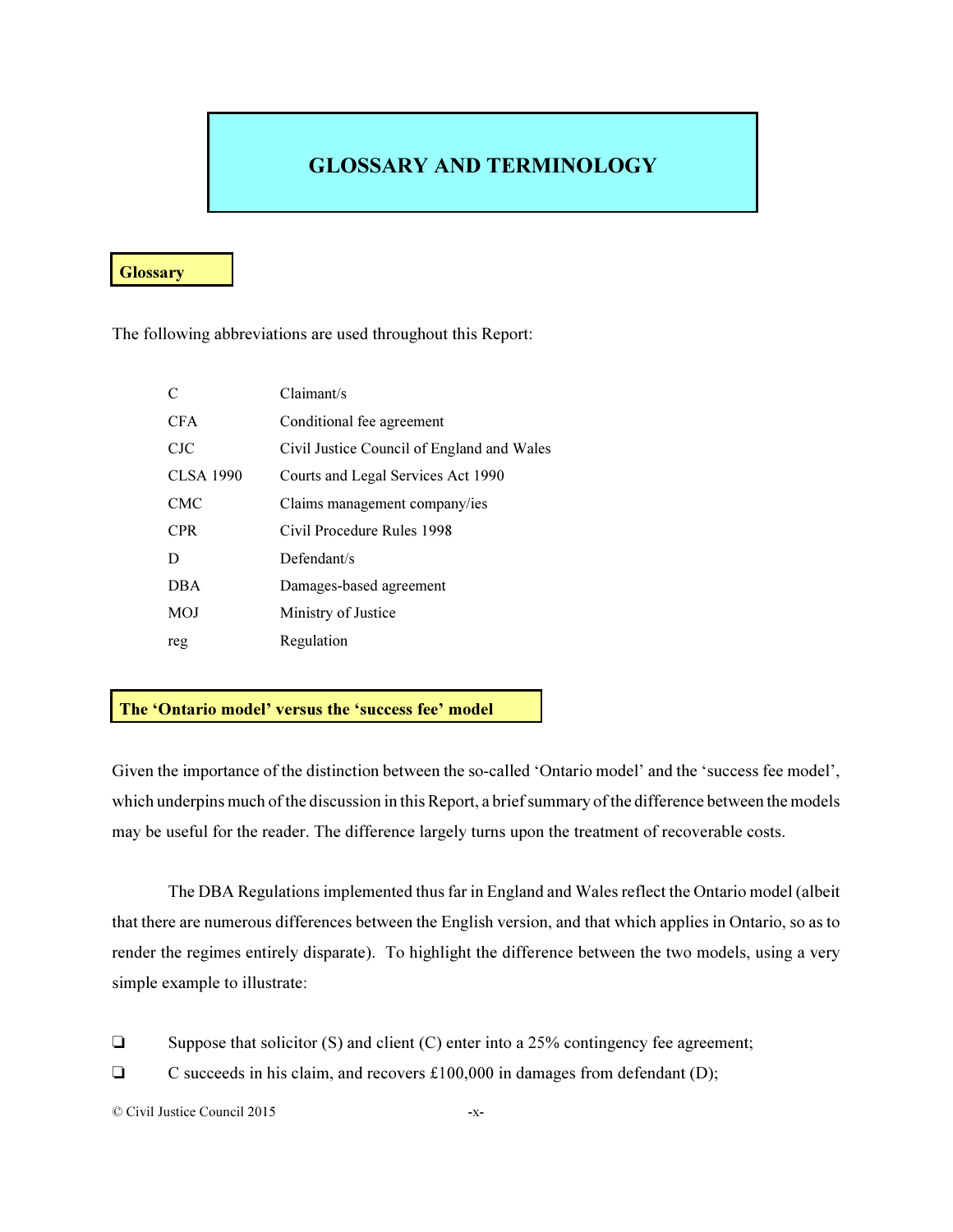' C's recoverable *inter partes* costs are assessed at £20,000.

How much is C entitled to recover in this scenario?

Under the Ontario model: £95,000. The recoverable fees are to be deducted from the contingency fee, so that the most that S can retain, in the event of success, is the contingency fee cap of £25,000. Under this model, S retains the recoverable costs of £20,000, and he can take a further £5,000 from the damages awarded to C, to make up the shortfall to reach the 25% contingency fee cap. S will recover £25,000; and C will retain the balance of £95,000 of the damages awarded.

Under the success fee model: £75,000. The contingency fee is to be treated as the success fee, which can be retained by S, on top of the recoverable costs awarded. Hence, S would be entitled to receive the £25,000 contingency fee, as well as the £20,000 of recoverable costs. That would mean that S recovered £45,000 in total; and C would retain £75,000 of the damages awarded.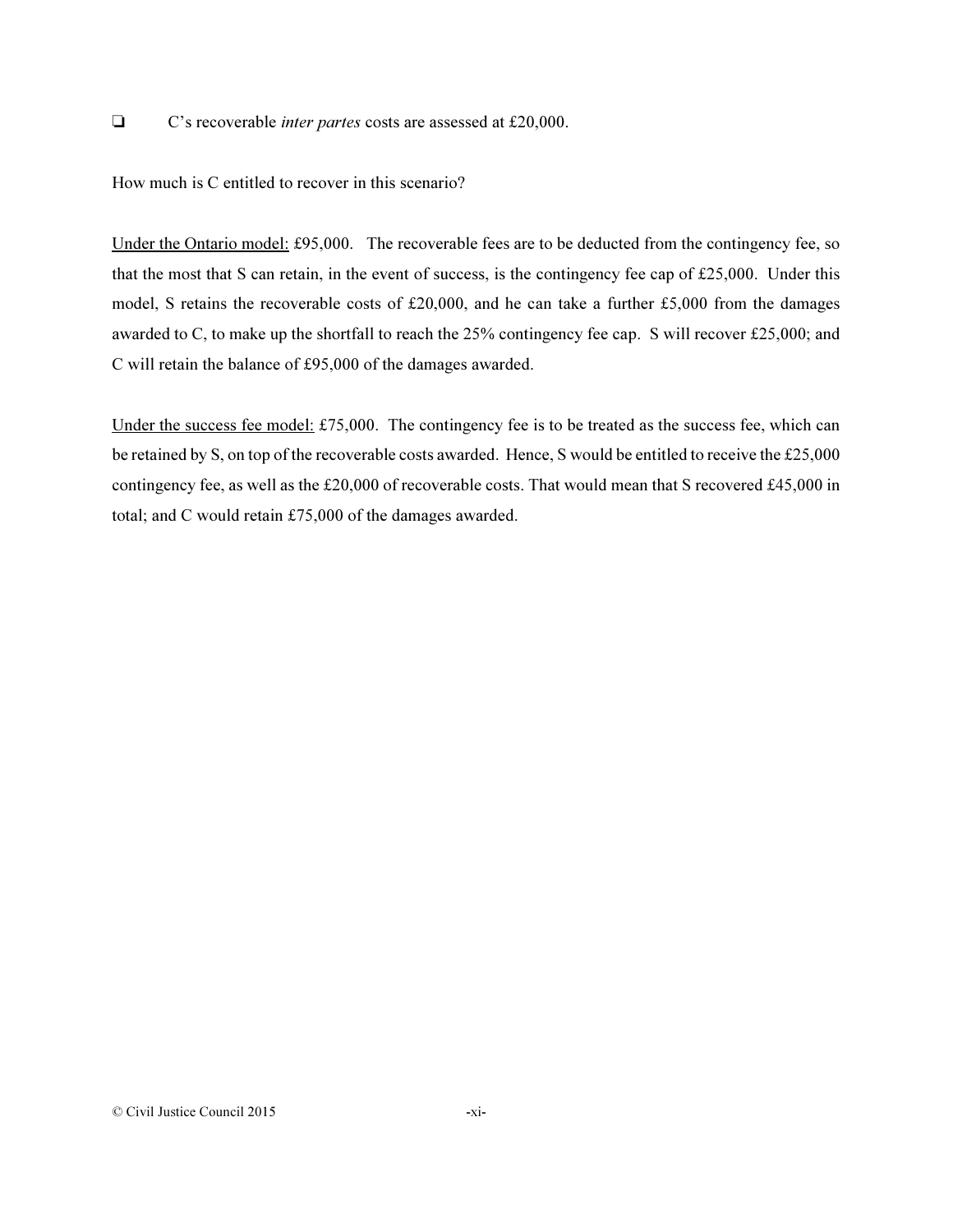

DRAFTING ISSUES

© Civil Justice Council 2015 1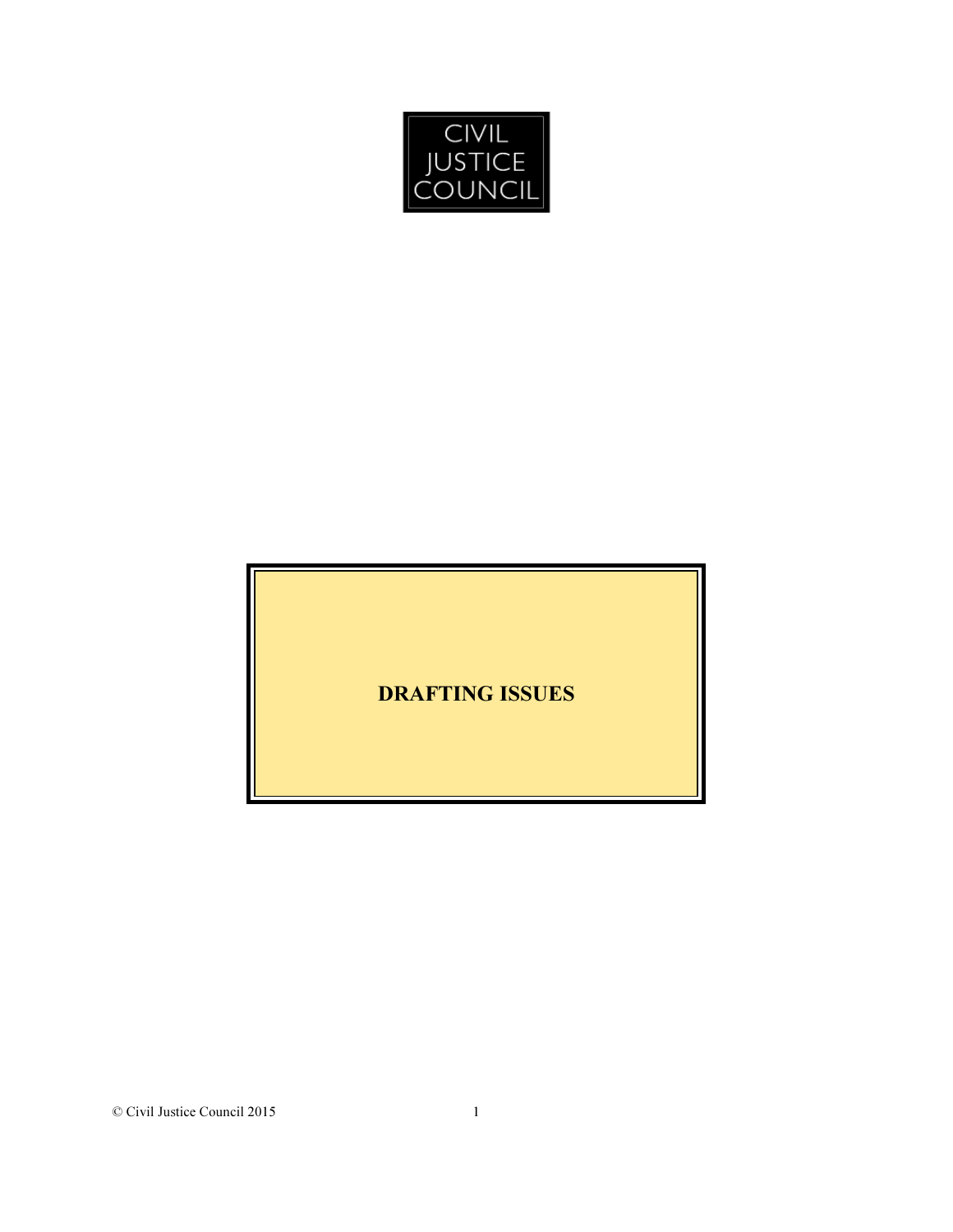# 1. ITEMS WITHIN THE DBA CAP

# The issue

The client is liable to pay two sums under a DBA, according to Reg 4(1) of the 2015 DBA Regulations the '*representative's payment*', plus '*expenses incurred by the representative*'. What is included within the representative's payment, thus 'eating away' at the contingency fee earned by the solicitor, has been controversial.

## Discussion points

1. The client is liable to pay two sums under a DBA, in the event that the client obtains a '*financial benefit*' under the agreement:

| The DBA fee itself (and the things inside that cap) |                        |
|-----------------------------------------------------|------------------------|
| the 'representative's payment', net of:             |                        |
| ∣ ★                                                 | recoverable costs; and |
|                                                     | counsel's fees         |
| $Reg\ 4(l)(a)$                                      |                        |

# *PLUS:*



© Civil Justice Council 2015 2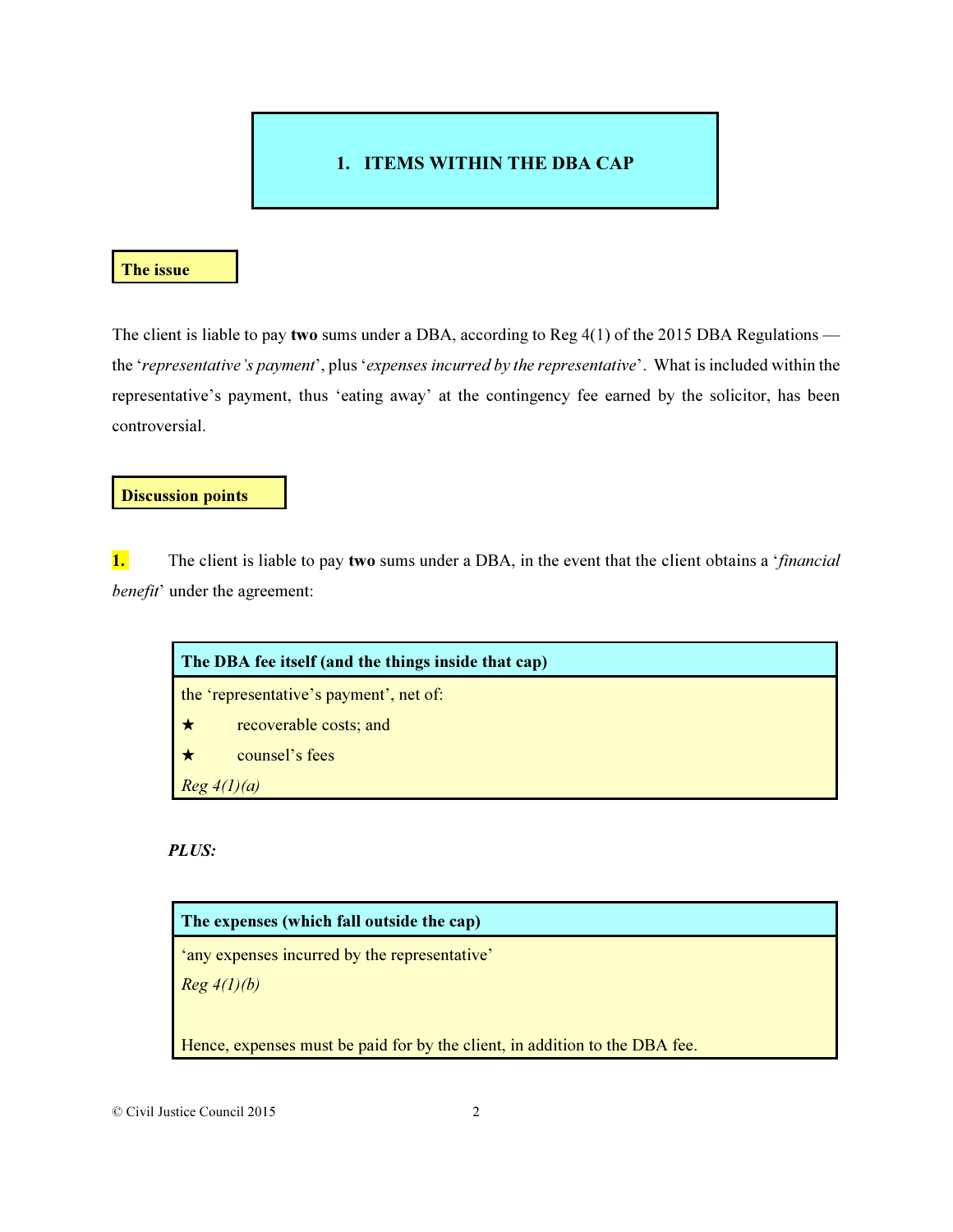2. The fact that recoverable costs are within the DBA cap was a Governmental policy decision which was implemented in the 2013 DBA Regulations, and that has been carried forth in the 2015 DBA Regulations. Whether that is an optimal situation is not an appropriate subject matter for Phase I of the project — involving, as it does, a key policy decision to implement the 'Ontario' rather than the 'success fee' model. That topic falls under Phase II of the project.

3. Under the 2013 DBA Regulations, counsel's fees were within the cap for all matters other than employment matters. That position remains the case under the 2015 DBA Regulations. However, whether counsel's fees should be within the cap, or should indeed be outside the cap (i.e., treated as an 'expense', to be paid in addition to the DBA fee), was revisited by the Working Group, because of four key concerns about those fees being inside the cap:

- *i.* In reality, the current policy decision means that counsel will either be operating on a DBA himself (which presumably, when combined with the solicitor's DBA, must not exceed the relevant statutory cap); or counsel's fee will be paid for out of the cap as a disbursement (where the amount of that disbursement cannot exceed the DBA cap). Either way, the solicitor and counsel are 'competing' for a limited pot of money. This may give rise to actual or perceived conflicts of interest between solicitor and counsel. If counsel is being paid as the case goes along, then interlocutory hearings will consume some of that 'pot' but a major dent in the DBA fee cap will be made by counsel's fees which are incurred at trial. Hence, the solicitor may be incentivised to settle before trial. Although there may be an inducement to always settle to avoid costs, the problem is exacerbated where both solicitor and counsel share a limited pot of money.
- *ii.* There is a problem regarding the uncertainty about the size of the counsel's fees, particularly in a drawn-out commercial matter. The amount that will be consumed by counsel's fees will likely not be known when the DBA is actually entered into. This means that the solicitor's 'return', if acting on a DBA, is an unknown quantity, because counsel's fees will need to be paid out of that contingency fee cap.

The only way around this uncertainty is to require counsel to act on a DBA too (each solicitor and counsel then taking a pre-determined percentage of the '*financial benefit*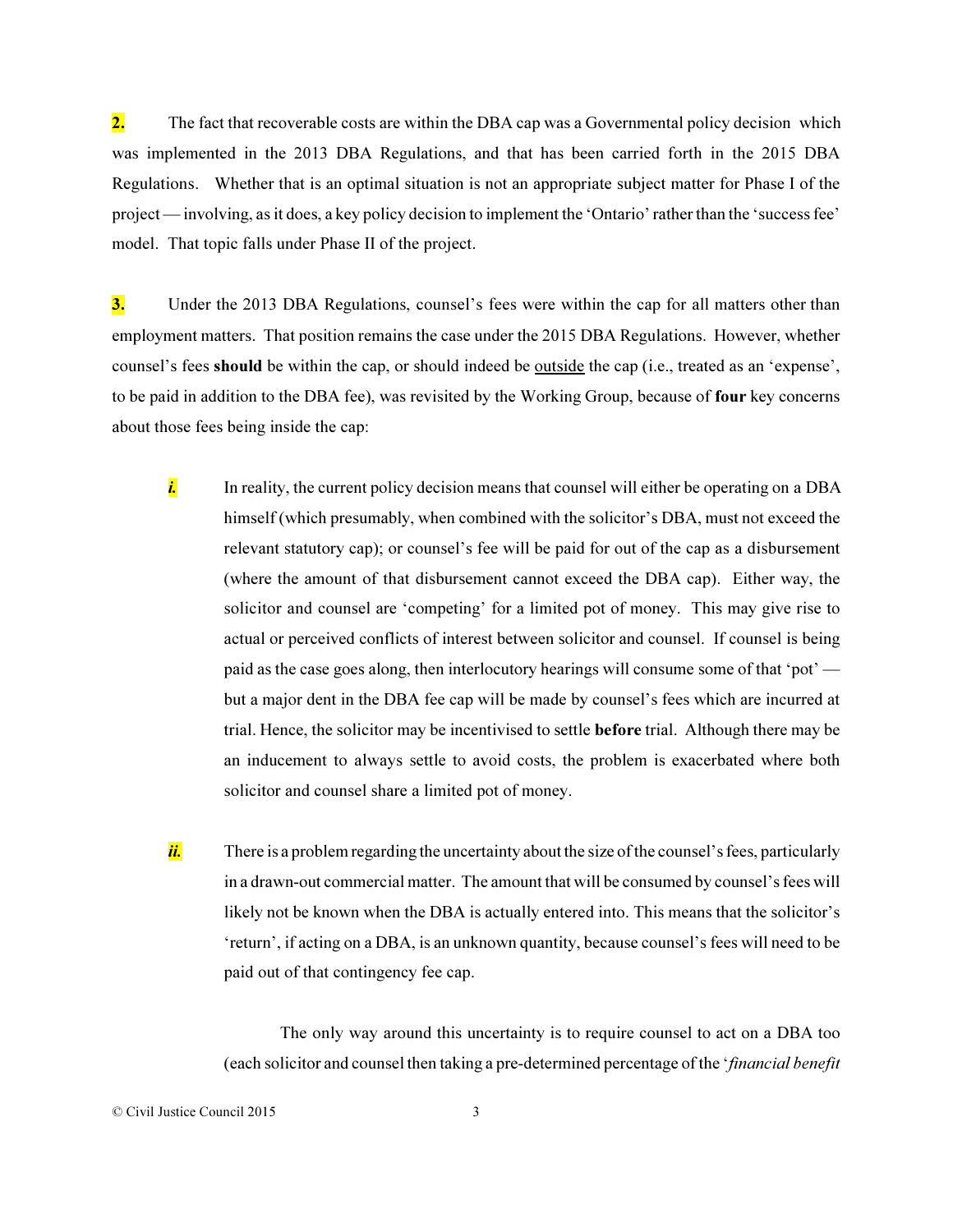*obtained by the client*'). If counsel is unprepared to act on a DBA (and that reluctance seems likely, at least in the current environment), then it will be a stark disincentive to a solicitor entering into a DBA. Practically speaking, it would be difficult for counsel to work under a DBA in a long-running commercial case — representing a year or more, unpaid, out of his diary. Members of the Working Group also pointed out that, in personal injury claims, and in lower-value commercial cases involving SMEs or competition law grievances, then treating counsel's fees as being within the cap was 'fanciful' — if this was required, then those cases may not be brought at all.

*iii.* There is one other option, apart from counsel acting under a DBA, or being engaged by the solicitor on a disbursements basis. The Working Group considered what would occur where counsel is paid directly by the client, and not via an engagement between solicitor and counsel. The client is entitled to agree to pay counsel direct, under payment basis C or D of the CLLS/Combar General Terms and Conditions for the Supply of Legal Services by Barristers to Solicitors in Commercial Matters. Whether counsel's fee, in that case, should be within the cap, or outside of it, is not clear on the face of the drafting in the 2015 DBA Regulations.

That sort of payment would technically not be an '*expense*' as that is currently defined in Reg 1(2), as it is not a 'disbursement incurred *by the representative*'. It is incurred by the client. However, arguably, the payment to counsel, if counsel entered into a direct agreement with the client, would nevertheless fall outside the contingency fee cap, and hence, would be treated *as the equivalent* of an 'expense'. This is because counsel's fees are only within the contingency fee cap (as the 2015 DBA Regulations are presently drafted), if there is a '*disbursement incurred by the representative in respect of counsel's fees*' (per Reg 1(2), per the definition of the '*representative's payment*'). However, as mentioned, where counsel is directly engaged, this is not a disbursement incurred by the solicitor, it is incurred by the client.

Moreover, it seems proper, from a policy point of view, that this direct engagement of counsel by client should not be within the contingency fee cap, as any such arrangement would be well outside the solicitor's control — and hence, it would be unsatisfactory if the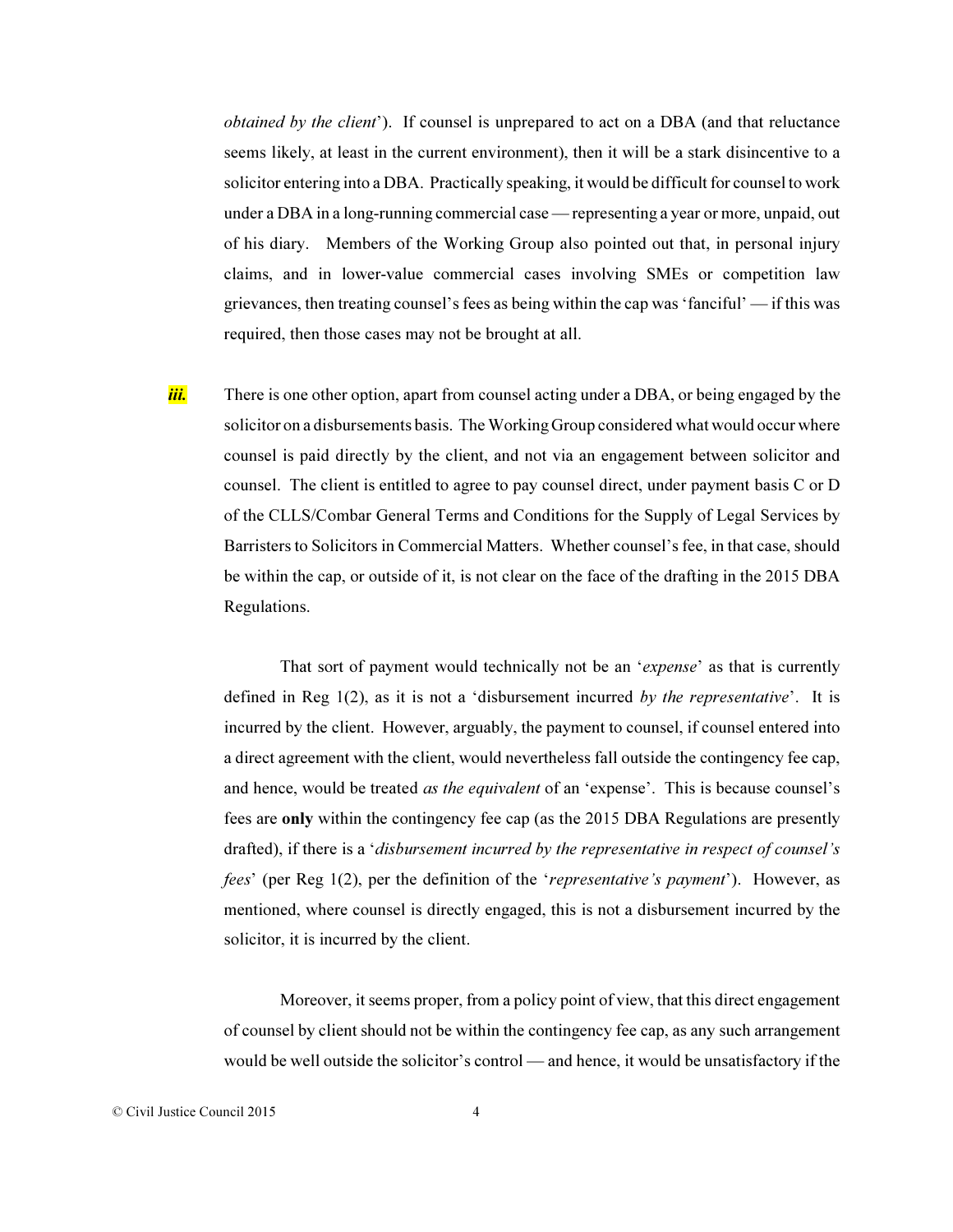solicitor's return under the DBA cap was reduced, because of arrangements over which the solicitor had no say or control.

However, if the above interpretation is correct, then the upshot is that a solicitor could foreseeably encourage his client to do direct deals with counsel, so as to remove counsel's fees from the DBA cap. It would be startling if the drafting of the 2015 DBA Regulations encouraged practices designed to 'get around' the issue of counsel's fees being within the contingency fee cap, so that counsel's fees were not being incurred by the solicitor as a disbursement. Also, that outcome — whereby direct arrangements between clients and counsel were favoured by solicitors, to remove counsel fees from the contingency fee cap — would add another layer of complexity in negotiations with counsel, because counsel would always prefer to have recourse *to the solicitor* for payment, and not to the client.

iv. There is also a separate problem associated with counsel's fees (as with all expenses), driven by the drafting of Reg  $3(2)(d)(ii)(bb)$  — i.e., that the legal representative is potentially 'on the hook' for payment of those expenses, and not the client, if the client does not obtain any financial benefit in the claim or proceedings. In particular,  $Reg 3(2)(d)(ii)(bb)$  provides that the DBA has to specify that the representative's costs, expenses, etc, will not be payable, if the client does not receive any of the financial benefit stated in the agreement. This means that, where a solicitor enters a DBA, but nothing is recovered under that DBA, then the solicitor is now potentially liable for all expenses, and not just for counsel's fees. This may induce a solicitor to arrange for a client to instruct counsel, and experts, directly, to avoid the risk of 'being on the hook' for those expenses in a scenario where nothing is recovered by the client under a DBA. This vexing issue is also dealt with in Section 20.

4. Given the problems outlined above, the Working Group considered whether a DBA statutory cap for a commercial matter should be specified for, say, 50% if counsel is not engaged; but that the cap could increase to 60–65% if counsel is engaged. However, there was concern that any circumstance in which a client could potentially lose more than half of its damages, via a DBA, may be politically unpalatable, and that such a solution seemed most unlikely.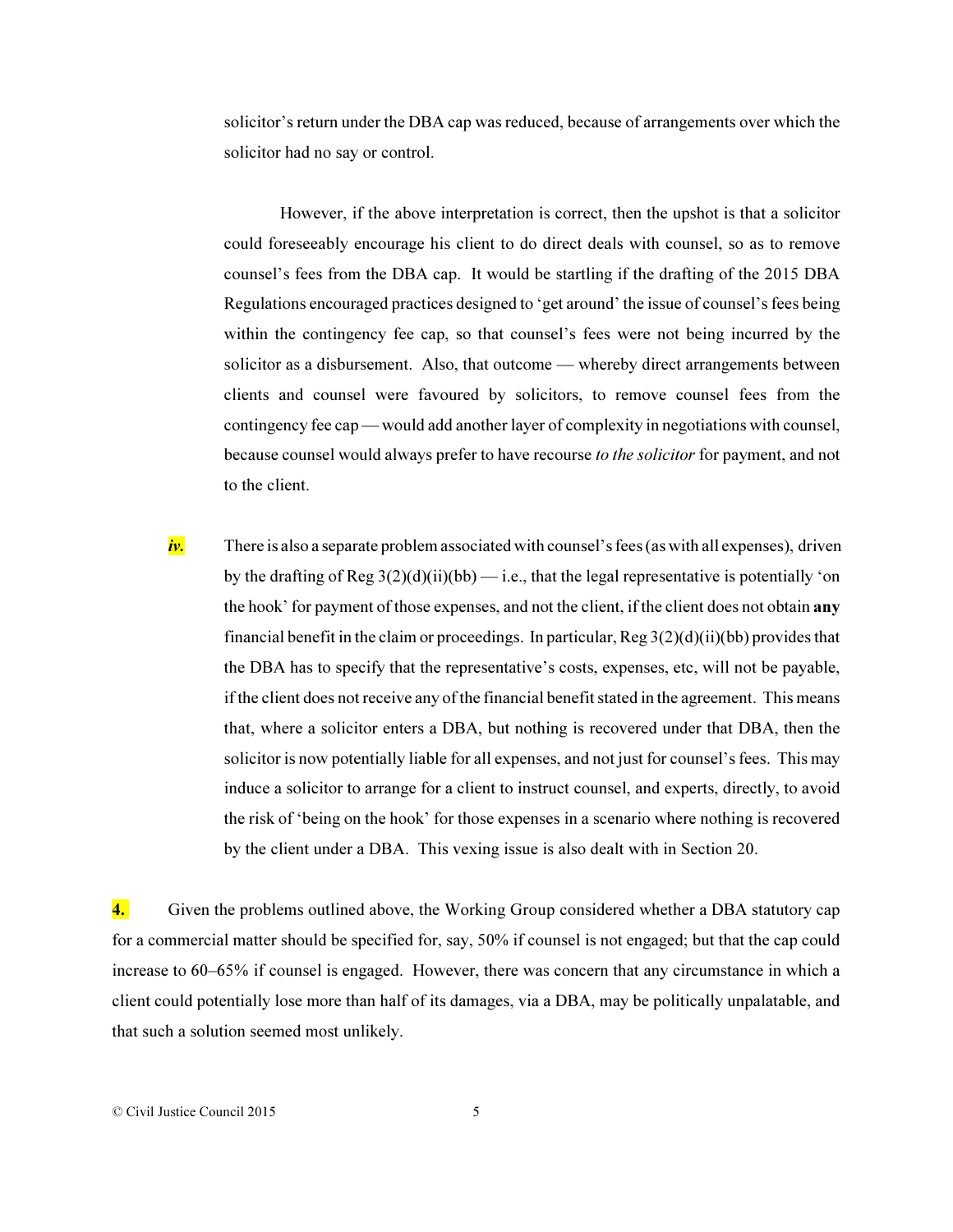5. It necessarily follows, from a recommendation that counsel's fees be an expense outside of the DBA cap, that a solicitor may enter into a 50% DBA (for commercial matters), and when that is added to counsel's fees, the client may ultimately pay to his legal representatives more than 50% of the damages obtained. However, for the reasons articulated above in para 3, the Working Group considered that, on balance, the better view was that counsel's fees should be treated as an expense, outside of the cap. It would always be open to a client, where counsel's participation was very likely (and was likely to be on recurrent basis), to negotiate a lower cap for the DBA which was entered into with the solicitor.

### Recommendations

- 1.1 The Working Group recommends that, for reasons of practicality and workability, the drafting of the 2015 DBA Regulations should be amended, such that counsel's fees should always be treated as an '*expense*', i.e., outside the cap. (However, this should be read subject to recommendation 14.1, so that solicitor + counsel's DBAs do not exceed the statutorily-set DBA cap.)
- 1.2 The concern about the drafting of Reg 3(2)(d)(ii)(bb) prompted the Working Group to recommend that Reg  $3(2)(d)(ii)(bb)$  be deleted from the Regulations.

\*\*\*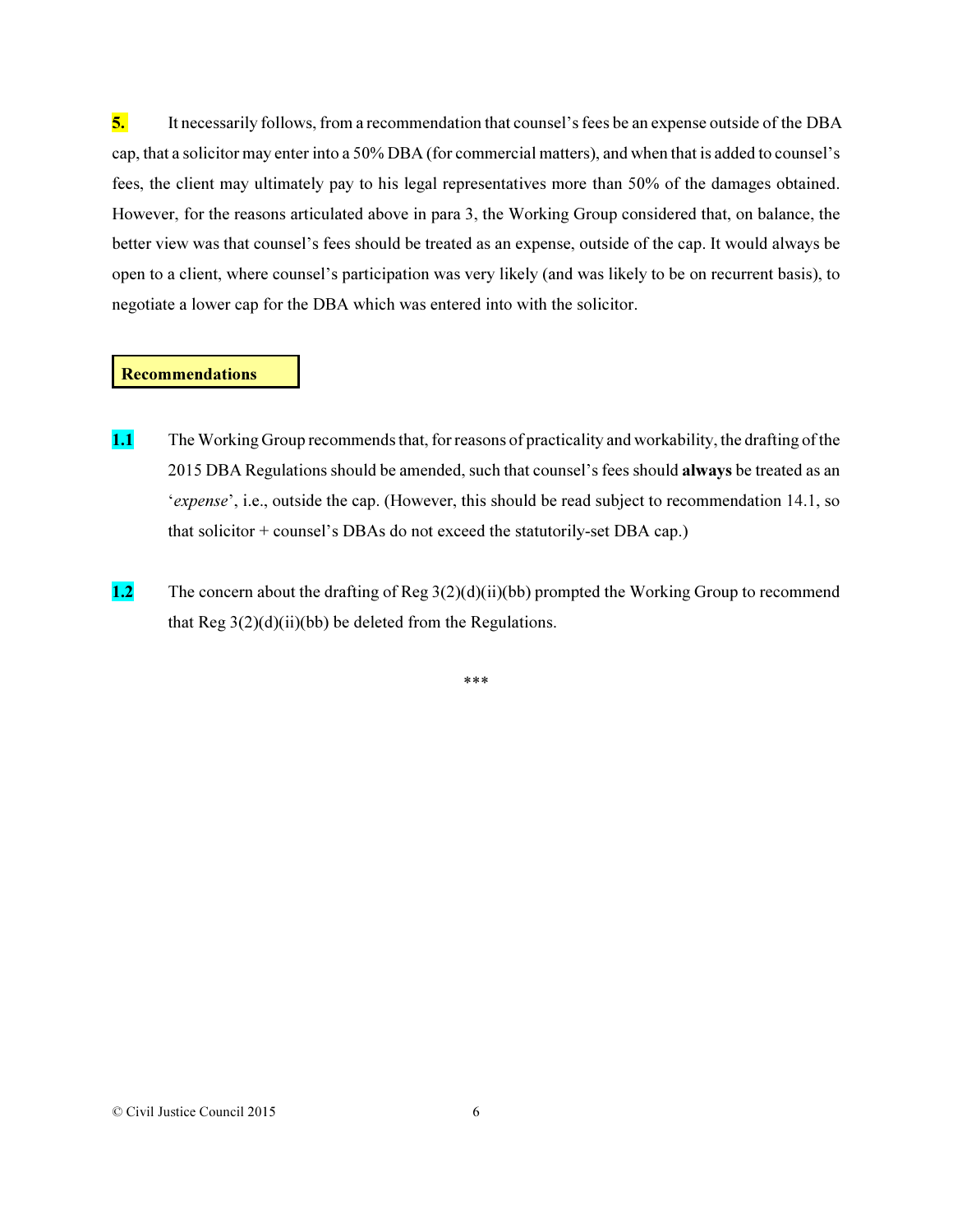# 2. 'EXPENSES' (i.e., ITEMS FALLING OUTSIDE THE CAP)

## The issue

An expense must be paid by the client to the solicitor in addition to the DBA fee — and conversely, anything paid to the solicitor which does not constitute an expense must be included within the DBA cap. This section considers what falls outside of the cap, whether on the face of the 2015 DBA Regulations, or implicitly. Under Reg 1(2), '*expenses' means disbursements incurred by the representative, including the expense of obtaining an expert's report, but excluding counsel's fees'*. Moreover, *'representative's payment' ... excludes expenses, but where relevant, includes any disbursements incurred by the representative in respect of counsel's fees.*' The issue of counsel's fees, and whether they should fall inside or outside of the cap, has already been considered in Section 1. This section of the Report considers other 'expenses'.

## Discussion points

1. Experts' fees are expressly stated to be an expense under Reg 1(2), and hence, are outside the DBA cap. The Working Group considered that these were properly categorised as '*expenses*'. Consideration was given as to whether that particular example should be deleted from the 2015 DBA Regulations, and put in the Explanatory Memorandum only. However, that was not favoured, as an example in the statute itself was considered to be helpful, and not everyone reads the EM in any event.

**2.** However, the Working Group considered that the definition of an 'expense', in Reg  $1(2)$ , to include 'the expense of obtaining an expert's report', should be altered. When a client engages an expert, there are a number of expenses associated with that task, other than writing the report — experts may meet to agree between themselves a schedule of issues; there may be other meetings between them; and there is probably a fee for the court appearance/s.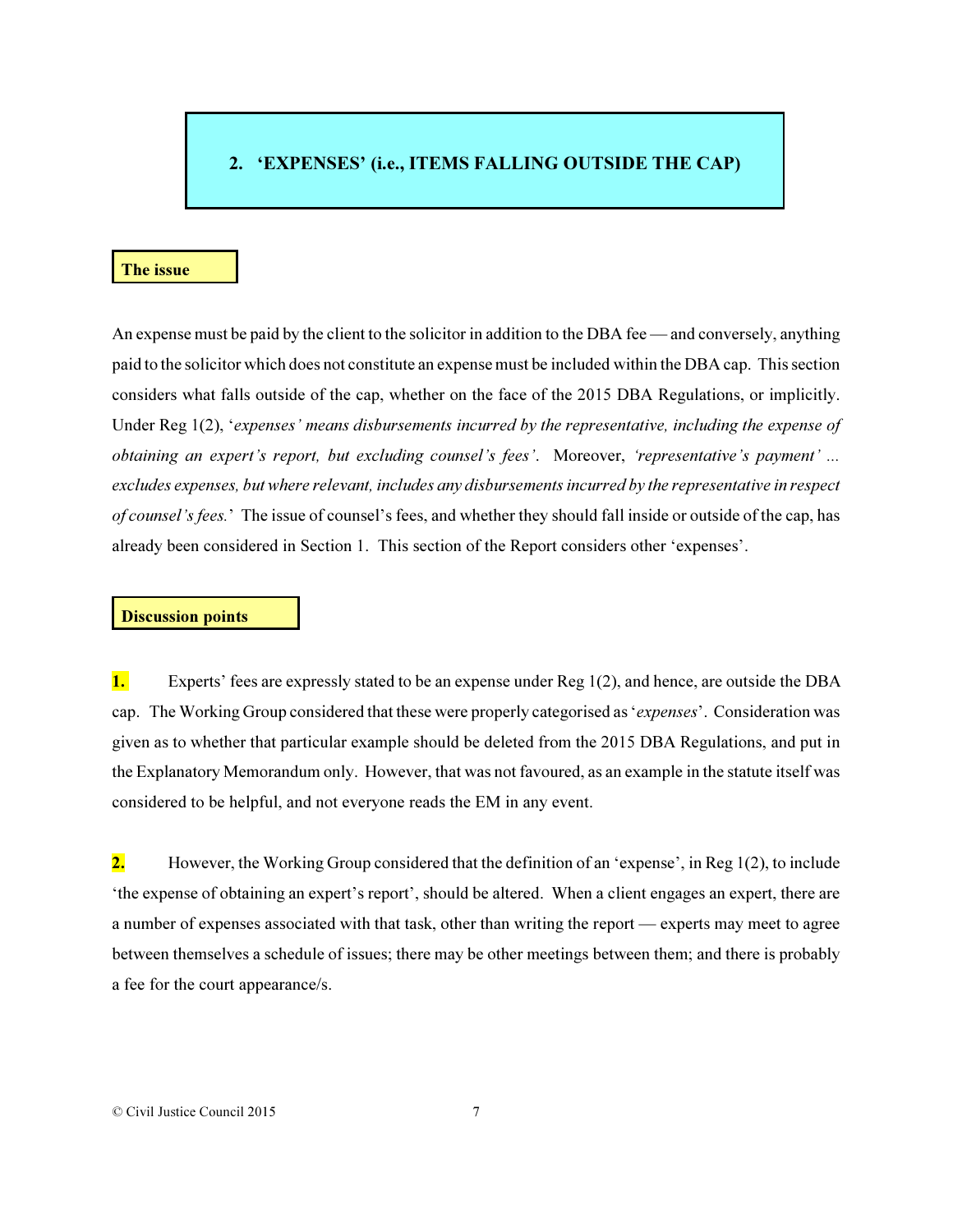3. The Working Group noted that the 2015 DBA Regulations are silent about a number of matters which may arise for consideration, as to whether they are an 'expense', to be paid in addition to the DBA fee. In that regard, the Working Group considered whether the 2015 DBA Regulations should explicitly state what items were to be treated as 'expenses'. As noted above, currently, only expert's reports are expressly stated to be an expense, i.e., outside the cap, in Reg 1(2). Nothing else in the inclusive definition in Reg 1(2) is specified to be an expense. However, under the 2013 DBA Regulations, court fees were referred to as an expense, in the Explanatory Memorandum, which is presumably still the case (and notably, post-April 2015, these may represent a very significant expense to the client). Also, presumably the costs of transcripts and translations would be 'expenses' too.

On balance, the Working Group considered that an exhaustive list of 'expenses', falling outside the DBA cap, was not warranted, as it would need updating, and would require exhaustive definition, neither of which was an attractive option

4. Additionally to expenses incurred by the legal representative (such as the expert's expenses, noted previously), there will be expenses which may be incurred by the client himself. For example, an ATE premium is technically payable by the claimant (client) — and with no prospect of recovering that premium from the losing defendant, post-1 April 2013. Similarly, regarding a Funder's fee under a Litigation Funding Agreement, that will likely be payable by the client, and not by the solicitor. In that case, these are not 'disbursements incurred *by the representative*', as required by under Reg 1(2), and hence, not an '*expense*' as currently defined. They are expenses of the client's.

In light of these examples, the Working Group considered whether the drafting of '*expenses*' should be revised in Reg 1(2), to mean 'disbursements incurred by the representative *or by the client*'. That would mean that anything incurred by the client (re an ATE premium, a Funder's fee, or anything else which bypasses the solicitor as a disbursement) would be outside the DBA cap. However, this suggestion was ultimately discounted, because the Working Group was of the view that that was already the effect of the 2015 DBA Regulations, as drafted. That is, ultimately under a DBA, the client is liable to pay:

i. the DBA fee;

ii. any expenses incurred by the legal representative, such as an expert's report; and

iii. any expenses incurred by the client directly, such as an ATE premium.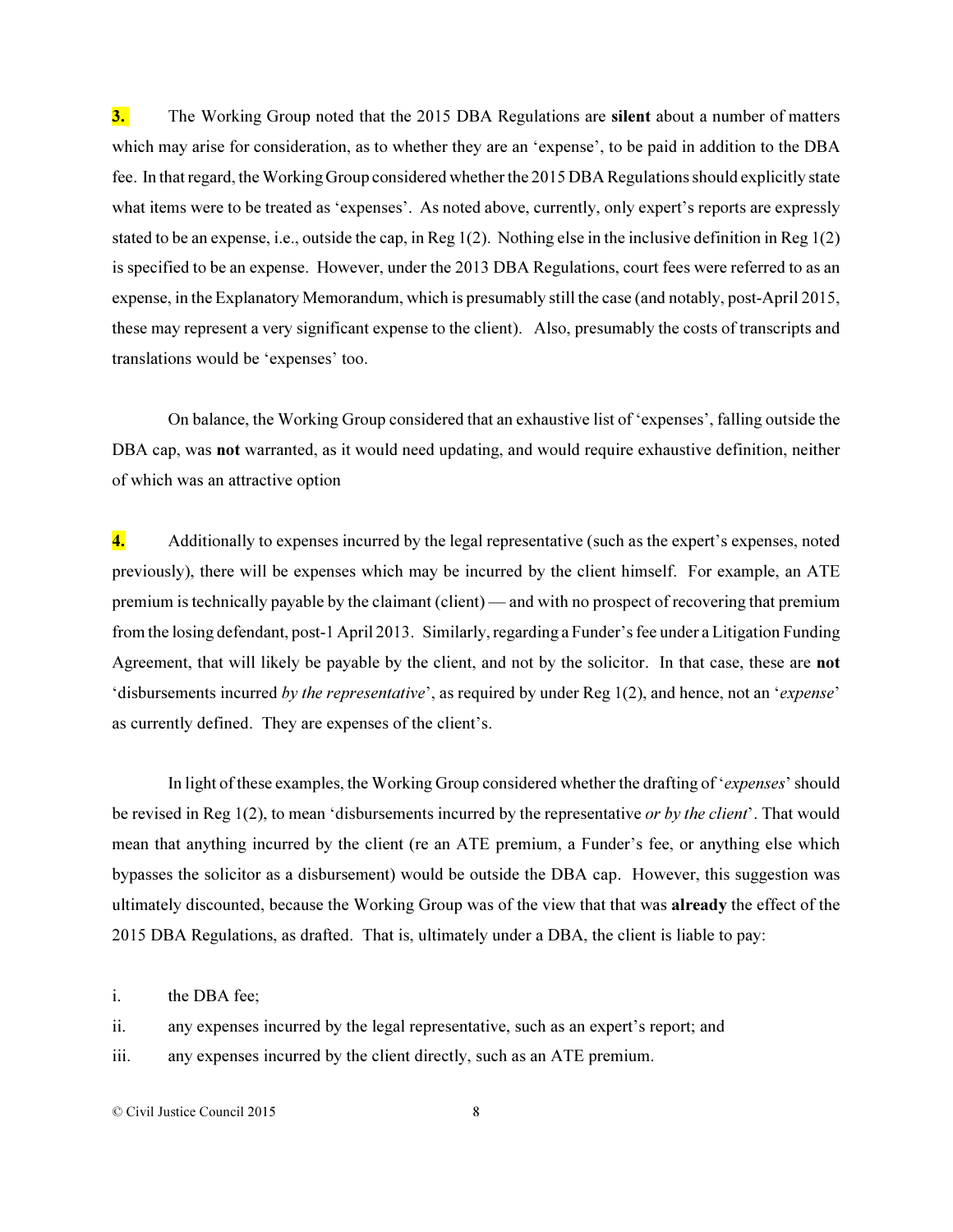5. The Working Group also favoured that the term, 'expenses', should be deleted altogether from the 2015 DBA Regulations, with reference only to 'disbursements', which has an acknowledged and tested meaning.

## **Recommendations**

2.1 The Working Group recommends that, in Reg  $1(2)$ , the example of the 'expert's fees' should be retained. However, it would be desirable for the wording to change, as follows (shown in italics):

'disbursements' means disbursements incurred by the representative, including *any fees paid or payable to an expert*, and counsel's fees

- 2.2 The Working Group recommends that the term, 'expenses', should be deleted from the 2015 DBA Regulations, wherever occurring, and replaced with the term, 'disbursements', which has a widely accepted meaning.
- 2.3 An exhaustive list of expenses/disbursements was not warranted in the 2015 DBA Regulations.

\*\*\*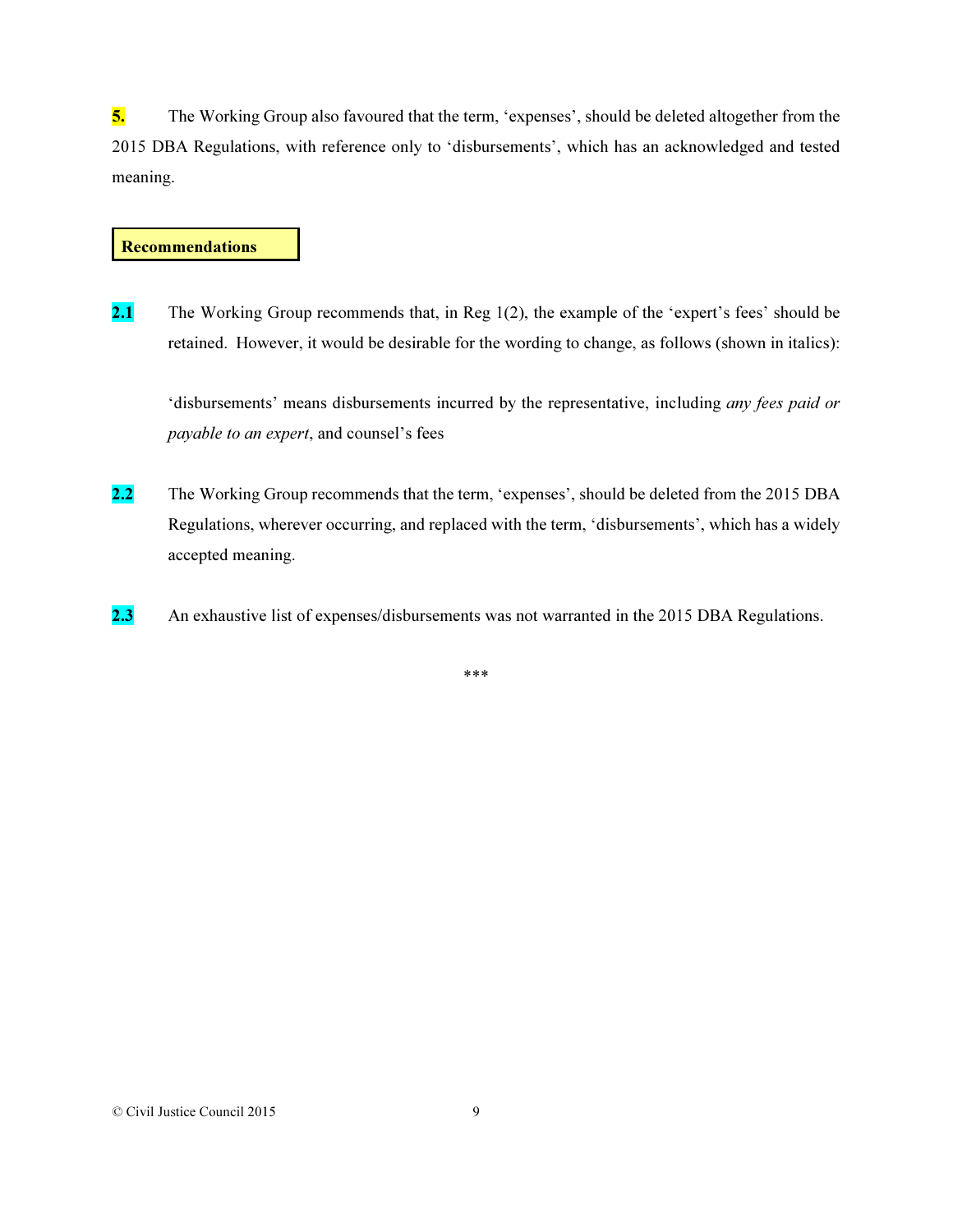# 3. THE TREATMENT OF VAT

### The issue

VAT is expressly included within the DBA cap. Where VAT is payable by the client, it eats into the legal representative's recovery of a success fee, if the case is won. The query arises as to whether this was an appropriate scenario in all cases. The treatment of VAT is noted in the following provisions in the 2015 DBA Regulations: re personal injuries, '*a damages-based agreement must not provide for a representative's payment above an amount which, including VAT, is equal to 25% of the combined sums in [other Regulations]*' (per Reg 4(2)(b); and re commercial matters, '*a damages-based agreement must not provide for a payment above an amount which, including VAT, is equal to 50% of the financial benefit obtained by the client*' (per Reg 4(4)).

## Discussion points

**1.** The position re VAT remains entirely unchanged from the previous drafting under the 2013 DBA Regulations. Of course, VAT will not eat into the legal representative's amount of contingency fee earned by the legal representative, if VAT is not payable (e.g., by international clients). However, where it is payable, it is within the DBA cap. The Working Group considered whether that situation was optimal.

2. Arguments against VAT being in the cap included the following:

- where a commercial client is able to reclaim the VAT paid, then it seems illogical to include VAT within the cap at all. VAT affects different clients in different ways, depending upon whether they are VAT-registered, and whether they are onshore or offshore;
- in personal injury claims, which have a statutory cap of only 25%, it effectively meant that a 25% cap is, in reality, a 20.8% cap, if VAT were included in the cap. This rendered DBAs for personal injury claims even more untenable and unworkable for the legal representative; and

<sup>©</sup> Civil Justice Council 2015 10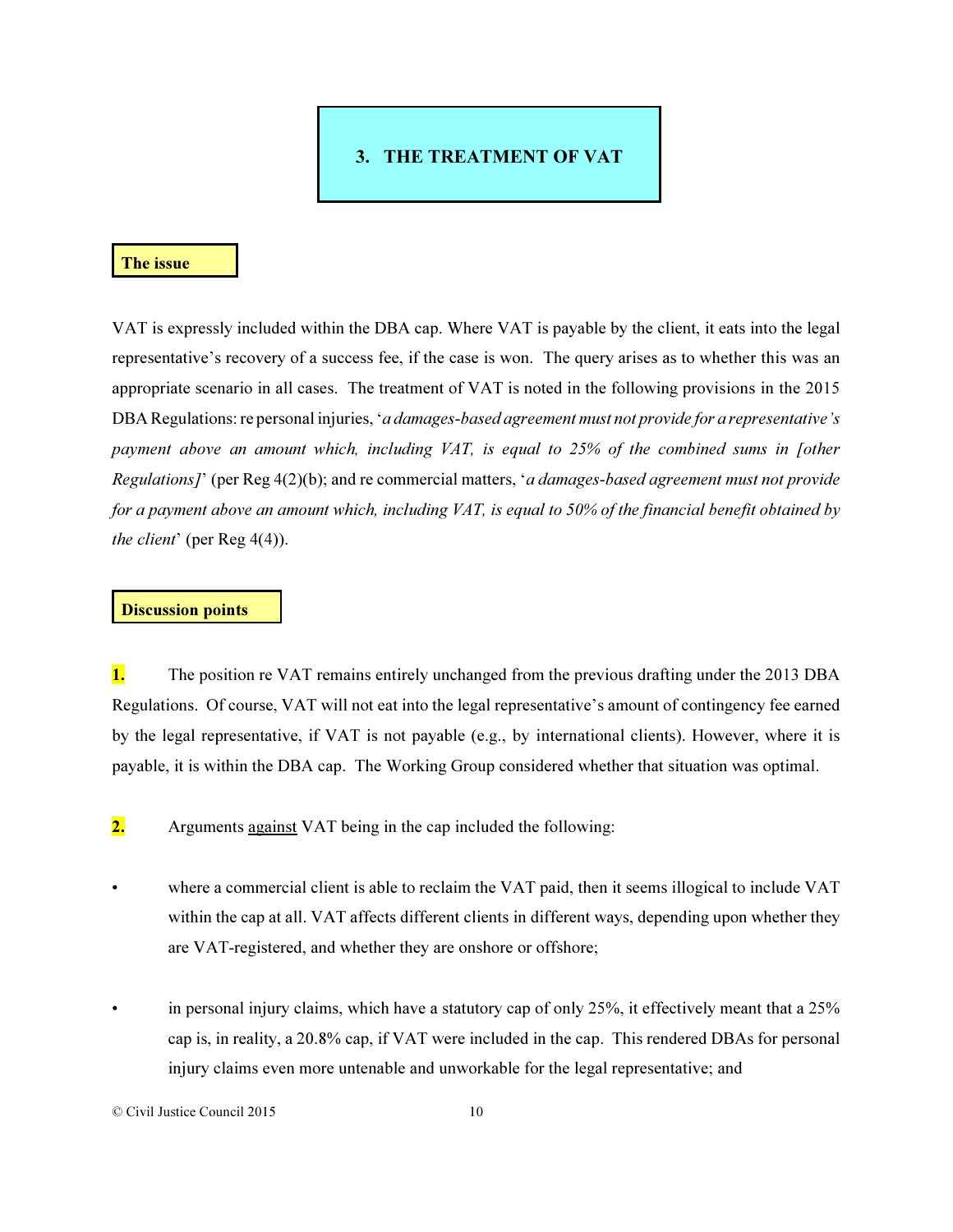- the fluctuating level of VAT, since its introduction and the likelihood of the VAT percentage increasing, rather than decreasing, in the future — meant that its inclusion within the cap rendered the ultimate amount recovered by the solicitor less and less, as each VAT increase took effect. It was a component over which the solicitor had no control at all, but which affected the profitability of acting on a DBA basis, particularly in non-commercial matters, where the cap was substantially lower than 50%.
- 3. Arguments in favour of VAT being within the cap included the following:
- the cap on the CFA success fee for personal injury claims includes VAT, and hence, for the sake of consistency, it should remain in the cap for DBAs (although this point should be caveated with the note that, with a CFA, the success fee payable in addition to the recoverable costs, whereas, as discussed under Section 1, a DBA cap includes recoverable costs);
- if VAT were to be included in the cap for personal injury claims, then because that sort of client could not reclaim it (because they are individuals and the end-payers at the end of the VAT chain), and for the sake of consistency and equivalent outcomes, VAT should be included in the cap for those commercial claims where it cannot be reclaimed by the client too;
	- if VAT were not in the cap, then for a commercial case where the VAT could not be reclaimed, a 50% cap + VAT was effectively a 60% cap, which meant that the client C may not recover even half of the damages obtained in the litigation (a politically-unpalatable notion?). However, it should be noted that, in such a case, C would obtain the recoverable costs as the successful party, which would partly offset the fact that VAT was outside the cap;
		- VAT being within the cap provided certainty for the client, in that the client 'knew what they were getting', and it was more understandable to the client.

## Recommendations

**3.1** The Working Group considered that, on balance, VAT should remain within the cap, where that VAT was not recoverable by the client. Otherwise, where VAT is recoverable, then VAT should

<sup>©</sup> Civil Justice Council 2015 11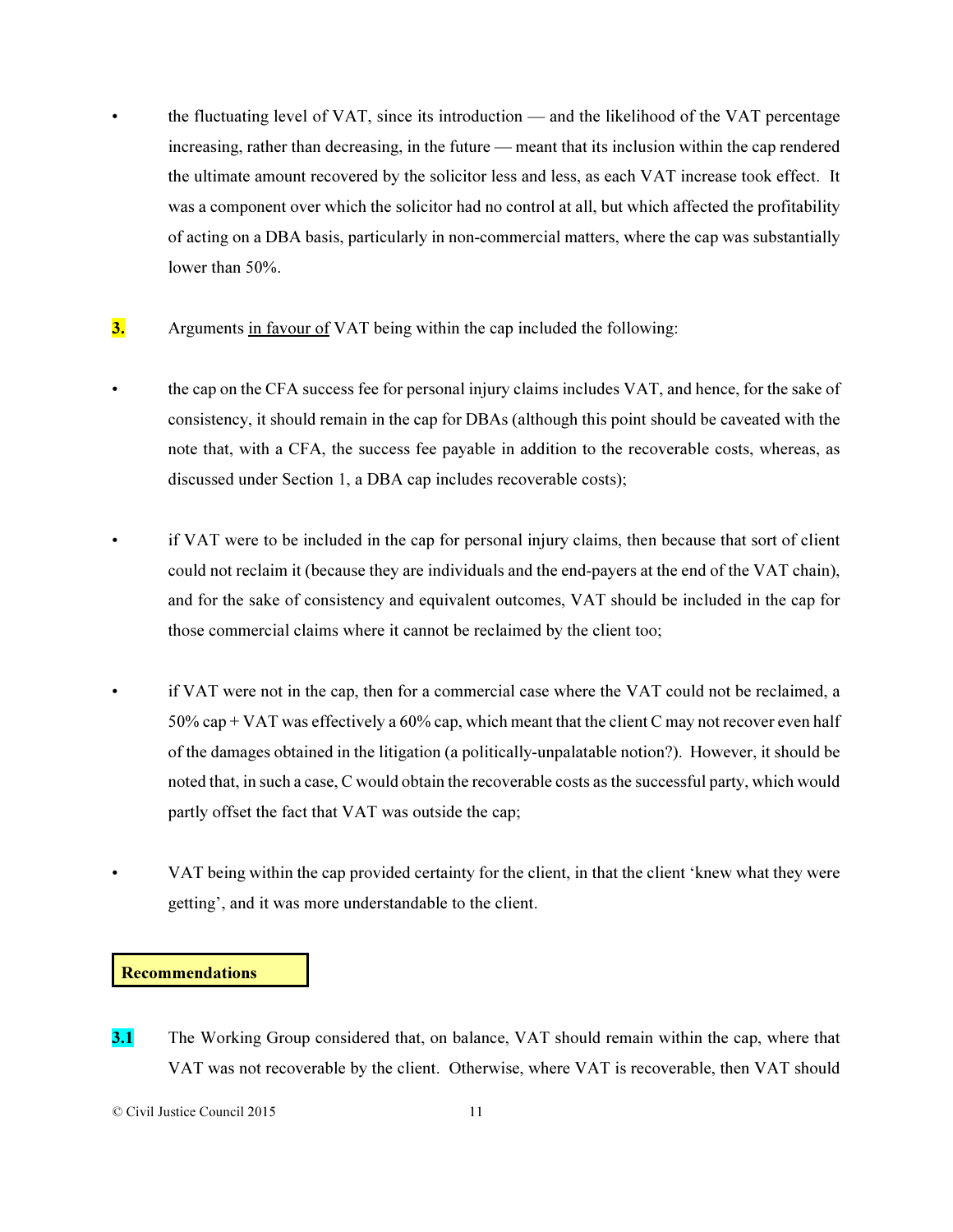be excluded from the cap. Appropriate adjustments to the drafting should reflect this, such that the situation regarding VAT was rendered absolutely certain, from the client's perspective.

3.2 The Working Group also noted that the phrase, 'representative's payment' is used in Reg 4(2)(b) and in Reg 4(3), but the word 'payment' is used in Reg 4(4). It recommends the use of 'representative's payment', in Reg 4(4), given that the phrase has a defined meaning in Reg 1(2).

\*\*\*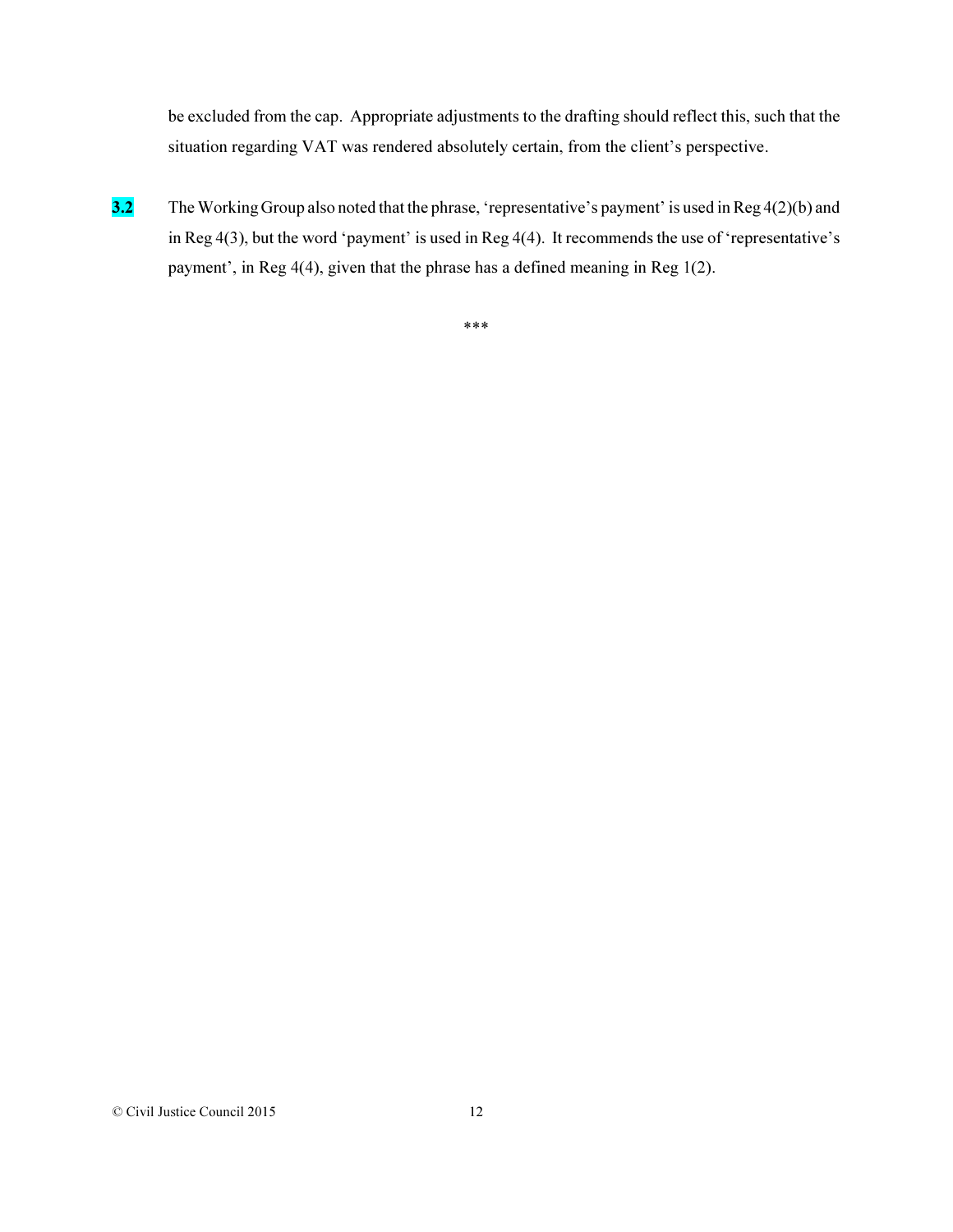# 4. A PERCENTAGE OF 'WHAT', IN COMMERCIAL MATTERS

## The issue

This drafting point revolves around a simple question: does the calculation of the percentage of the '*financial benefit obtained*' exclude, or include, recoverable costs? Under the 2013 DBA Regulations, for commercial matters, '*a damages-based agreement must not provide for a payment above an amount which, including VAT, is equal to 50% of the sums ultimately recovered by the client*' (per Reg 4(3)). That opened up the possibility that the sums recovered by C could actually include the recoverable costs awarded against D.

#### Discussion points

1. On this point, the drafting of the 2015 DBA Regulations has substantially changed. Under Reg  $4(4)$ , '*a damages-based agreement must not provide for a representative's payment above an amount which, including VAT, is equal to 50% of the financial benefit obtained by the client*'. Furthermore, in Reg 1(2), the term, *'financial benefit'*, is defined as:

- *(a) includes money or money's worth; and*
- *(b) excludes–* 
	- *(i) any costs (including fixed costs);*
	- *(ii) any sum in respect of disbursements incurred by the representative in respect of counsel's fees; and*
	- *(iii) any expenses incurred by the representative.*'

It is clear, from the re-drafting of '*financial benefit*' in Reg 1(2), that the DBA percentage can only apply to the money recovered by way of damages, or money's worth, and cannot attach to costs, disbursements or expenses that are recoverable from the losing opponent. That re-drafting clarifies the previous uncertainty about that point. It means that, by virtue of the 2015 DBA Regulations, any DBA which enables the DBA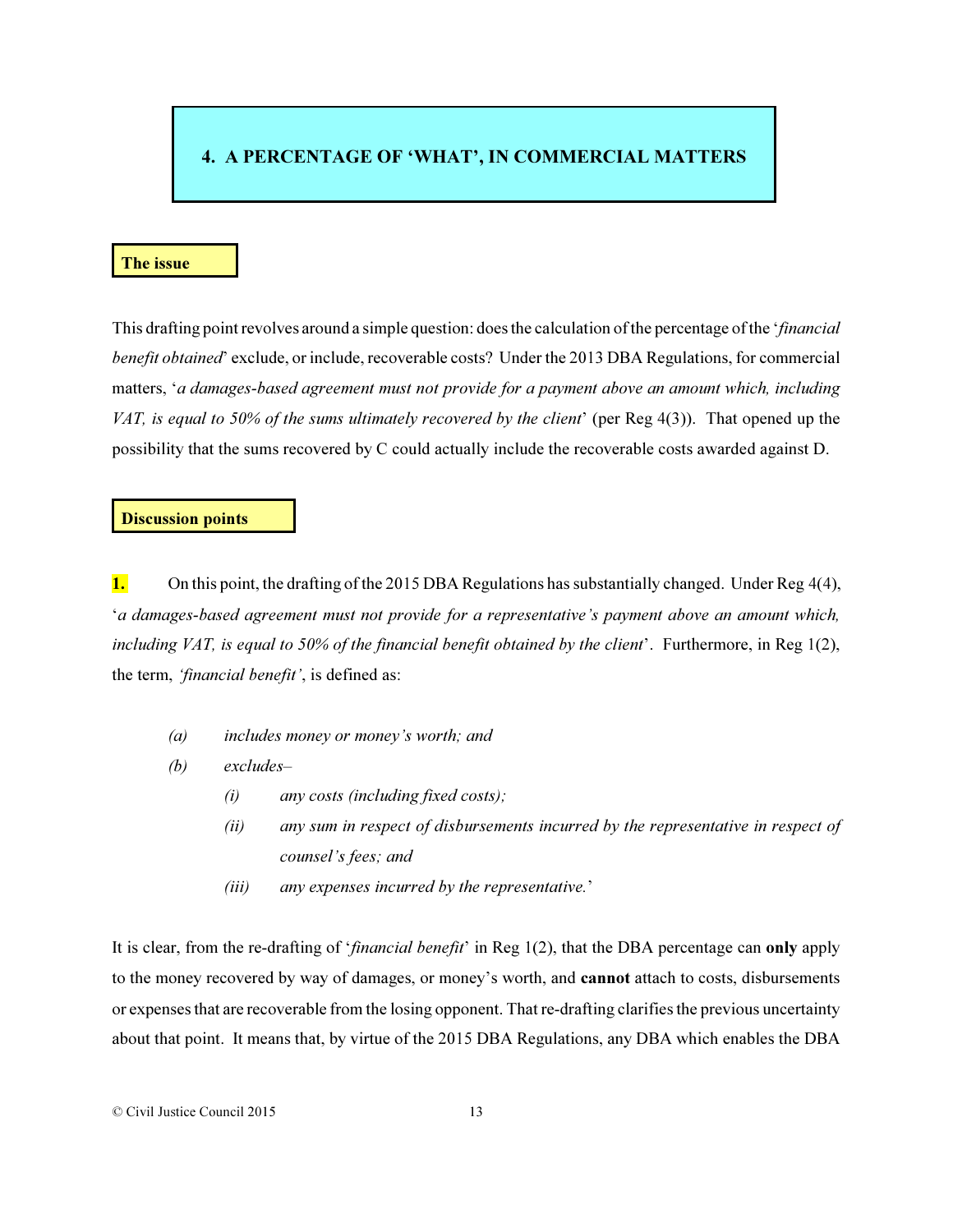fee to be calculated as a percentage of both the financial benefit and the recoverable costs from the other side is prohibited.

The Government provided the following example of how the new provision would work: suppose that D pays C damages of £5,000; and recoverable costs of £2,000. The DBA percentage attaches only to the £5,000 of damages, and is not calculable on the entirety of the £7,000 recovered.

2. However, the new definition of '*financial benefit*' in Reg 1(2) caused the Working Group some concerns, principally the definition of what is excluded from the term, '*financial benefit*'. Those concerns were three-fold:

- *i.* the reference to 'costs', as something excluded from '*financial benefit*', brings into play the definition of 'costs' in Reg  $1(2)$ —vet how 'costs' is defined there is unclear and confusing, referring only to time x hourly rate, quite a different concept of 'costs' than exists under CPR 44.1 (which defines costs inclusively, not exhaustively). It was not clear to the Working Group why 'costs' should be defined as it is in Reg 1(2), or indeed, why it needs to be defined at all, given that it has a clearly-understood meaning, both for the purposes of these 2015 DBA Regulations and more widely;
- *ii.* the reference to '*fixed costs*', in what is excluded from '*financial benefit*', is also confusing, as it is inconsistent with the definition of 'costs' in Reg 1(2); and
- *iii.* the reference to counsel's fees in what is excluded from '*financial benefit*' brings back into play the problem of what should happen, if the client directly engages counsel under payment basis C or D of the CLLS/Combar terms.

Hence, a safer exclusion from '*financial benefit*' (i.e., the thing that should be excluded from financial benefit, when considering the question, a percentage of what), would be to redraft the exclusion clause entirely. The Working Group also considered that the definition of 'costs' should be deleted from Reg 1(2) altogether.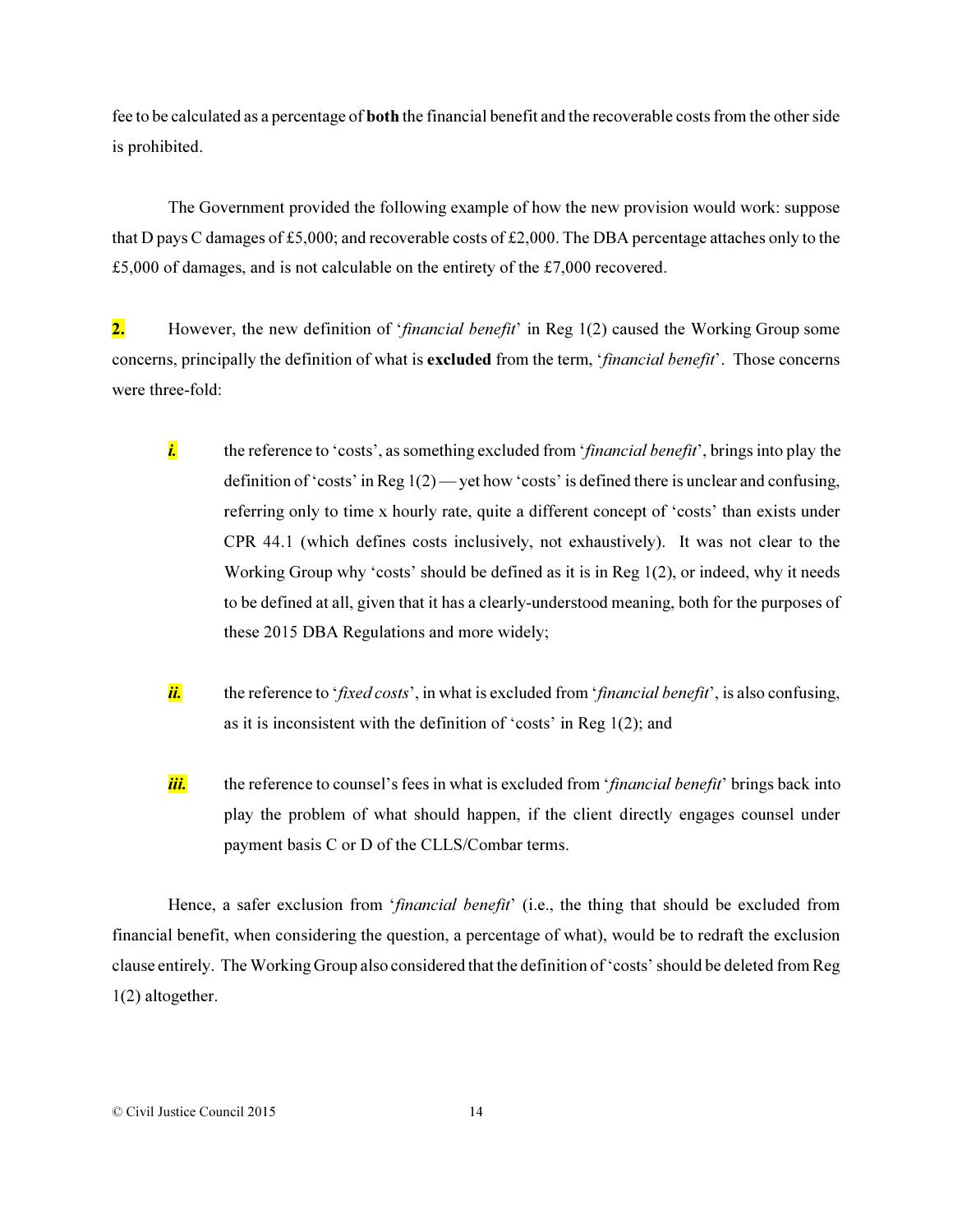# **Recommendations**

4.1 The definition of '*financial benefit*' in Reg 1(2) should be redrafted to read as follows (with the redrafting in bold):

# *'financial benefit' –*

- *(a) includes money or money's worth; and*
- *(b) excludes any sum in respect of the client's legal fees, costs or disbursements which has been paid or is payable by another party to the claim or proceeding.*
- 4.2 The definition of 'costs' in Reg 1(2) should be omitted from the 2015 DBA Regulations.

\*\*\*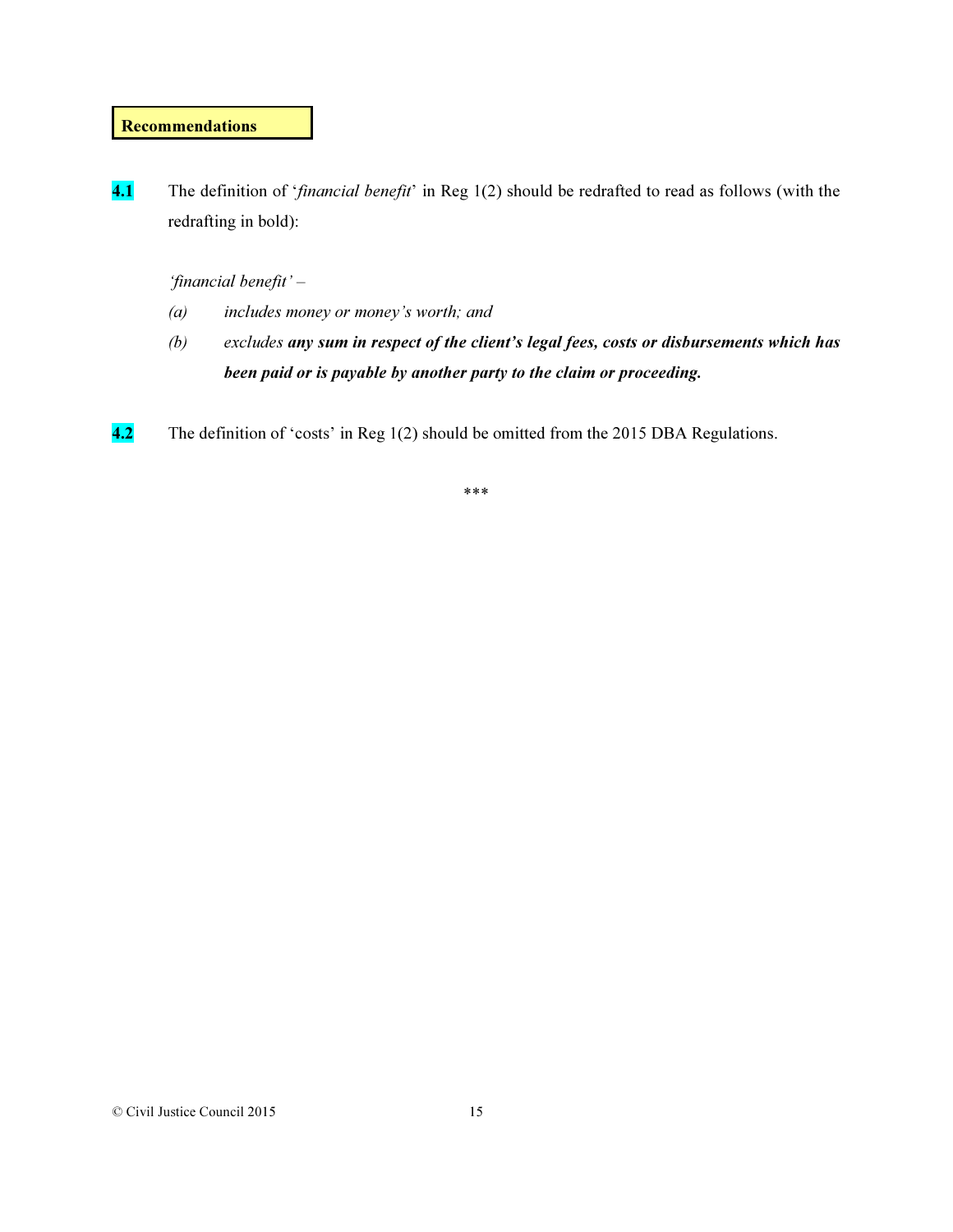# 5. RECOVERABILITY — THE EFFECT OF SET-OFFS, COUNTERCLAIMS, AND DEFENCES (TOTAL OR PARTIAL)

### The issue

The intention of the DBA Regulations appears to be that the DBA fee is not calculated on what is awarded by way of judgment, but only on what is recovered by C. Under Reg 1(2), *'representative's payment' means that part of any financial benefit* obtained *in respect of the claim or proceedings that the client agrees to pay the representative'*. Similarly, the various DBA caps in Reg 4 refer to a percentage of the '*financial benefit* obtained *by the client*'. However, it is not clear that this wording is, in fact, effective to restrict the DBA payment to a percentage of the monies actually recovered. In some scenarios involving a counterclaim brought by D, for example, it is entirely unclear whether any '*financial benefit*' is obtained by C, and what the DBA fee should be in that case. (This Section concentrates upon the 'financial benefit' from C's point of view; whereas the complexities which surround the meaning of a 'financial benefit obtained' where a DBA is being used by **D** are discussed in Section 6.)

### Discussion points

1. It appears that the intention that the DBA fee should only apply to those damages recovered, rather than to those awarded, was a policy decision of the Government's which was intended to protect C. That is, if it is not possible for client C to recover all of the damages that are awarded in C's favour, and if C is advised, and eventually agrees, to settle for a lesser sum, C should not have to pay a percentage, based on the higher figure previously awarded.

On the other hand, that policy decision does expose the legal representative to a risk, in that if client C refuses to instruct that solicitor to enforce the judgment sum, then that solicitor may be out-of-pocket. The Working Group noted the Government's position that this is a risk to be faced by the solicitor, but that one way of overcoming that problem was to ensure that the retainer included that the client's instructions will include the solicitor taking all reasonable steps to enforce any judgment sum obtained against D.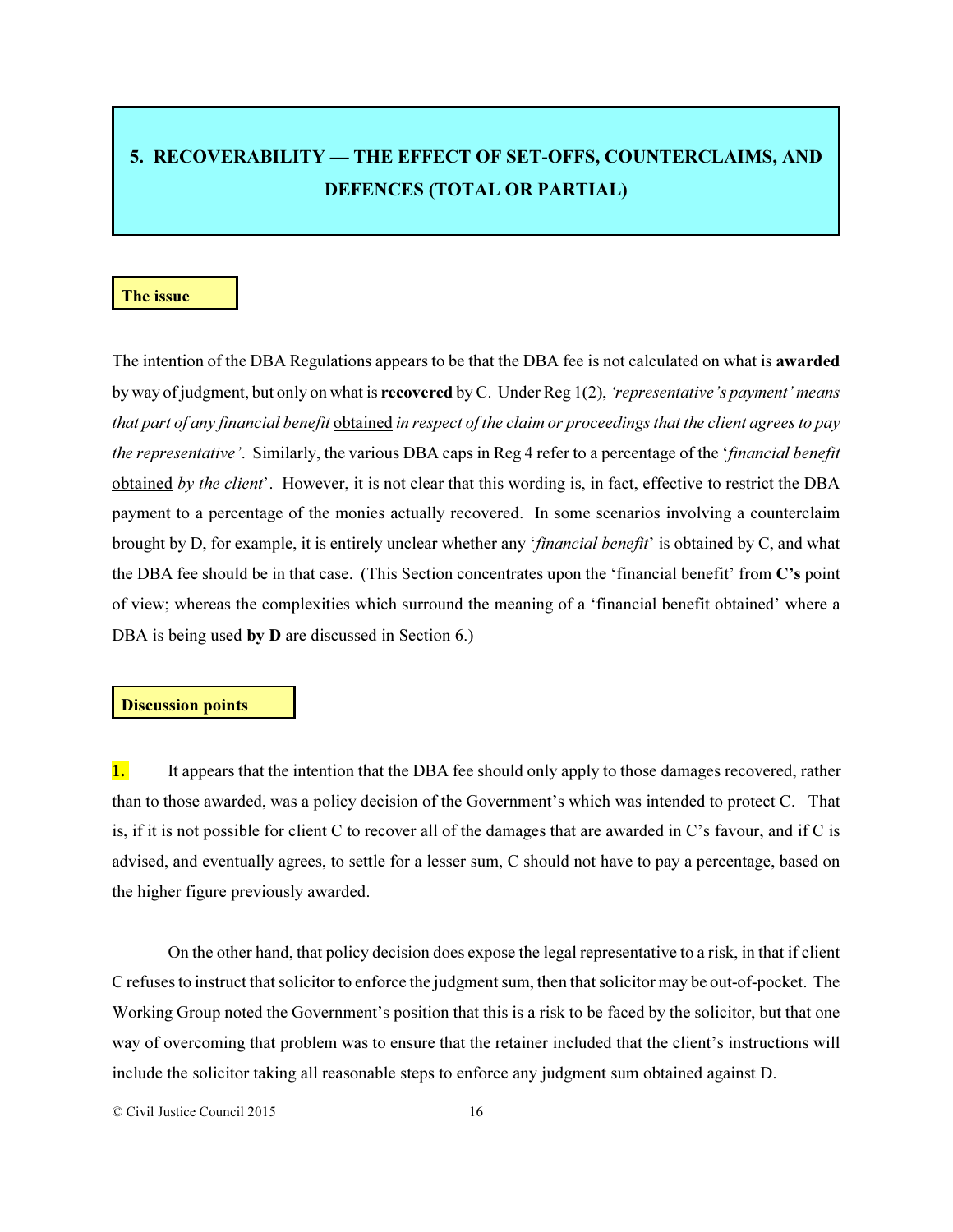2. It would also seem to follow that, under the 2015 DBA Regulations, contributory negligence, *volenti*, a set-off or counterclaim, or D's insolvency, will all mean no recovery of any DBA fee. The percentage can only apply to the money, or money's worth, i.e., to the '*financial benefit*', obtained. Hence, the intention on the part of the Government seems to be that, if nothing is recovered by way of award or settlement, then no DBA fee will apply.

However, the Working Group raised concerns about a potential lack of clarity regarding the outcome of scenarios where D's counterclaim was either successful or unsuccessful. What exactly was the '*financial benefit obtained*' then, which formed the basis for the calculation of the DBA fee? Explaining the conundrum via a few scenarios:



In this scenario, C's claim succeeded, and hence, C's solicitor should be entitled to a 50% contingency fee in a commercial matter (assuming that a 50% DBA was entered into), because a DBA can relate to '*only part of the claim or proceedings*', under Reg 3(2)(a). The problem is that C has had a counterclaim succeed against him, for the same amount of  $£1M$ , so that C actually recovers nothing over the course of the whole litigation. Hence, in this scenario, should C's solicitor be entitled to recover £500,000 (50% of £1M)? Or £0 (50% of nothing)? Presumably, if C and his solicitor entered into separate DBAs for the claim, and for the counterclaim, then C's solicitor would be entitled to recover £500,000, even though the client ultimately ended up with nothing.

Changing the scenario: what if the counterclaim by D was successfully fought off by C, such that the counterclaim was unsuccessful?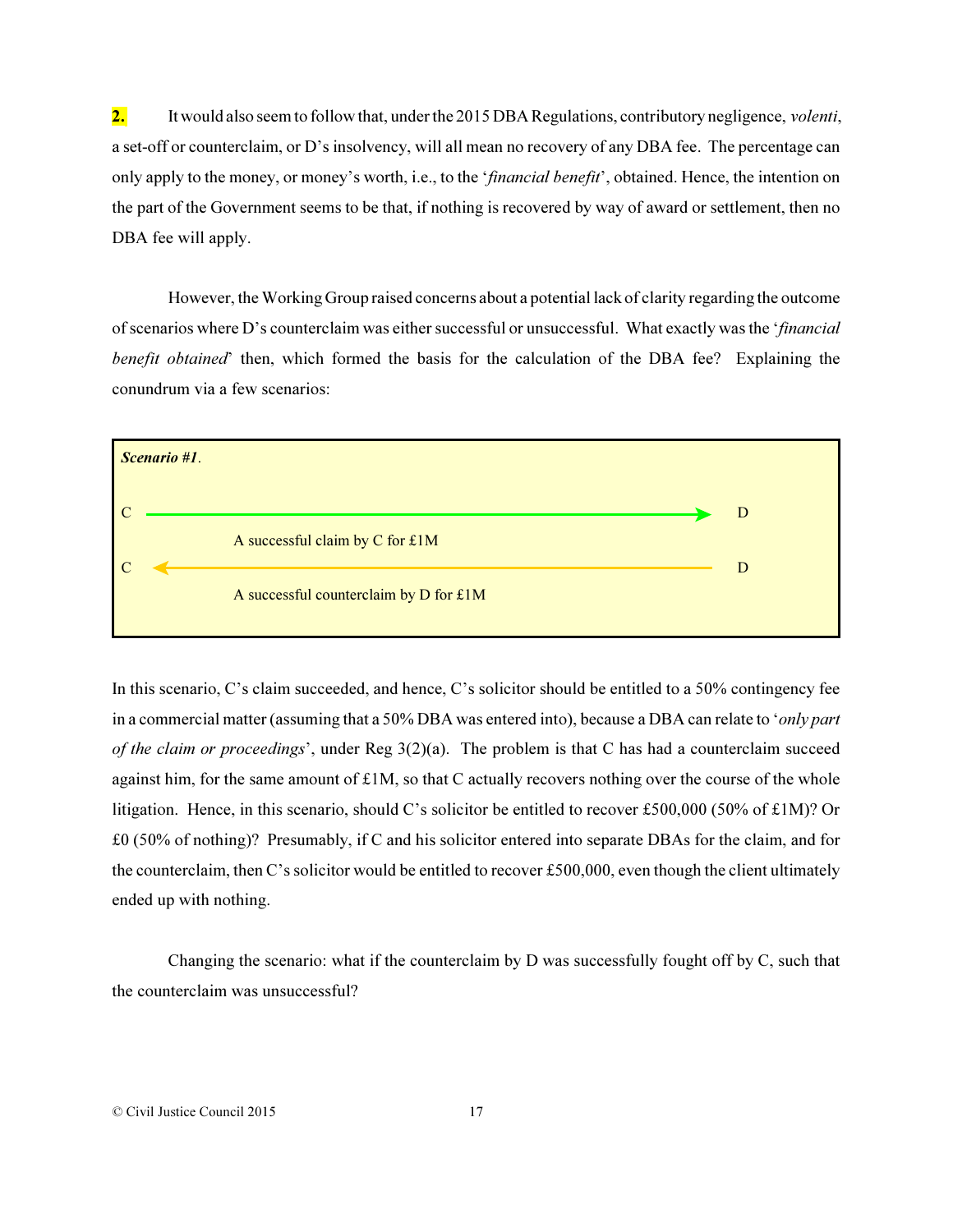

Would that mean that C was entitled to £500,000 for the successful claim — and then would also be entitled to another £500,000, because the defeat of the counterclaim gave C peace of mind, i.e., '*money's worth*', in not having to pay £1M to D? C has arguably received a '*financial benefit*', in not having to pay D under the counterclaim, and C can retain its  $\pounds 1M$  without having to pay out  $\pounds 1M$  to D. Even though C actually recovered £1M in this scenario, would C's solicitor **also** be entitled to recover £1M by way of a contingency fee  $(\text{\pounds}500,000 + \text{\pounds}500,000)$ ?

Changing the scenario again: what if C's claim failed, but C successfully fought off the counterclaim, so that C's ultimate recovery was £0?



This could expose C to having to pay his solicitor £500,000, because the counterclaim was fought off, but where C actually recovered nothing at all. The scenario of the client having to pay the solicitor far more by way of success fee than what the client recovered under the litigation may occur in the CFA context, and this scenario under the DBA — however surprising — is consistent with that.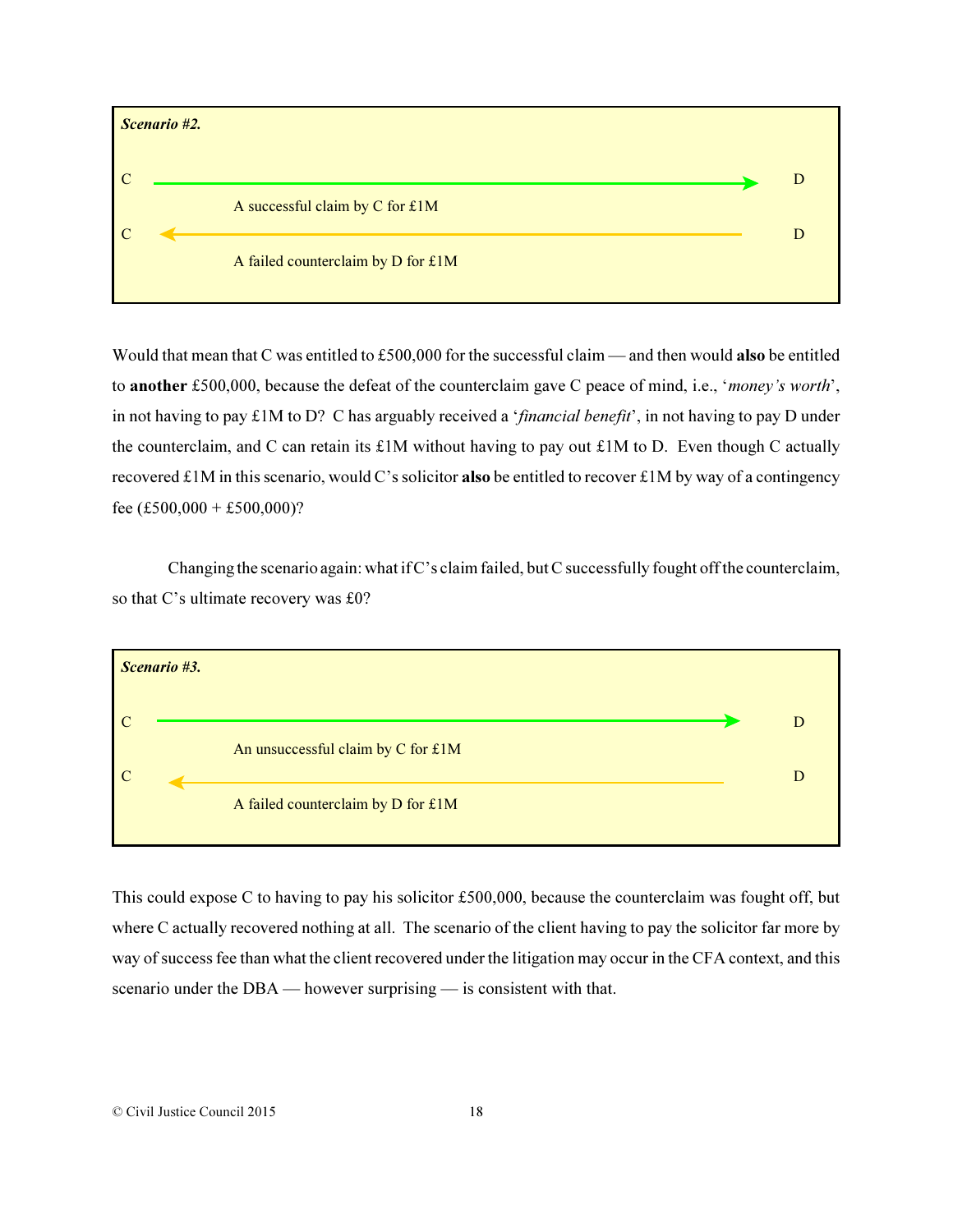In the Working Group's view, the concept of '*financial benefit*' is controversial where D wins the litigation, and is being funded on a DBA. To reiterate, '*financial benefit*' is defined in Reg 1(2) to '*include money or money's worth*'. Hence, the DBA fee can attach to anything that is represented by '*money's worth*' — and where D defeats a claim, or C defeats a counterclaim, the concept of '*money's worth*' is not related to the sum that is actually recovered at all, but rather, what '*money's worth*' that party who fought off the claim actually obtained from the litigation.

3. The Working Group was also concerned about a scenario where a judgment which is awarded in favour of C turns out to be unenforceable (e.g., D has no assets within the jurisdiction). Nevertheless, that is a judgment debt in C's favour, and represents an asset (of sorts). Hence, despite the Government's viewpoint noted in para 1 above, could the DBA fee attach to that award, as a '*financial benefit*' which has '*money's worth*'? If so, then a DBA fee could be payable by C.

4. The scenarios mentioned in para 2 above are predicated on the basis that there can be two DBAs in existence on C's part — one for C's claim, and another for C's defending of the counterclaim. According to Reg 3(2)(d)(ii)(aa), '*in respect of the claim or proceedings or parts of them to which the agreement relates*', there cannot be '*another agreement between the client and the representative*', regarding the representative's costs, expenses, etc. The Working Group considered that the provision is likely to be directed at prohibiting 'hybrid DBAs' (see Section 8), but wondered whether it was arguable that one DBA for C's claim, and another DBA for C's defending a counterclaim, would offend this provision too. However, presumably, if the claim, and the counterclaim, were different parts of the proceedings, and separate DBAs related to those different parts, then two DBAs would be acceptable.

# **Recommendations**

5.1 The Working Group recommends that the term, '*financial benefit*', and in particular, its subdefinition of '*money's worth*', means that it should be open for a legal representative and his client to define the trigger for payment in the DBA itself where the case is won (i.e., whether securing a judgment, or securing cash, or other '*money's worth*'). Although the concept of '*financial benefit*' is usefully defined in Reg 1(2), the question of what amounts to a 'financial benefit' in the particular case in question should be left to the definition of the parties in the DBA itself on a case-by-case basis — so that the client and the solicitor themselves can agree that the solicitor's fee can be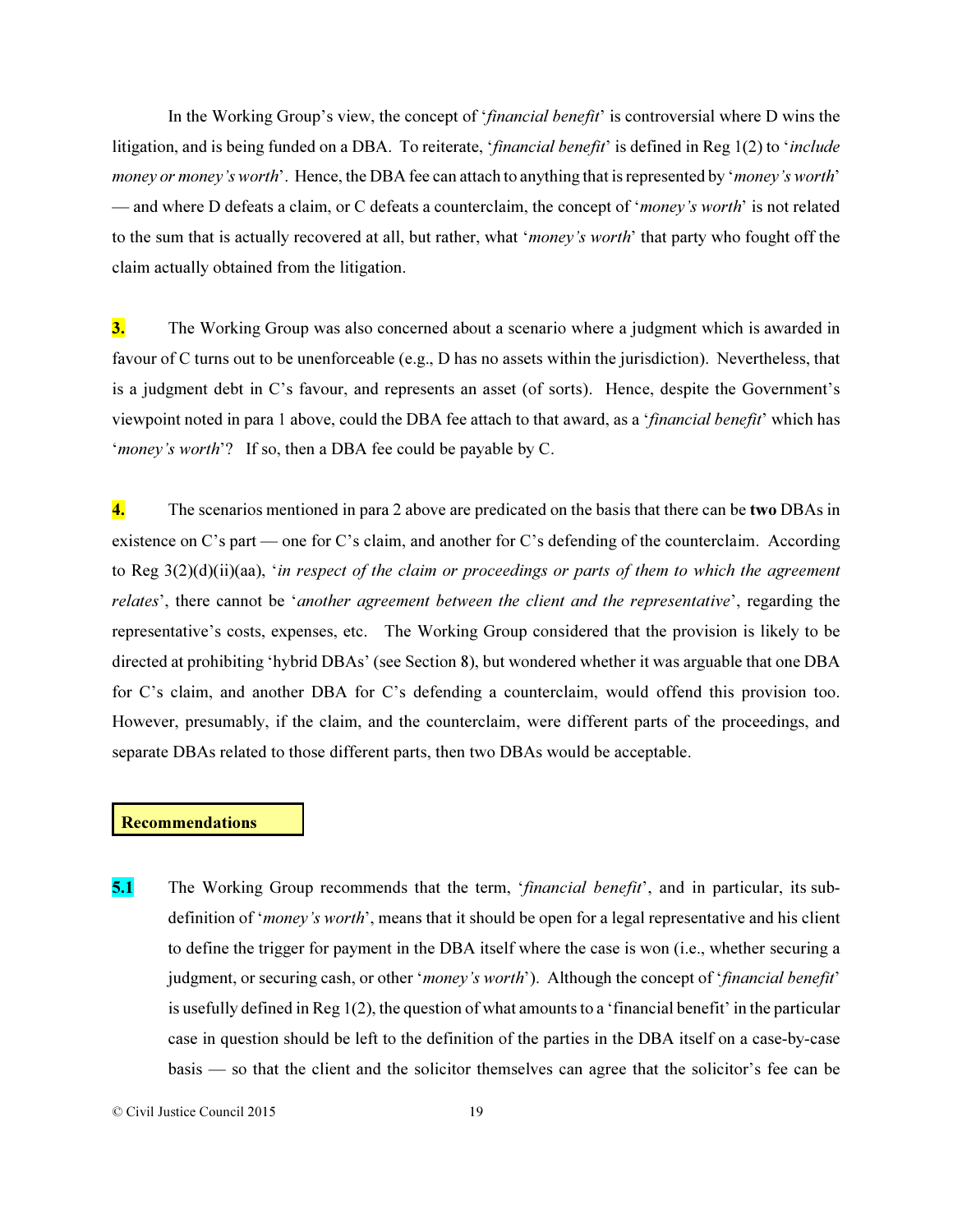payable, whether or not the client actually recovers any damages. Given that s 58AA of the CLSA 1990 refers to a '*specified financial benefit*', the client and his solicitor should legitimately be able to specify precisely what constitutes a *'financial benefit*' as a matter of contractual negotiation.

- 5.2 Although Reg  $3(2)(d)(ii)(aa)$  was supposed to be directed to precluding hybrid DBAs, it is conceivable that it unintentionally covers the use of two DBAs by C — one for a claim and one for a counterclaim. It is recommended elsewhere in this Report (recommendation 15.1) that this provision will need redrafting, if the obligation contained within it is to be rendered a substantive obligation, and not merely something that should be contained in the DBA as a term. Its drafting will need reconsideration for the reason identified in this section of the Report too.
- 5.3 If the recommendation in 5.1 is not adopted, the Working Group also recommends that the drafting of the 2015 DBA Regulations should make provision for what should happen, where a counter-claim or set-off is brought against C. As illustrated in discussion point 2, if C's DBA fee is to be calculated strictly on what C *actually recovers* in the litigation in terms of money, where a counterclaim applies, then that will yield a different calculation from what the answer would be if one calculated C's DBA fee as a percentage of the '*financial benefit obtained*' by C. Also, the use by defendants of DBAs brings into sharp relief the same dilemma, i.e., that the amount recovered by D (by virtue of a successful counter-claim) may be entirely different from a measure of the ' *financial benefit obtained*' (if a defence is successful). Clarification of these issues in the drafting will be necessary, for otherwise, litigation inter partes is very likely, to seek judicial clarification of what is, precisely, the '*financial benefit*' obtained, where counterclaims and defences are won and lost.

\*\*\*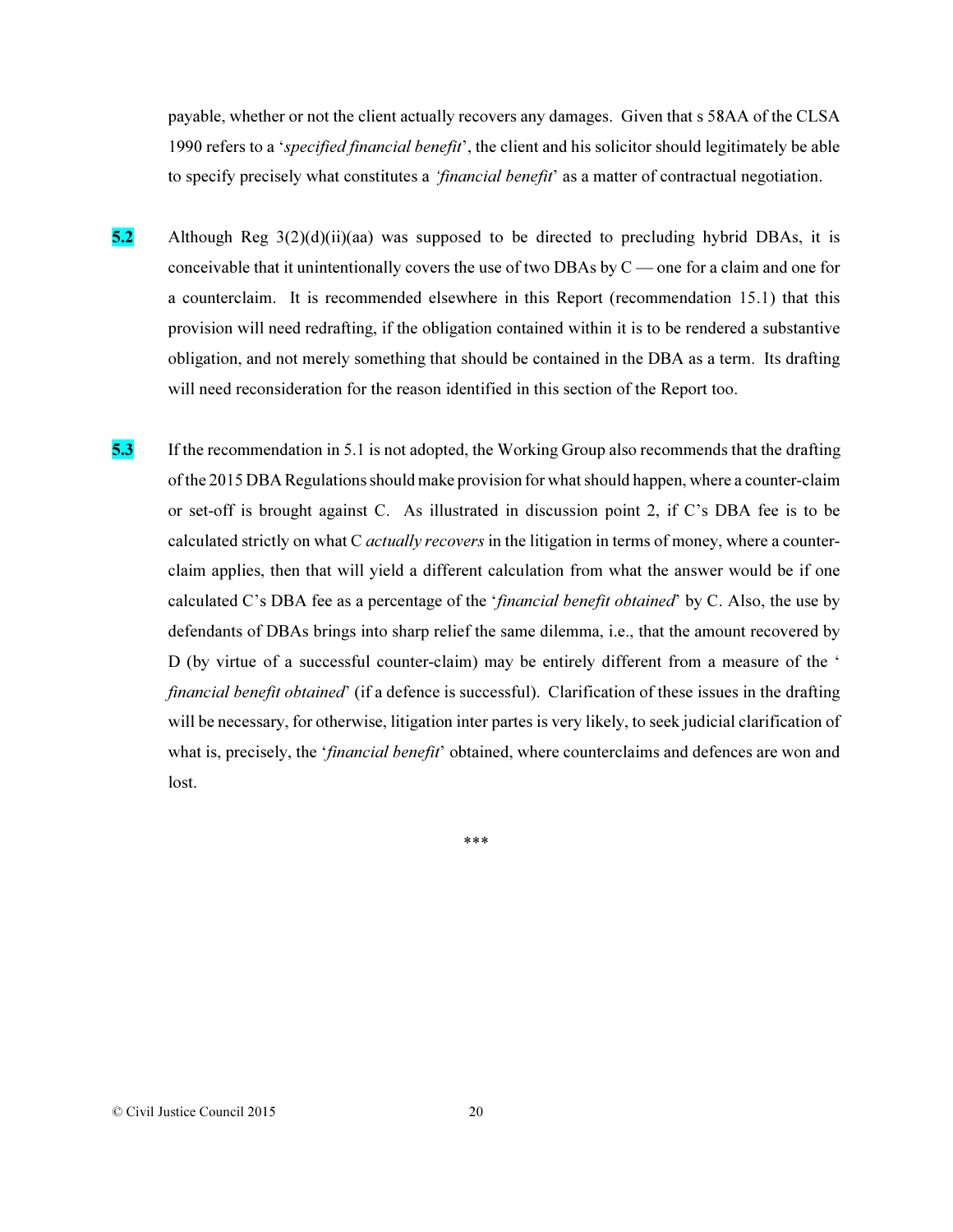# 6. THE USE OF DBAs BY DEFENDANTS

### The issue

The use by defendants (D) of DBAs has been rendered expressly permissible under the 2015 DBA Regulations. This brings the Regulations into line with s 58AA(3) of the 1990 Act, whereby a '*recipient*' will'*obtain a specified financial benefit in connection with the matter in relation to which the services are provided*', if D is saved from having to pay a judgment or settlement amount by the legal services provided by his solicitor. However, various complexities arise, when DBAs are used by D.

### Discussion points

1. Under Reg 7 of the 2013 DBA Regulations, it was contemplated that only *claimants* would enter into DBAs, because of the repeated reference to the contingency fee payment being '*a part of the sum recovered*' (Reg 1), '*the combined sums ... which are ultimately recovered by the client*' (Reg 4(2)(b)), '*an amount ... equal to 50% of the sums ultimately recovered by the client*' (Reg 4(3)), and '*an amount ... equal to 35% of the sums ultimately recovered by the client in the claim or proceedings*'.

However, under the 2015 DBA Regulations, defendant-DBAs are now expressly permitted. For example, under Reg 1(2), '*representative's payment*' means '*that part of any financial benefit obtained in respect of the claim or proceedings that the client agrees to pay the representative*', whilst Reg 4(3) provides that, *'if, in a claim for personal injuries, a financial benefit is obtained by the defendant, a damages-based agreement must not provide for a representative's payment above an amount which, including VAT, is equal to 25% of the financial benefit obtained by the client*'. The Working Group understands that the Government expressly contemplates, under the 2015 DBA Regulations, that it should be permissible for D to use a DBA to fund its defence — in which case, the '*financial benefit*' is the damages that D would have had to pay to C, had C been successful in its claim. Of course, whilst there was no reason, either in principle or under the wording of s 58AA of the CLSA 1990, why D should not be able to make use of a DBA, it would be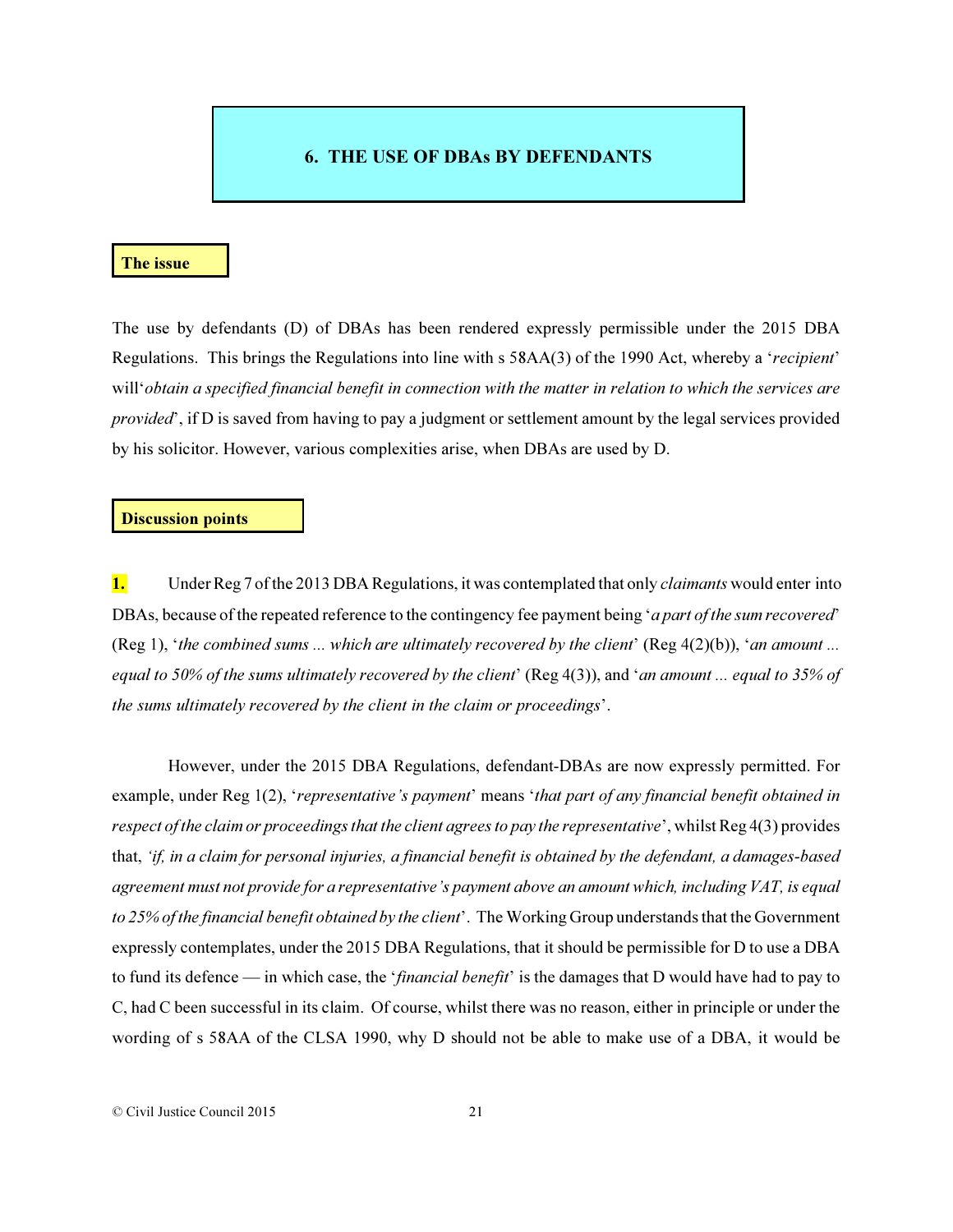necessary for D's solicitor to prove that his client did indeed receive a '*specified financial benefit*' as s 58AA requires.

2. However, the Working Group expressed concerns that, whilst it may be possible to point to the fact that D did indeed receive a '*financial benefit*' from the litigation, in that it successfully defended the suit brought against it, quantifying that '*financial benefit*' may, indeed, be very difficult. For example, the amount may, theoretically, be referable to any of the following:

- the reserve which was set aside by D (or by its insurer) to cover the claim;
- the amount stipulated in C's claim form; or
- the Schedule of Loss which is prepared by C, pre-settlement.

The amounts for each of these will probably differ significantly over the course of the litigation. Which is relevant, when assessing the '*financial benefit*' which D obtained from the successful defence?

The issue also arises where D partially succeeds with any defence, such that C recovers some damages, but less than the amount claimed. The amount 'saved' from having to be paid is presumably the *'financial benefit'* obtained by D — but how is that saving to be calculated? Which of the three reference points noted above would apply?

3. The issue is relevant, given the presently-drafted requirement, in Reg  $3(2)(b)(ii)$  of the 2015 DBA Regulations, that the DBA must specify '*a description of the anticipated financial benefit to which the [DBA] relates*'. Hence, the methodology by which that '*financial benefit*' is to be determined would need to be agreed, as between D and his solicitor. D would require clarity about that, before a DBA was entered into. However, the Working Group also queried whether the insertion of a methodology for computing the '*financial benefit*' which D obtained from the litigation (rather than specifying a precise figure) would meet the requirements of a '*specified financial benefit*' in s 58AA(3) of the CLSA 1990. (If, however, the question of what amounts to a "financial benefit" in the particular case in question were to be left to the definition of the parties in the DBA itself on a case-by-case basis, as recommended in 5.1 above, then this concern is moot.)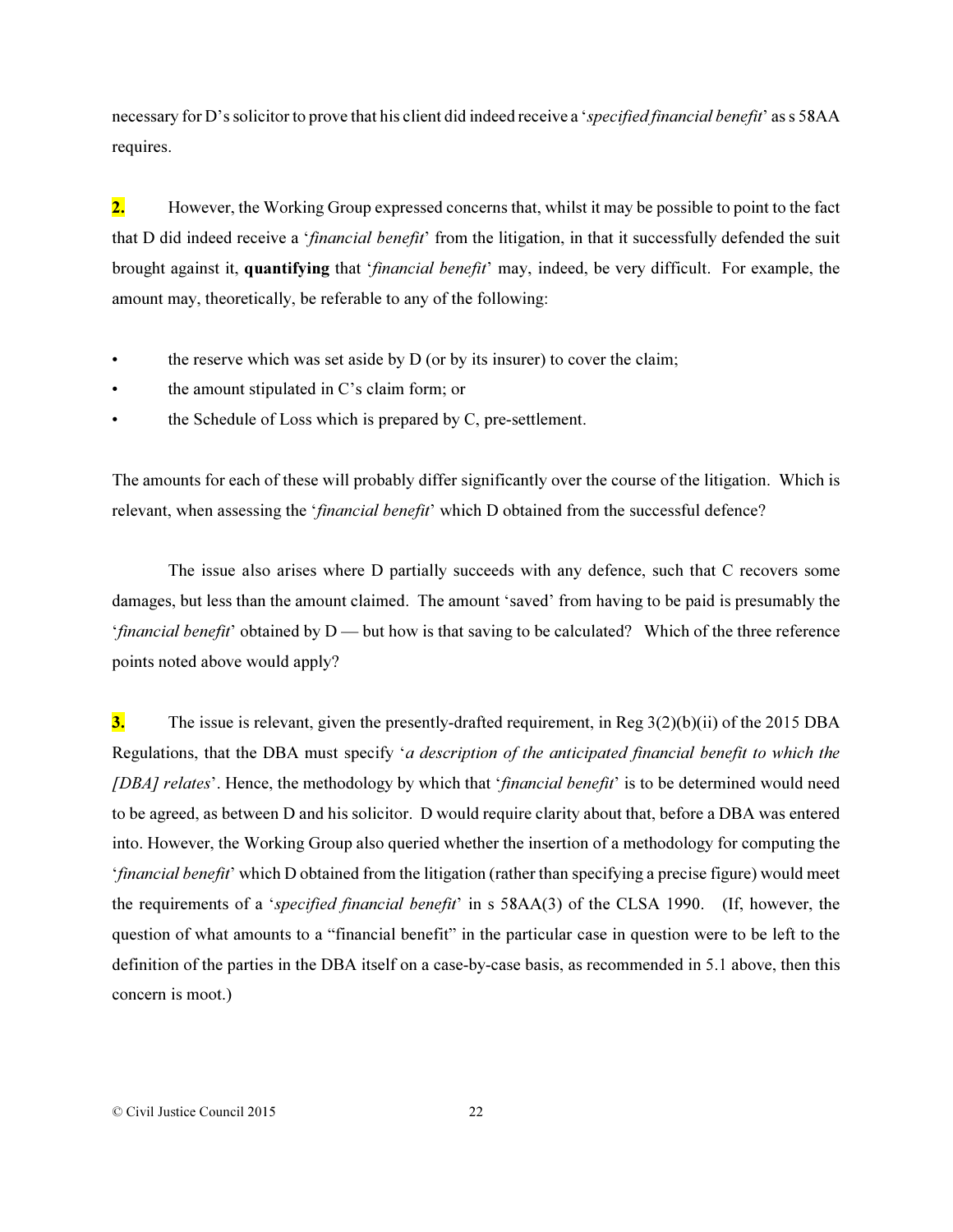4. The Working Group did not consider that the 25% cap which applies to C's claim for personal injuries should apply to a successful D in personal injury claims (as is presently provided in Reg 4(3)). The reasons for this view were that: (1) the lower cap was intended to protect C's damages obtained in respect of personal injuries, i.e., the most vulnerable of litigants; and (2) C would usually be in individual.

However, the same policy reasons do not apply where D is defending a personal injury claim, given that insurers, large commercially-sophisticated parties, or public bodies, will customarily be defending these suits. In that regard, these types of defendants are in no different a position than any other insured defendant in a commercial matter. In fact, they share remarkable similarities with that type of D, in that they are sophisticated purchasers of legal services and have significant purchasing power. In that light, there is a strong argument that the 50% cap which applies to commercial matters should apply to the defence of personal injury claims. In other words, there were sound reasons for treating C and D lawyers differently in personal injury cases, as the 25% cap for C's solicitor was directed primarily to protecting that particular type of vulnerable client.

5. Given the drafting of Reg  $4(3)$ , the Working Group assumed that the heads of damage upon which D's solicitor's DBA fee may be calculated will not be restricted to the particular heads of damage that apply for C's claim for personal injury (per Reg  $4(2)(a)$ ), but rather, will apply to the **entirety** of the damages 'saved' from being paid.

## Recommendations

- 6.1 The Working Group recommends that the present drafting of Reg  $3(2)(b)(ii)$  be reconsidered, to ensure that it could be met by the setting out of a methodology by which D's '*financial benefit*' is to be calculated (given that such a methodology may be the only feasible way of describing the anticipated financial benefit, at the outset of the litigation). This is especially so, when there are at least three different reference points for assessing what amount of damages was actually saved by D's successful (either entire or partial) defence of the litigation.
- 6.2 Further, the Working Group recommended that Reg  $4(3)$  be amended, to substitute a 50% cap for the presently-stated 25% cap. (Alternatively, the Working Group recommended that Reg 4(3) could be deleted, in which case a DBA used by D to defend personal injury claims would be encompassed

<sup>©</sup> Civil Justice Council 2015 23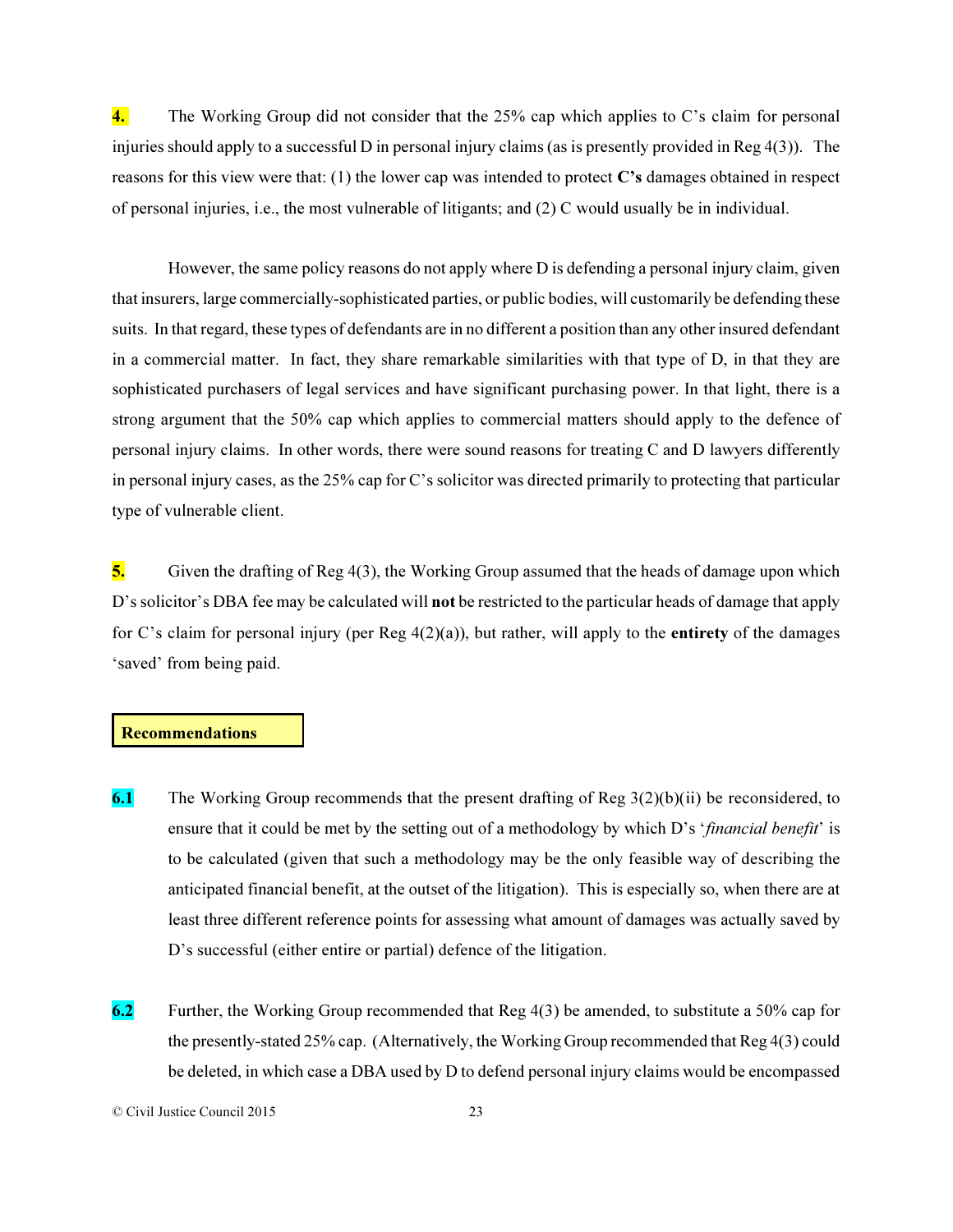within the catch-all provision of Reg 4(4), which itself provides for a DBA cap of 50%.) If Reg 4(3) is retained, then clarifying that the damages to which the DBA fee applied did not pertain only to the heads of damage that are stipulated in Reg  $4(2)(a)$  may also be helpful.

6.3 On balance (this point was subject to differing views amongst members), the Working Group recommended that Reg 4(3) re retained explicitly (but redrafted according to the recommendation in 6.2), rather than permitting a DBA used by D to defend personal injury claims to merely be encompassed within the catch-all provision of Reg 4(4), which itself provides for a DBA cap of 50%. Retaining Reg 4(3) would emphasise that the cap of 50% for a defendant's DBA, in respect of a claim for personal injuries, was intentional and not inadvertent.

\*\*\*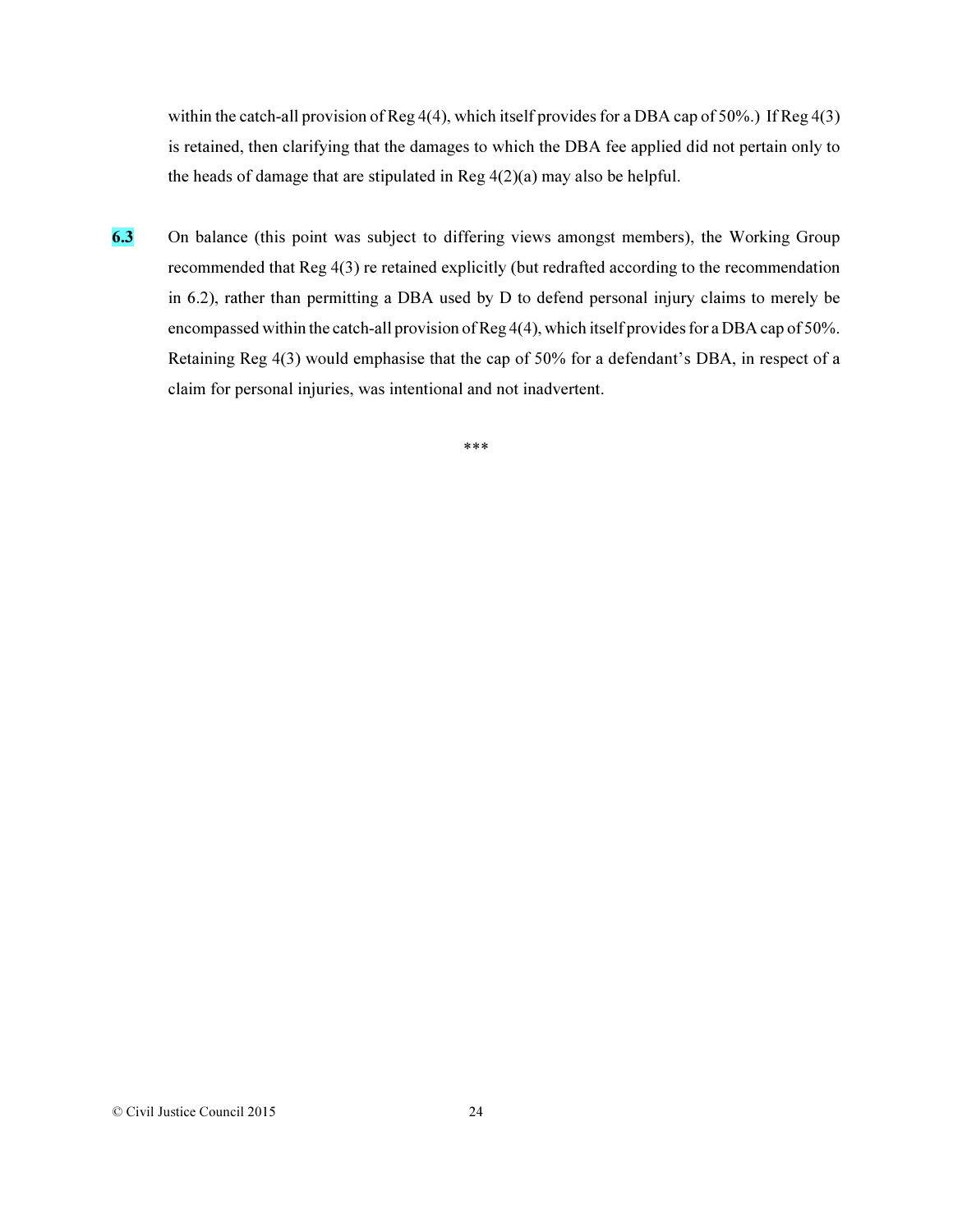# 7. THE RETROSPECTIVE AND PROSPECTIVE EFFECT OF THE 2015 DBA REGULATIONS

#### The issue

Funding arrangements by some parties have been put in place already, under the 2013 DBA Regulations (which took effect on 1 April 2013). These will continue to have full effect (assuming that they are lawful and enforceable under the 2013 Regulations), regardless of what the 2015 DBA Regulations may provide.

# Discussion points

1. The 2013 DBA Regulations have governed DBAs since these Regulations took effect on 1 April 2013. They have also provided the framework upon which Third Party Funders have obtained advice so as to ensure that their arrangements are not inadvertently caught by those Regulations. When the 2015 DBA Regulations take effect for personal injury or commercial matters, the 2013 DBA Regulations '*shall continue to have effect in respect of any damages-based agreement to which those regulations applied and which was entered into before the date on which these [Redrafted] Regulations come into force*' (per Reg 2(2)). The Working Group did not consider that there would be any transitional problems, and that it would be clear as to the date upon which a DBA was '*entered into*'.

2. Further, the 2015 DBA Regulations will have prospective effect only, in that they '*apply to all damages-based agreements entered into on or after the date on which these Regulations come into force*' (per Reg 1(3)). Again, the Working Group did not envisage any difficulty arising from this provision.

#### Recommendation

7.1 No amendments to Regs  $1(3)$  or  $2(2)$  were necessary. Both provisions are clear and workable.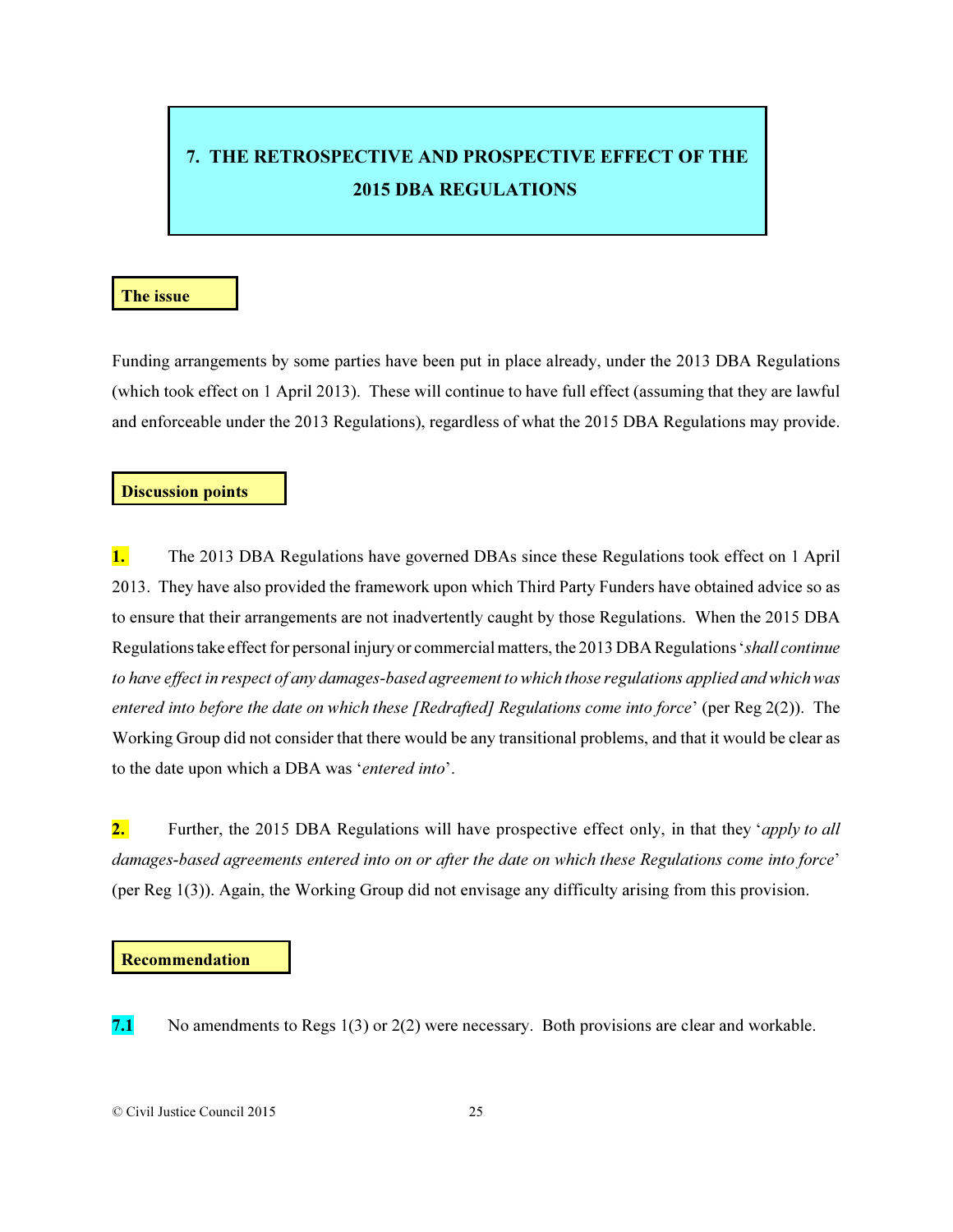## 8. THE DEFINITION OF A 'HYBRID DBA'

#### The issue

Under one form of 'hybrid DBA', a law firm receives *concurrent* funding via both a DBA and via some other form of retainer (e.g., discounted hourly rates), in the event of the claim's success; and receives the discounted hourly rate fees in the event of the claim's failure. This 'concurrent hybrid DBA' represents a scenario that the Government has indicated that it wishes to avoid. On the other hand, *sequential* forms of funding, where a DBA comprises one or other of those methods of funding for different stages of the legal proceedings, do not offend the Government's policy on co-funding. This is called a 'sequential hybrid DBA' in this section, for the sake of clarity.

 The distinction between the two types of hybrid DBAs arises directly from terms of reference (please refer to page iv), and in particular, from the query as to whether the 2015 DBA Regulations could benefit from '*clarifying that different forms of funding cannot take place at the same time, although they could do so at different stages of a case*'. This term of reference raises various points of interest and uncertainty, to do with the drafting of a lawful and enforceable 'sequential hybrid DBA'.

It must be emphasised that this section focuses upon the types of arrangements in which a DBA, plus some other form of retainer, may be feasible, at least as the drafting of the 2015 DBA Regulations stands, in order to facilitate the sequential hybrid DBA. Whether concurrent hybrid DBAs should be permitted (contrary to the Government's current stance) is a policy matter, and is dealt with in Section 21 of the Report.

#### Discussion points

1. The DBA must state 'the claim or proceedings, *or parts of them*, to which the agreement relates', per Reg 3(2)(a). By virtue of this provision, a DBA could feasibly relate to *one stage only* of the proceedings — whilst presumably an hourly rate retainer could apply to other stages or parts of the proceedings. Hence, a permissible type of 'hybrid DBA' is where the claim is successful, and the solicitor is paid for its 'base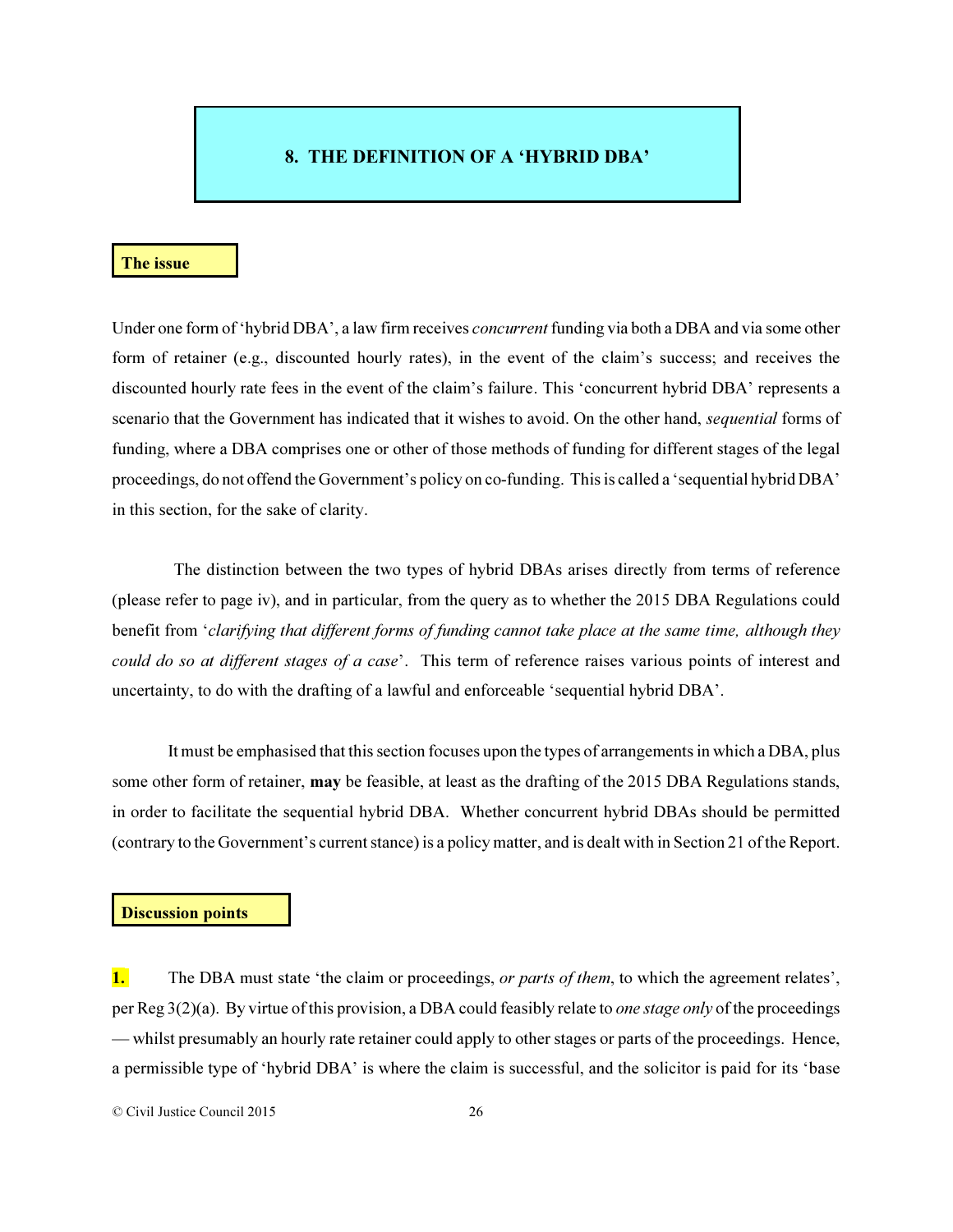costs' (or the WIP incurred in conducting the case) up to a particular stage of the proceedings; and thereafter, the solicitor can be paid a percentage of damages recovered. It is a consecutive or sequential form of funding, which does not raise the same policy concerns as do concurrent forms of funding. The Working Group understands that the Government considers that it is not unreasonable for a solicitor to use one form of funding for one stage of the proceedings (i.e., to investigate the merits of the case, or to obtain expert reports), and then proceeding to another form of funding (i.e., a DBA, as the only form of funding) for the next stages of the claim.

2. The Working Group considered various permutations of how a 'sequential hybrid DBA' could work.

For example, it would presumably be permissible, for example, for a solicitor to act on an hourly rate retainer for the entirety of the conduct of the litigation up to 'the point at which any settlement offer is rejected', or 'up to, but excluding trial', or 'up to the completion of disclosure' — and then convert to a DBA for the trial itself (or for a later settlement offer, should that occur). In other words, the solicitor would be permitted to charge an hourly rate for the investigative and preparatory stages, and then to convert to a DBA for the settlement or trial stages. Under this arrangement, the solicitor would be entitled to be paid an hourly rate for the investigations of the merits of the case, the obtaining of experts' reports, disclosure, and so on. Then, conversion to a DBA — say, 'for trial', or 'post-disclosure', or 'post the delivery of expert's reports' — would enable the solicitor to claim a share of the damages awarded or agreed by way of settlement.

Of course, the very point at which the hourly rate retainer agreement ended, and the DBA agreement commenced, would need very careful drafting, to ensure that there was no overlap that could infringe the 'concurrent hybrid methods of funding' which the Government is so keen to disallow. Absolutely no hourly rate could be payable in relation to the part of the claim or proceedings to which the DBA related.

Alternatively, the DBA could be drafted so as to relate to all parts of the claim or proceedings, 'except for [itemised legal tasks]'. That is, a DBA could be drafted to cover the whole of the case, except that hourly rate retainers could apply to, say, the preparation of witness statements, or the undertaking of disclosure. This would avoid having to draft the DBA to commence at a particular moment in time. However, by corollary, a DBA of this sort may not be *sequential* at all, because the preparation of witness statements on the hourly rate retainer may be concurrent with other legal work which was the subject of the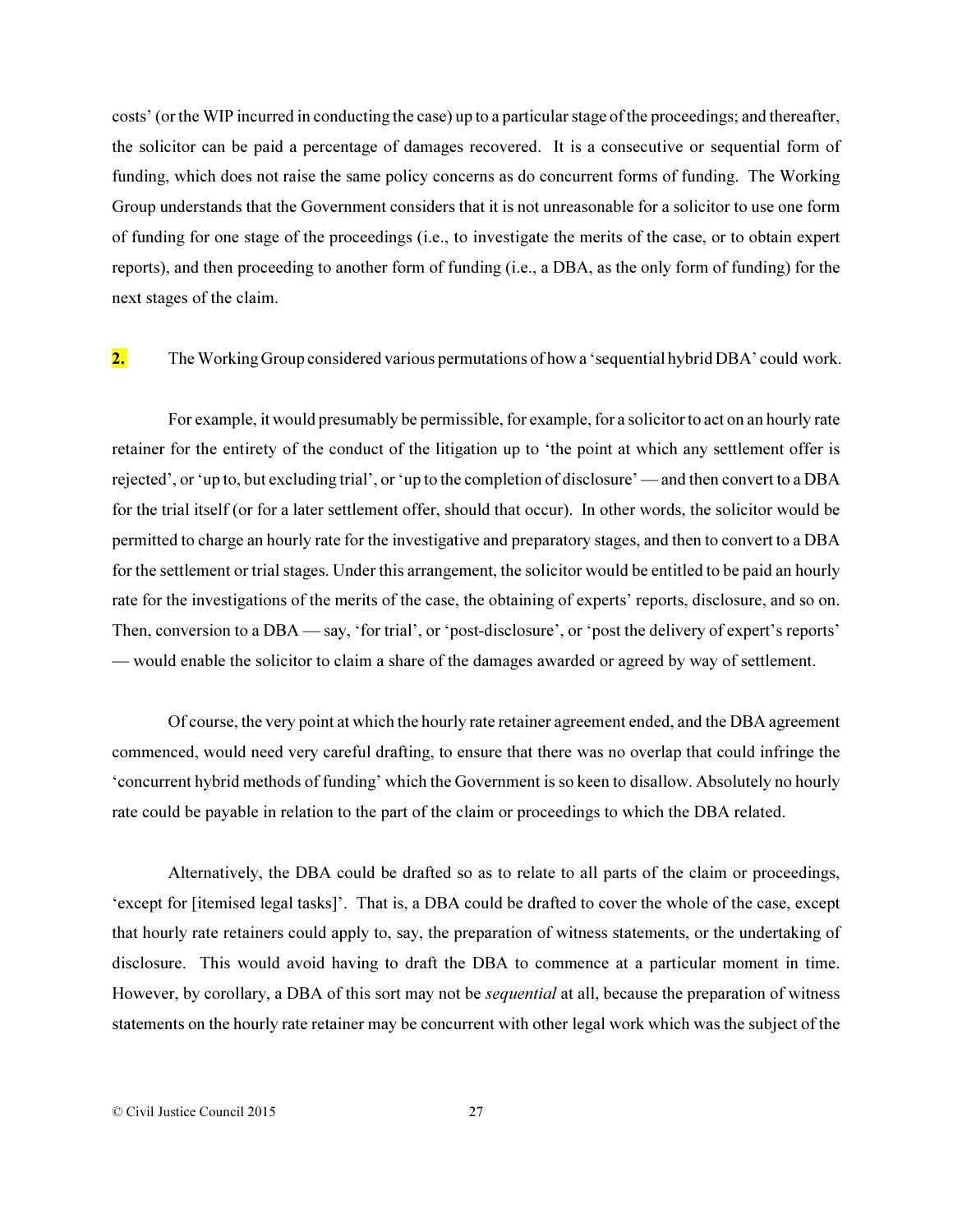DBA. Nevertheless, as the wording of Reg  $3(2)(a)$  is presently drafted, this scenario does seem to be permissible.

Given the various permutations described above, the Working Group considered that a definition of the word, 'part', would be apposite. Some members noted that the word had been used in the context of the Conditional Fee Agreements Regulations 1995 (Reg 3), without problems occurring. However, the Working Group considered that, given that some forms of hybrid DBA were to be permitted, and some forms were not, then the utmost clarity, in the 2015 DBA Regulations, as to what types of hybrid were permitted was essential. After all, the consequence of misunderstanding what a 'part' could mean could be a complete lack of recovery of any fees at all, if the DBA itself was rendered unenforceable.

3. One of the attractions of this sequential hybrid DBA arrangement to the solicitor is that the solicitor would be entitled to be paid the retainer fee, whether C won or lost the case. That part of the funding would not be contingent upon success. Even if the experts' reports, or disclosure, reflect that C's case is very poor and not worth proceeding with, at least the solicitor would be paid for the legal work expended in getting to that (disappointing) point. The DBA fee itself cannot be paid unless C 'obtains a financial benefit' — but there is no such restriction on the retainer 'bit' of the funding, as the 2015 DBA Regulations are presently drafted. Hence, a sequential hybrid DBA could mix contingent versus non-contingent funding, and could tailor funding methods for when they would be most beneficial (e.g., an hourly rate in the early or mid-stages of the litigation).

However, regardless of the type of claim at issue, the Working Group noted that if these sorts of sequential hybrid DBAs were permissible, then their effect would need to be very carefully explained to the client, at the time of entering into the various fee agreements, in the interests of client protection.

4. Inevitably, however, under a 'sequential hybrid DBA' arrangement, the question arises as to whether the solicitor could 'bank' the fees earned via the retainer, and add the DBA fee to it — or whether the solicitor would have to offset the fees earnt via retainer against the DBA fee.

If the former, then naturally, that would present a more attractive option for the solicitor. Theoretically at least, separate payments should be justifiable, on the basis that one form is contingent on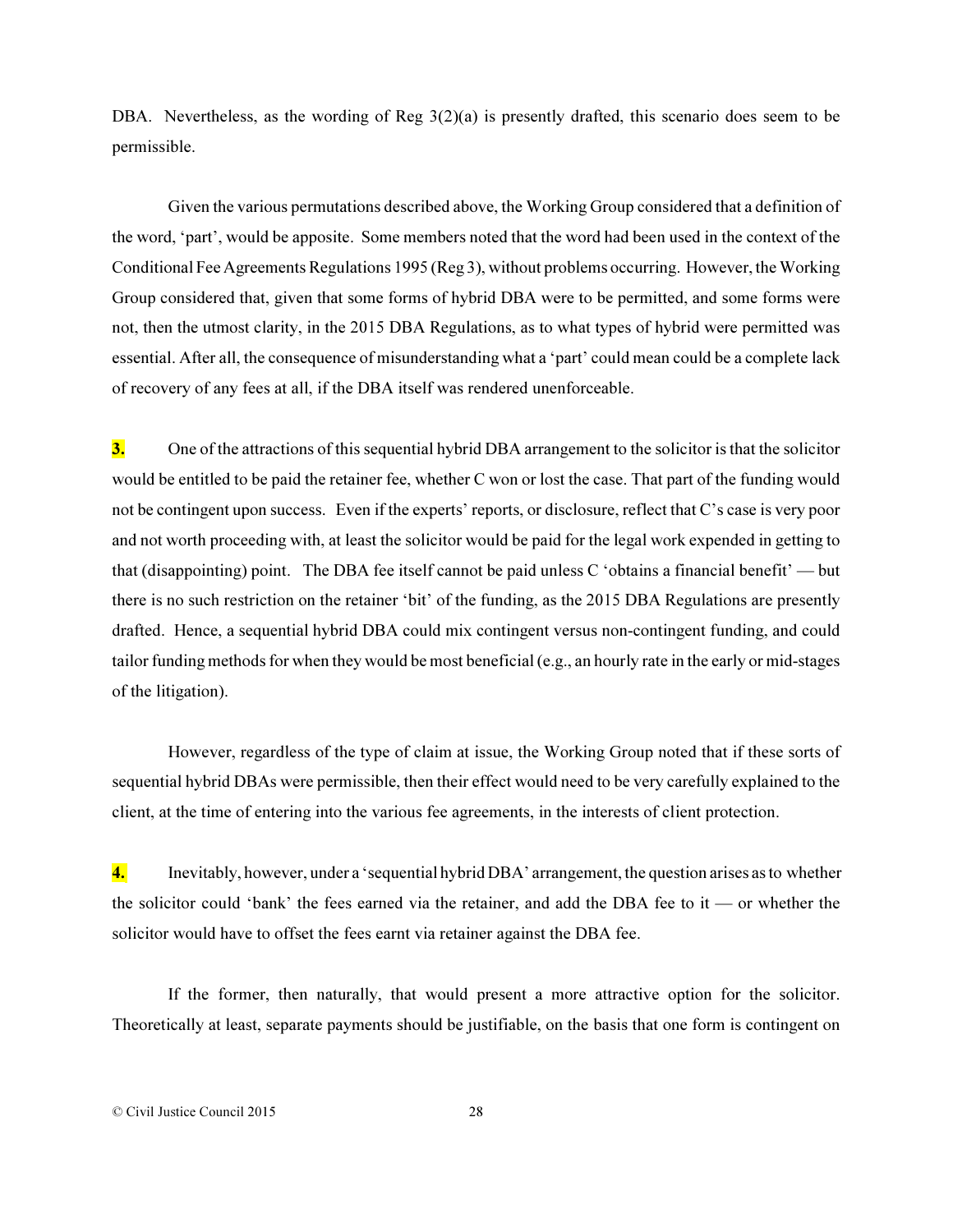success (the DBA), and the other (the hourly rate retainer) is not contingent, and hence, is payable regardless of whether C wins or loses.

On the other hand, if an offsetting exercise were required, then the solicitor would never be permitted to bank any fees earnt from the retainer, until it was known whether the client received any '*financial benefit*' from the litigation (and whether there was any DBA fee to offset). In this scenario, sequential hybrid DBAs would presumably not be particularly attractive to the solicitor, for the solicitor would be 'carrying the case' for the duration of the claim, without any sort of WIP funding coming in.

#### Recommendations

- 8.1 Although the prospect of sequential hybrid DBAs is allowed by the drafting of Reg  $3(2)(a)$  of the 2015 DBA Regulations, the Working Group considered that the Regulations should define what a 'part' of the claim or proceedings could entail (e.g., whether the 'part' can be a reference to a time period, or a legal task, or an issue, or a claim or counterclaim).
- 8.2 The Working Group also recommends that the 2015 DBA Regulations need to specify clearly whether the solicitor can retain the monies recoverable under the non-DBA funding agreement, and to which the DBA fee should be added (if recoverable); or whether it is intended that the monies recoverable under the non-DBA funding agreement should be offset (i.e., included within) the DBA fee, once paid. The answer to this conundrum is not provided on the face of the 2015 DBA Regulations as presently drafted, but will have great ramifications upon the utility of sequential Hybrid DBA agreements.
- 8.3 Finally, as a corollary of recommendation 8.2 above, the Working Group considers that the 2015 DBA Regulations should clarify (to whatever extent that may not be clear already, from the drafting associated with 8.2 above) that, in respect of that part of the claim or proceedings to which the DBA does not relate, the payment of the solicitor's costs and expenses, are payable, regardless of whether or not the client receives any of the '*financial benefit*' stated in the DBA (i.e., that the converse of what is presently in Reg  $3(2)(d)(ii)(bb)$  should be spelt out).

© Civil Justice Council 2015 29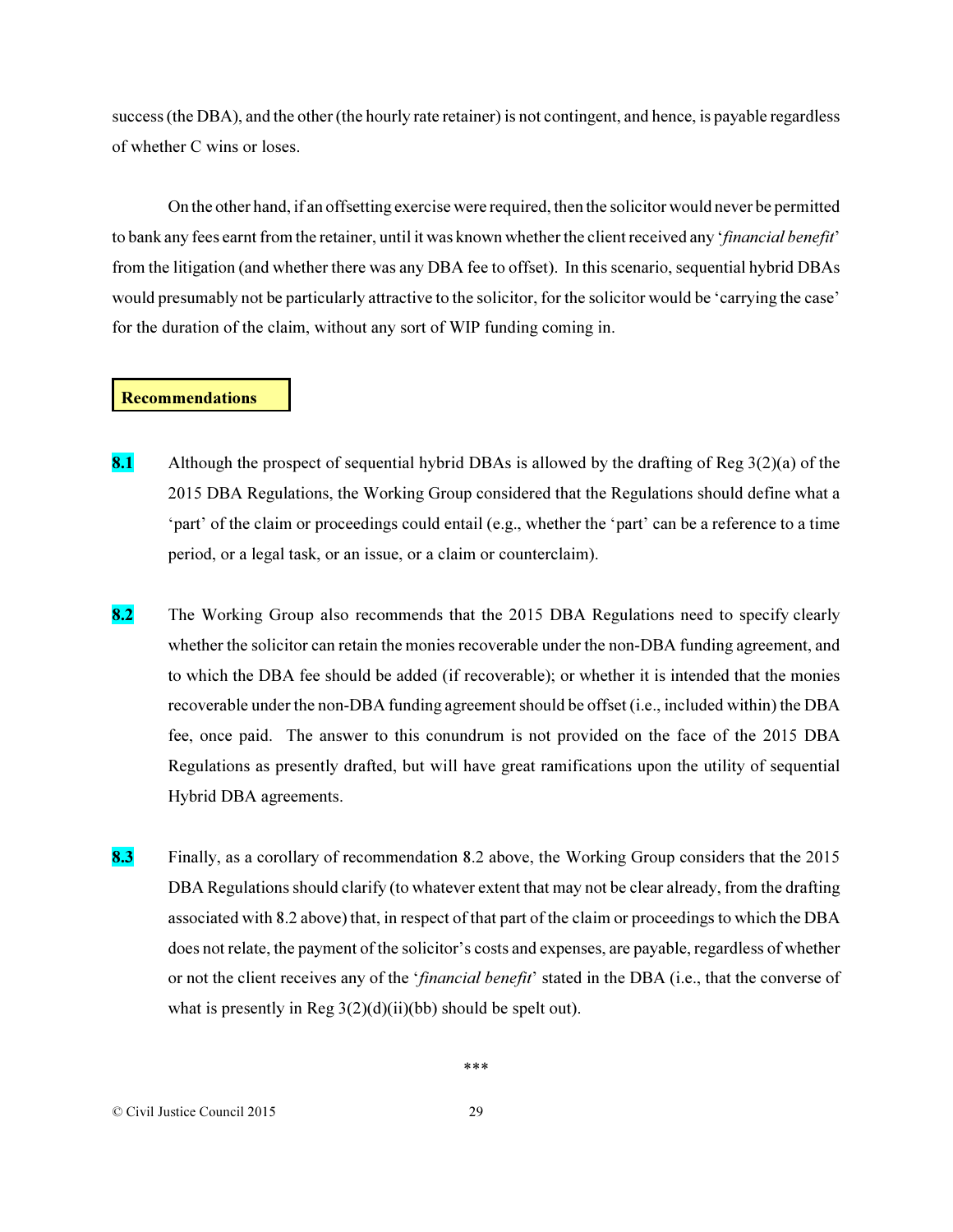## 9. THE FUNDER'S 'HYBRID DBA' MODEL

#### The issue

Various Third Party Funders (e.g., Harbour Litigation Funding; Burford Capital) have developed 'Hybrid DBA' models to facilitate the funding of commercial litigation claims with sophisticated clients, and with full disclosure to the client of the funding arrangements, and with legal advice endorsing the funding arrangement. The query is whether these hybrid DBAs could be inadvertently 'caught up' under the 2015 DBA Regulations.

#### Discussion points

1. The Working Group particularly considered the effect of Reg 3(2)(d)(ii)(aa) of the 2015 DBA Regulations, which provides as follows: '*The terms and conditions of the DBA must specify that, in respect of the claim or proceedings or parts of them to which the agreement relates — the payment of the representative's costs, expenses and, where relevant, disbursements in respect of counsel's fees will not be the subject of another agreement between the client and the representative.*' The concern was whether a Funder's hybrid DBA would be inadvertently covered by this provision (it seemed the most relevant of all of the provisions of the 2015 DBA Regulations). It would appear that some quite complex funding arrangements have already been put in place for commercial litigation, and which would not involve the scenario that the Government is keen to avoid — but the drafting of the new Regulations needed to be scrutinised for that purpose.

2. Both Harbour Litigation Funding and Burford Capital attended at a meeting of the Working Group, to explain how their Hybrid DBAs worked. The arrangements for the Funders' hybrid DBAs may be diagrammatically shown as follows: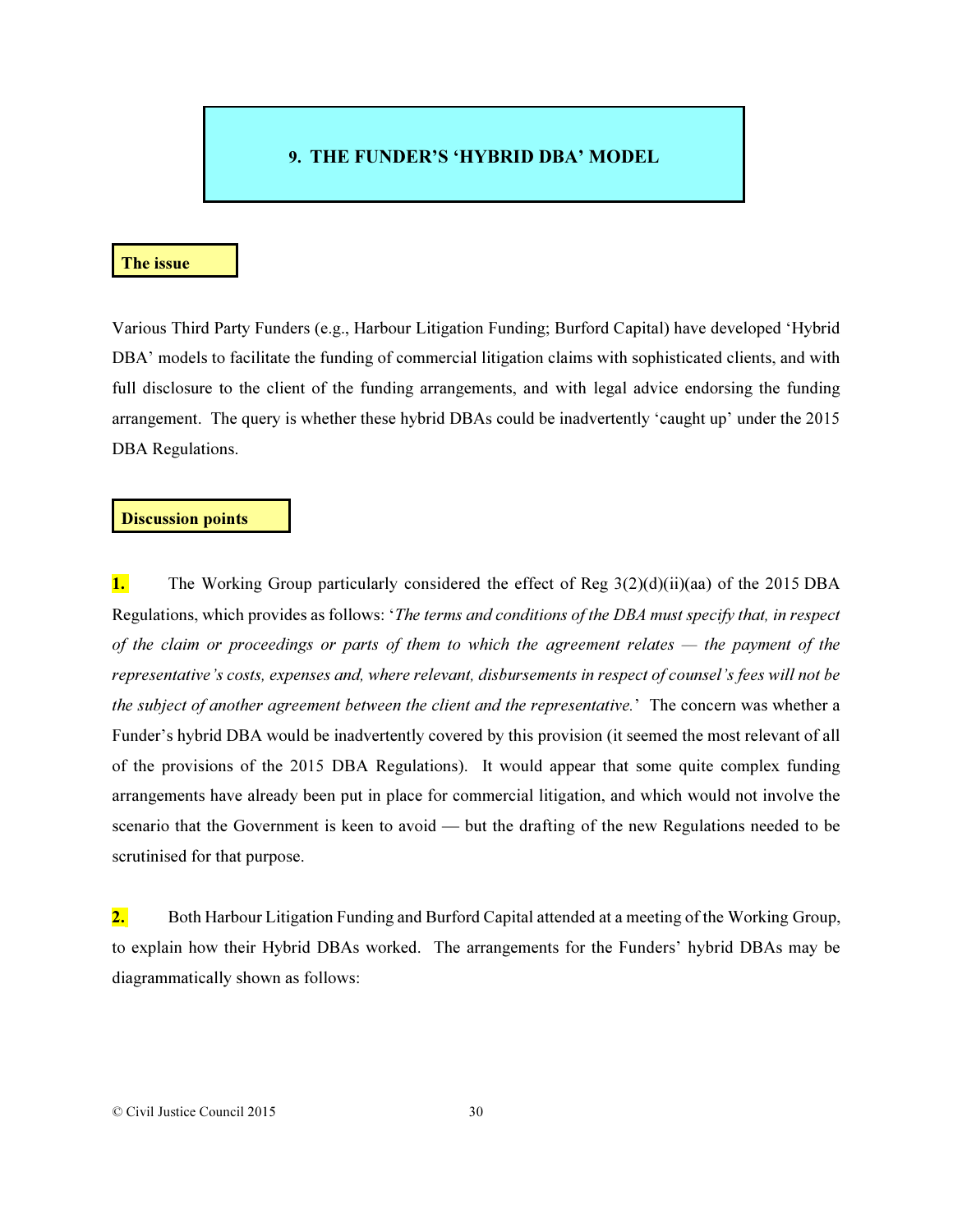

Under this arrangement:

- the DBA between client C and law firm entails that, if C succeeds in the case, then the law firm takes the percentage of the recovery (say, 50%), under a DBA. That DBA will be capped according to the statutory caps set by the 2013 DBA Regulations. That money, paid under the DBA to the law firm, is held on trust, for payment to the Funder under the Litigation Funding Agreement;
- then, as between the law firm and the Funder, there is the usual Litigation Funding Agreement, under which the Funder provides non-recourse funding for WIP (usually, funding paid at a reduced hourly rate, to keep the law firm's activities funded during the course of the litigation), plus the Funder will typically pay the disbursements incurred by C in preparing for his case (e.g., experts, counsel, ATE premium). Then, if C succeeds in the case, the Funder is entitled to a success fee under that LFA, which is payable by the law firm. The law firm may also contract to pay back the money advanced by the Funder, if C wins the case. That money to the Funder is paid out of the trust funds which the law firm obtained under the DBA, such that the Funder's success fee is paid out of the DBA cap. The Funder cannot recover more than the DBA cap, such that the Funder essentially 'obtains a proportion of a proportion'.
	- however, as between client C and the Funder, importantly, there is **no** funding contract. Notably, even if the Funder provides ATE insurance to client C, that insurance policy will **not** be entered into by the Funder, *in its capacity as a Funder*. The Funder will act as the ATE insurer's underwriting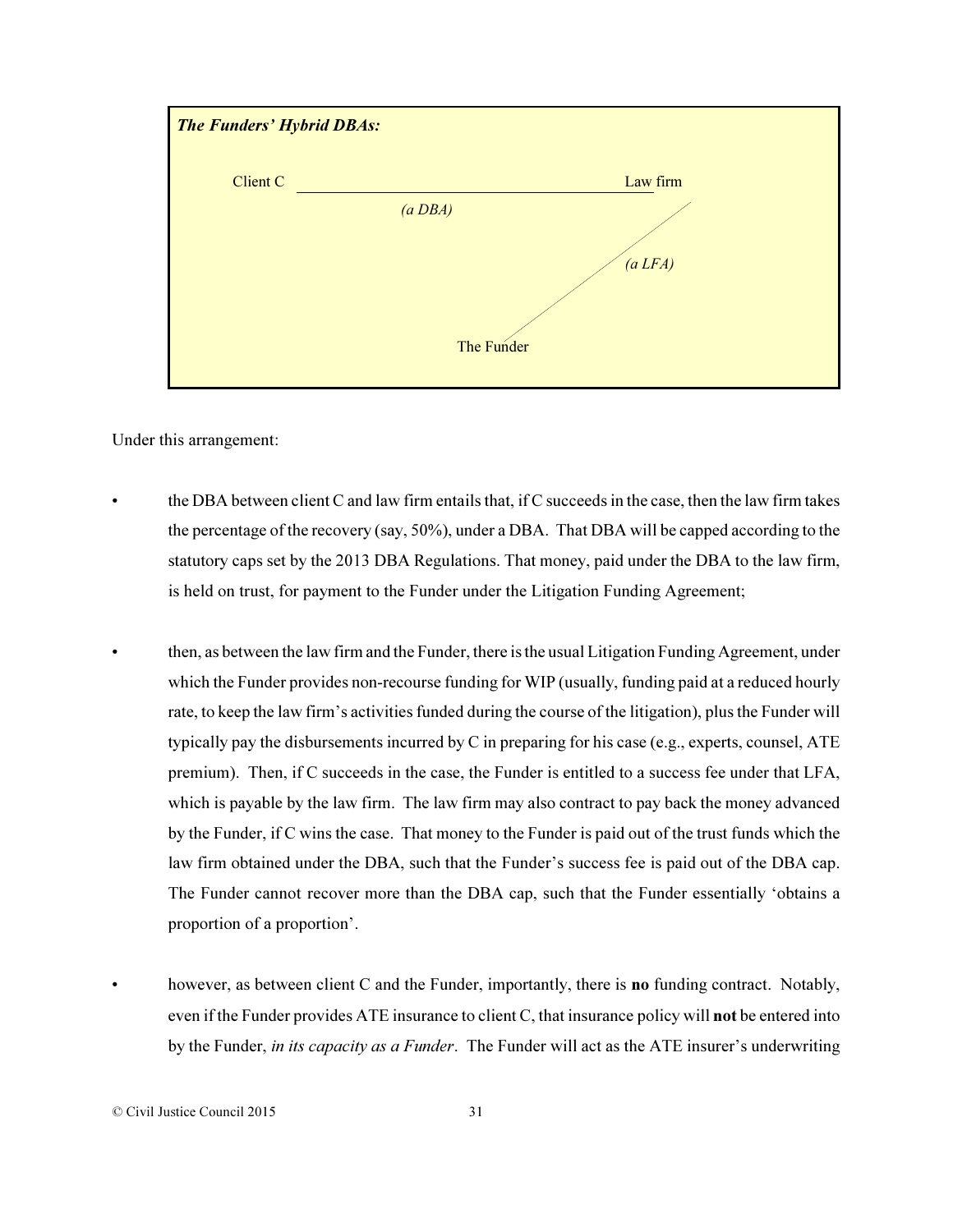agent/administrator, and will contract with client C on behalf of that ATE insurer. Hence, there is no ATE insurance contract between the Funder and the client. That contract is purely between client C and the ATE insurer (for whom the Funder is agent).

Hence, it is apparent that this arrangement does not infringe Reg  $3(2)(d)(ii)(aa)$ , as there is no other agreement between the client C and the law firm for payment of the solicitor's fees. The only other arrangement on foot is between the law firm and the Funder — so that, if the law firm wants a second agreement by which to be paid WIP, and the disbursements involved in pursuing the case, whilst the case is being conducted, then that will need to be entered into a Funder (or with some other party — but it won't be an agreement with the client). And even if an ATE contract has been taken out, that is not entered into between client C and the solicitor either, so does not infringe the wording of this Regulation.

3. There was also a suggestion that the LFA may be scheduled to the DBA, for information purposes. However, the Working Group considered that scheduling of this type does not render client C a party to that LFA, and hence, it could not be said that client C is paying the law firm via a second agreement — the law firm is being paid *by the Funder*, and C is not a party to that agreement.

#### Recommendations

- 9.1 As currently drafted, the 2015 DBA Regulations, in particular, Reg  $3(2)(d)(ii)(aa)$ , are not infringed by the Funders' Hybrid DBAs to which the Working Group had regard. (The Working Group cannot comment upon other Hybrid DBAs which may be offered by other Funders on the market.)
- 9.2 If a law firm enters into a DBA with client C, and wishes to be paid for its WIP during the course of the conduct of the litigation, there is nothing on the face of these Regulations to prevent that law firm from entering into a second agreement for payment of that WIP — provided that the second agreement is entered into with a Funder, or some other party, *but not with the client C*.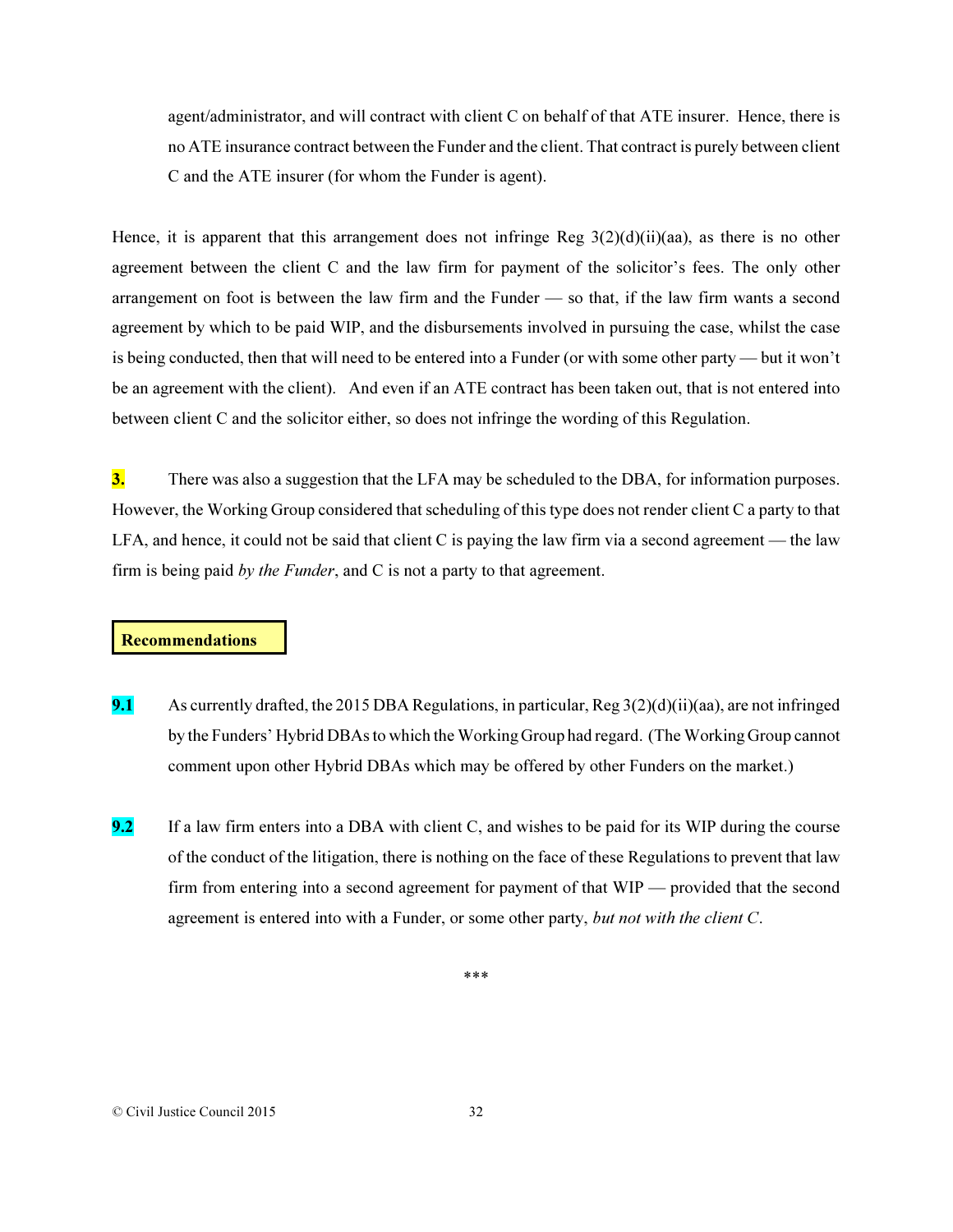# 10. EXCLUDING THIRD PARTY FUNDERS' LITIGATION FUNDING AGREEMENTS (LFAs) FROM THE AMBIT OF THE DBA REGULATIONS

#### The issue

It was argued in some quarters that LFAs were inadvertently caught up by the 2013 DBA Regulations (although, as a matter of statutory drafting and interpretation, it is very strongly arguable that the Regulations do not cover LFAs). However, for the removal of any slight prospect of satellite litigation on this point, however vainly pursued, the Ministry of Justice has conveyed the view to the Working Group that LFAs should be expressly omitted from the scope of the 2015 DBA Regulations.

#### Discussion points

1. The Working Group agreed that, as per the arguments canvassed in Mulheron, *The Evolution of Third Party Funding: An Analysis of Current Statutory and Legal Issues* (Jan 2014), pp 42–43, and 'England's Unique Approach to the Self-Regulation of Third Party Funding: A Critical Analysis of Recent Developments' (2014) 73 *Cambridge LJ* 1, 26–27, it was extremely unlikely that Third Party Funders were inadvertently covered by the 2013 DBA Regulations. However, the intent of the Ministry of Justice to set any remote residual uncertainty about the point at nought was noted.

2. The first drafting suggestion by which to achieve that outcome was to amend Reg  $1(2)$  of the 2015 DBA Regulations as follows (in bold):

*"representative" means the person providing the advocacy services or litigation services to which the damages-based agreement relates, but excludes "a Funder" as defined in clause 2 of the Code of Conduct for Litigation Funders 2014;*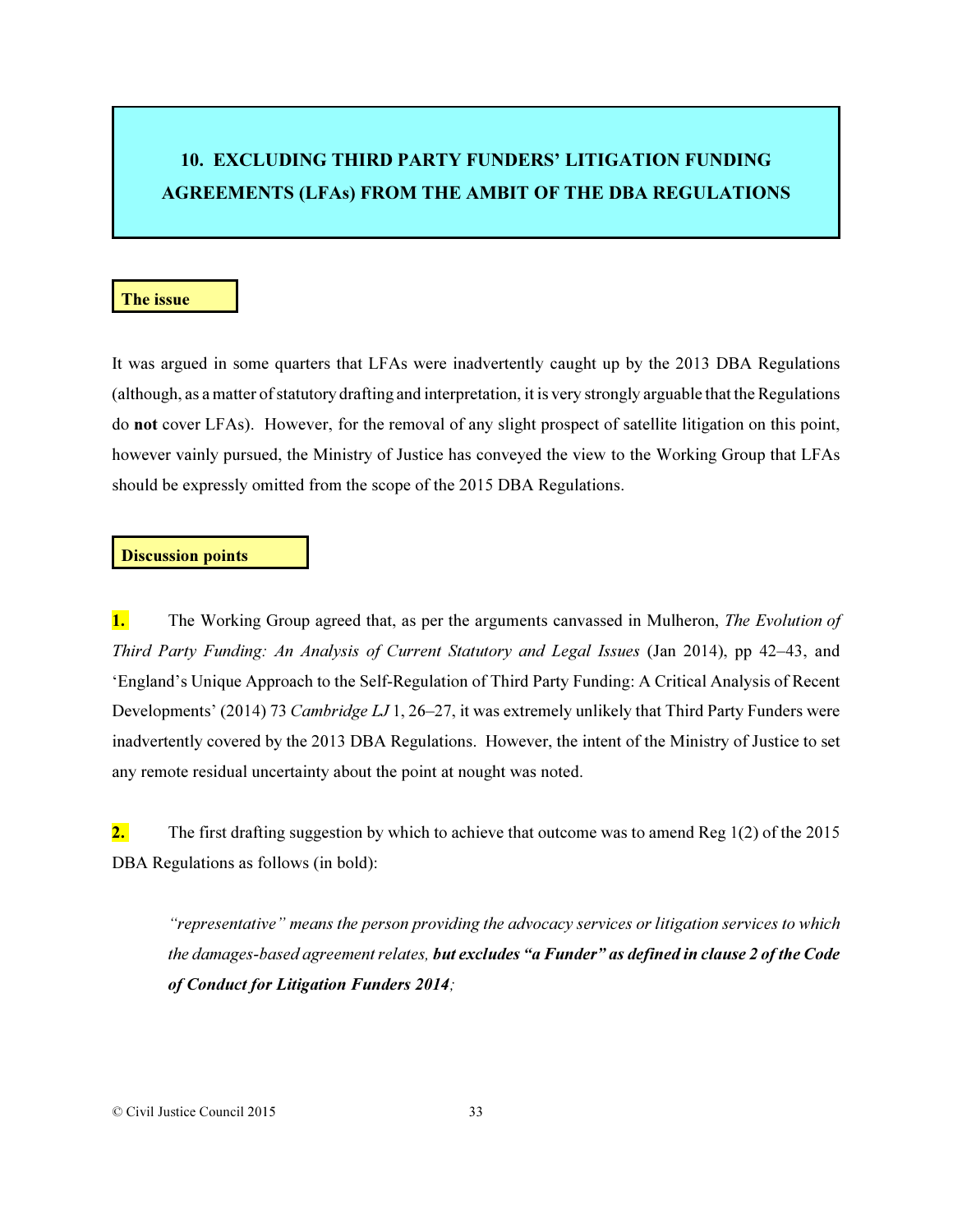This would ensure that the 2015 DBA Regulations excluded the *entity* (i.e., the Funder). This appears to be a better option than seeking to exclude what Funders do.

The reason for that view is that the Working Group was concerned that, under the definition of 'representative' above, a Funder could be taken to be providing '*litigation services*' — as that term is defined (very widely) in s 119 of the CLSA 1990, to mean, '*any services which it would be reasonable to expect a person who is exercising, or contemplating exercising, a right to conduct litigation in relation to any proceedings, or contemplated proceedings, to provide*'. The Working Group understands that Funders may, from time to time, undertake services that a solicitor would otherwise (or additionally) provide to a client, e.g., due diligence checks, verifying the defendant's capacity to meet any judgment that may be obtained against it, undertaking a preliminary merits assessment of the case, etc. Hence, excluding a Funder, as an entity, would avoid any attempt to exclude the activities or services which a Funder undertakes.

However, the Working Group queried whether, as a drafting protocol, a Code could be incorporated as a source of definition in the 2015 DBA Regulations. In that regard, the Working Group notes, for example, that the *Pre-Action Protocol for Personal Injury Claims* refers (in para 4.2) to the Rehabilitation Code, and hence, there may be some precedent for that approach.

This option would also require that the definition of a 'funder' in clause 2 of the Code of Conduct for Litigation Funders should be kept under review by the Association of Litigation Funders, which has the responsibility for the oversight of that Code.

3. An alternative drafting suggestion by which to exclude Funders from the 2015 DBA Regulations would be to amend Reg 1(4) as follows (in bold):

*These Regulations do not apply to—*

*(a) any damages-based agreement to which section 57 of the Solicitors Act 1974 (non-contentious business agreements between solicitor and client) applies;* 

*(b) an employment matter; or*

*(c) a "litigation funding agreement" as defined in s 58B(2) of the Courts and Legal Services Act 1990.* 

© Civil Justice Council 2015 34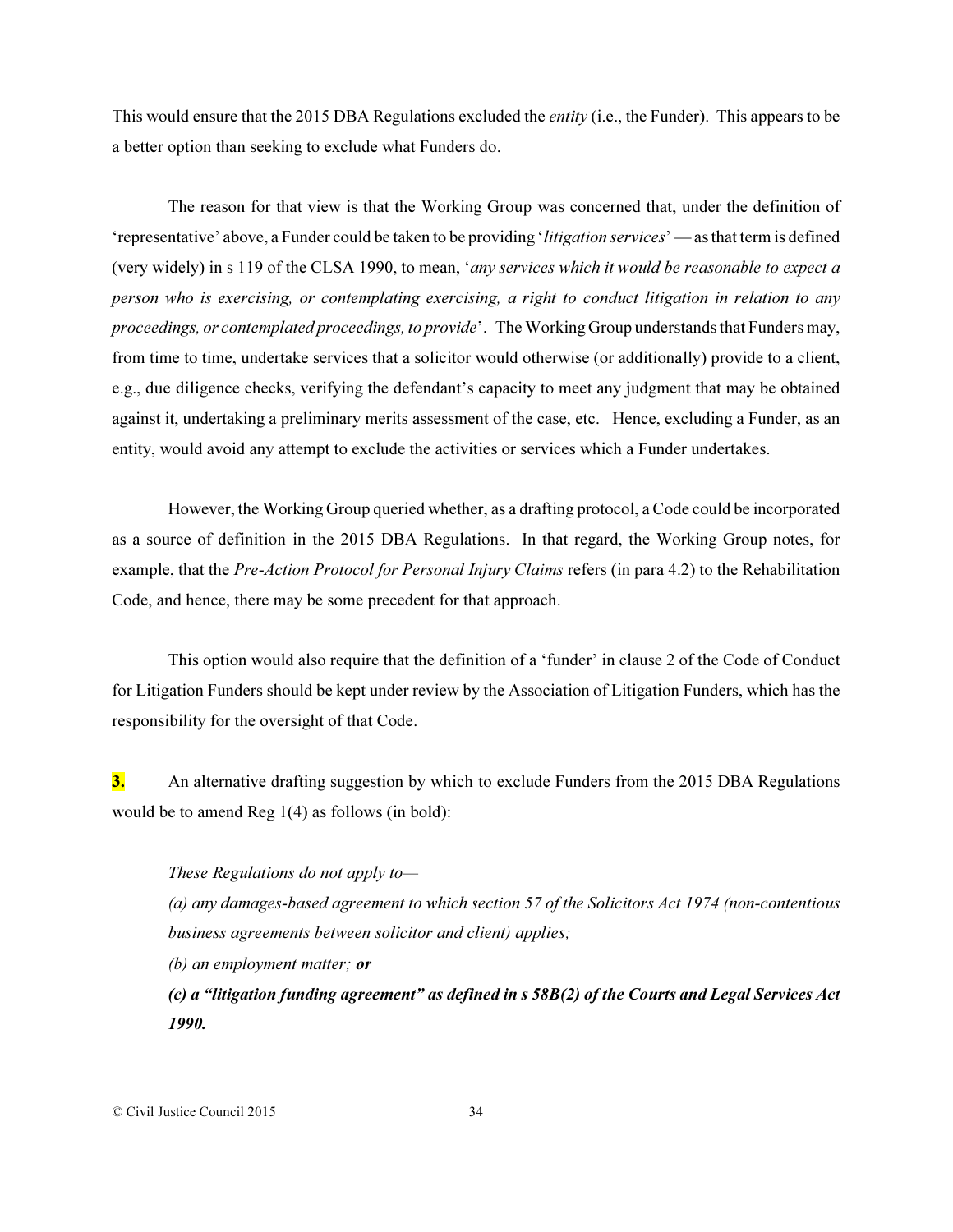The Working Group queried whether it was acceptable, as drafting protocol, to cross-refer to a statutory definition in a provision which has yet to come into force, given that s 58B of the CLSA 1990 remains prospective only. The Ministry of Justice expressed some reservations about referring to uncommenced legislation. The simpler option would be to repeat the relevant definition from s 58B(2) in the 2015 DBA Regulations.

4. The Working Group also noted that it was foreseeable that some Funders might also offer 'claims' management services' in due course (defined, in s 4(2) of the Compensation Act 2006), to mean '*advice or other services in relation to the making of a claim*'), particularly because some may become involved in 'book-building' of shareholders' claims. If so, then these Funders will be duly covered by the Compensation (Claims Management Services) Regulations 2006. In such circumstances, it provides further impetus for excluding Funders from the ambit of the 2015 DBA Regulations.

#### Recommendation

10.1 The Working Group recommended that Reg 1(4) of the 2015 DBA Regulations should be amended as follows (with the amendment shown in bold):

*These Regulations do not apply to—*

*(a) any damages-based agreement to which section 57 of the Solicitors Act 1974 (non-contentious business agreements between solicitor and client) applies;* 

- *(b) an employment matter; or*
- *(c) an agreement ("a litigation funding agreement") under which—*

*(i) a person or entity ("the funder") agrees to fund (in whole or in part) the provision of advocacy or litigation services (by someone other than the funder) to another person or entity ("the litigant"); and* 

*(ii) the litigant agrees to pay a sum to the funder in specified circumstances.*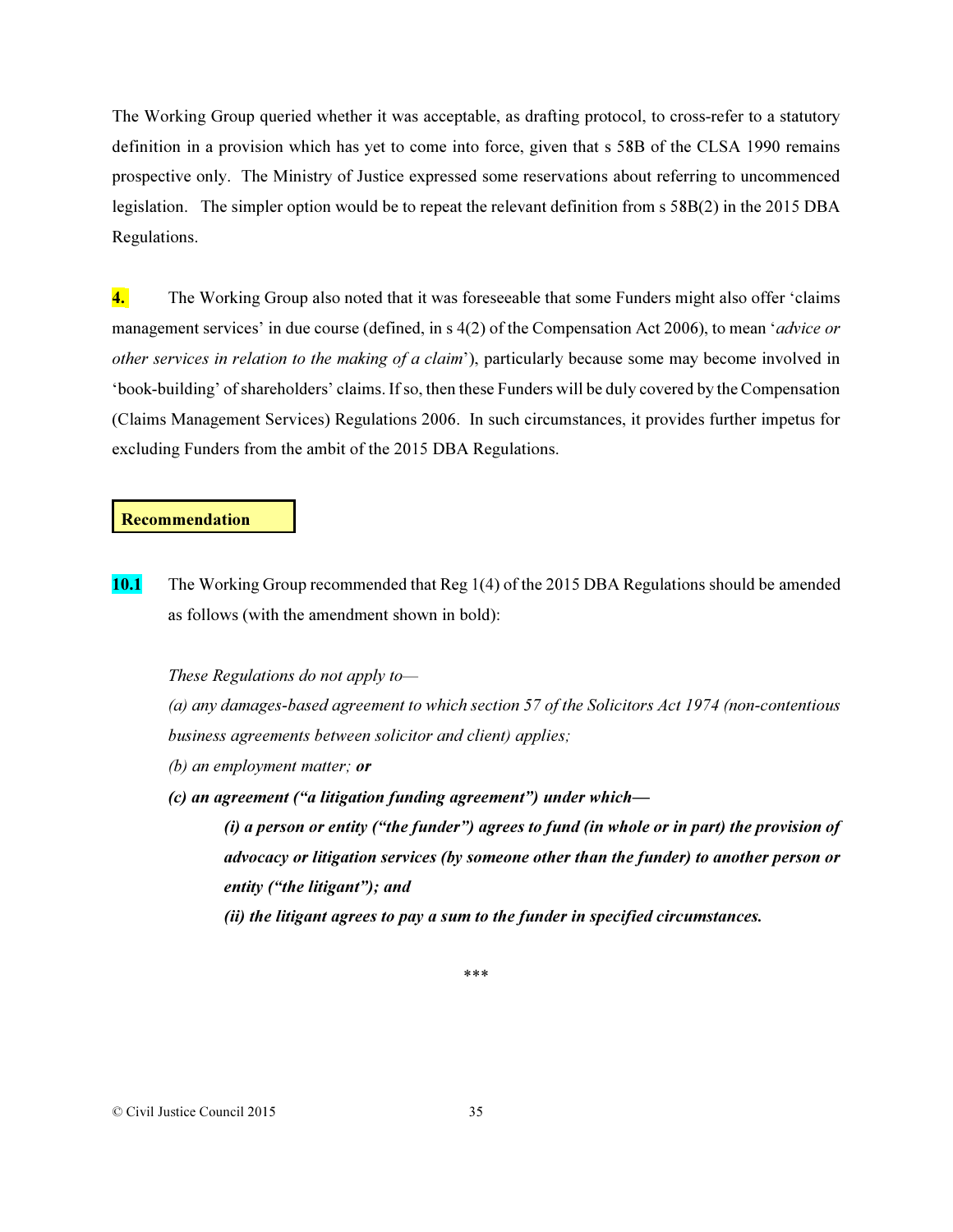# 11. SLIDING SCALE PAYMENTS

#### The issue

The percentage fee to which the legal representative is entitled under a DBA may vary, depending upon the stage at which the claim or proceedings are finalised; or may depend upon the amount of recovery achieved by C. Both are 'sliding scale' payments, and are permitted, provided that the total does not exceed the DBA caps (25% for personal injury and 50% for commercial cases). The issue is whether, and if so, how these arrangements need to be specified in the 2015 DBA Regulations.

#### Discussion points

1. The Working Group considered that there were two types of sliding scale payments possible under a DBA.

The first type was an adjustment of the DBA fee, depending upon when the case concludes. That type is provided in the 2015 DBA Regulations, in Reg 3(2)(b)(i), i.e., '*The terms and conditions of the damages-based agreement must specify — (b) the circumstances in which the representative's payment, expenses and costs, or part of them, are payable, including — (i) where relevant, whether the amount of the representative's payment depends upon the stage at which the claim or proceedings are concluded.*' This would cover circumstances where the DBA fee was, say: 30% of the 'financial benefit obtained by C' if the case settles; 40% of the 'financial benefit obtained by C' if the case settles less than 45 days prior to trial; and 50% of the 'financial benefit obtained by C' if the case proceeds to trial. (This type of sliding scale is typical of an ATE premium.) As long as the totality of payments is less than the DBA cap, then this arrangement is lawful under the 2015 DBA Regulations. The point was also made that sliding scale payments of this type were attractive for clients and legal representatives alike, as they tied the recoverable amount of damages to the work that was needed to be done, to secure a recovery for the client.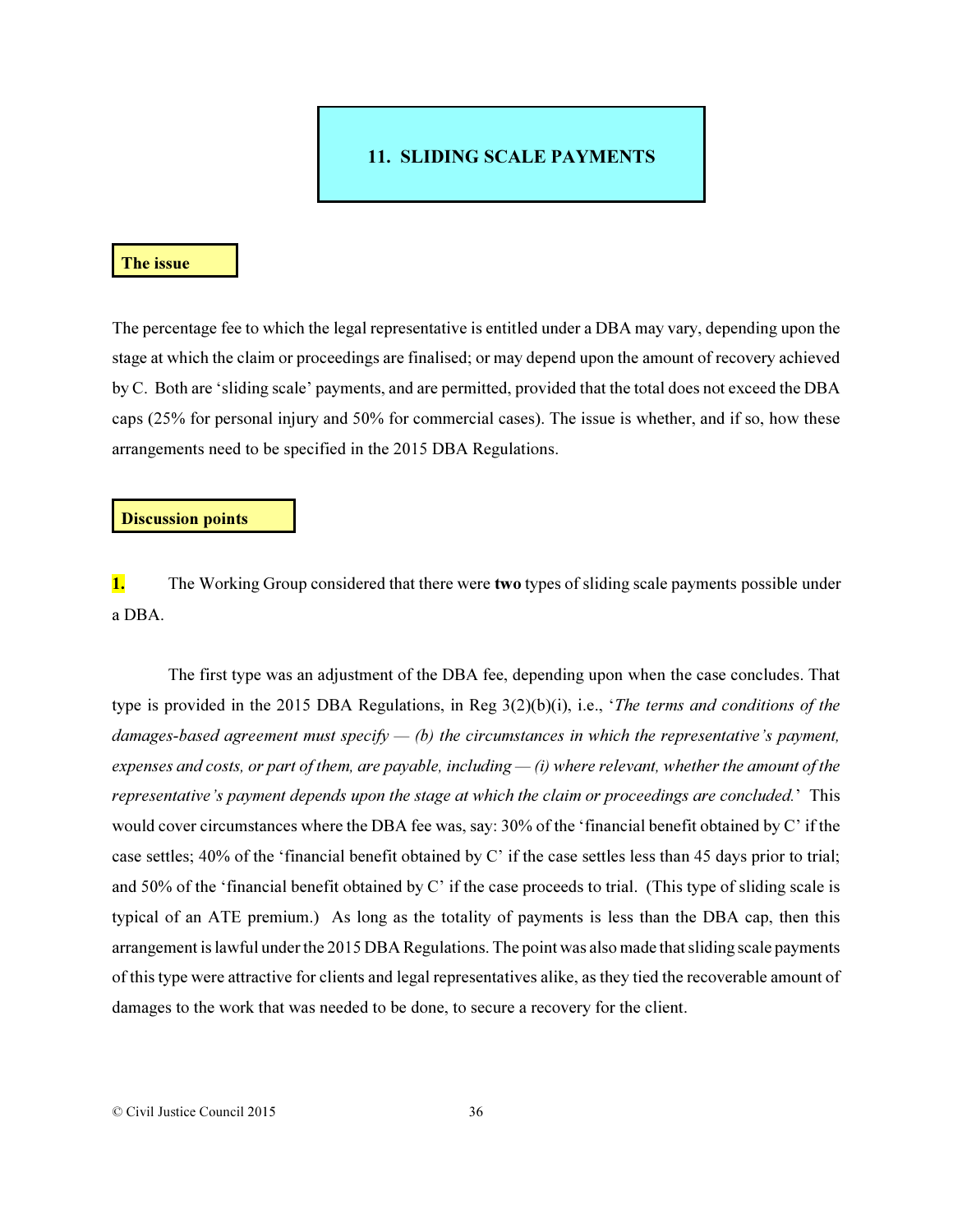2. The second type of sliding scale DBA fee which is possible is where the percentage depends upon the level of recovery obtained by C. This would cover circumstances where the DBA fee was, say, 5% of the first £5M recovered; 10% of the next £1M; and 40% of anything in excess of that. (This type of sliding scale is typical of many Funders' litigation funding agreements.) On one possible reading, this type of sliding scale DBA fee is provided for in the 2015 DBA Regulations, in Reg 3(2)(c), i.e., '*The terms and conditions of the damages-based agreement must specify — (b) the reason for setting the amount of the representative's payment at the level or levels agreed'.* Alternatively, if that type of sliding scale DBA fee is not covered by Reg 3(2)(c), then presumably the '*description of the anticipated financial benefit to which the agreement relates*' would need to specify that type of sliding scale payment. Presumably, again, provided that the totality of payments is less than the DBA cap, this sliding scale arrangement would be lawful under the 2015 DBA Regulations.

3. The Working Group were divided, as to whether  $\text{Reg } 3(2)(b)(i)$  was required, or whether  $\text{Reg } 3(2)(b)$ should stop at 'payable'; and whether Reg 3(2)(c) was required either.

On one view, they were not required, as they served no purpose — if the DBA fee does depend upon the stage at which the case concludes, or the level of financial benefit obtained, then the DBA will have to specify that, because the legal representative's contractual entitlement depends upon that being set out in the DBA. By contrast, if no sliding scale is contemplated between the parties, then there is no need to mention it in the DBA, as it is not 'relevant' or necessary. According to this view, any legislative requirement to include these sliding scale payments means that any technical failure to comply could render the DBA unenforceable, and could preclude any recovery by the legal representative at all (with no *quantum meruit* available). The client care letter was a preferable place to put that information for the client's benefit. The 2015 DBA Regulations did not have to state that. If these clauses were retained in the Regulations, then either client or opposing party would seek to scrutinise the DBA, to determine whether there was any technical infringement of either clause, in which case there would be no recovery at all by the legal representative.

On the other view, Reg 3(2)(b)(i) and Reg 3(2)(c) should be left in, as they were both for the client's benefit. Both were directed to the purpose of informing the client as to when (and what) that party had to pay to the legal representative. This was important enough to warrant inclusion in the 2015 DBA Regulations, as a term and condition of the DBA, failing which the DBA will be unenforceable. However, the drafting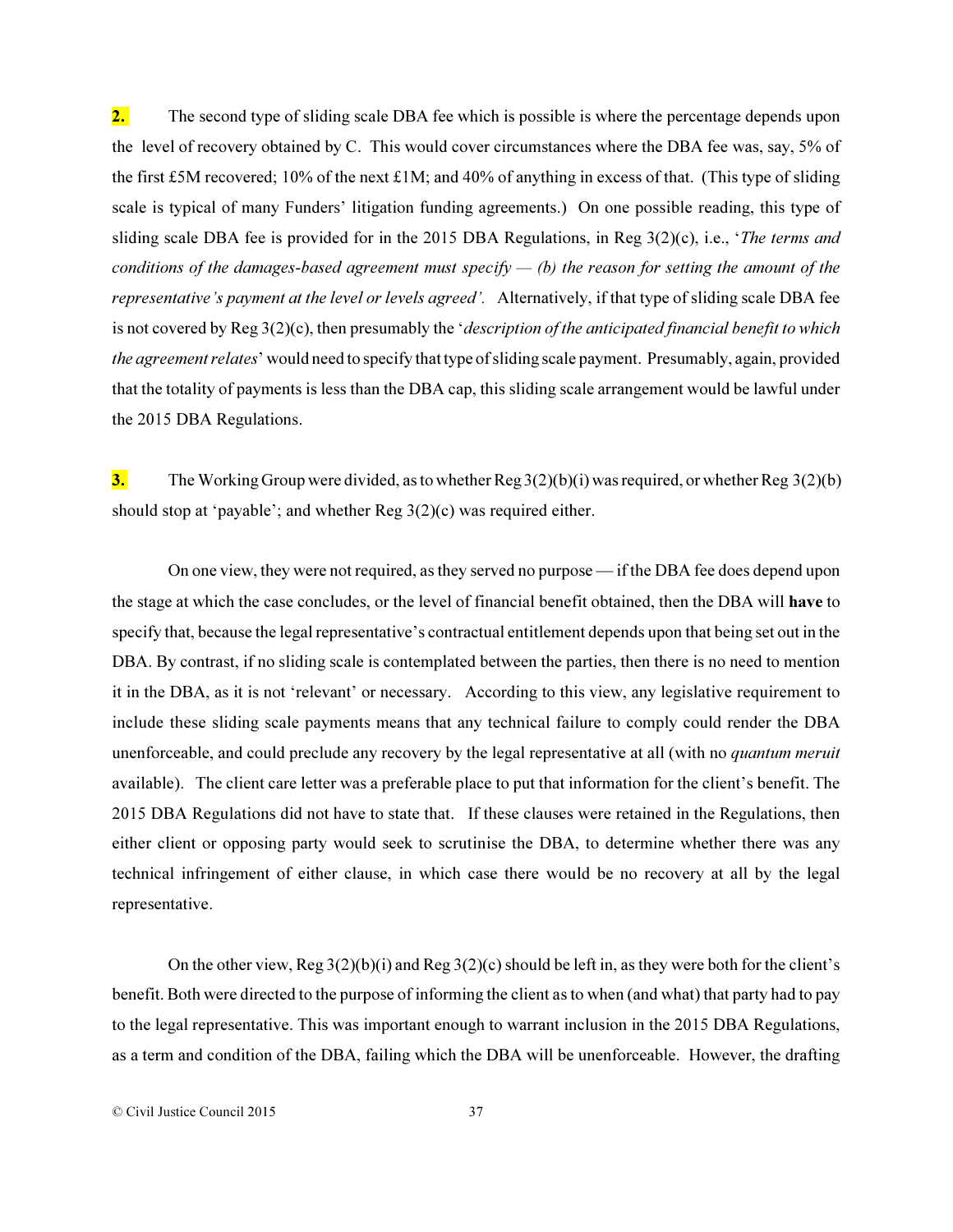of the 2015 DBA Regulations could be worded so as to avoid a need to specify the stages at which the fee was payable, unless the payment was indeed staged.

4. Finally, the Working Group did not consider that the words, 'and costs', should be retained in Reg 3(2)(b), opening words. Under the DBA, it is the legal representative's DBA fee (i.e, payment) and expenses (i.e., disbursements) which are payable. The addition of 'and costs', serves to confuse, and the purpose of their inclusion is not clear.

#### Recommendations

- 11.1 The Working Group was divided in opinion, as to whether the provisions for a sliding scale of DBA fees (whether determined on the stage at which the proceedings are concluded, or on the basis of the level of financial benefit obtained by C) — *viz*, Reg 3(2)(b)(i) and Reg 3(2)(c) — should be retained in the 2015 DBA Regulations, as being requisite terms of the DBA. Essentially, this division of opinion reflected the reality that, the more mandated content for the DBA which the Regulations specified, the more likely that a legal representative would omit to include some technical matter, thereby rendering the DBA unenforceable (a disastrous consequence, with no *quantum meruit* available to that legal representative). According to the opposing view, however, that mandated content for the DBA was a price worth paying, to promote full disclosure to the client of the sliding scale payments for which he will be liable.
- 11.2 In Reg 3(2)(b), opening words, the phrase, 'and costs' should be deleted, as those are not payable under the DBA itself.
- 11.3 The Working Group also recommends that the 2015 DBA Regulations should clarify (preferably by a suitable amendment of Reg  $3(2)(c)$ ), that the second type of sliding scale DBA fee identified by the Working Group, i.e., where the percentage of recovery depends upon the level of damages recovery obtained by C, is permitted.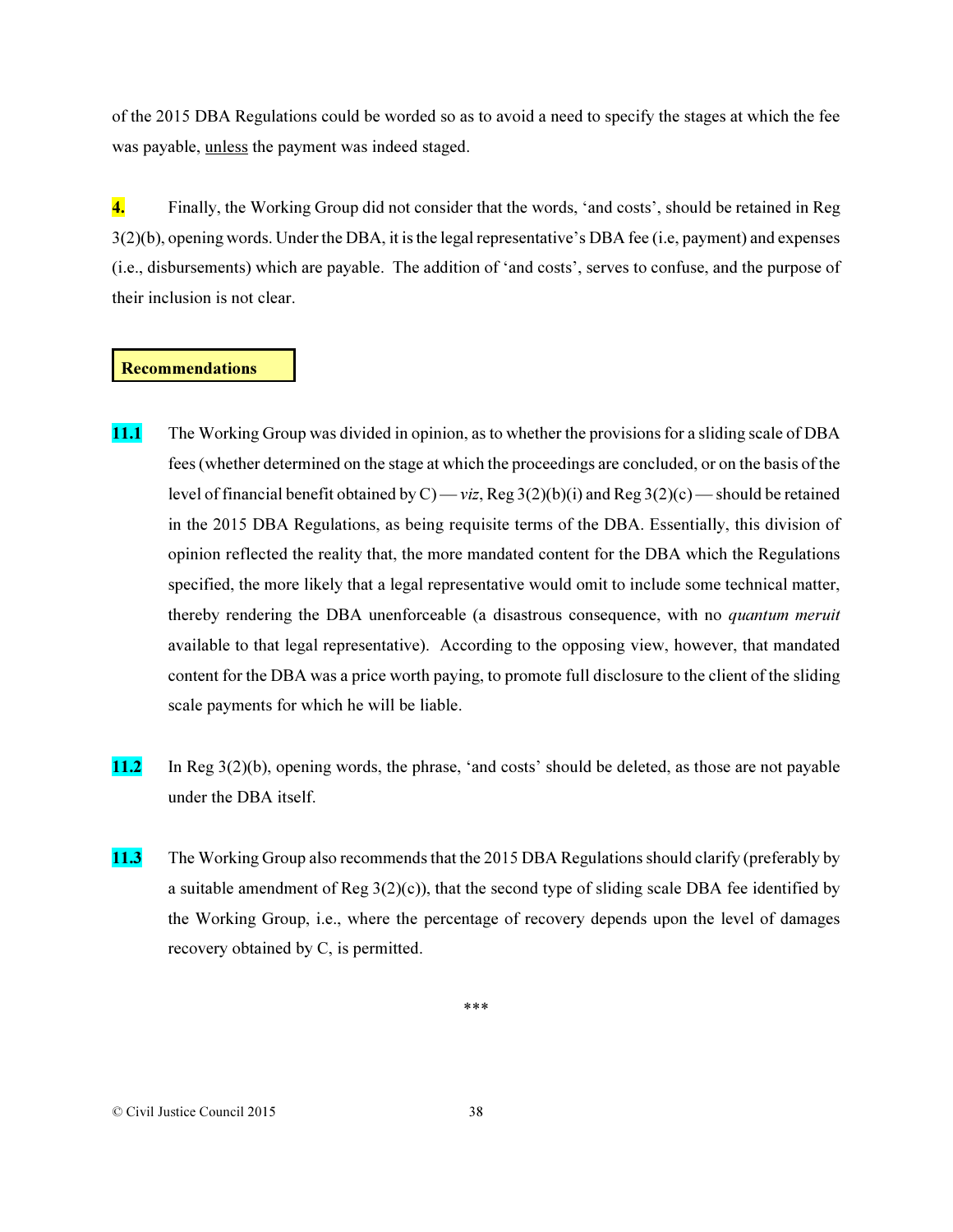# 12. THE APPLICATION OF THE DBA REGULATIONS, PRE-COMMENCEMENT (INCLUDING THE APPLICATION OF THE REGULATIONS TO CMCs)

#### The issue

The definition of a DBA, in s 58AA of the CLSA 1990, was amended by s 58AA(7A), so that '*proceedings*' in relation to DBAs '*includes any sort of proceedings for resolving disputes (and not just proceedings in court)* whether commenced or contemplated'. Hence, the overarching Act seemed to cover DBAs, even if entered into before proceedings commenced. However, under the 2015 DBA Regulations, Reg 1(4) provides that *'these Regulations shall not apply to any damages-based agreement to which s 57 of the Solicitors Act 1974 (non-contentious business agreements between solicitor and client) applies.*' The query arises as to whether the 2015 DBA Regulations apply to DBAs governing disputes which are settled before suit is filed.

## Discussion points

1. One concern arising from Reg 1(4) of the 2015 DBA Regulations is that they do not apply to DBAs for non-contentious business — which would mean that C, who had entered into a DBA for proceedings which settled prior to any suit being commenced, would **not** be subject to the protection of the Regulations. In particular, that DBA could be uncapped. Whilst the amended DBA definition in s 58AA(7A) seems to permit that contemplated proceedings are the proper subject of a DBA, the 2015 DBA Regulations excises pre-suit DBAs from their remit, and leaves those unregulated.

However, the Working Group notes the Ministry of Justice's view that the CLSA 1990, which permits the use of DBAs in civil litigation, does not extend to pre-issue proceedings — and that the 2015 DBA Regulations **cannot** apply to DBAs entered into for operation prior to the issue of a claim, unless that primary legislation is amended. To note, the Working Group does not fully understand the basis for that view, on the face of the wording used in s 58AA of the CLSA 1990, given the very wide definitions of '*advocacy services*' and '*litigation services*' used in s 119 of the CLSA 1990 which are included within s 58AA, and which definitions do appear to cover pre-issue proceedings. Furthermore, s 58AA(7A), it is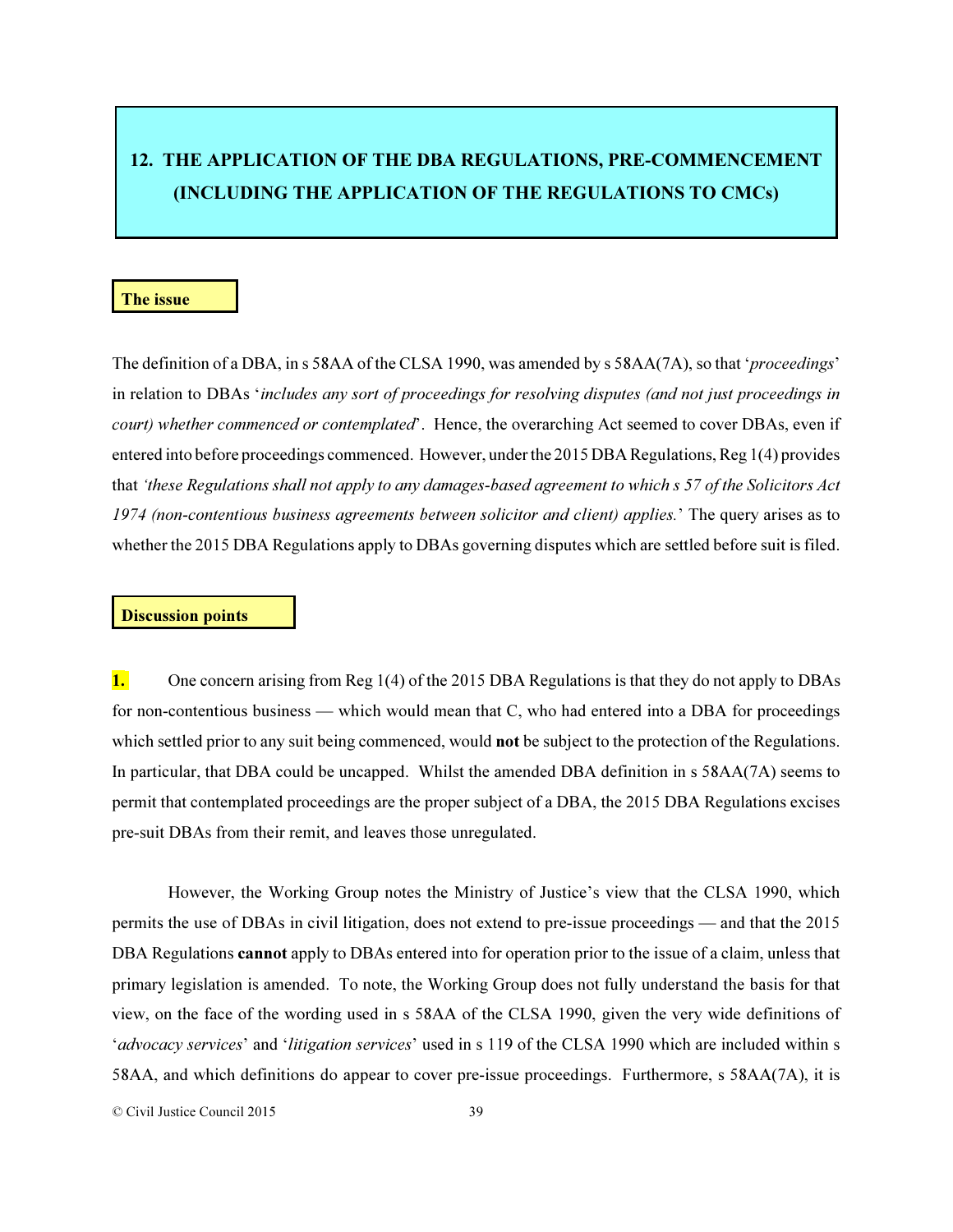explicitly provided that '*proceedings*' '*includes any sort of proceedings for resolving disputes ... whether commenced or contemplated*' — which seems to incorporate pre-claim proceedings as being properly within the province of s 58AA of the CLSA 1990.

Nevertheless, the Working Group wished to register its concern about the prospect of pre-suit DBAs being entirely unregulated and uncapped.

2. A further concern of the Working Group was that, pre-suit, claims management companies (CMCs) may assist with the preparation, collection, and aggregation of claims, undertaking non-contentious business in relation to those claims. Hypothetically, as the 2015 DBA Regulations currently stand, there would be nothing to stop the following arrangement from taking place:



Under Reg 3(2)(a), the DBA must state '*the claim or proceedings or parts of them to which the agreement relates*'. Hence, a DBA could be viably entered into between C and CMC pre-suit — and another DBA, in respect of the same matter, could be then entered into between C and a law firm. As discussed previously under issue 8, sequential hybrid DBAs are lawful and permissible under the 2015 DBA Regulations. Moreover, these DBAs could be entered into between C, and different entities, along the journey of a claim.

Additionally, the emergence of Alternative Business Structures means that, where a CMC was part of an ABS, then that CMC could do preparatory work for a case, and it may be attractive for that CMC to enter into a pre-suit DBA with C (for an uncapped DBA fee), and then to hand over the case to a law firm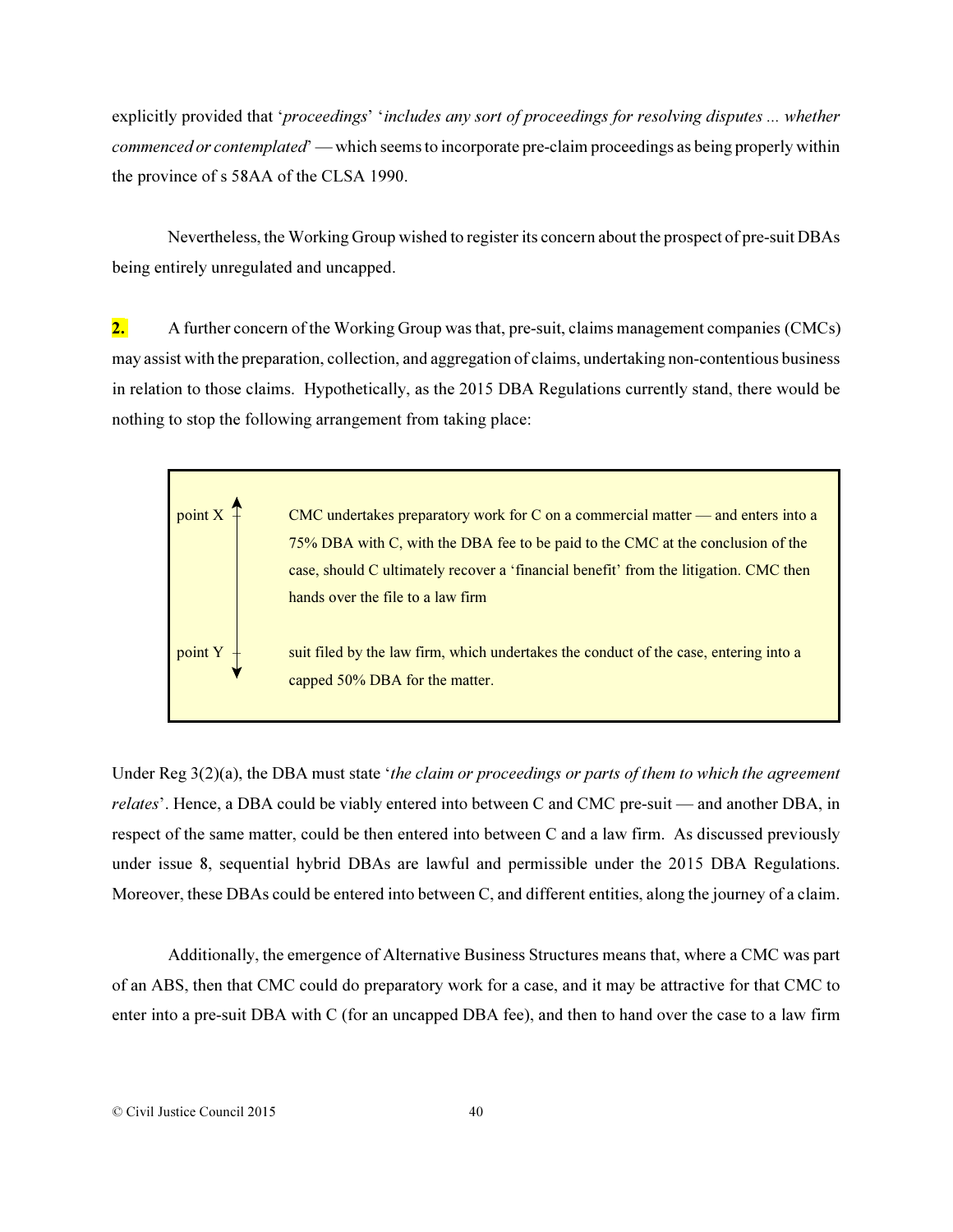(also part of that ABS) who could enter into another DBA with that same C for the conduct of the litigation, post-filing (but which would be under a capped DBA).

All of this means that an entirely unregulated DBA landscape, pre-filing, raises serious issues of consumer protection (or lack thereof), if capping, and all the other regulatory protections contained in Regs 3 and 4, do not apply to pre-commencement DBAs.

3. The Working Group also notes the comments of the Conservative Government in its Budget Speech (8 July 2015, section 3.9), in which the Government foreshadowed a '*fundamental review of the regulation of claims management companies ... the Government will bring forward proposals for the introduction of a cap on the charges that CMCs can apply to their customers, and will consult on how this will work in practice*'. The Working Group notes that this review may well impact upon the pre-filing landscape, where CMCs may lawfully operate, and that any findings of that review (to be led by the Chairman of the Chartered Trading Standard Institute Board) will ultimately be relevant to this DBA issue.

4. The Working Group further discussed the interplay between solicitors and CMCs; the definitions of 'non-contentious business' under s 57 of the Solicitors Act 1974; what is covered by taking steps which could be construed as providing 'advocacy services' or 'litigation services'; the meaning of 'reserved legal activities'; and where the boundary lines between a CMC's sphere of activity and a solicitor's activity was to be drawn, under the presently-existing regulatory framework. These issues appear to the Working Group to be complex and challenging, and worthy of further investigation and round-table discussions, but which work exceeds the bounds of this current Working Group's remit. However, in a nutshell, there may potentially be instances where a solicitor's DBA was caught by the 2015 DBA Regulations (and thus, required to be capped), whereas a CMC which is doing pre-filing work could operate under an uncapped DBA.

The Working Group wishes to emphasise that it is not advocating the protection of solicitors in pointing out this disparity, but is merely indicating that, from the perspective of consumers who are seeking legal and other services in an increasingly-complex market, the disparity may cause confusion and consumer detriment. The area would appear to warrant some further consideration, in due course.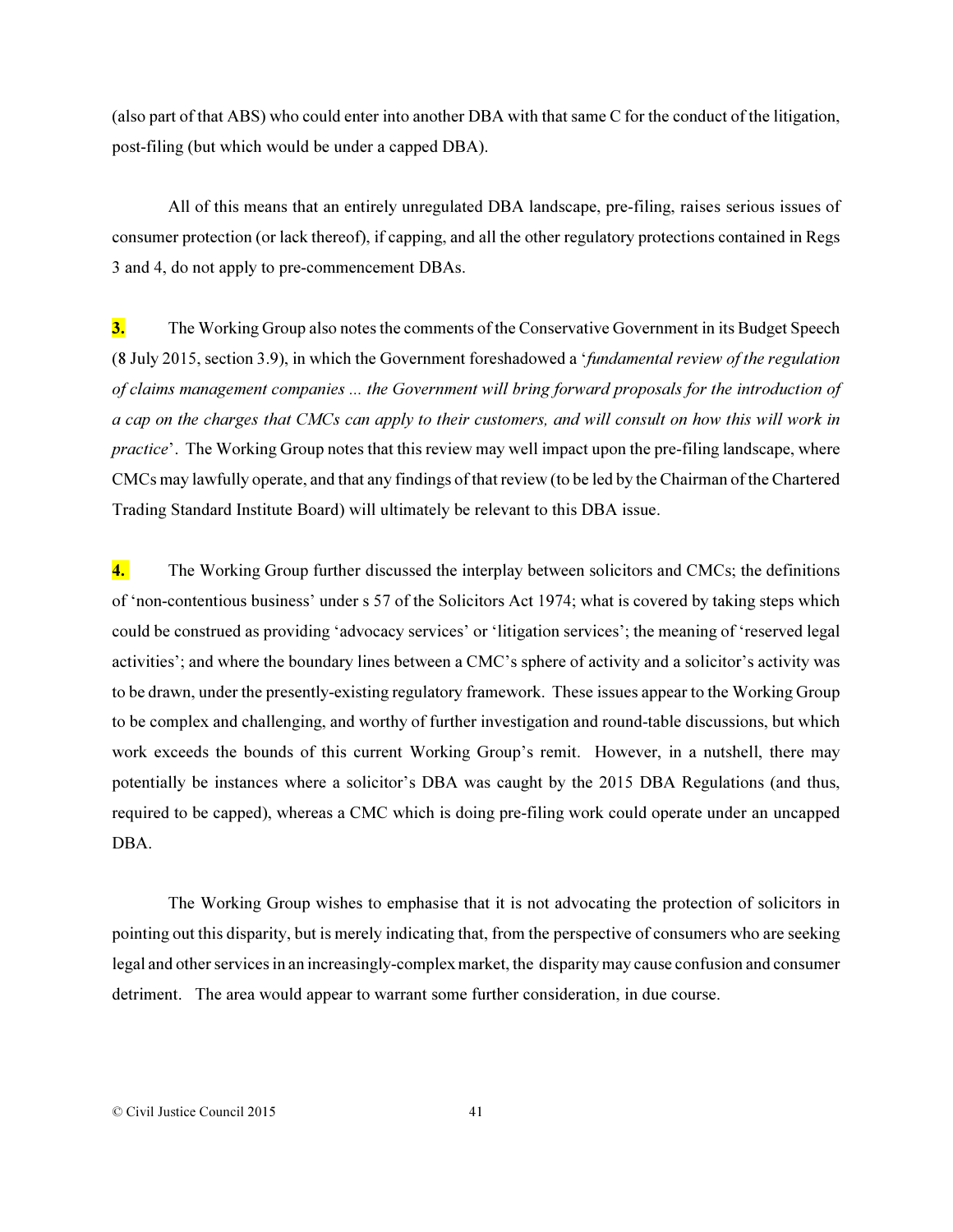5. As an aside the Working Group also noted that there was a prospect that — even for DBAs that are entered into post-commencement of the litigation proceedings — CMCs could be caught up by the definition of '*representative*' in Reg 1(2) of the 2015 DBA Regulations. That is defined as '*the person providing the advocacy services or litigation services to which the damages-based agreement relates*'.

Notably, the 2013 DBA Regulations had specifically included those who provide '*claims management services*' in the definition of a '*representative*', in Reg 1(2). However, the definition of a '*representative*' has been changed in the 2015 DBA Regulations, in that it now excludes any reference to '*claims management services*'. Whilst s 58AA(3) of the CLSA 1990 specifically refers to '*claims management services*' as being the proper province of DBAs (please see Appendix 2), the Working Group understands that the Ministry of Justice considers that CMCs will be covered by the to-be-introduced DBA Regulations for employment matters, where CMCs are actively-engaged. (Notably, CMCs are also covered by their own regulatory code, Claims Management Regulation: Conduct of Authorised Persons Rules 2014 (available at:

https://www.gov.uk/government/publications/claims-management-regulation-conduct-of-authorised-pers on-rules-2014).

However, given the width of the definition of '*litigation services*' in s 119 of the CLSA 1990, the Working Group considered that, nevertheless, CMCs may feasibly offer such services — because that definition encompasses '*any services which it would be reasonable to expect a person who is ... contemplating exercising a right to conduct litigation in relation to any ... contemplated proceedings, to provide.*' This is a broad definition that could cover a range of activities — even before a claim was commenced. Some of the preparatory work carried out by a CMC is surely assistance that would be '*reasonable to expect*' in relation to '*contemplated proceedings*'. In other words, a CMC's provision of assistance to C, pre-suit, is being done in contemplation of litigation, and under that interpretation, the 2015 DBA Regulations could technically apply to a CMC — notwithstanding that CMCs are required to only transact non-contentious business and are not entitled to provide advocacy or litigation services.

The Working Group was concerned that the removal of '*claims management services*' from the ambit of the definition of '*representative*' in Reg 1(2) of the 2015 DBA Regulations might have been based upon a misunderstanding that CMCs are only involved in employment work, but that is not the case. It was conceivable that CMCs could be a '*representative*' — which would mean that CMCs were caught up and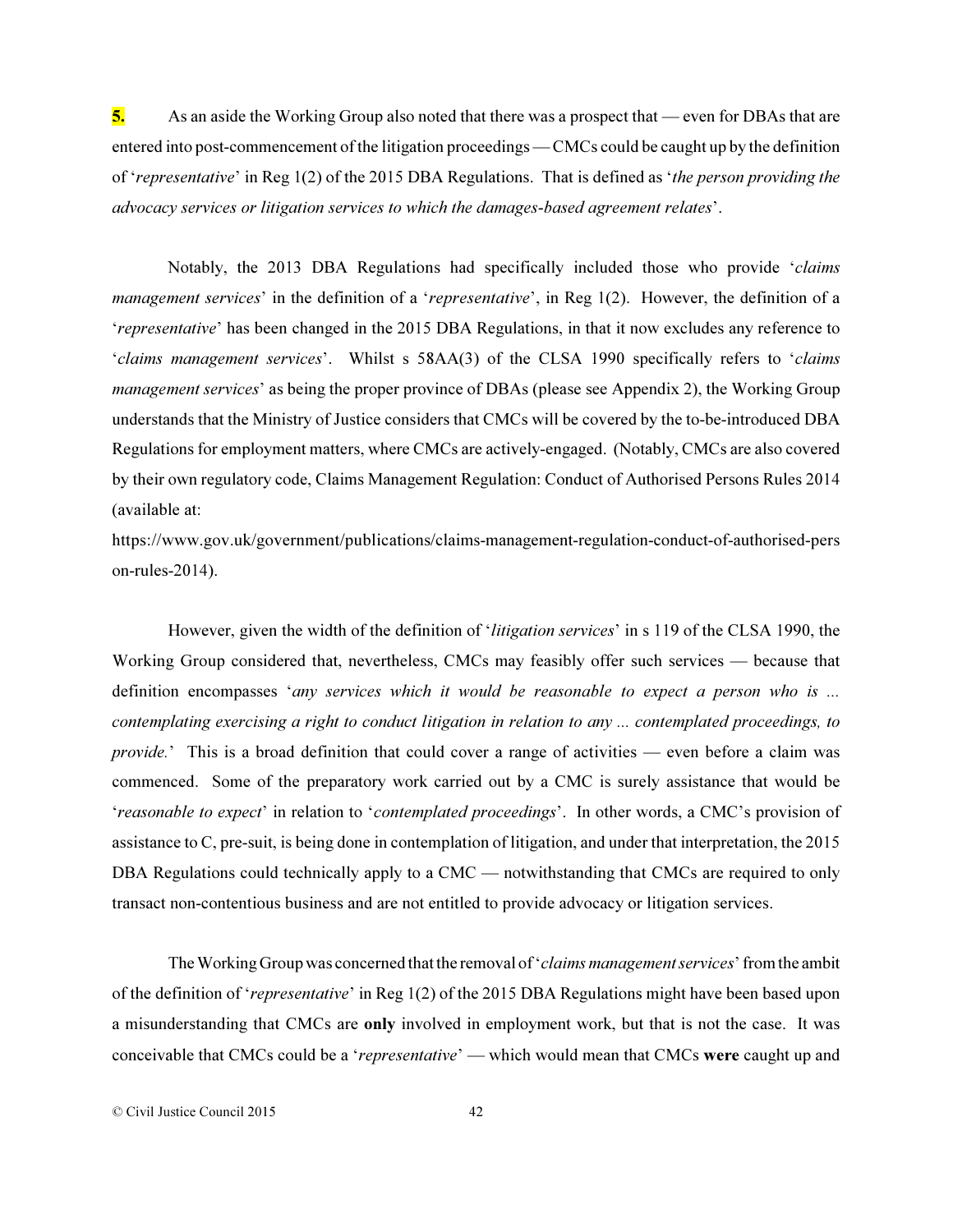regulated by the 2015 DBA Regulations. Whilst that may be desirable for some reasons, it would presumably be an entirely unintended consequence of the 2015 DBA Regulations. Again, the interplay between the 2015 DBA Regulations and CMCs and ABSs would seem to warrant further consideration, possibly by a specialist Working Group of interested parties and stakeholders.

#### Recommendations

- 12.1 Given the concern about the lack of consumer protection which may arise, if DBAs entered into presuit (whether by a solicitor or by any other entity), in respect of 'non-contentious business', are not regulated, the Working Group recommends that the Government may wish to reconsider the necessary amendments to primary legislation to permit DBAs to be regulated, pre-commencement of litigation. However, the full implications of this recommendation for all types of business would need to be considered carefully.
- 12.2 The interplay, as between legal representatives who use the one DBA for pre- and post-issue stages of a proceedings (which would be covered by the 2015 DBA Regulations) and CMCs which provide pre-litigation services (which would not be covered by those Regulations), should also be given further consideration, when considering the application of DBAs pre-suit.
- 12.3 The arguable proposition that CMCs may be drawn into the ambit of the 2015 DBA Regulations, by virtue of the wide definitions of the '*advocacy services*' and '*litigation services*' which appear in the definition of the '*representative*' in Reg 1(2) — notwithstanding that any reference to '*claims management services*' was removed from that definition in the 2015 DBA Regulations — gives rise to the prospect of satellite litigation on this issue (particularly if C objects to the fee agreement entered into with the CMC). The Working Group recommends that the situation regarding the application of the 2015 DBA Regulations to CMCs, be further investigated and then clarified, either within the Regulations or in relevant primary legislation.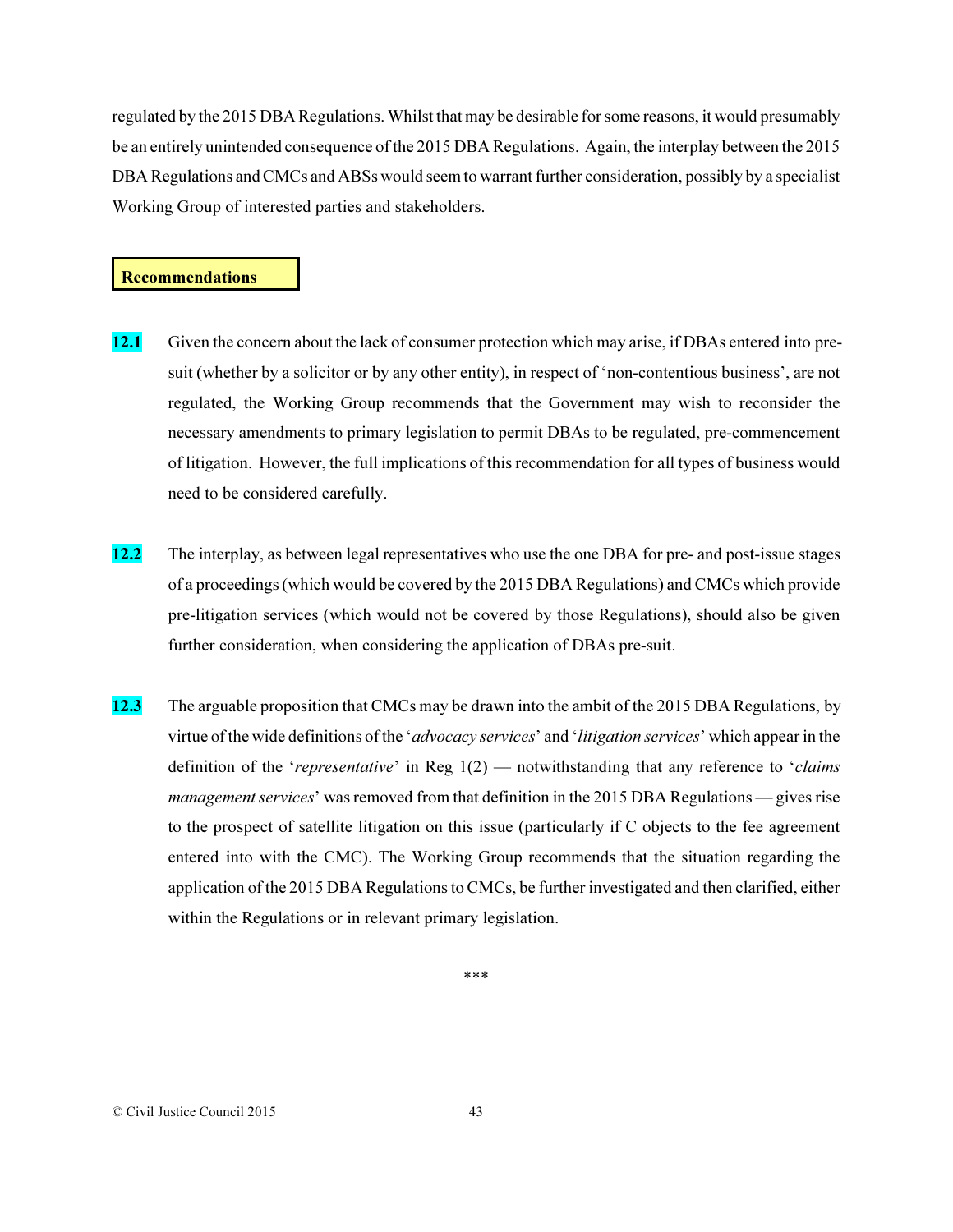# 13. THE POSITION RE APPEALS

#### The issue

Uncertainty arises as to whether the 25% (for personal injury) and 50% (for commercial matters) DBA caps can be exceeded, where an appeal is pursued. Regulation 4(5) of the 2015 DBA Regulations provides that the caps prescribed under the Regulations '*shall only apply to claims or proceedings at first instance*.'

#### Discussion points

**1.** The Working Group envisaged that, much as occurs with CFAs, the DBA should specify whether it covers an appeal, a counter-claim, or first instance proceedings only. It is plain that C and his legal representative can enter into separate DBAs for the first instance proceedings and for any appeal arising therefrom, given that Reg 3(2)(a) of the 2015 DBA Regulations requires that any DBA '*specify the claim or proceedings or parts of them to which the agreement relates.*' However, the Working Group considered that, in practice, many parties would not distinguish a claim from any appeal, and that the DBA entered into at the outset would purport to cover 'the whole claim'. Whether the 2015 DBA Regulations should insist that the DBA for the first instance proceedings specified whether or not that DBA covered 'the whole claim', or whether the DBA could validly remain silent on that issue, was a topic upon which the Working Group was divided (see Recommendation 13.2 below).

2. Suppose that separate DBAs were entered into, for first instance proceedings and for an appeal. The Working Group was concerned about how the DBA fee would be calculated, in those scenarios in which the amount awarded to C changed from first instance to appeal. That could occur for a range of reasons — if, say, a defence was upheld or discounted on appeal, or further/fewer heads of damage were awarded on appeal, or if another cause of action arising from the same set of facts succeeded or failed on appeal. Are the DBA caps (25% for personal injury and 50% for commercial) disapplied on appeal, and if so, how would that work in practice? Of course, the appeal amount may be higher or lower than that which was awarded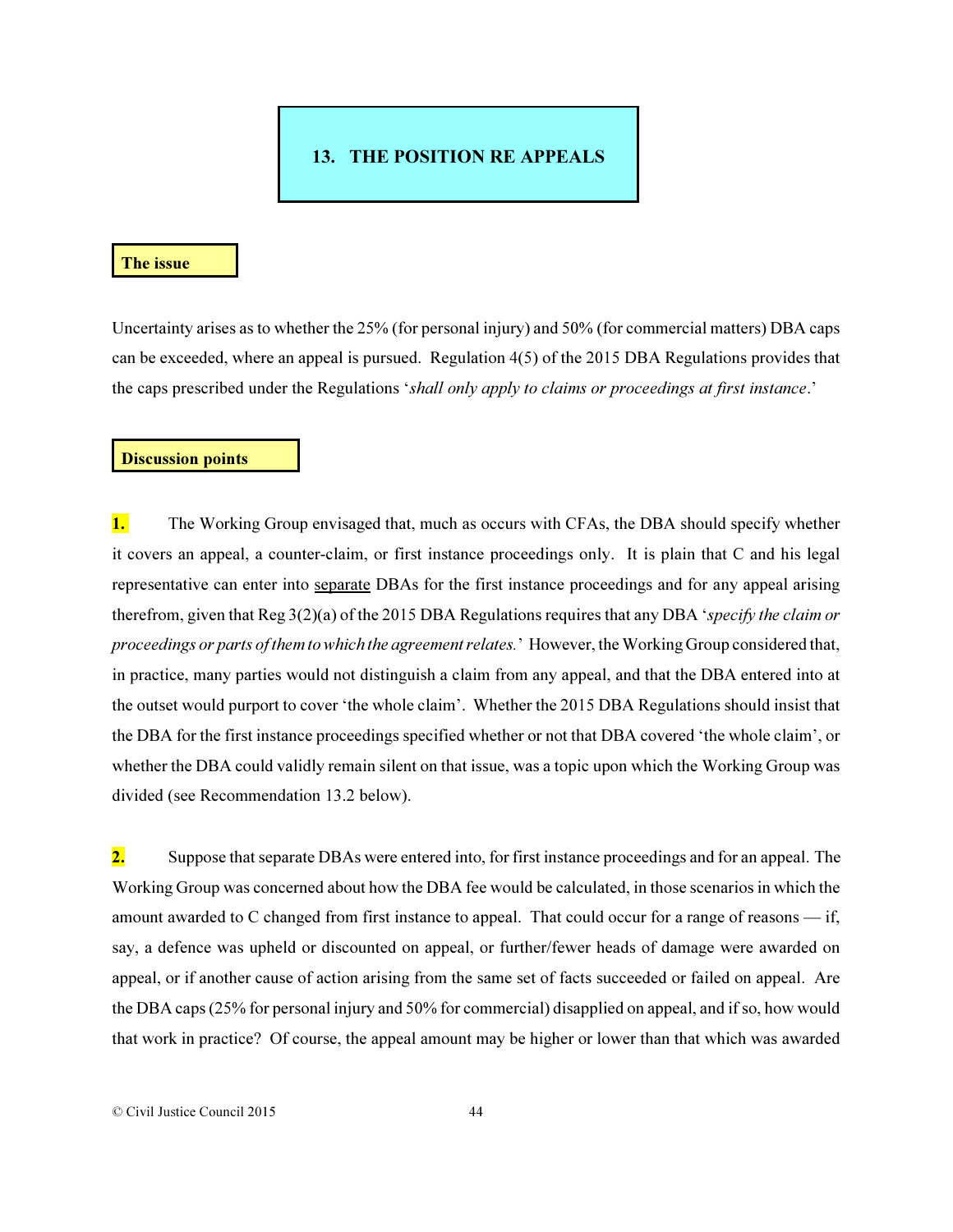at first instance — and precisely what C's legal representative would be entitled to recover then, by way of a DBA fee, is unclear.

For example, the Working Group considered some hypothetical scenarios, to illustrate the uncertainties arising:

Scenario  $#I$ . C is awarded £5M in a commercial matter at first instance, and has entered into a 50% DBA with his legal representative. D appeals, and C then enters into a 90% DBA with his representative for the conduct of the appeal, because no DBA cap applies to that appeal, and the risk assessment of C's losing on appeal is high and the work required by the legal representative is considerable. On appeal, C's award of damages is reduced to only £1M.

On one hypothesis, C's legal representative could recover £2.5M as the DBA fee, i.e., 50% of the first instance recovery, and then 90% of the amount obtained on appeal  $\text{[£2.5M + £0.9M = £3.4M]}$ . This reasoning would apply, if the first instance judgment can be considered to be a 'financial benefit obtained by the client', as it represents 'money's worth' (part of the definition of 'financial benefit' in Reg 1(2)), until set aside and reduced on appeal. And the amount on appeal could also be a 'financial benefit obtained by the client', because having been taken to appeal by D, C may have won nothing at all, and thus, the £1M award is better than recovering nothing.

On a second hypothesis, C's legal representative could only recover £500,000 as a DBA fee for the first instance trial and for the appeal, combined, because ultimately all that C obtained, by way of 'financial benefit', was £1M. On this hypothesis, the 50% cap should apply to whatever was ultimately recovered, where the amount awarded at first instance (to which the 50% DBA applies) is reduced on appeal.

On a third hypothesis, C's legal representative could recover £900,000 as a DBA fee, because the 90% DBA for the appeal has overtaken the 50% DBA for first instance proceedings, and £1M is, ultimately, the 'financial benefit obtained by C'.

Scenario  $\sharp$ 2. C is awarded £5M in a commercial matter at first instance, and again has entered into a 50% DBA with his legal representative. This time, C appeals, and again, a 90% DBA is entered into. C is ultimately awarded a further £1M on appeal, such that his total award, on appeal, is £6M. Presumably, the legal representative can recover a DBA fee of  $[£2.5M + £0.9M = £3.4M]$  in this scenario, given that the 50% DBA only applies to the first instance proceedings.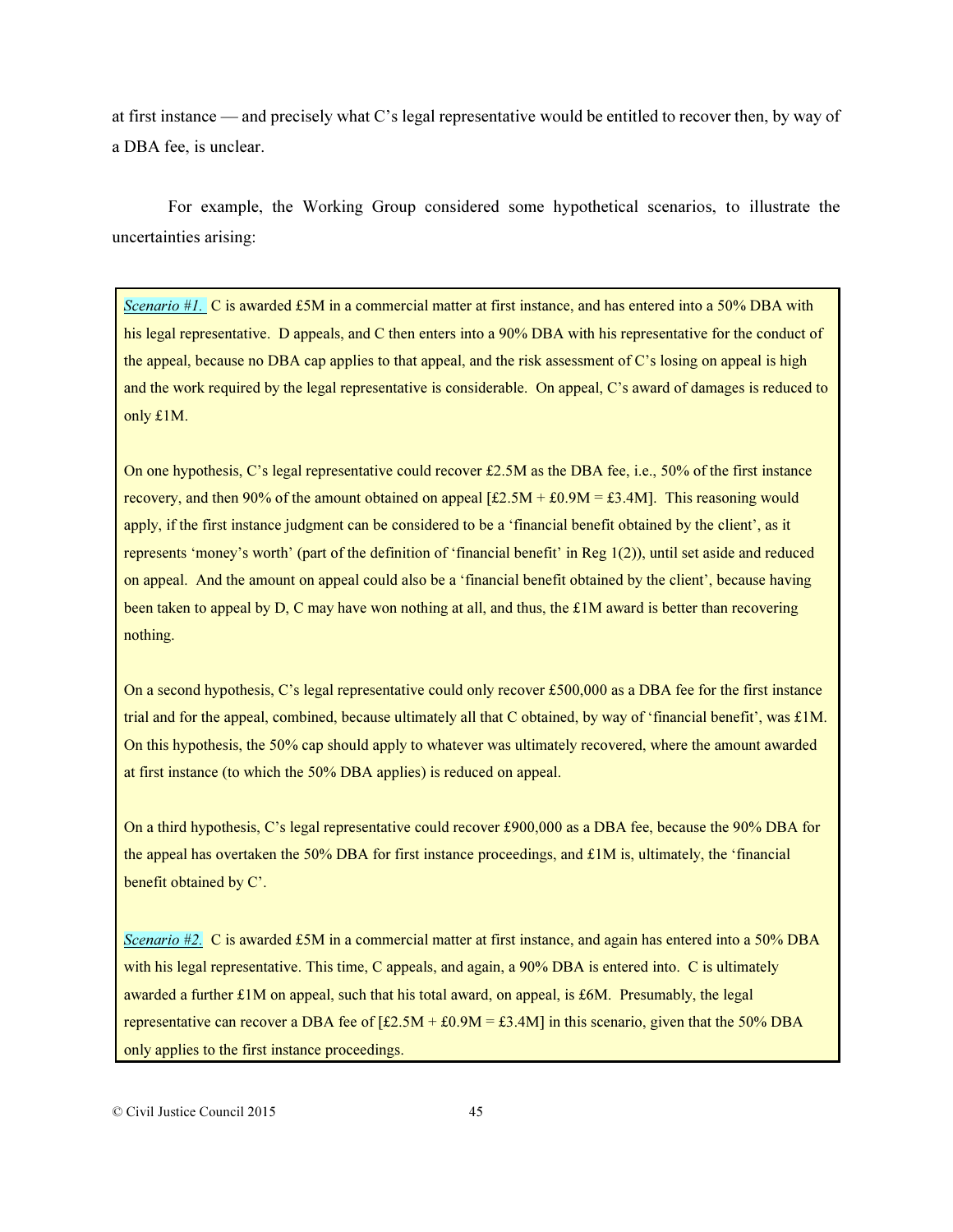Scenario #3. C is awarded nothing in a commercial matter at first instance, having entered into a 50% DBA with his legal representative. C appeals, and C then enters into a 90% DBA with his representative for the conduct of the appeal, because no DBA cap applies to that appeal. On appeal, C wins, and is awarded damages of £100M. In this scenario, presumably the legal representative can recover a DBA fee of  $[90\% \times 100M = \text{\textsterling}90M]$ , given that the cap at first instance does not apply.

In many respects, the amount of the DBA fee, in any scenario in which an appeal is heard and decided, turns on the fact that the '*financial benefit*' to C must be obtained as a judgment in money or money's worth in favour of C, under Reg 1(2). That opens up the possibility of a '*financial benefit*' being obtained in first instance proceedings — immediately and conclusively — even where an appeal is to be heard thereafter.

3. There is also uncertainty as to the timing of a DBA payment, where an appeal is concerned, i.e., whether the legal representative could take the 50% DBA fee immediately after the first instance proceedings, or whether the DBA fee should not be payable to the legal representative until liability is determined *in toto* after the appeal. Hence, in the scenarios above, could the legal representative recover and bank £2.5M as a DBA fee immediately following the completion of the first instance proceedings?

- 4. Arguments in favour of the legal representative's being entitled to the DBA fee immediately are that:
- C has '*obtained a financial benefit*' upon conclusion of the first instance proceedings, even if that money is not received until the appeal is concluded;
- law firms are not insurers, and are not obliged to cover C's claim throughout until finality (i.e., the legal representative is not obliged to take on any appeal). Where a further stage of the claim or proceeding is required, then the legal representative should be entitled to 'bank the DBA fee' and renegotiate terms for the continuation of the claim or proceeding;
- C may instruct a different law firm on appeal, and the legal representative who conducted the first instance proceedings ought to be paid for that work undertaken, if a '*financial benefit*' has been obtained by C, in the form of a judgment in his favour;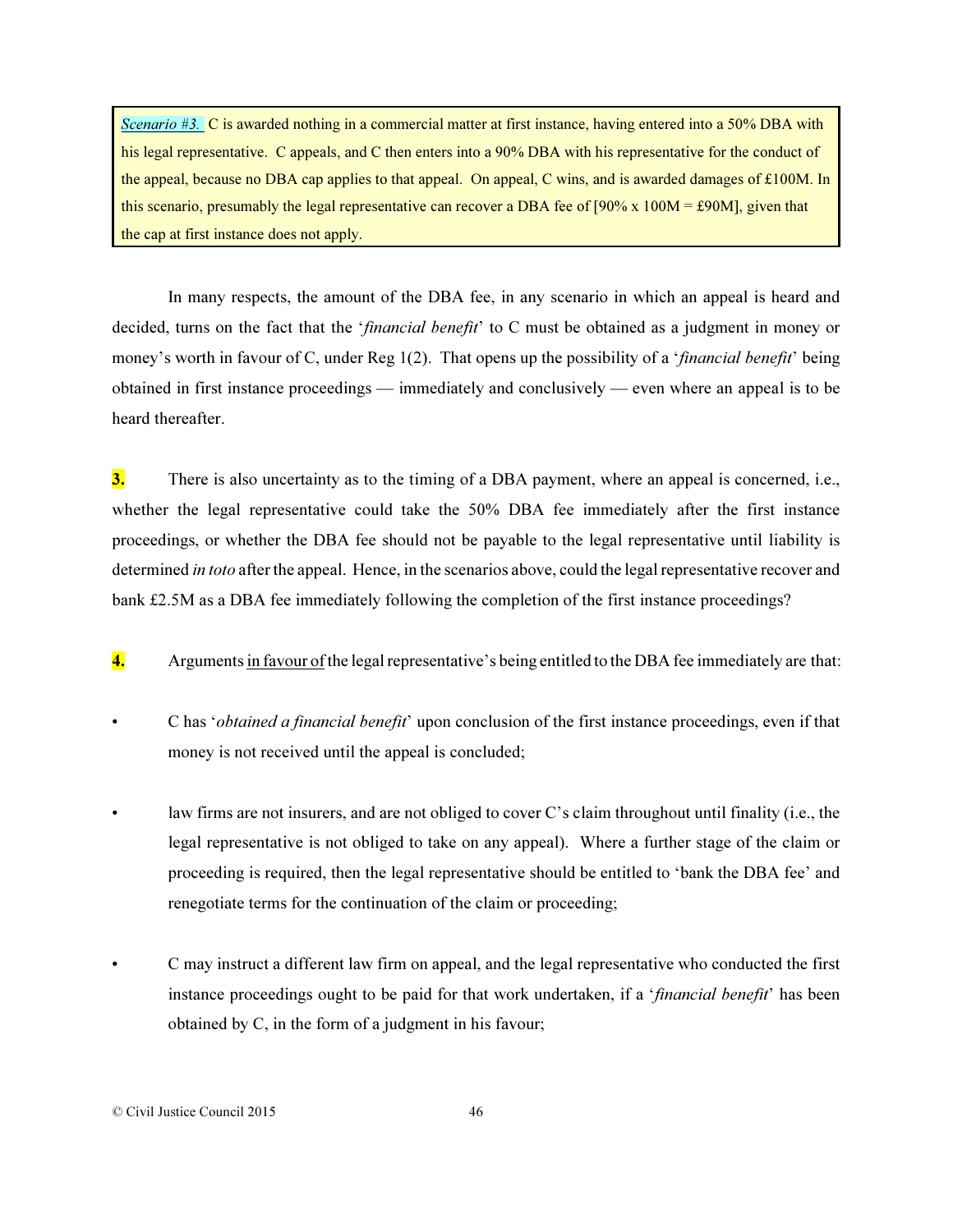an appeal may be filed, but then stayed — and it would be manifestly unfair to  $C$ 's legal representative if the DBA fee were to be held up, pending a final resolution of the claim or proceedings, because no *'financial benefit*' was received by C, during that stay of appeal.

5. However, arguments against the legal representative's being entitled to the DBA fee immediately after the first instance proceedings are that:

- where the amount awarded is reduced on appeal, the legal representative may be in a position of having to pay a considerable amount of money back to C (per scenario #1 in the box above);
- the Court of Appeal sets aside the original award at first instance, meaning that, technically, no financial benefit is '*obtained*' by C, until the Court of Appeal awards C a different sum; and
- whilst a CFA fee is payable after first instance proceedings, that scenario is different, because the payment there is based upon the hours spent by the legal representative in conducting the first instance proceedings, whereas a DBA fee is not so calculated, but is entirely dependent upon the *'financial benefit*' obtained — and the measure of the '*financial benefit*' may change significantly after an appeal.

6. Some members of the Working Group also considered that the 25% DBA cap applicable to personal injury was too low for first instance proceedings, and that it was entirely untenable that the same 25% cap should apply on any appeal. The low DBA cap for first instance personal injury proceedings was likely to lead to much higher DBA caps being entered into for appeals in that context, in an effort by the legal representative to redress that imbalance. Indeed, in a personal injury case, any legal representative would surely be very unlikely to take on an appeal, if he was only able to claim 25% of specified heads of damage.

7. As the 2015 DBA Regulations are presently drafted, the legal representative could seek to recover for the first instance proceedings under a 50% DBA, but then convert to receiving payment on an hourly rate basis for the appeal stage — or, alternatively, conduct the first instance proceedings on a CFA, but then conduct any appeal under a DBA without cap — given that sequential hybrid DBAs are permissible.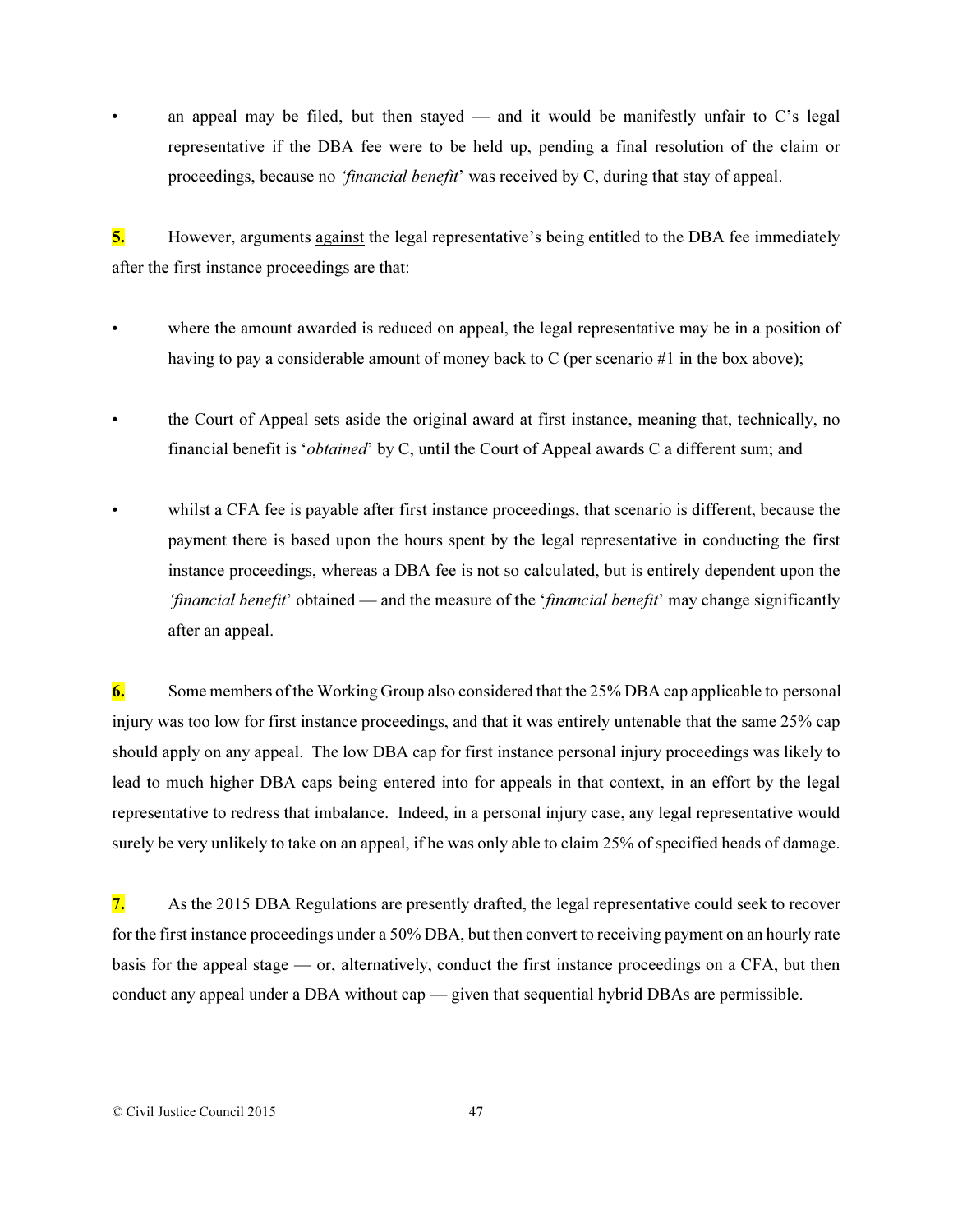#### Recommendations

- 13.1 The Working Group recommended that the philosophy underpinning Reg 4(5) of the 2015 DBA Regulations, i.e., that the statutorily-imposed caps for personal injury and for commercial matters should only apply to first instance decisions, and should not necessarily apply to any appeals conducted from those first instance decisions, should be retained.
- 13.2(a) A majority of the Working Group recommended that it was not necessary for the Regulations to require a 'first instance DBA' to specify whether or not it governed any appeal in the claim or proceedings. Rather, C and his legal representative should be free to negotiate different funding terms for any appeal, whether under a DBA or under some other form of funding (such as a CFA, or an hourly rate basis) — and this negotiation could be conducted either upfront, or at any time during the course of the claim or proceedings (including proximate to the appeal itself). Hence, the DBA for the first instance proceedings could validly remain silent on the issue of any appeal. This was a desirable course, given that: (i) the many and varied circumstances surrounding an appeal were too numerous to be discussed with any surety at the outset of the claim or proceeding; (ii) the legal representative could only feasibly measure the risk of conducting an appeal (and, hence, an appropriate DBA cap for an appeal) when confronted with the prospect of that appeal (e.g., depending upon whether key questions of fact had gone against C at first instance); and (iii) to increase the specified content of the DBA (by specifying what should happen, if an appeal were involved) would ensure yet another point of potential non-compliance with the 2015 DBA Regulations, and increase the prospect of yet another 'costs war'.
- 13.2(b) A minority of the Working Group considered that the 2015 DBA Regulations should specify that the DBA for first instance proceedings must state explicitly (for the benefit of client C), whether or not an appeal is covered under the DBA. The minority considered that C should know (at a point at which the bargaining position of C and his legal representative were relatively equal) whether or not the DBA caps also covered any appeal in the claim or proceedings, or if so, what those caps should be. According to the minority, disputes about the quantum of the DBA fee (especially if the damages on appeal were reduced) were likely to lead to satellite litigation, if the application of the DBA to appeals was not insisted upon at the outset.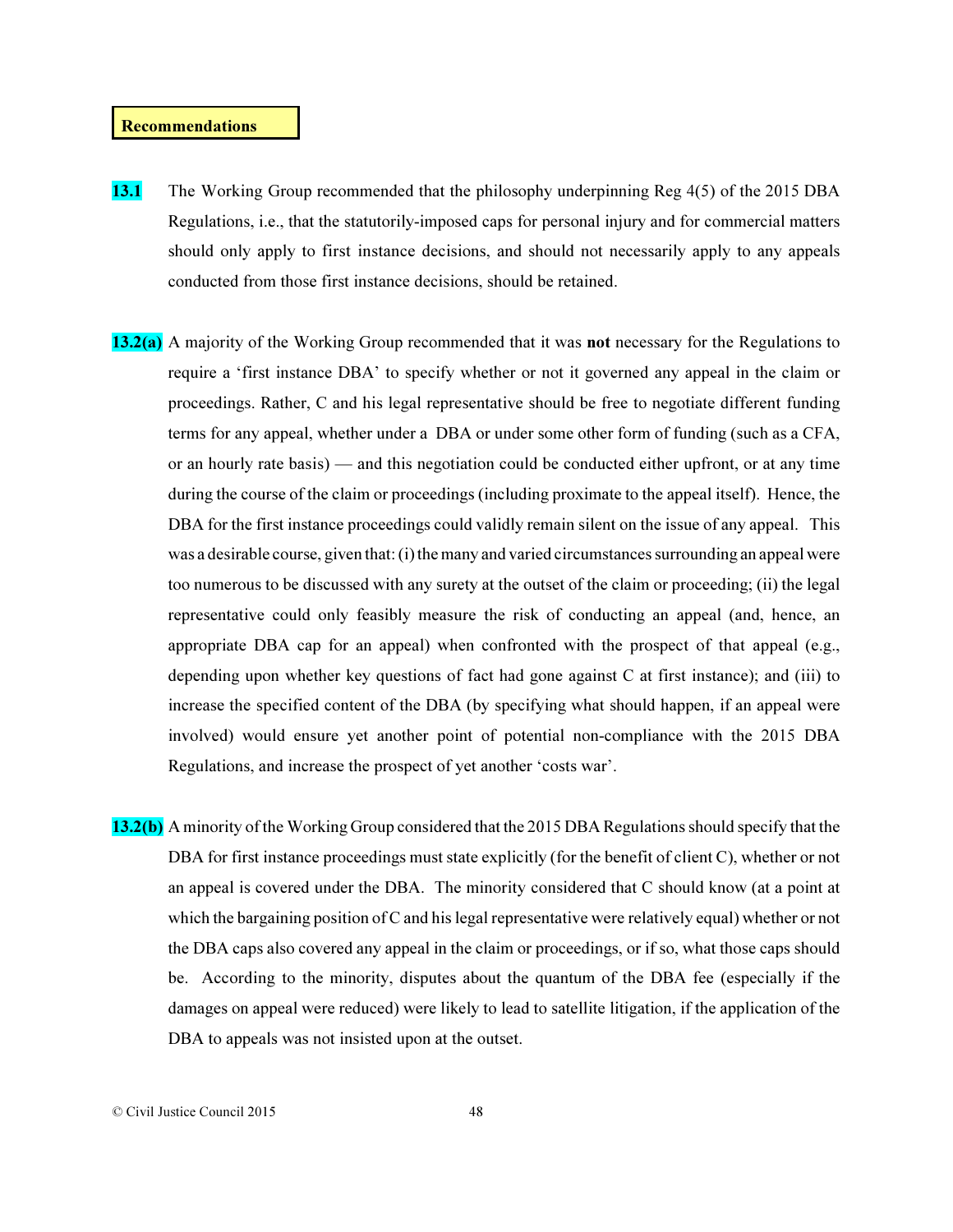13.3 The Working Group recommends that Reg 4(5) should clarify *the timing* at which the legal representative was entitled to the DBA fee. That is, as a matter of policy, the 2015 DBA Regulations need to clarify whether the DBA fee can be calculated according to the financial benefit obtained at first instance, or whether the DBA fee will always be conditional on the outcome of an appeal (if any).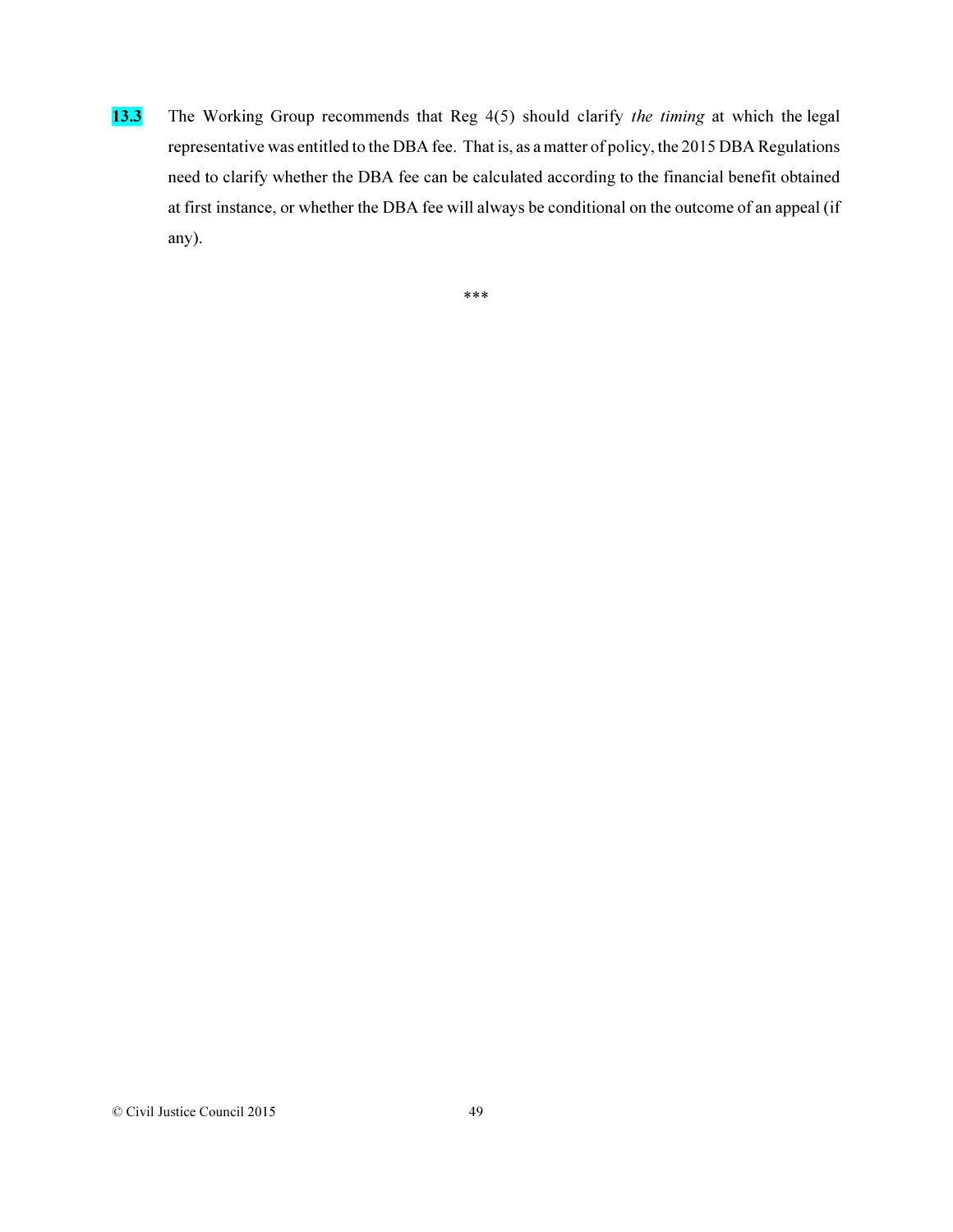# 14. A COUNSEL'S DBA (AND OTHER ADDITIONAL REPRESENTATIVES)

## The issue

Two issues have arisen in relation to counsel's use of DBAs, *viz*, the interplay of a counsel's DBA and a solicitor's DBA within the statutory cap; and with whom counsel may enter a DBA.

#### Discussion points

1. Where counsel is acting for C whereby his fee is to be paid as a disbursement, then that counsel's fee must currently be treated as being within the DBA cap — as discussed in issue 1. In Reg 1(2), '*expenses*', which have to be paid by client C in addition to the DBA fee, are said to exclude counsel's fees. This means that the representative's payment, i.e., the DBA fee, includes counsel's fees. This section of the report does not revisit whether counsel's fee, where incurred as a disbursement, should be inside or outside of the DBA cap. Rather, it focusses upon what happens, where counsel is not acting on a disbursements basis, but *is acting on a DBA*.

2. The Working Group considered the ramifications of Reg 5, which provides that '*Regulations 3 and 4 do not apply to a damages-based agreement between a representative and an additional representative*'. The Ministry of Justice indicated that this second DBA could cover a DBA entered into between C's solicitor and counsel. However, the Working Group noted that a DBA '*between a representative and an additional representative*' could also feasibly cover, say, (1) a DBA between a solicitor and a specialist law firm; and (2) a DBA between a regional solicitor and a London law firm who is required to file and serve proceedings on behalf of C. The possible arrangements are shown in the diagram below: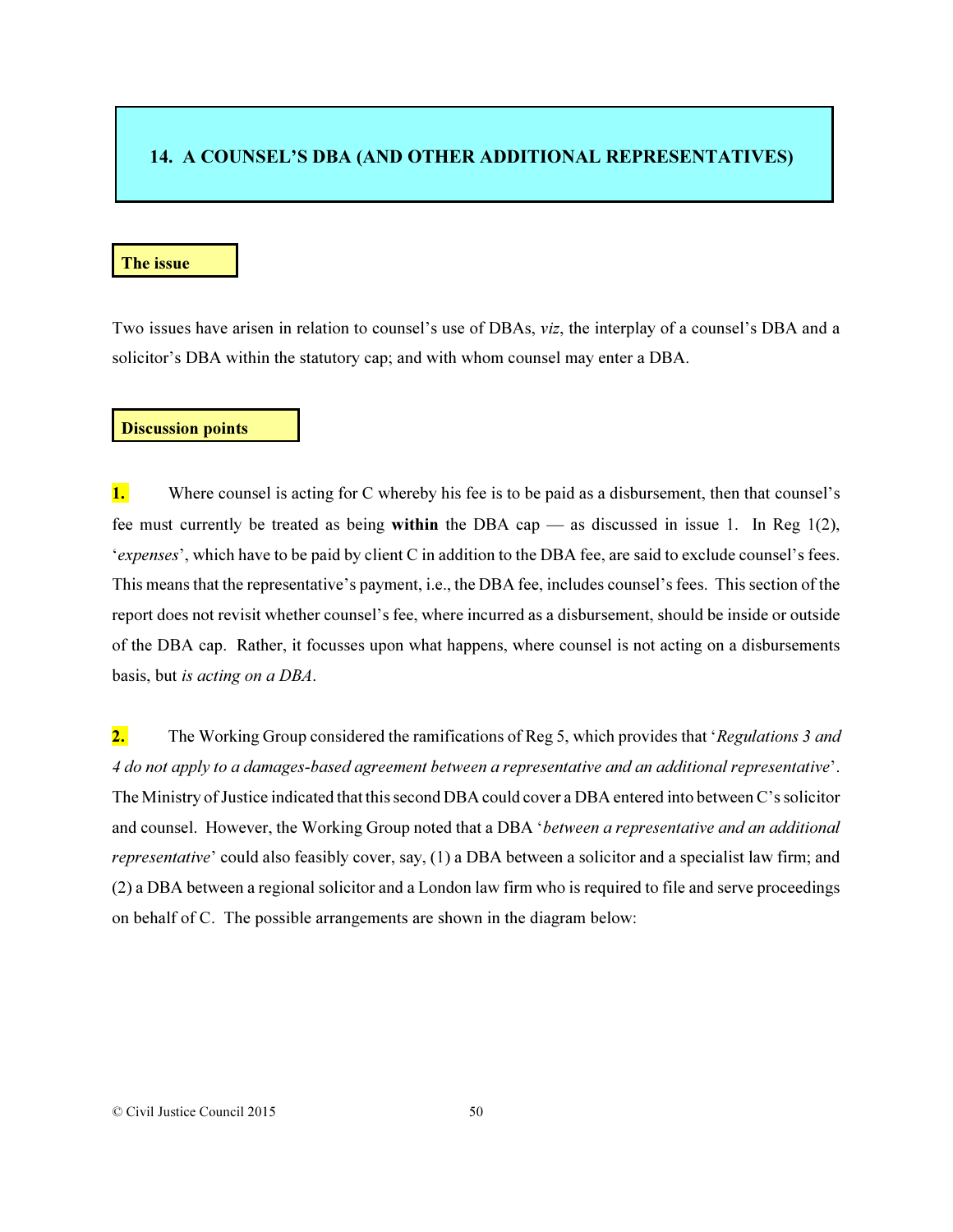

3. The Working Group queried the possibly unintended and adverse-to-C consequences of Reg 5, if Regs 3 and 4 of the 2015 DBA Regulations did not apply to the 'further DBA'. If Regs 3 and 4 did not apply, then all of the operative provisions governing DBAs, including the minimum content of the DBA, and the DBA caps, would not apply to that further DBA. Could that mean, then, that a solicitor could recover a 40% DBA fee under the first DBA, but then counsel could recover a DBA fee that was uncapped (say, 60% of the 'financial benefit obtained by C')?

Presumably, the further DBA between solicitor and counsel could be 60%, because it was, essentially, unregulated. But in that case, the most that client C could lose of his damages was 40%. Under the scenario, the solicitor could lose the entirety of his DBA fee, because he would have to pay counsel 60% of the client's recovery, meaning that the solicitor was 'on the hook' to pay counsel more than the solicitor could actually be paid by his client under the DBA — but the Working Group concluded that no solicitor would be inclined to agree those terms of payment with counsel, and hence, the problem was most unlikely to arise. However, there would be no question in this scenario of the client losing all of his damages, because the further DBA fee would need to come out of the solicitor's DBA fee, thus serving to protect the client.

4. A query also arose as to whether the '*additional representative*' referred to in Reg 5 means (1) whoever enters a DBA with a 'first representative' (i.e., whoever enters a DBA with C's immediate solicitor), or (2) whoever is appointed by C second-in-time. These options will usually net the same answer — but they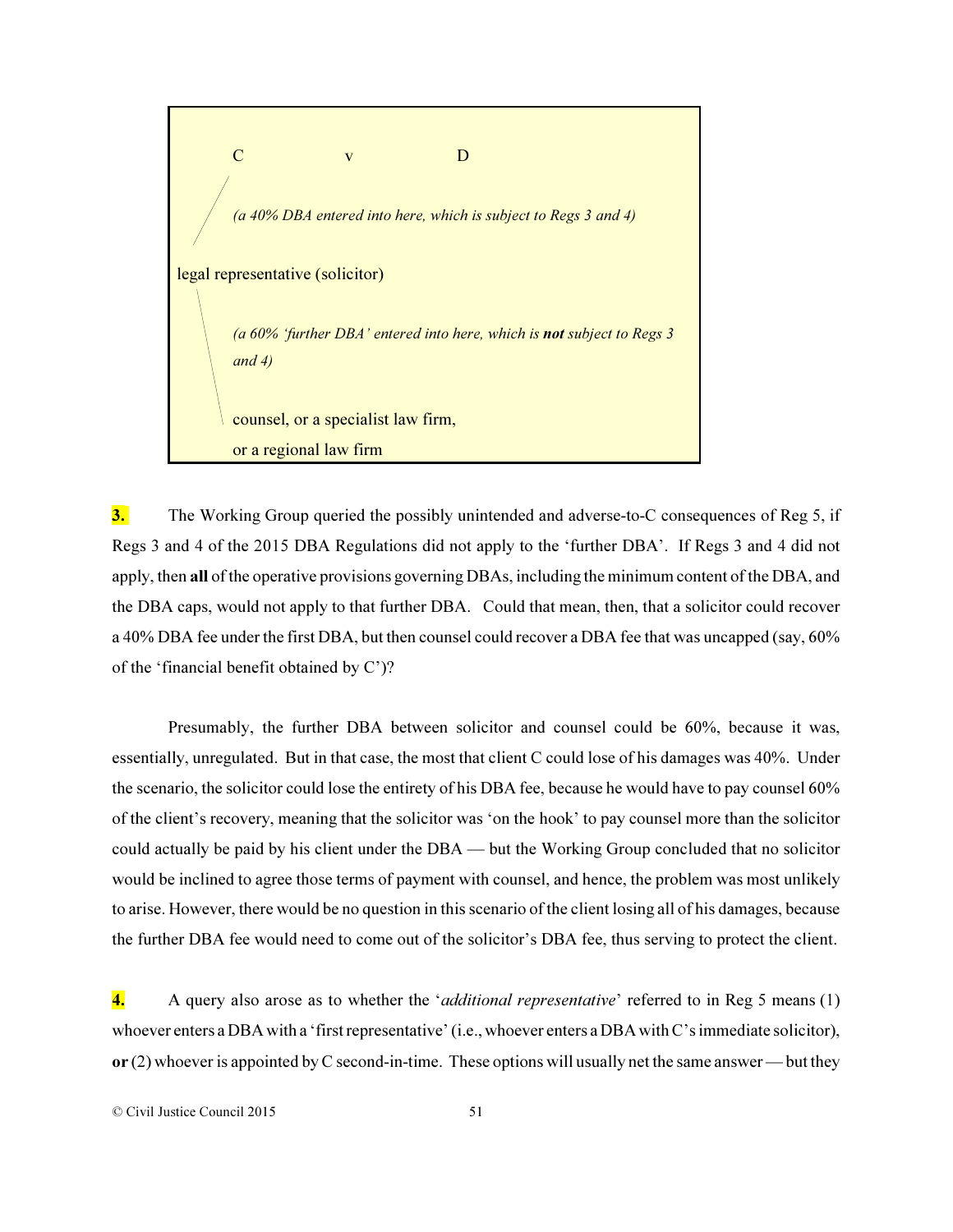may not, if C's immediate solicitor signs a retainer with C **after** counsel signs an engagement letter directly with C. That is, the formal appointments of the immediate solicitor and of counsel do not necessarily follow chronologically and neatly in the real world of legal practice — the immediate solicitor may be the '*additional representative*' under this interpretation. If this were so, then Reg 5 would presumably not operate as strictly intended.

5. The other problem with Reg 5 is that it is silent about what should occur, if there are separate DBAs between client C and his solicitor, and between client C and his counsel, as follows:



For personal injury and commercial matters, counsel is not prevented from entering into a DBA directly with client C (where counsel undertakes work in a 'direct access' basis). Counsel is permitted to enter a DBA directly with client C, even where a solicitor is also instructed by C, although some Working Group members thought that, in reality, this eventuality was unlikely. In any event, there is nothing under the present drafting of Reg 5 in particular, or of the 2015 DBA Regulations in general, to prevent the solicitor operating on a 50% DBA, and counsel also operating on a 50% DBA, in this scenario.

 The Working Group did not consider that this was a desirable outcome, albeit that such a consequence may have been unintended. Rather, Reg 5 should clarify that the combined effect of the first DBA and the further DBA should not exceed the DBA cap (whether 25% for personal injury or 50% for commercial matters). Presumably, there is a public policy imperative for the legal representatives acting for C not to recover, in combination, more than 50% of the financial benefit obtained by C in the action. Otherwise, if the lawyers were entitled, in combination, to >50% of that financial benefit obtained by C, the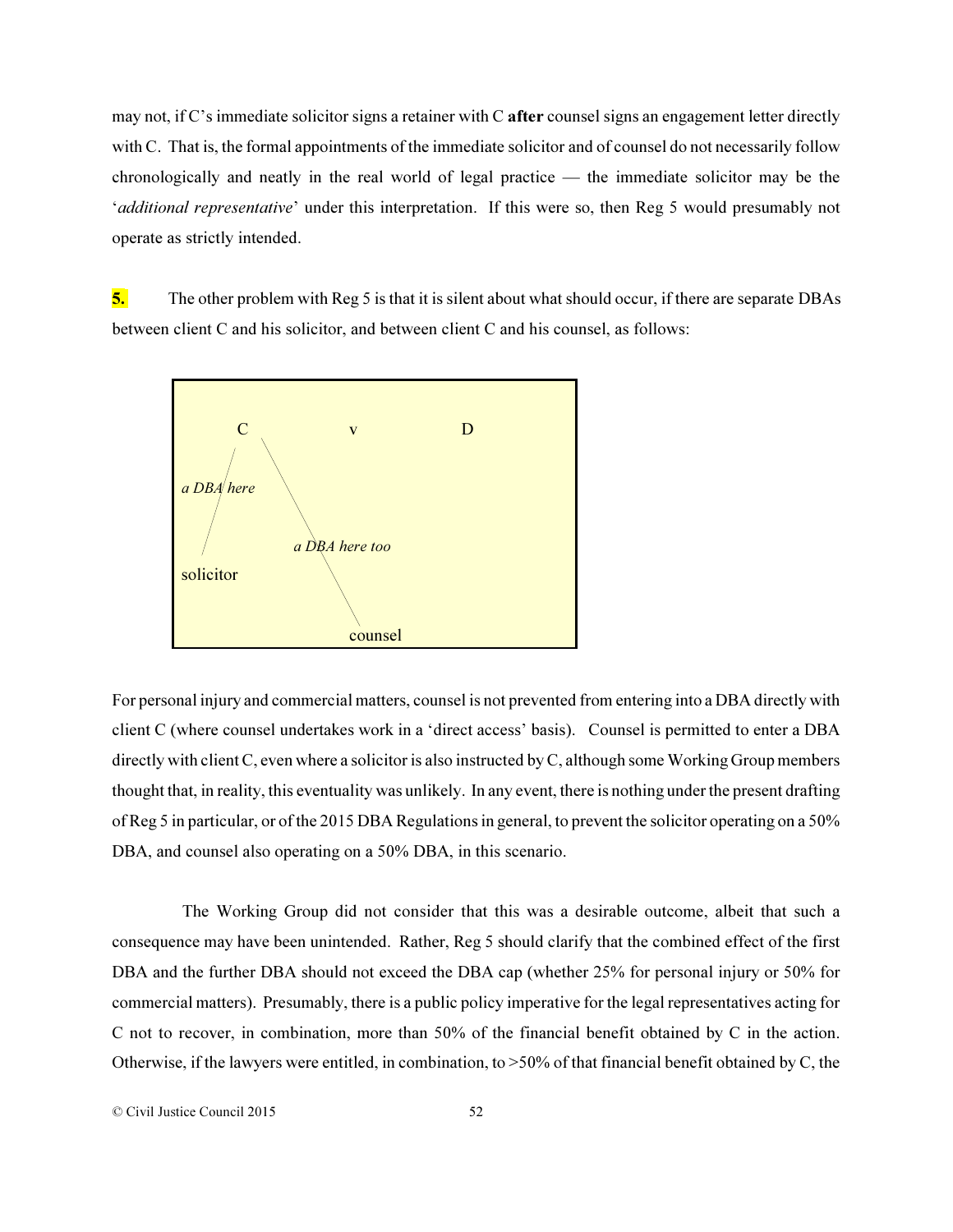inevitable query would arise: for whose benefit is the litigation being conducted? A further provision in Reg 5 was desirable, to cover this scenario and to provide for due application of the DBA caps.

6. Finally, the requirement in the 2015 DBA Regulations, that payment of a representative's costs, '*and, where relevant, disbursements in respect of counsel's fees — will not be the subject of another agreement between the client and the representative*' (per Reg 3(2)(d)(ii)(aa)) is not engaged on the issue which this section of the report considers. That provision is directed to a scenario whereby the same legal representative has entered into simultaneous agreements with the client for the payment of those costs and fees. To the contrary, in the arrangements described in the diagrams above, the legal representative has not entered into more than one agreement *with the client* for payment of his fees/costs, etc.

## Recommendations

- 14.1 Where C enters into separate DBAs with a representative, and with an additional representative directly, then it should be clarified, via a new Reg 5(2), that the DBA fees recovered by the representative and the additional representative should not, in combination, exceed the DBA caps specified in Reg 4.
- 14.2 On balance, the Working Group did not consider that uncertainty would arise as to who is the '*additional representative*', and hence, a clarification of that phrase, either in the definitions section in Reg 1(2) or in Reg 5, was not considered to be necessary.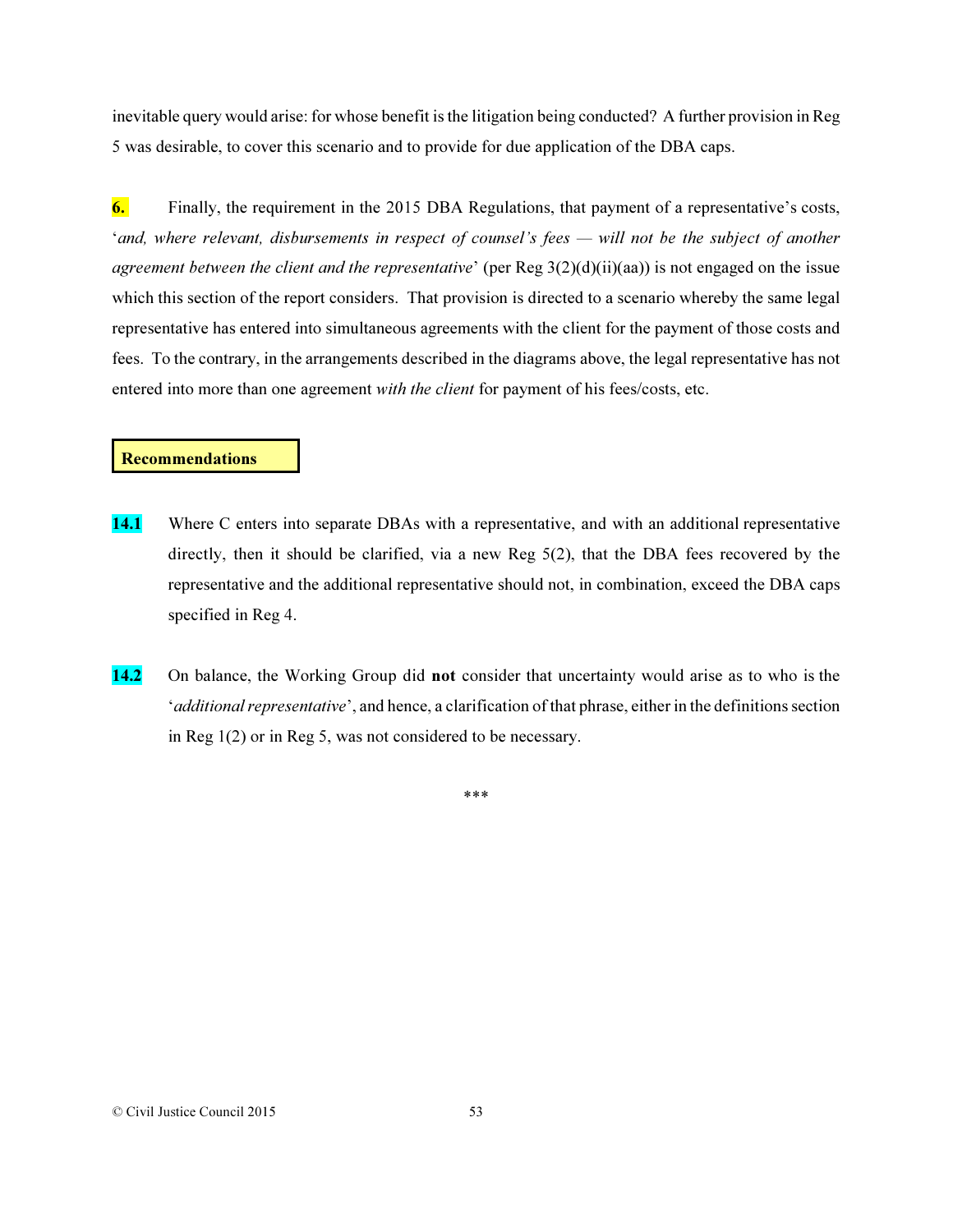# 15. THE MINIMUM CONTENT OF A DBA

#### The issue

There is a balance to be struck in specifying the minimum content of a DBA — clarity for the client, versus the risk of unenforceability of the DBA for the legal representative.

#### Discussion points

1. The Working Group discussed the tension, between specifying enough minimum content in the DBA for clarity's sake, so that the client has sufficient information to understand the way in which the DBA will operate; and not specifying so much minimum content that a technical omission to include something in the DBA will render that non-compliant DBA unenforceable, and hence, result in no recovery by the legal representative for the services performed under the DBA (or even permit a quantum meruit basis of recovery for a reasonable value of services rendered). Given the risk of unenforceability and non-recovery, the Working Group considered that the requirements in respect of a DBA, stipulated in Reg 3, should be as simple, minimalistic, and as transparently clear, as possible.

Matters such as defining what is meant by a 'success' which will trigger the fee being paid, whether it covers appeals, or steps taken to enforce a judgment or order, what happens if a client discontinues or transfers to another lawyer, will still be left for individual negotiation, and should not be specified as minimum content in the Regulations themselves.

2. The Working Group also accepted that, whilst it may be for professional associations to develop and publish a model DBA, which cover matters other than those which are specified as minimum content in Reg 3 of the 2015 DBA Regulations, the reality is that associations will be reluctant to do that, whilst any uncertainty appears on the face of the Regulations.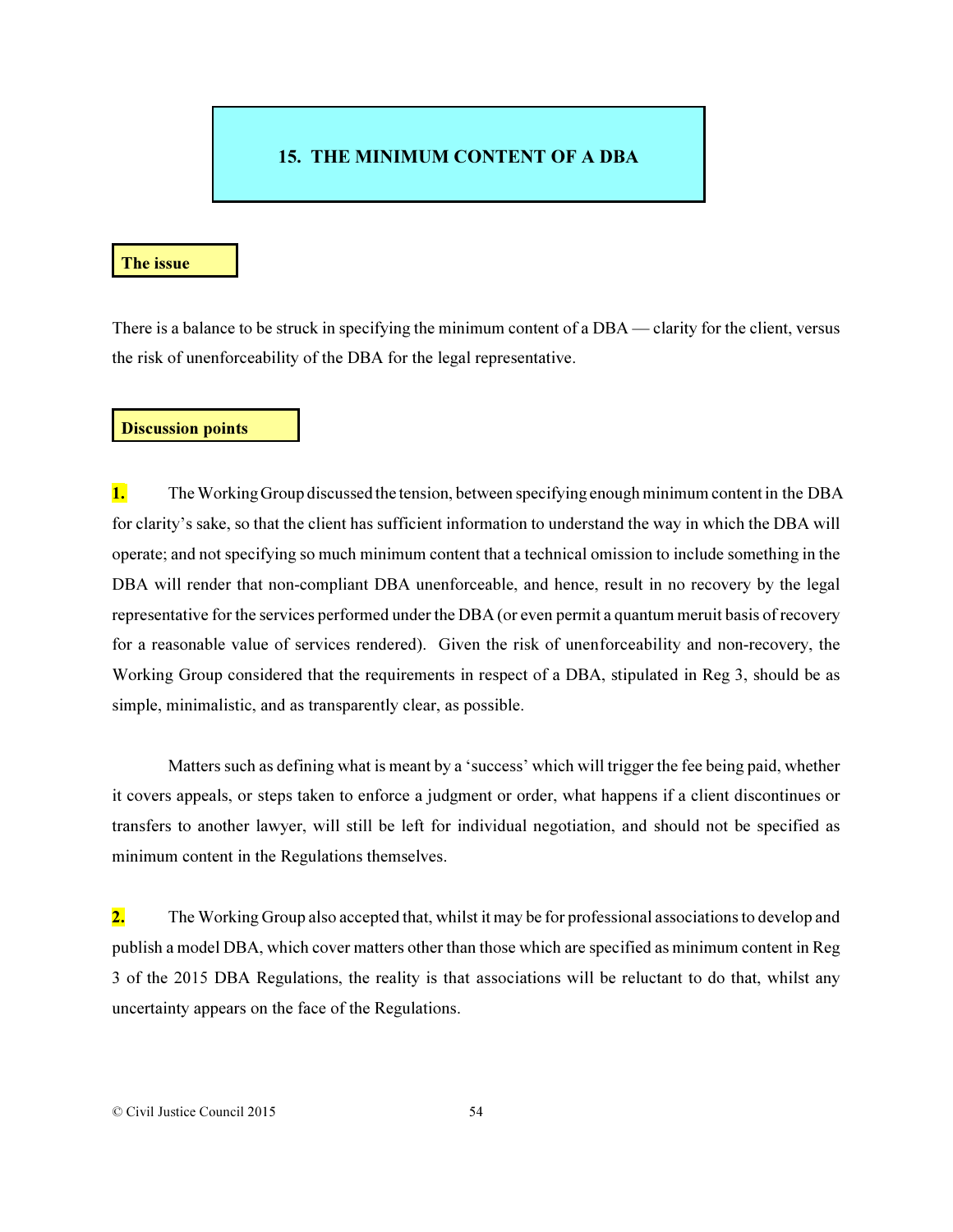In any event, this section of the Report is concerned solely with what the minimum content of the DBA should be, failing which the DBA will be unenforceable.

- 3. Dealing with the requirements in Reg 3 in order:
	- Re Reg  $3(2)(a)$ , that the DBA must specify 'the claim or proceedings or parts of them to which the agreement relates', the Working Group considered that this minimum content requirement was appropriate, and indeed, necessary, to authorise sequential DBAs. The issue of sequential DBAs is also discussed earlier, under issue 8.
- Re Reg 3(2)(b), opening words, that the DBA must specify '*the circumstances in which the representative's payment, expenses and costs or part of them, are payable*', the Working Group considered this minimum content requirement was both appropriate and necessary (subject to recommendation 11.2 above, in which it is recommended that the phrase, 'and costs', be deleted from the opening words of Reg  $3(2)(b)$ ).
- Re Reg 3(2)(b)(i), that the DBA must specify '*the circumstances in which the representative's payment, expenses and costs, or part of them, are payable, including, where relevant, whether the amount of the representative's payment depends upon the stage at which the claim or proceedings are concluded*', this is dealt with under the separate issue, 'Sliding scale payments', in issue 11.
- Re Reg 3(2)(b)(ii), that the DBA must specify '*the circumstances in which the representative's payment, expenses and costs, or part of them, are payable, including a description of the anticipated financial benefit to which the agreement relates*', this requirement is dealt with under the separate issue, 'Obtaining a Money's Worth under the DBA', in issue 19.
- Re Reg 3(2)(c), that the DBA must specify *'the reason for setting the amount of the representative's payment at the level or levels agreed*', this is dealt with under the separate issue, 'Sliding scale payments', in issue 11.
- Re Reg 3(2)(d)(i), that the DBA must specify '*that in respect of the claim or proceedings or parts of them to which the agreement relates, the client will not be required to pay an amount other than*

© Civil Justice Council 2015 55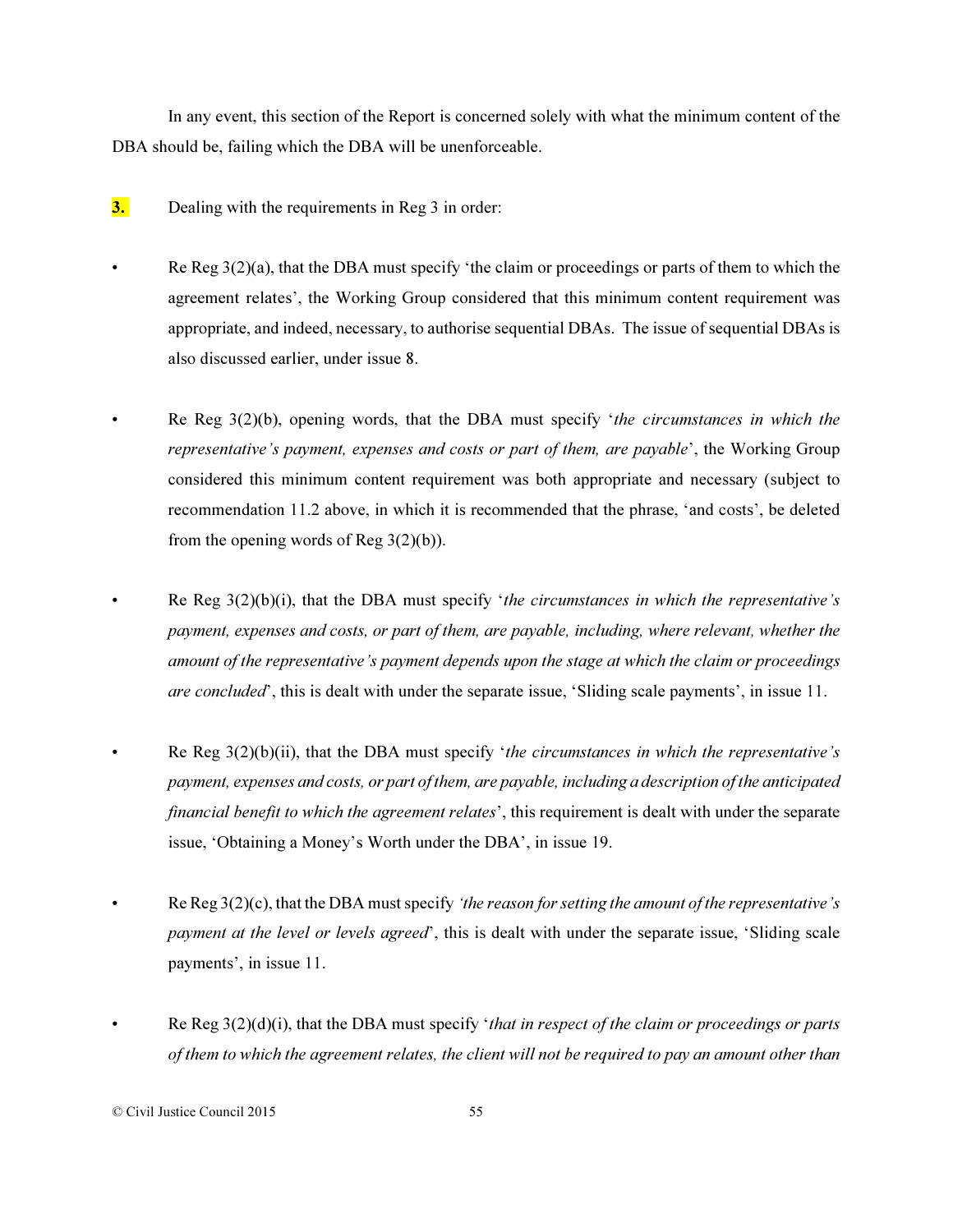*that prescribed in Reg 4(1)*', the Working Group considered this to be unnecessary. What the client must pay is already stated in Reg 4(1), as a substantive requirement of a DBA, and in order to avoid repetition, Reg  $3(2)(d)(i)$  should be deleted. Although the Working Group considered the contrary argument — that stating what the client was required to pay was important for the client's information — the general view was that this would be explained to the client in any event in a client care letter, but was better not included as a mandated term of the DBA itself — bearing in mind that non-compliance would render the whole DBA unenforceable;

• Re Reg 3(2)(d)(ii), that the DBA must specify '*that in respect of the claim or proceedings or parts of them to which the agreement relates, the payment of the representative's costs, expenses and, where relevant, disbursements in respect of counsel's fees — (aa) will not be the subject of another agreement between the client and the representative; and (bb) will not be payable if an agreement or order is not made in favour of the client or if the client does not receive any of the financial benefit stated in the agreement*', the Working Group noted that this clause dealt with substantive requirements governing DBAs. Merely stating that these should be articulated in the DBA did not convert them into substantive requirements with which the parties had to comply — all that was required under this clause was that these words needed to be contained somewhere in the DBA. The Working Group appreciated the wish to ensure that the DBA set out certain matters for the information of the client, but was puzzled as to why these should be phrased as necessary content of the DBA, but not as substantive requirements of a DBA, under the 2015 DBA Regulations.

The Working Group understands that the drafting of this Regulation turns, in part, upon the fact that to render these as substantive requirements of the DBA would go beyond the limits of the *vires* of the Regulations, and that to specify these matters as substantive obligations of a DBA would require a legislative change to s 58AA of the CLSA 1990. (The power to make Regulations is provided for in s 58AA(4) and (5), reproduced in Appendix 2).

However, be that as it may, the Working Group was of the view that  $\text{Reg } 3(2)(d)(ii)$  should be deleted, because: (1) the inclusion of such matters did not convert these to substantive requirements, (2) it was yet a further point of risk, that a DBA would not state this, and hence be rendered unenforceable, and (3) the legal representative was already bound by the Solicitors' Code of Conduct, to advise the client about the terms and conditions by which the litigation would be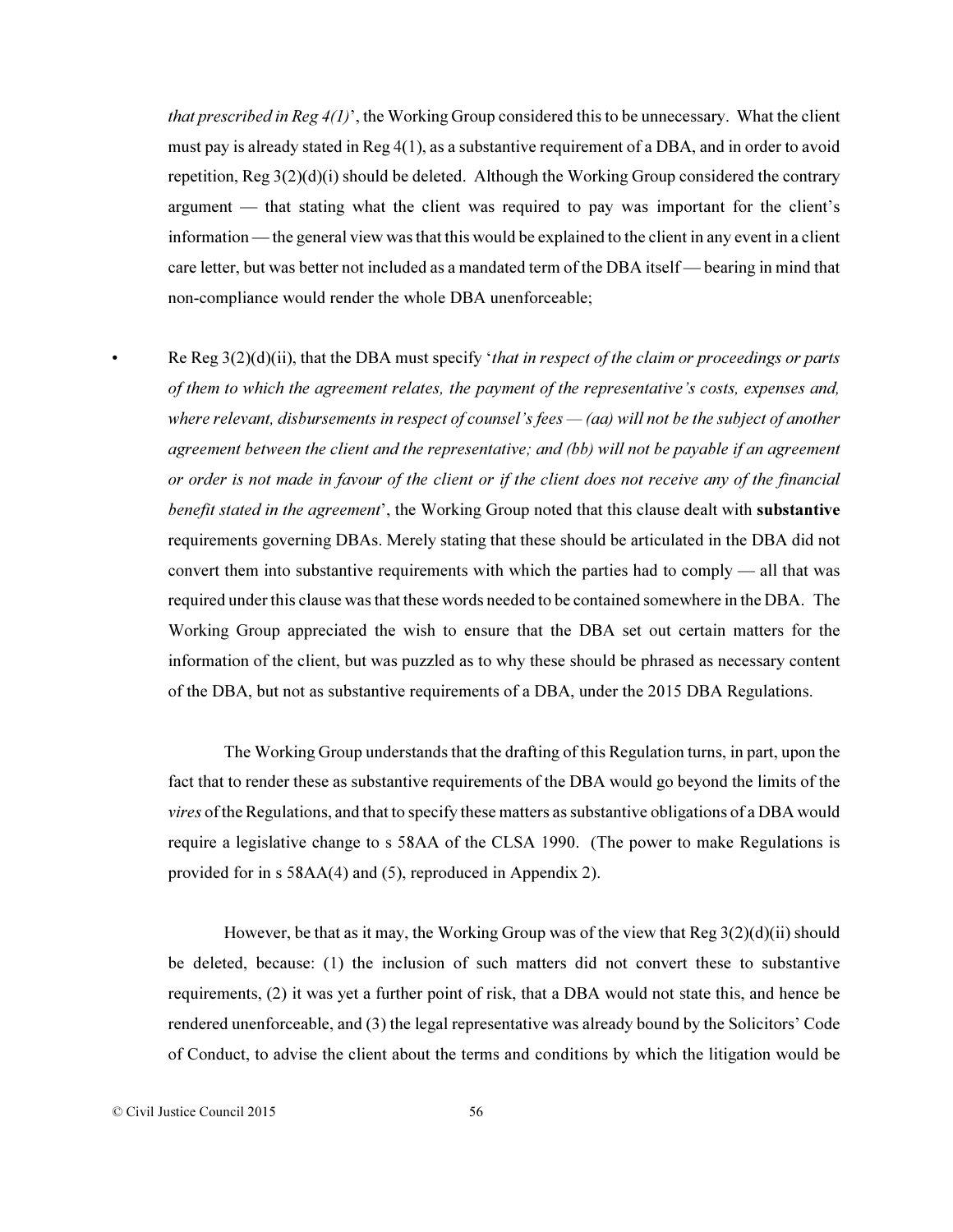funded. (It will be recalled that, separately, the Working Group recommended, per recommendation 1.2, that Reg 3(2)(d)(ii)(bb) should be deleted, for separate reasons addressed at p 4 of this Report);

• Re Reg  $3(2)(d)(iii)$ , that the DBA must specify that the fact that the client will not be required to pay an amount other than that prescribed by Reg 4(1) and that payment to the representative will not be the subject of another agreement between the client and the representative *'are without prejudice to any terms and conditions in respect of the termination of the agreement*'. The Working Group considered that this clause may be intended to permit the solicitor to charge on some basis (say, an hourly rate for work undertaken) other than a DBA, if the DBA is terminated by the client or (on reasonable grounds) by the solicitor. However, whilst the Working Group considered that such a provision would be useful to stipulate in a DBA, but did not consider that the drafting in Reg  $3(2)(d)(iii)$  was clear enough to achieve that outcome.

## Recommendations

- 15.1 The Working Group recommends that Reg  $3(2)(d)(i)$ –(ii) should be deleted, and any substantive obligations contained therein redrafted accordingly.
- 15.2 It further recommends that the presumed intent underlying Reg  $3(2)(d)(iii)$  that in the event of termination of the DBA, the legal representative was entitled to payment under some separate agreement between the client and the representative other than the DBA — should be retained in the 2015 DBA Regulations, but with alternative drafting.

(Other recommendations concerning Reg 3 are contained elsewhere in this Report, as and where appropriate.)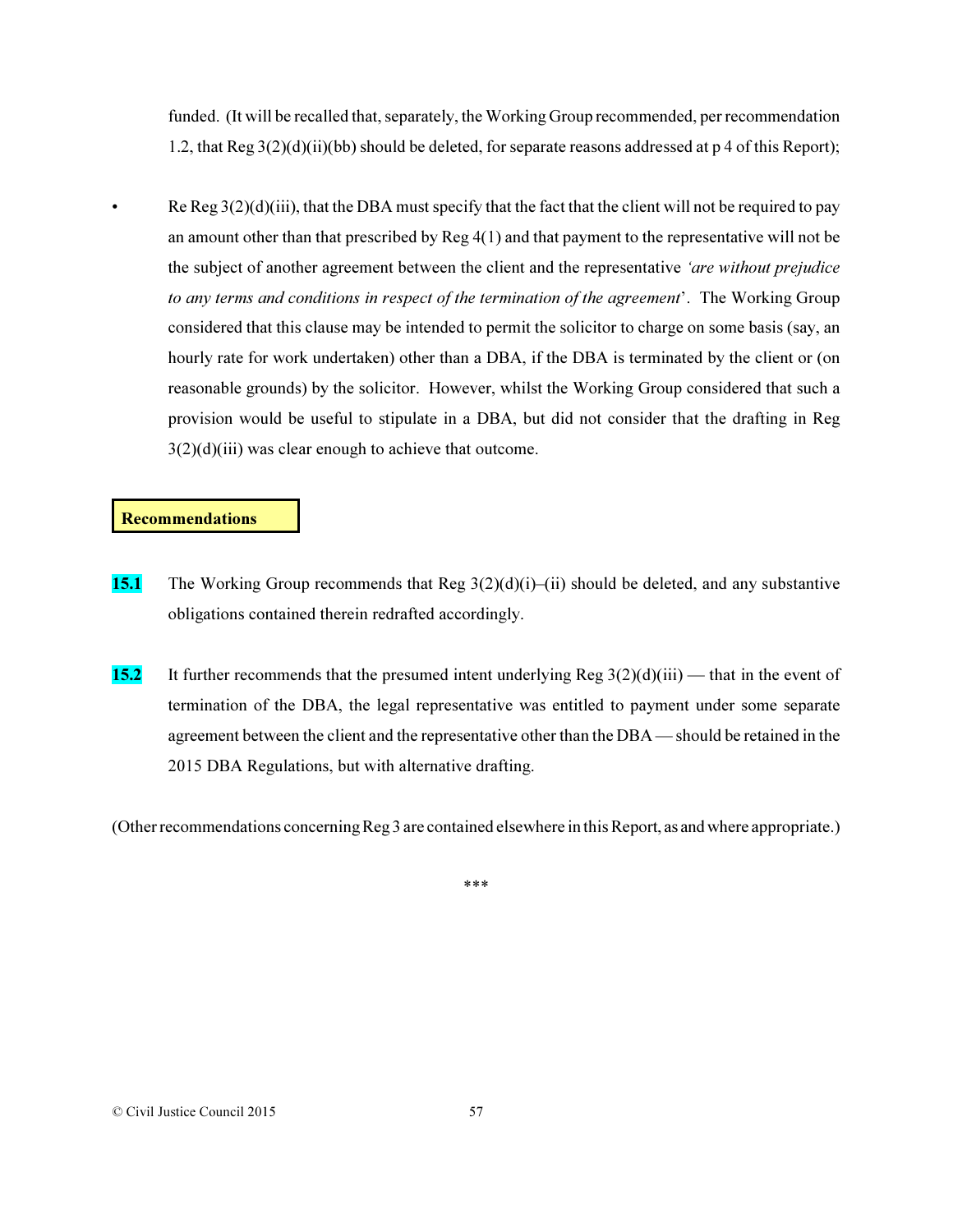## 16. RECOVERY OF COSTS AWARDS WHICH EXCEED THE DBA CAP

#### The issue

There may be situations where C recovers, by interlocutory or interim costs orders, sums which end up exceeding the contingency fee cap, requiring monies to be repaid to a losing D. This is a direct result of the indemnity principle's continuing application. D may be put in a position where it succeeded in full; or it lost on the claim but succeeded in a counter-claim or via a partial defence, rendering the DBA much lower than anticipated, and requiring interim costs to be repaid to that D.

#### Discussion points

**1.** The Working Group explored the possibility that the indemnity principle could put C in a very awkward position, if an interlocutory costs order in C's favour was made. Typically, interim costs awards are to be paid within 14 days of the date of the order. According to the indemnity principle, C is not able to recover more by way of costs from D than it is obliged to pay its own lawyers. If C's claim against D was successful, but less successful than anticipated (say, because of the application of some contributory negligence against C), then the DBA fee may be quite low — and feasibly, the interlocutory costs order may exceed that final DBA fee, meaning that some of the interlocutory costs would have to be paid back to D. Essentially, the DBA fee represents the cap on the recoverable costs which C can obtain from a losing D.

Hence, the Working Group queried whether interlocutory costs orders in C's favour would be stayed in the case of a DBA-funded proceedings. The Working Group also queried what ramification this issue could have on the disclosure of a DBA to the D (given that there is no compulsion, otherwise, for C to inform D of the basis upon which the litigation is being funded). Insofar as pre-1April 2013 litigation was concerned, CFAs and ATE funding had to be disclosed to D because D was obliged (if it lost) to pay the success fee and the ATE premium — but the same considerations do not apply to DBAs, where it is for C to pay his legal representative the DBA fee, plus expenses. The concern was raised that the prospect of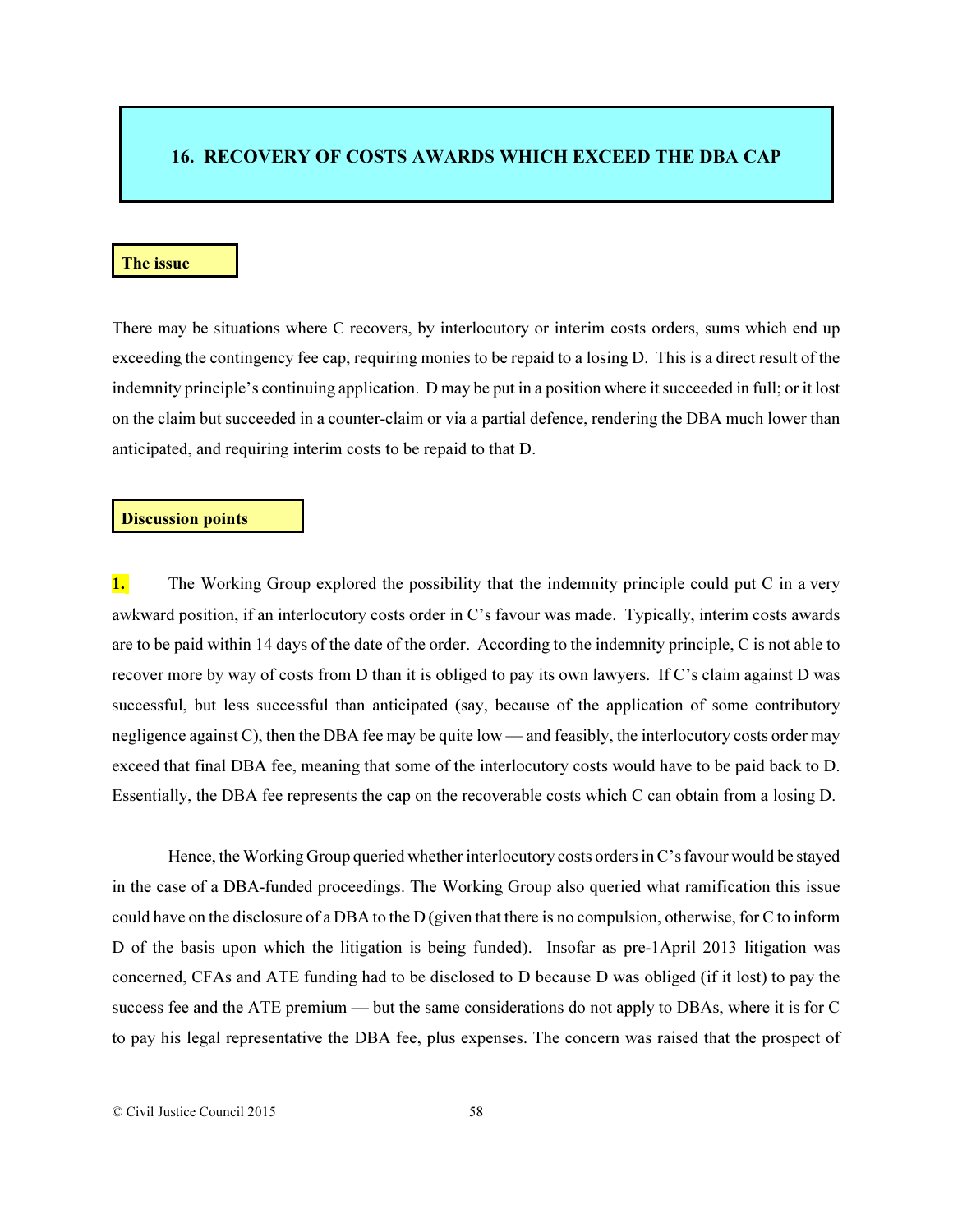interlocutory awards being made in C's favour might inadvertently 'flush out' the information as to how the claim was being funded.

2. The Ministry of Justice was of the view that, until the case is concluded, there would be no entitlement to any interlocutory costs — so that, if C ultimately succeeded, then any interim costs awards would be payable by the losing D, and would fall within the cap, just as with any other recoverable costs.

The Working Group agreed that, if C were to win an interlocutory hearing on some preliminary point, and wished to apply for its costs of that hearing immediately, that would be impossible, if C's solicitors were operating on a DBA basis. That is because C must file a certified costs schedule, of the costs reasonably incurred in preparing for and conducting that hearing, to claim that interlocutory costs order but if C were operating on a DBA basis (with no other concurrent basis for payment possible, under the 2015 DBA Regulations), then C could not apply for a costs order at that point, as C could not certify what the standard wording of the certification requires, which is that the costs stated 'do not exceed the costs which [C] is liable to pay in respect of the work which this statement covers'. All of C's recovery is based upon the DBA (out of which recoverable costs are, ultimately, to be carved, but that is for the end of the litigation, and only if C wins the litigation, and ultimately obtains a 'financial benefit' from the litigation).

Hence, C could seek a costs order in its favour, but not seek a summary assessment of those costs; but C would have to say, upon succeeding on the interlocutory hearing, that it was not in a position to certify those costs there and then — which would, in practice, probably flag up to D that the claim or proceedings was being funded on a DBA basis.

## Recommendation

16.1 The Working Group had no recommendation to make on this issue, given that a costs order could probably be sought and ordered, but the costs could not be summarily assessed, if C were conducting the litigation on a DBA-funded basis. Hence, the prospect of C's having to pay back some of those costs to D, in order to comply with the indemnity principle, was not going to arise, in practice.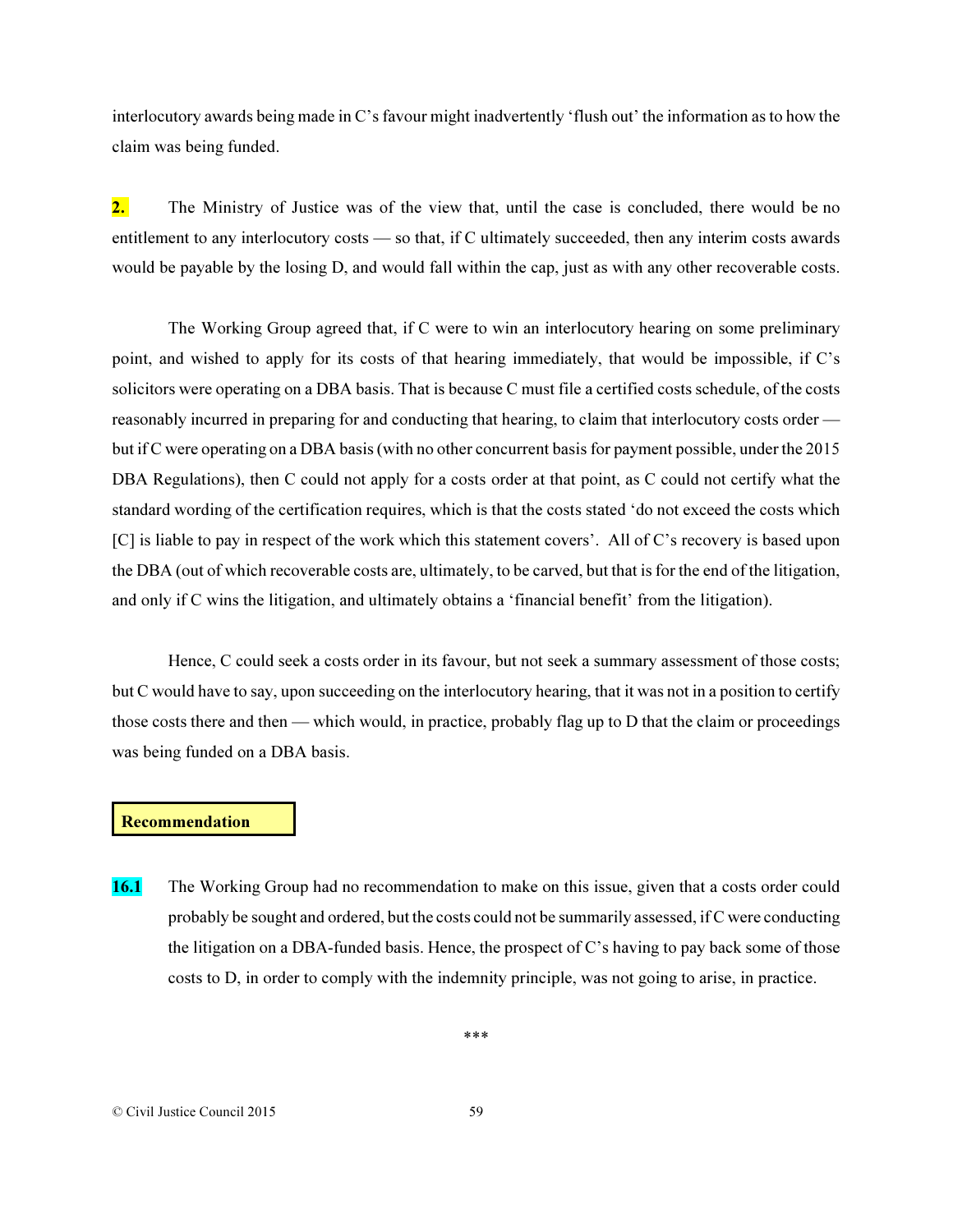# 17. THE HEADS OF DAMAGE FOR PERSONAL INJURY DBAs

#### The issue

In personal injury claims (as opposed to other claims), the DBA fee only attaches to stipulated heads of damage, excluding future pecuniary losses. The decision to exclude future care costs and other future pecuniary damages was a policy decision — which is not appropriate to review in Phase I of this study. However, the issue arises as to whether, as a matter of drafting, inappropriate heads of damage are being excluded from being subject to the DBA fee.

#### Discussion points

**1.** The underlying concern expressed by the Working Group about the use of DBAs in the personal injury context is that a 25% DBA fee, as prescribed in Reg  $4(2)(b)$ , is simply too low to make the use of DBAs feasible, for anything other than significant personal injury claims — and this is especially so, when the 25% applies only to restricted heads of damage. The Government's view was that the costs of future care and loss must be excluded from the damages to which the DBA fee will attach — which adhered to Sir Rupert Jackson's recommendation, and is intended to protect C's damages, specifically, those relating to future care and loss. Given the policy decision to restrict those heads of damage to those which is set out in Reg 4(2)(a), then a higher percentage would have been necessary, to make these DBAs provide a viable form of funding. Alternatively, recoverable costs on top of the 25% DBA cap (and not within the DBA cap) may have worked feasibly.

These options for rendering DBAs more utilitarian for personal injury claims are policy issues or the case for removing personal injury claims from the ambit of the 2015 DBA Regulations altogether are addressed in Section 30 of the Report.

2. For present 'Phase I' purposes, the Working Group considered whether further attention should be given to drafting the heads of damage to which the DBA fee applies. Presently, under Reg 4(2)(a), it applies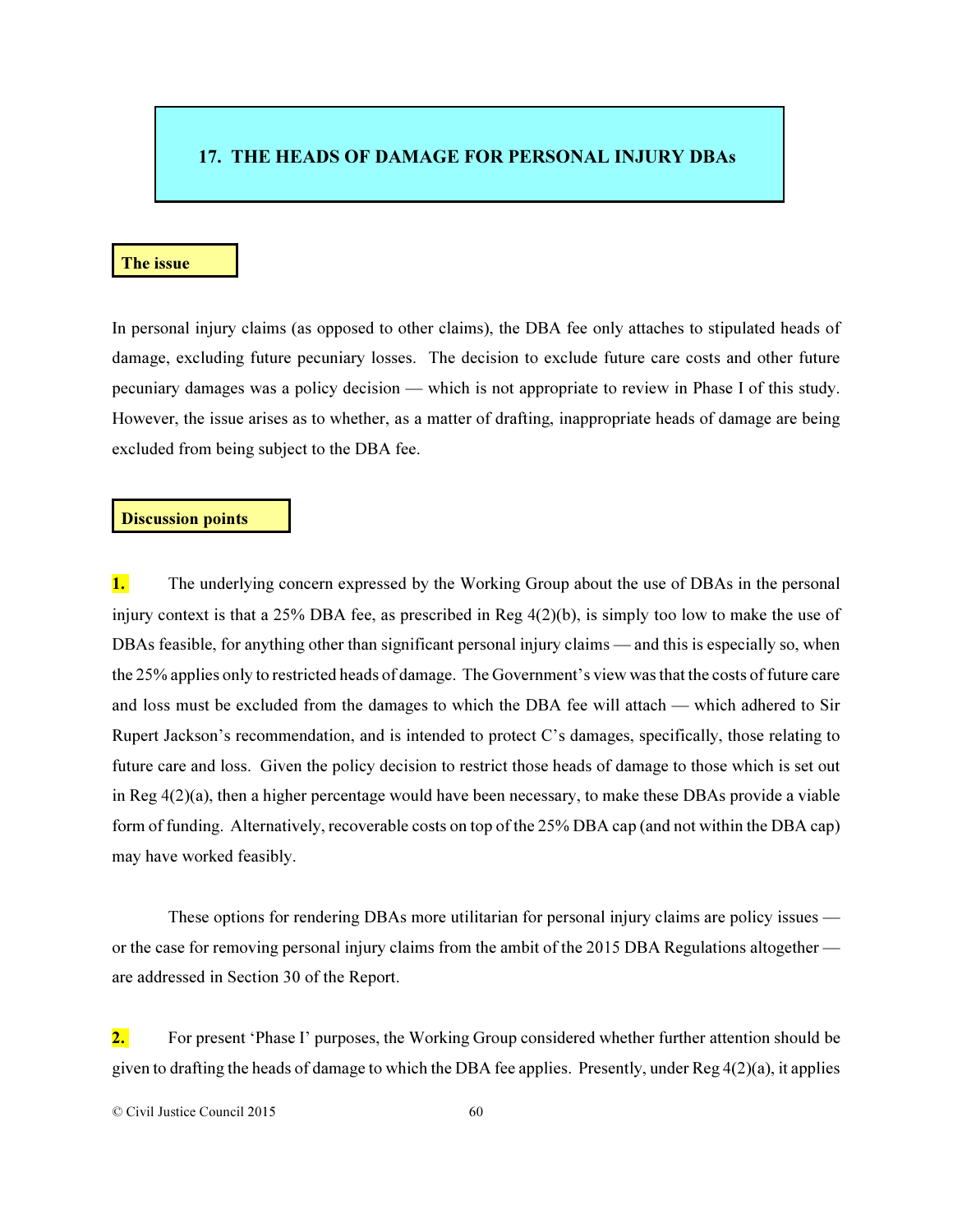to: '*general damages for pain, suffering, and loss of amenity*', and '*damages for pecuniary loss other than future pecuniary loss*'. This excludes certain heads of damage which have nothing to do with future pecuniary losses, and where it would not infringe the policy reasons given by the Government (of needing to protect future care costs from any DBA deduction), to allow those heads of damage to be subject to a DBA. Such heads of damage may include:

- the 'conventional sum' customarily awarded in cases of wrongful conception, where the personal autonomy of the parental Cs, in wishing to restrict the size of their family, is infringed (per *Rees v Darlington Memorial Hosp NHS Trust* (2003)); and
- an award of aggravated or exemplary damages, which are possible in the case of intentional torts which cause personal injury (e.g., in assault and battery, where, say, a car is used by D as a weapon to mow down C, or in the case of false imprisonment by the police, border detention agencies, or other government officials).

None of these heads of damage pertain to future pecuniary damages, and in that event, it would presumably be acceptable, from the Government's point of view, to allow the DBA fee to attach to them. However, under present drafting in Reg  $4(2)(a)$ , that is not possible. Hence, a more elegant way of dealing with the issue may be to reverse the drafting, so as to exclude future pecuniary losses from the damages to which the DBA can apply, but to permit all other damages to be subject to that DBA fee.

However, the Working Group noted that the current drafting in Reg 4(2)(a) of the 2015 DBA Regulations mirrored the arrangement which has applied, for many years, to Conditional Fee Agreements which relate to personal injury claims, where the calculation of the success fee operates similarly upon the types of heads of damage nominated in Reg  $4(2)(a)$  (see, in particular, Reg  $5(2)$  of the Conditional Fee Agreements Order 2013, which replicates the wording in Reg 4(2)(a) of the 2015 DBA Regulations). Thus, for reasons of symmetry, it was discussed whether the legislation governing both DBAs and CFAs should be altered, to permit a wider range of damages to be used for the calculation of the solicitor's remuneration — or whether neither set of legislation should be altered.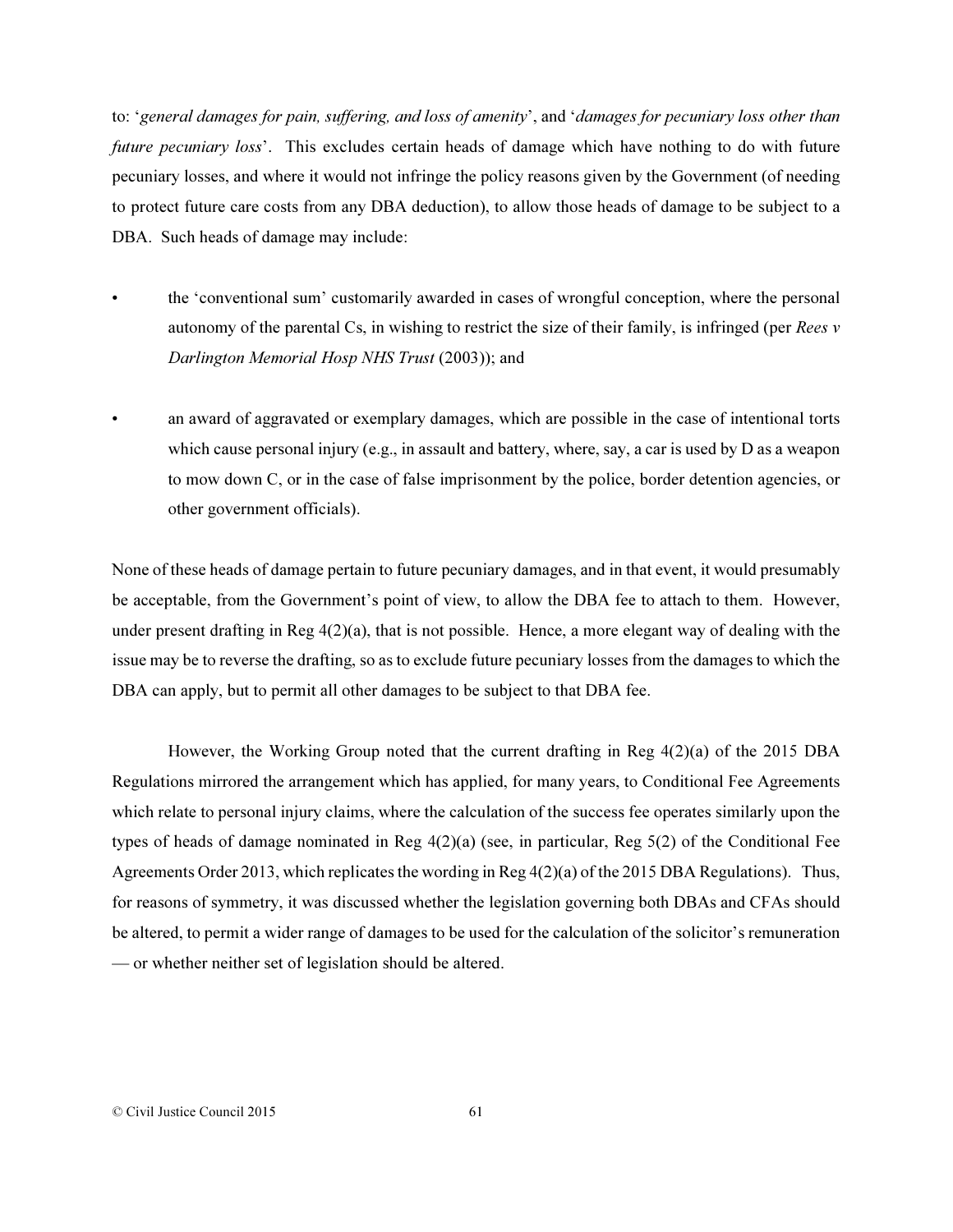### Recommendations

- 17.1 On balance, the Working Group concluded that the 2015 DBA Regulations, in seeking to give effect to the Government's policy position that future pecuniary losses cannot be subject to the DBA, should not be redrafted. That is, Reg 4(2)(a) should not be recast so as to explicitly provide that the '*sums received by the client from which the representative's payment shall be payable*' should be permitted to include all other damages recoverable by that client (i.e., exemplary damages, conventional sums, etc), other than future pecuniary losses. Symmetry between the method of calculating the DBA fee, and the long-standing method of calculating the success fee under a conditional fee agreement, was considered to be desirable.
- 17.2 Any further recommendations, regarding the interaction between the 2015 DBA Regulations and personal injury claims, are contained in Section 30 of the Report.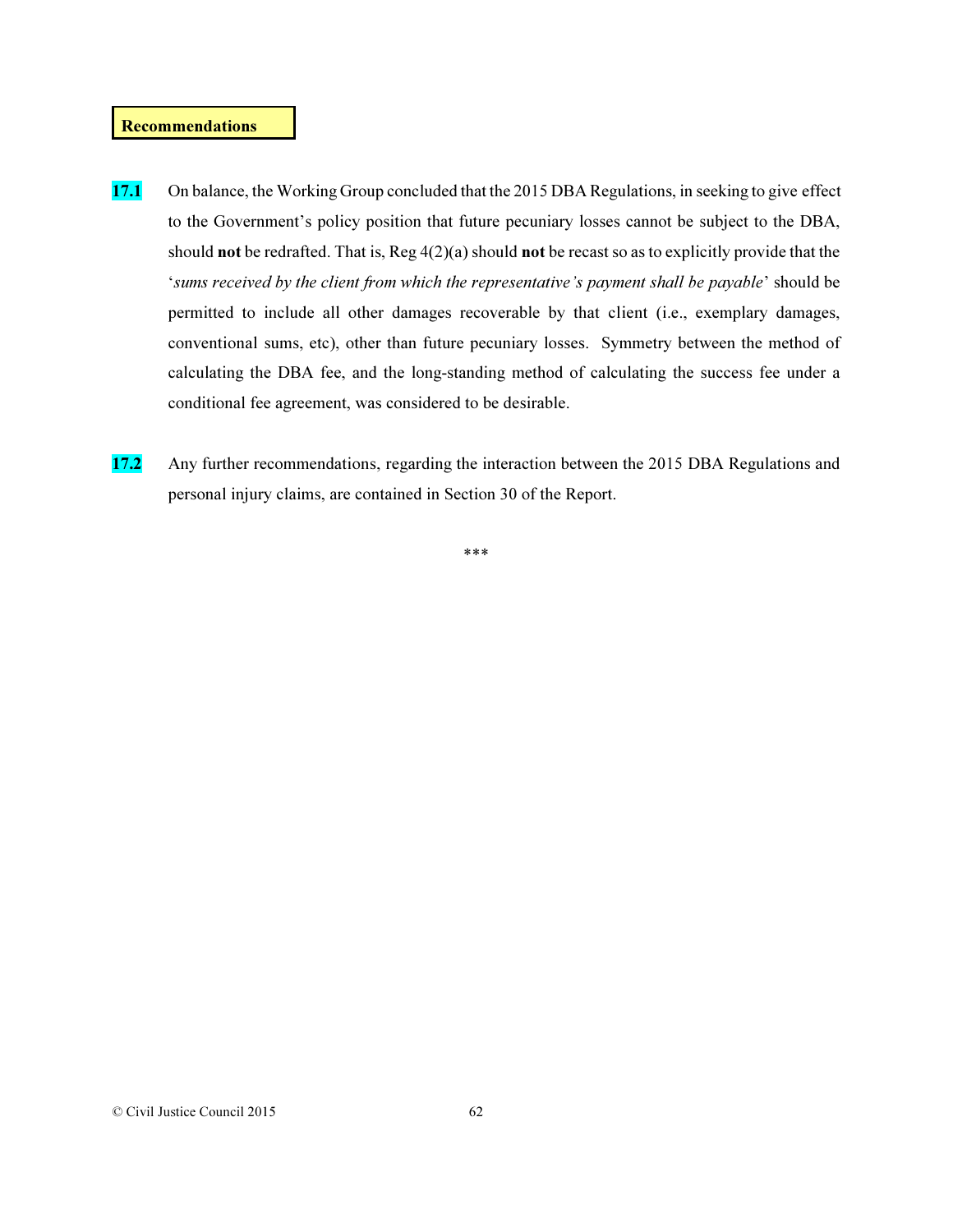# 18. WHERE PERSONAL INJURIES AWARDS ARE ASSESSED AS A LUMP SUM

### The issue

Given that the DBA fee applies only to *stipulated* heads of damage in personal injury matters (per Reg 4(2)(a)), then query how that 25% DBA fee is to be calculated, where what is granted to client C for personal injuries is a global sum, and is not broken down into particular heads of damage.

#### Discussion points

1. Where C receives a court-awarded judgment on quantum, in a personal injury claim, the court will specify the heads of damage, and the calculation of the DBA fee will be straightforward. However, the task is considerably more difficult in settled claims, for no breakdown of the heads of damage may be provided by D, nor agreed between C and D, at all. The Working Group recognised the difficulties in determining the way in which a settlement is divided between general and special damages, and the sums which should be allocated to future pecuniary losses. The Working Group further noted that, whilst C's solicitor will provide C with the best advice that he can as to how the lump sum award of damages is made up, the system was potentially open to abuse, particularly where C's solicitor may be the only legal representative to provide a breakdown of the heads of damage in a settlement. A confirmation of the breakdown of a settlement award is often requested of D, and is often forthcoming in practice. But it may not be.

However, representatives of the personal injury sector on the Working Group were not aware of any abuses which had occurred in the CFA context (i.e., arguments by a 'canny client' that only a small part of the damages payment was for general damages, and hence, the rest would not be subject to the calculation of the success fee). Nor was there any general awareness of disputes between client C and his legal representative as to what part constituted the future pecuniary damages in the CFA context (where the costs of future care were also excluded). It was anticipated that that position could be expected to continue, were DBA-funded personal injury claims to become a reality.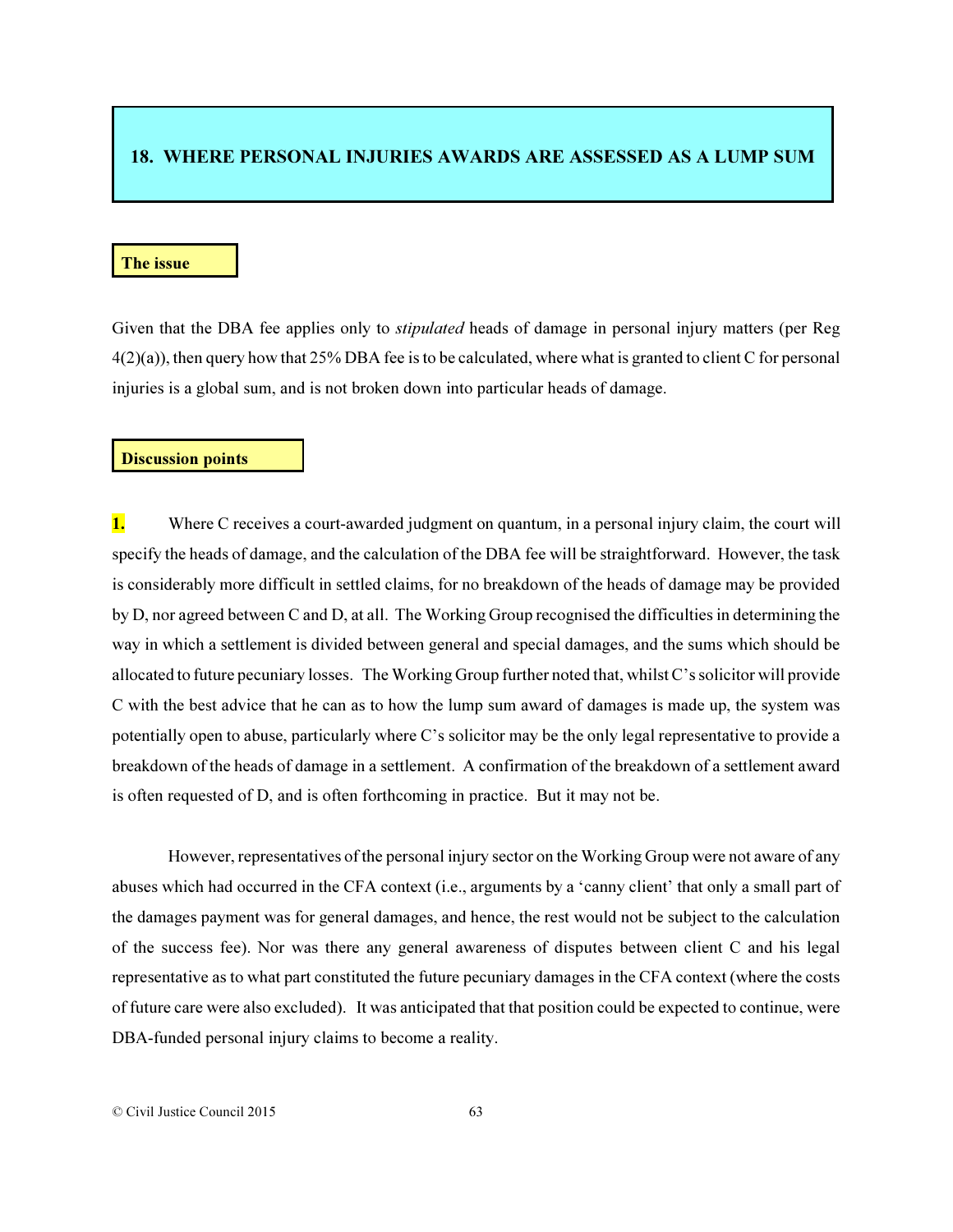2. The Working Group understands that the Ministry of Justice's view is that C's solicitor will be responsible for ensuring that any settlement with D specifies the sums that are allocated for the general damages to which the DBA can apply, and that C's solicitor is required to act in his client's best interests, and to provide C with appropriate information about costs. The Ministry of Justice has foreshadowed that regulators and/or claimant representative organisations would need to provide guidance as to how to best ensure that any DBA fee payable from damages is properly calculated.

In that regard, members of the Working Group pointed out that APIL's model letters between a personal injury solicitor and the client included a form of dispute resolution (e.g., referral to independent counsel), should certain disputes arise. Hence, there were mechanisms envisaged for the handling of disputes currently, and similarly, these could apply to any dispute which may arise between C's solicitor and C as to the way in which a global settlement sum was broken down, for the purposes of calculating the DBA fee.

### Recommendation

18.1 The Working Group considers that the 2015 DBA Regulations should not deal with this issue, e.g., by specifying that a breakdown of the heads of damage should be compulsorily undertaken in any global settlement sum. Rather, the division among heads of damages in a global settlement sum should be dealt with as between C and his solicitor, given that: (1) it was inherent in the solicitor's professional duties that he must act in the interests of C at all times (failing which sanctions may ensue); and (2) failing agreement between C and his solicitor as to an appropriate breakdown, other forms of dispute resolution (e.g., a referral about an appropriate breakdown of the settlement sum to an independent third party) were already countenanced in professional organisations' guidelines or model letters. Hence, it was unnecessary for the 2015 DBA Regulations to deal with the issue.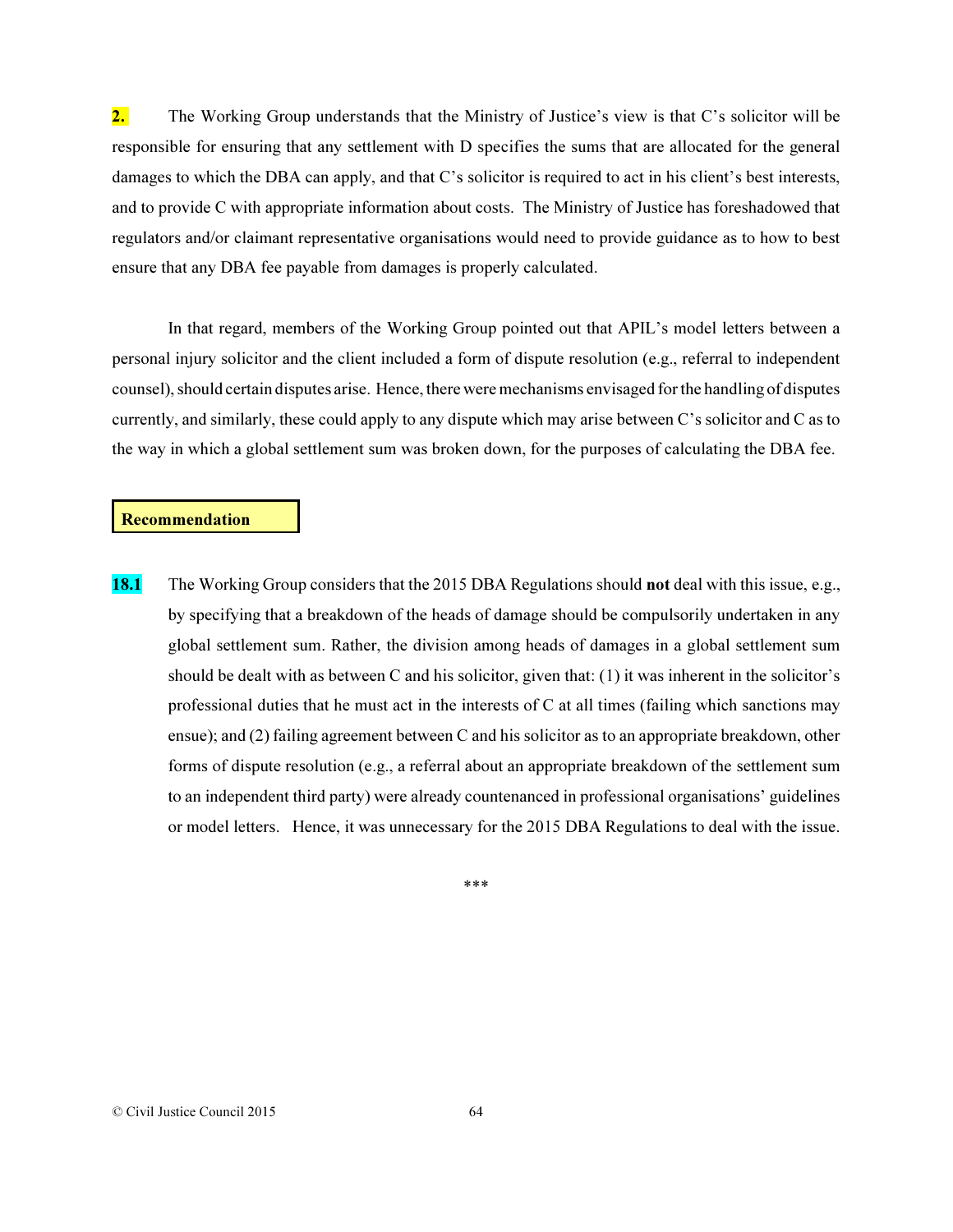# 19. USING DBAs WHERE 'MONEY'S WORTH' IS OBTAINED

#### The issue

The question arises as to whether a DBA could be used in non-monetary claims, such as in testamentary or in *inter vivos* trusts disputes — or where shares or a part of a goldmine, say, are at issue — so that property, and not money, is recovered on behalf of C.

#### Discussion points

1. The DBA fee is calculated as a percentage '*of the financial benefit obtained by the client*' (in Reg 4). In revised drafting in the 2015 DBA Regulations, a new phrase, '*financial benefit*' appears, which is defined in Reg 1(2), to '*include money or money's worth*'. This was necessary, given that the 2013 DBA Regulations referred only to 'the sum recovered in respect of the claim or damages awarded', i.e., monetary recovery — whereas the overarching DBA definition in s 58AA of the CLSA 1990 envisaged that '*the recipient obtains a specified financial benefit*', which could be something other than the recovery of money.

The Working Group considered that various manifestations of non-monetary recovery by  $C$  — e.g., the retention of shares in a company, the acquisition of a share of a mine or a share of a trust or an estate, the preservation of a patent with the consequential goodwill that flows from defeating a competitor's use of that patent, the acquisition of a painting, the achievement of injunctive relief which prevented the ongoing infringement of C's trademark — could all fall within '*money's worth*'. In the Working Group's opinion, the new definition of '*financial benefit*' was entirely suitable to catch these types of scenarios.

2. However, the Working Group considered that, where the anticipated '*financial benefit*' was to be '*money's worth*' and not a monetary sum, then a difficulty arises, '50% of what'? How is that to be stated in the DBA? The overarching definition of a DBA in s 58AA(3)(a)(i) of the CLSA 1990 refers to the recipient obtaining a '*specified financial benefit*', but the Working Group did not consider that this necessarily required the DBA to state, upfront, the precise monetary amount of that benefit.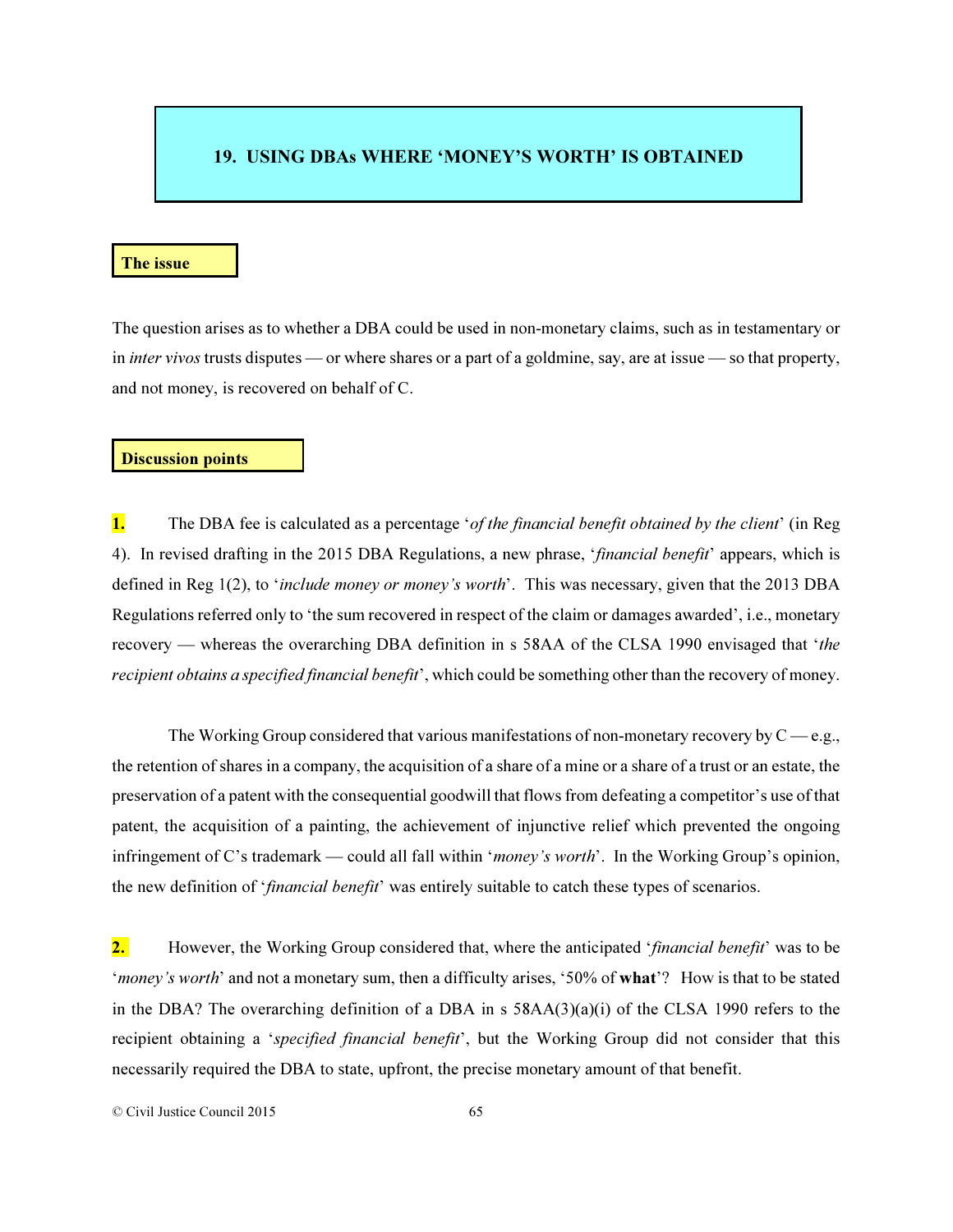Further, the requirement, in Reg 3(2)(b)(ii) requires that the DBA must specify '*a description of the anticipated financial benefit to which the agreement relates*'. However, the Working Group did not consider that this phrase compelled the DBA to specify either the amount or a formulaic equation necessary for the assessment of the '*money's worth*'.

Therefore, it was considered that the 2015 DBA Regulations should specify that the DBA must stipulate either the value (in £££) of the '*money's worth*' which represents the '*financial benefit*' obtained by C; or alternatively, some formula by which the value was to be quantified (if necessary, by reference to an independent third party's opinion of its value). In other words, there should be some mechanism whereby the value of the '*money's worth*' was set out in the DBA. Otherwise, disputes down the track, as to the DBA fee to which the legal representative was entitled, could foreseeably arise. The Working Group considered that, in some of the examples of '*money's worth*' noted in para 1 above (e.g., the successful protection of a patent), a pre-determined assessment of what the thing recovered was worth might be absolutely impossible when the DBA is being drafted at the outset — the formulaic approach was far more likely.

The Working Group also considered that the 2015 DBA Regulations should require the DBA to state the date at which the valuation of the '*financial benefit*' should occur. The valuation could vary significantly, depending upon whether it was undertaken at the date of judgment or settlement, at the date of execution of the judgment, or at some other time.

**3.** Regarding the requirement in Reg  $3(2)(b)(ii)$ , the Working Group was initially divided as to whether '*a description of the anticipated financial benefit to which the agreement relates*' provided the sort of meaningful certainty which presumably it was intended to give the client, or enabled the legal representative to comply properly with that requirement. The phrase, '*description*', was also criticised as being unclear especially where the claim or proceedings could have, as its object, the recovery of damages, the recovery of tangible assets such as two paintings, the achievement of injunctive relief which obtained an intangible benefit such as goodwill, or a combination of any of these. It was also pointed out that, under Reg 3(2)(b)(ii), the DBA must look prospectively as to what the 'anticipated financial benefit' would be; whereas the DBA must also specify, under Reg 4(4), that the representative's payment must not exceed '50% of the financial benefit obtained by the client', which entailed a retrospective assessment of what was actually obtained and under the current drafting of the 2015 DBA Regulations, both must be specified.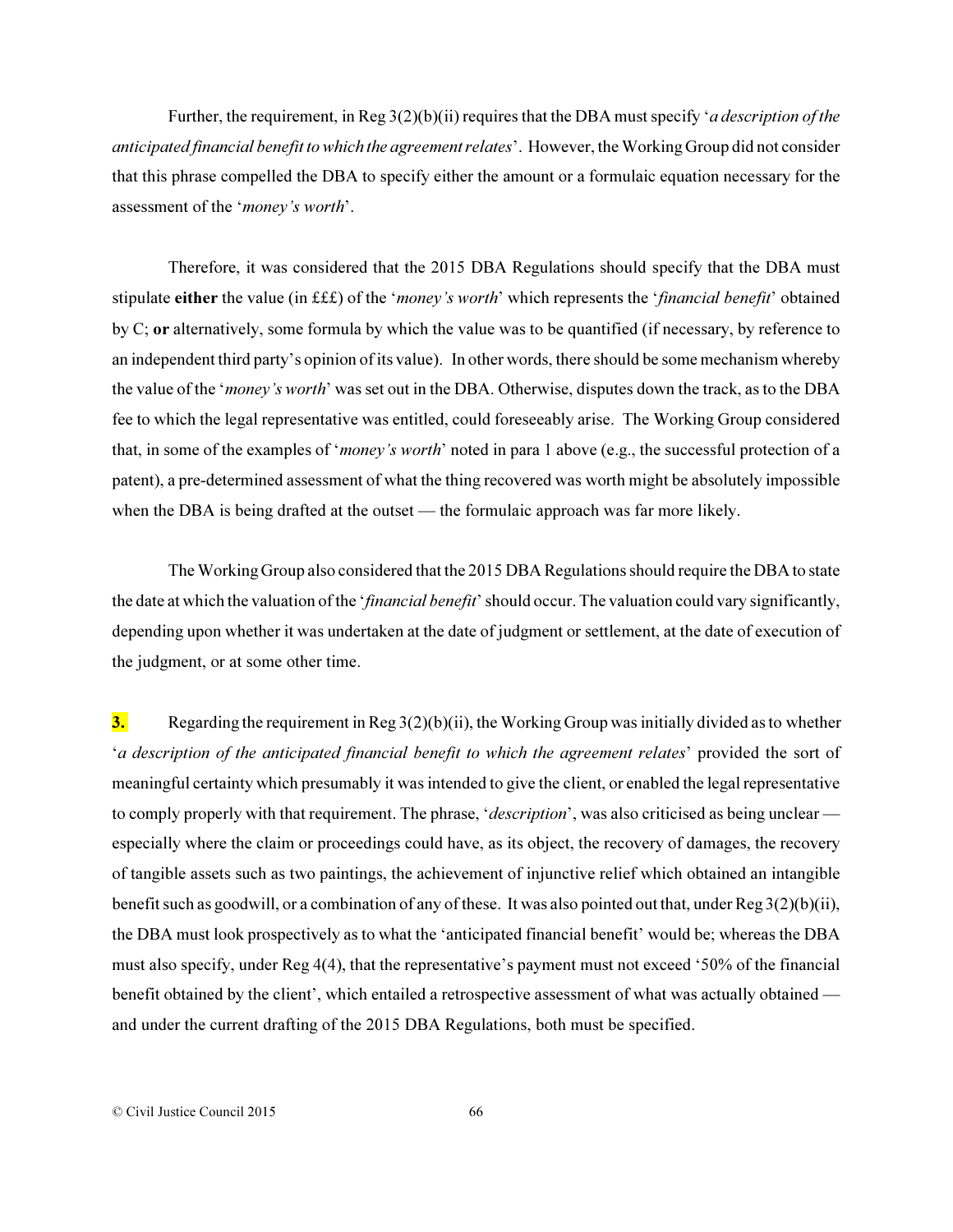On balance, the Working Group considered that it would be possible to phrase a relevant clause in the DBA that met with the requirement in Reg 3(2)(b)(ii), and that it provided some important measure of information and clarity for C. It would also assist, in the case of a Defendant DBA, to describe the anticipated financial benefit as the anticipated savings, should D successfully defend the action. Hence, and despite the misgivings noted above, the Working Group considered that the sub-Regulation should be retained.

4. There may also be a potential problem with the drafting in Reg 4(4), which refers to payment *'which ... is equal to 50% of the financial benefit obtained by the client*'. Given that the financial may be two paintings acquired from D, it may be better to refer to *'50% of the value of the financial benefit obtained by the client*', given that '*financial benefit*' can mean '*money's worth*' — and presumably the legal representative would not need to take one of the paintings, by way of DBA fee.

### Recommendations

- 19.1 The new definition of '*financial benefit*' in Reg 1(2), to '*include money or money's worth*', was sufficient to cover a myriad of circumstances where what is recovered by C is some tangible or intangible asset, other than money. However, the Working Group recommends that the 2015 DBA Regulations should specify that, where the '*financial benefit*' to which the DBA relates is represented by '*money's worth*', then the DBA must stipulate either the value (as a monetary figure) of that '*financial benefit*', or alternatively, some formula by which the value of that '*financial benefit*' is to be quantified (if necessary, by reference to a valuation undertaken by an independent third party). In the latter case, the date of valuation of the '*financial benefit*' should also be stipulated in the DBA.
- 19.2 The requirement, in Reg 3(2)(b)(ii), that the DBA must specify '*a description of the anticipated financial benefit to which the agreement relates*', was not considered to be specific enough to cover the suggested mandated content of the DBA noted in recommendation 19.1, above. Nevertheless, the Working Group considered that, on balance, Reg 3(2)(b)(ii) should be retained in the 2015 DBA Regulations, as it provided information to the client, as to whether the recovery was damages, something else which represents '*money's worth*', or a combination of the two.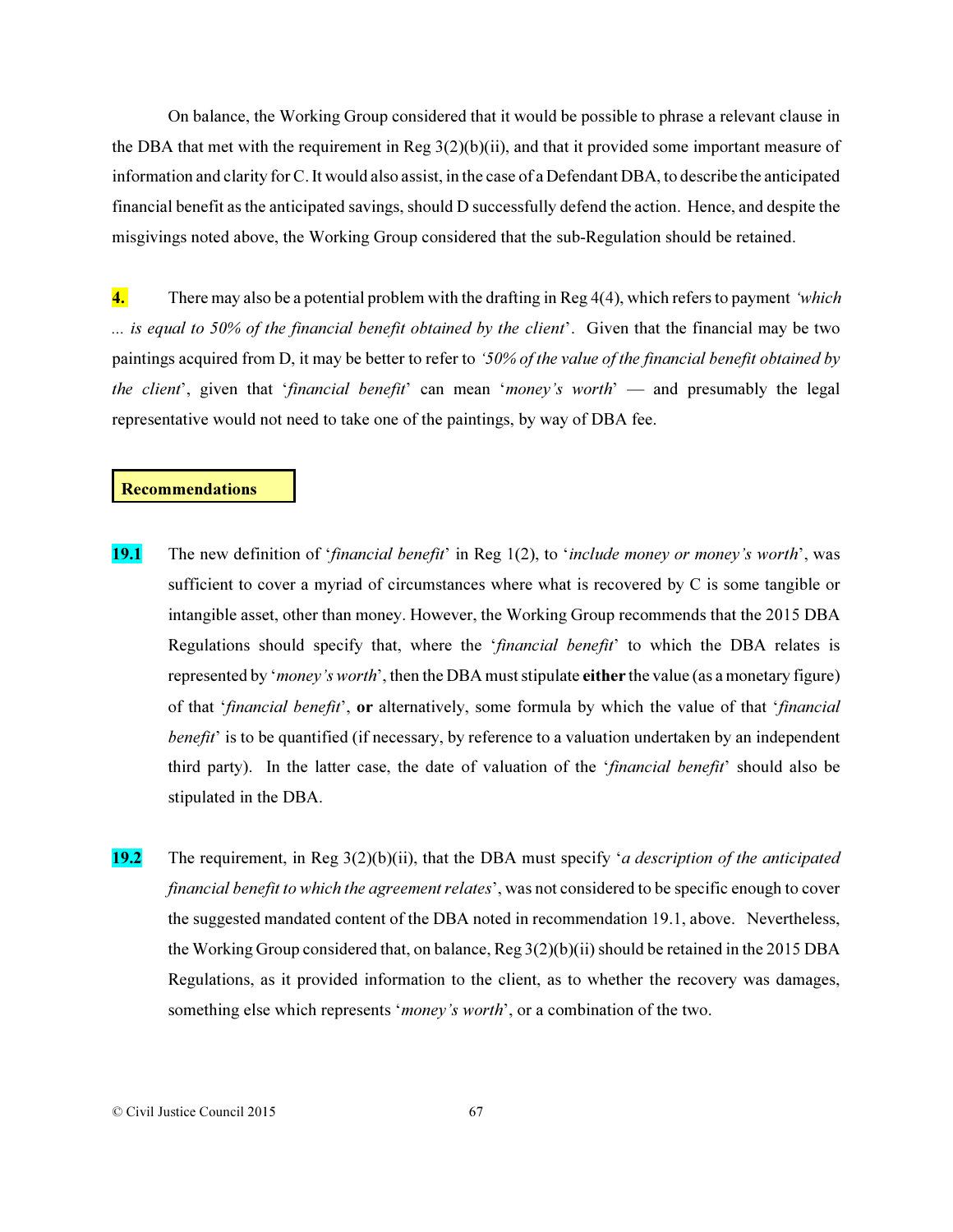19.3 In Reg 4(4), the Working Group recommends that it should be redrafted, to state as follows: ' ... a damages-based agreement must not provide for a *representative's* payment which, including VAT, is equal to 50% of the *value of the* financial benefit obtained by the client'.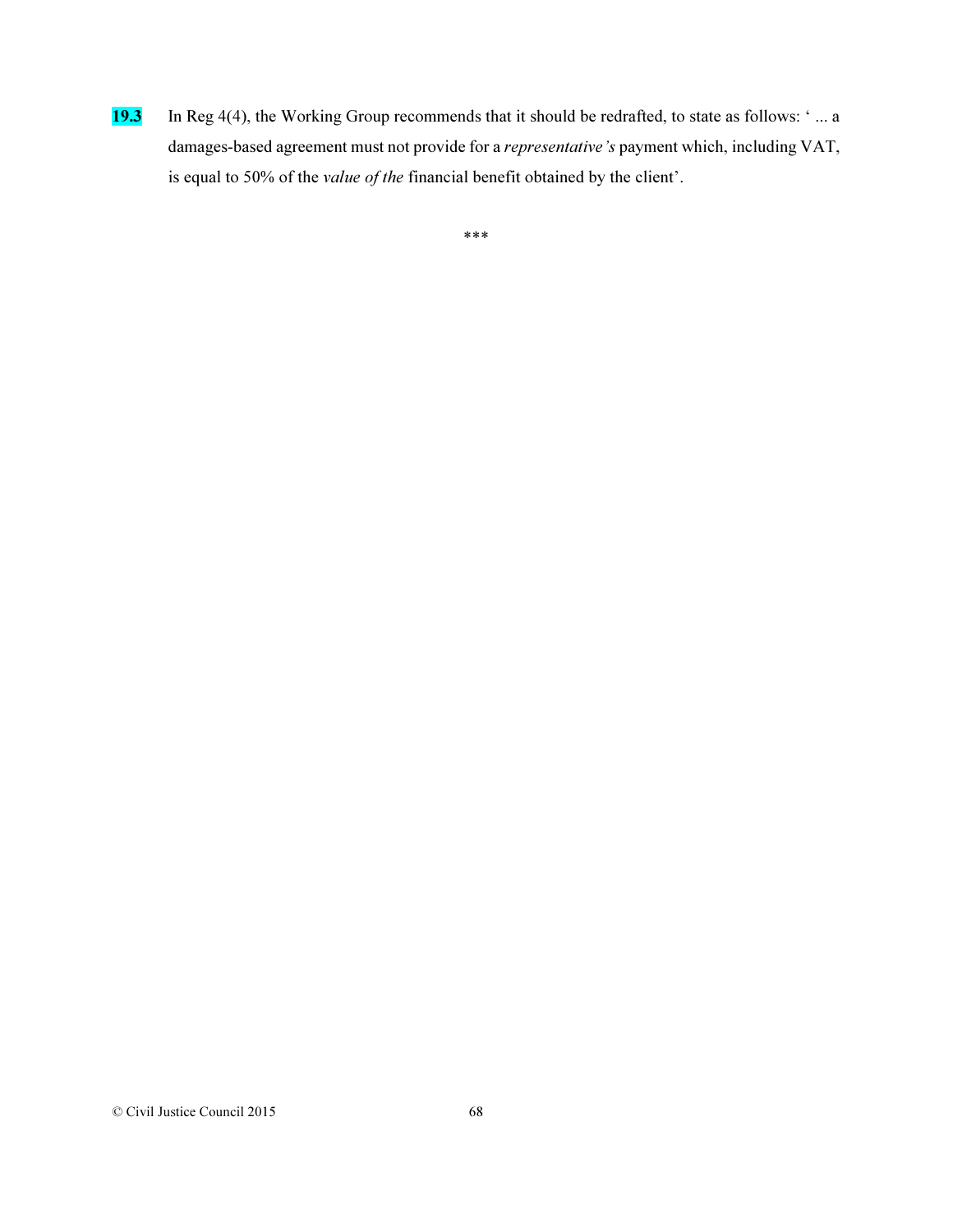# 20. THE LEGAL REPRESENTATIVE'S POSITION, REGARDING RECOVERABLE COSTS AND EXPENSES/DISBURSEMENTS

### The issue

The Working Group was concerned about the protections (or lack thereof) afforded to both the consumer and the legal representative in two respects, under the 2015 DBA Regulations — one is in respect of recoverable costs, and the other is in respect of liability for disbursements.

### Discussion points

1. As presently worded, Reg 4(1) of the 2015 DBA Regulations provides that the DBA can only require the client to pay to the representative the representative's payment, net of recoverable costs, counsel's fees, and expenses.

However, the provision says nothing about whether the client can agree with the representative that the representative will be paid the recoverable costs, counsel's fees, and expenses recovered from the losing opponent *directly*. That sort of arrangement was presumably contemplated by the drafting of Reg 4(1) but the costs order will be made in the client's favour, not in favour of the legal representative. What if the client refuses to pay over those recoverable costs to the legal representative? The present wording arguably means that the DBA itself cannot require the client to agree that the recoverable costs, counsel's fees and expenses recovered from the losing opponent will be paid to the solicitor. That should be clarified, by a redrafting of Reg 4(1).

**2.** The Working Group was concerned that, as presently drafted in Reg  $3(2)(d)(ii)(bb)$ , the expenses and counsel's fees incurred in the conduct of the litigation are not payable, if client C *'does not receive any of the financial benefit stated in the [DBA]*'. At least, that is what the DBA itself must state, as the Regulation is presently drafted. (It has been recommended elsewhere that this clause be deleted, and that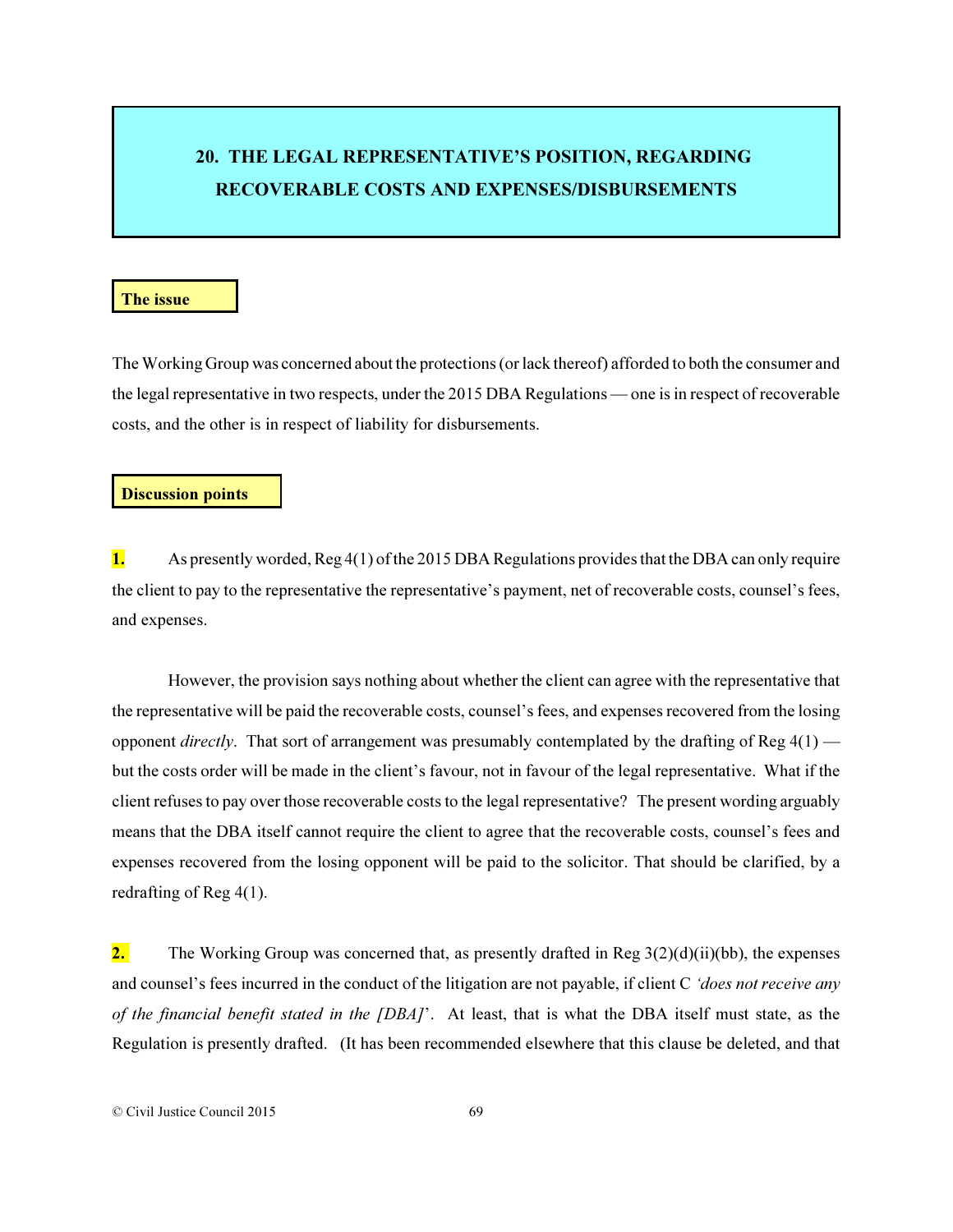if this clause is to be converted to a substantive requirement of the DBA Regulations, as opposed merely to something that must be incorporated in the DBA itself, that will need to be drafted accordingly.)

In any event, the ethos behind Reg  $3(2)(d)(ii)(bb)$  appears to be very unfair to the legal representative, for it is one thing for the client not to have to pay the DBA fee if the case is lost — that much is understandable. But as it stands,  $\text{Reg } 3(2)(d)(ii)(bb)$  leaves the solicitor 'on the hook' for all expenses, including for counsel's fees, if C loses the case. The client himself is exculpated from having to pay for these too. If that drafting remains as is, this is likely to be a great disincentive for any legal representative thinking of funding a case on a DBA. It would mean that the solicitor, and not the client, would have to pay any expert's fees, court fees, etc , that were incurred by the solicitor in conducting the case to an unsuccessful outcome (and which the solicitor had not insisted that the client contract to pay directly). Hence, the Working Group considers that it should be open to the solicitor and the client to agree that the client is liable for both expenses and for counsel's fees, whether the client succeeds or loses in the case. (The only exception would be where counsel is also acting on a DBA basis).

There is also a somewhat odd ramification of the way in which Reg  $3(2)(d)(ii)(bb)$  is currently drafted, in that if the client receives something, no matter how small, by way of '*financial benefit*', then the client must pay the expenses, because the phraseology refers to the client not having to pay anything if he *'does not receive any of the financial benefit*'.

### Recommendations

20.1 Reg 4(1) of the 2015 DBA Regulations could be simplified (amended as shown in bold), to provide that:

*In respect of any claim or proceedings or parts of them to which these Regulations apply, a damagebased agreement must not require an amount to be paid by the client other than—*

- *(a) the representative's payment, and*
- *(b) any disbursements,*

*net of any sum in respect of the client's legal fees, costs or disbursements which has been paid or is payable by another party to the claim or proceedings.*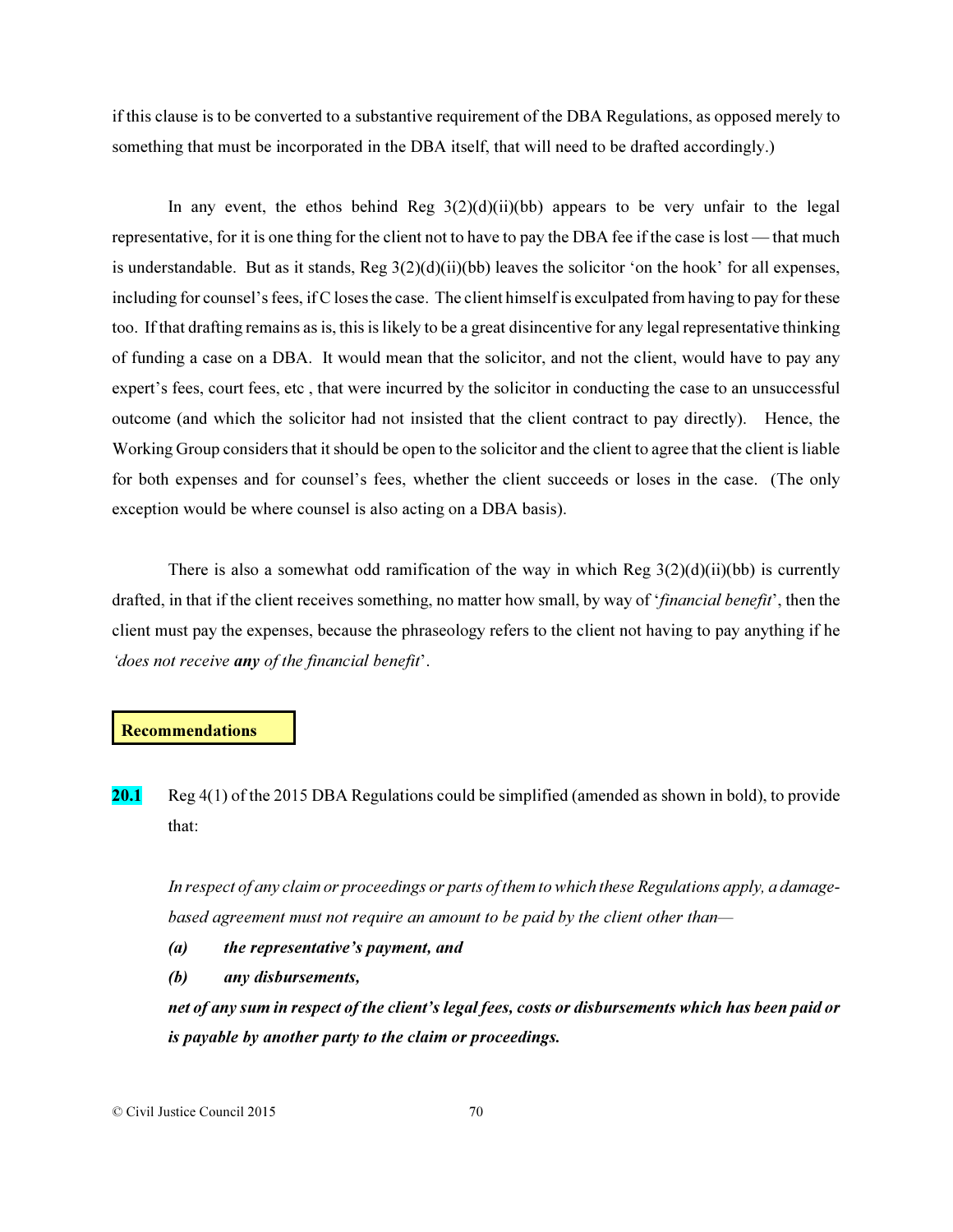20.2 The 2015 DBA Regulations should be clarified, to provide that the representative and the client may agree that, regardless of whether or not C receives any financial benefit in the claim or proceedings, the client is obliged to pay the disbursements incurred in the conduct of that claim or proceedings.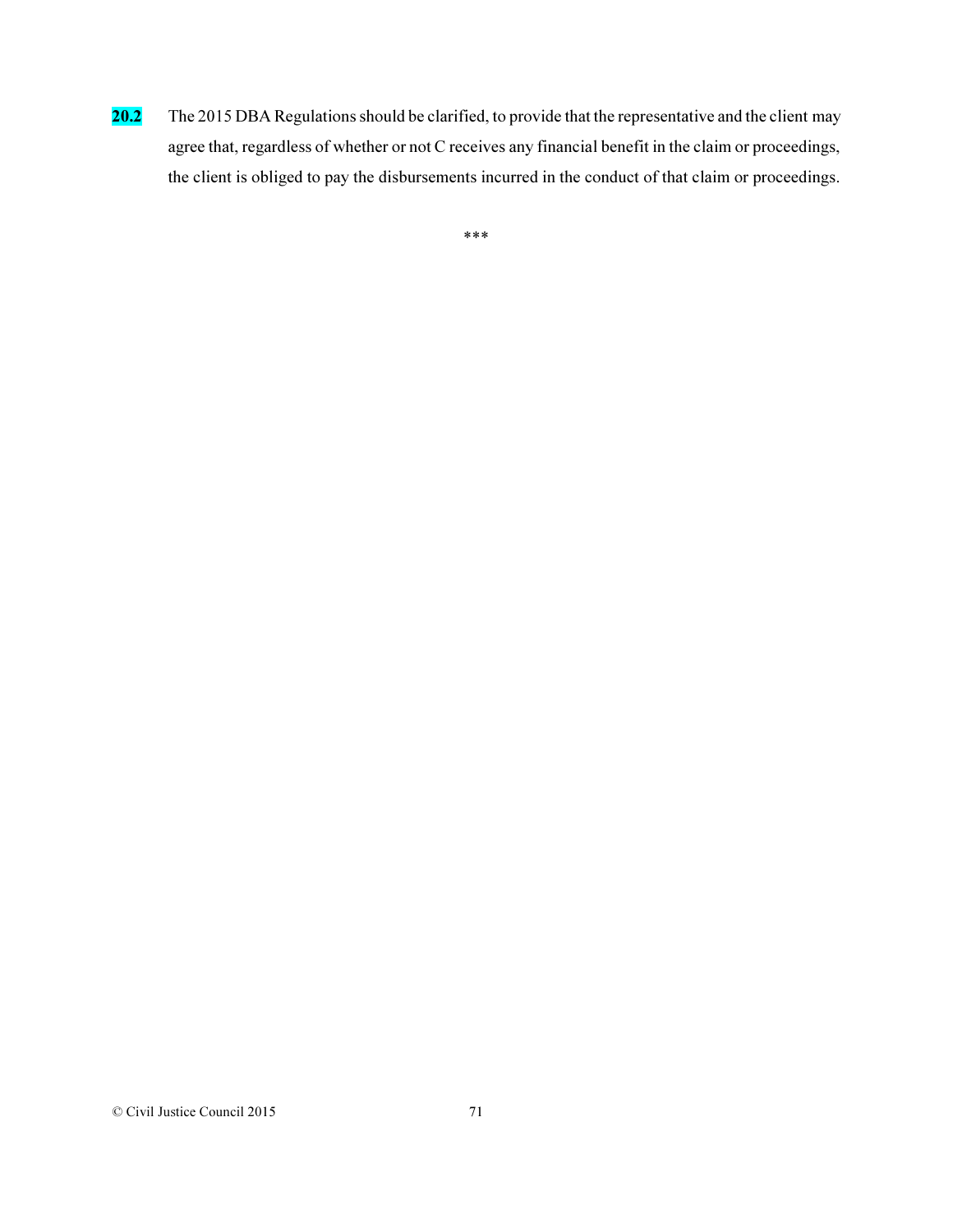

POLICY ISSUES

© Civil Justice Council 2015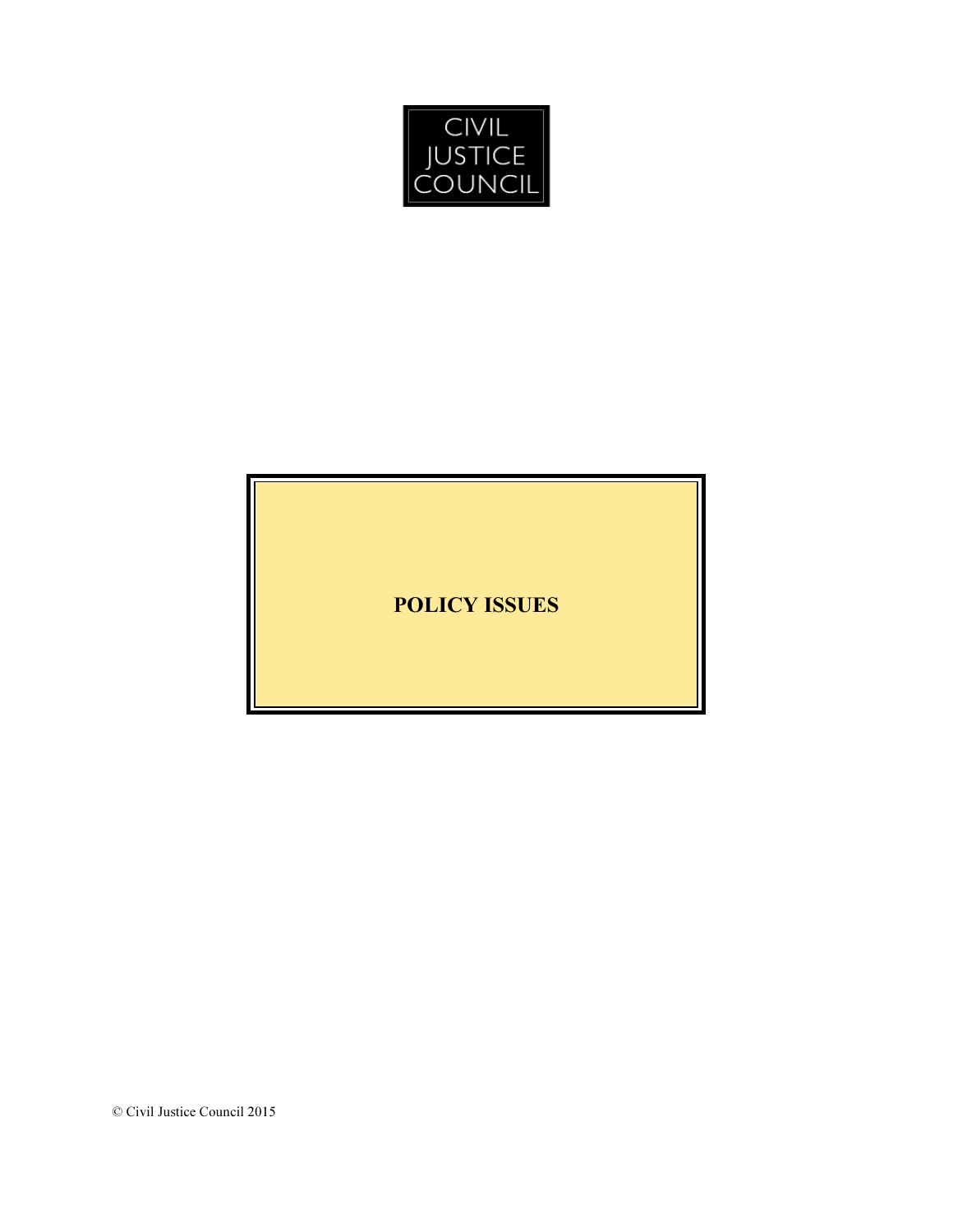### 21. PRECLUDING CONCURRENT HYBRID DAMAGES-BASED AGREEMENTS

### The issue

In Section 8 of the Report, the Working Group focused upon the type of hybrid DBA which permits a *sequential* form of funding, and which does not offend the Government's policy. The Working Group understands that the Government considers that it is not unreasonable for a solicitor to use one form of funding (e.g., an hourly rate) for one stage of the proceedings (i.e., to investigate the merits of the case, or to obtain expert reports), and then use another form of funding (i.e., a DBA) for other stages of the claim.

However, it is against present Governmental policy to permit *concurrent* hybrid DBAs. These types of DBAs will occur where the legal representative may potentially receive funding, via both a percentage of recovery and via some other form of retainer (e.g., by hourly rates), either without allocating the relevant legal work as between one form of funding or another (in the event of the claim's success), or recovering the hourly-rate fees even if the claim is lost. The Working Group considered whether concurrent hybrid DBAs should be permitted, despite present Governmental policy.

# Discussion points

1. The Working Group noted the description of a hybrid DBA which was adopted by Lord Justice Jackson in his Law Society conference presentation, *Commercial Litigation: The Post-Jackson World*: a 'hybrid DBA' means '*an agreement under which the client pays its lawyers a low fee if the action is lost, and a percentage of the winnings if the action is won*' (per para 3.6). These are typically referred to as 'no win, low fee' DBA agreements.

The Working Group understood a concurrent hybrid DBA, as intended by the Government, to mean that, if the case ultimately fails, the legal representative can be paid his base costs (via, say, a discounted hourly rate) as the case goes along. It also means that, if the case succeeds, then the legal representative is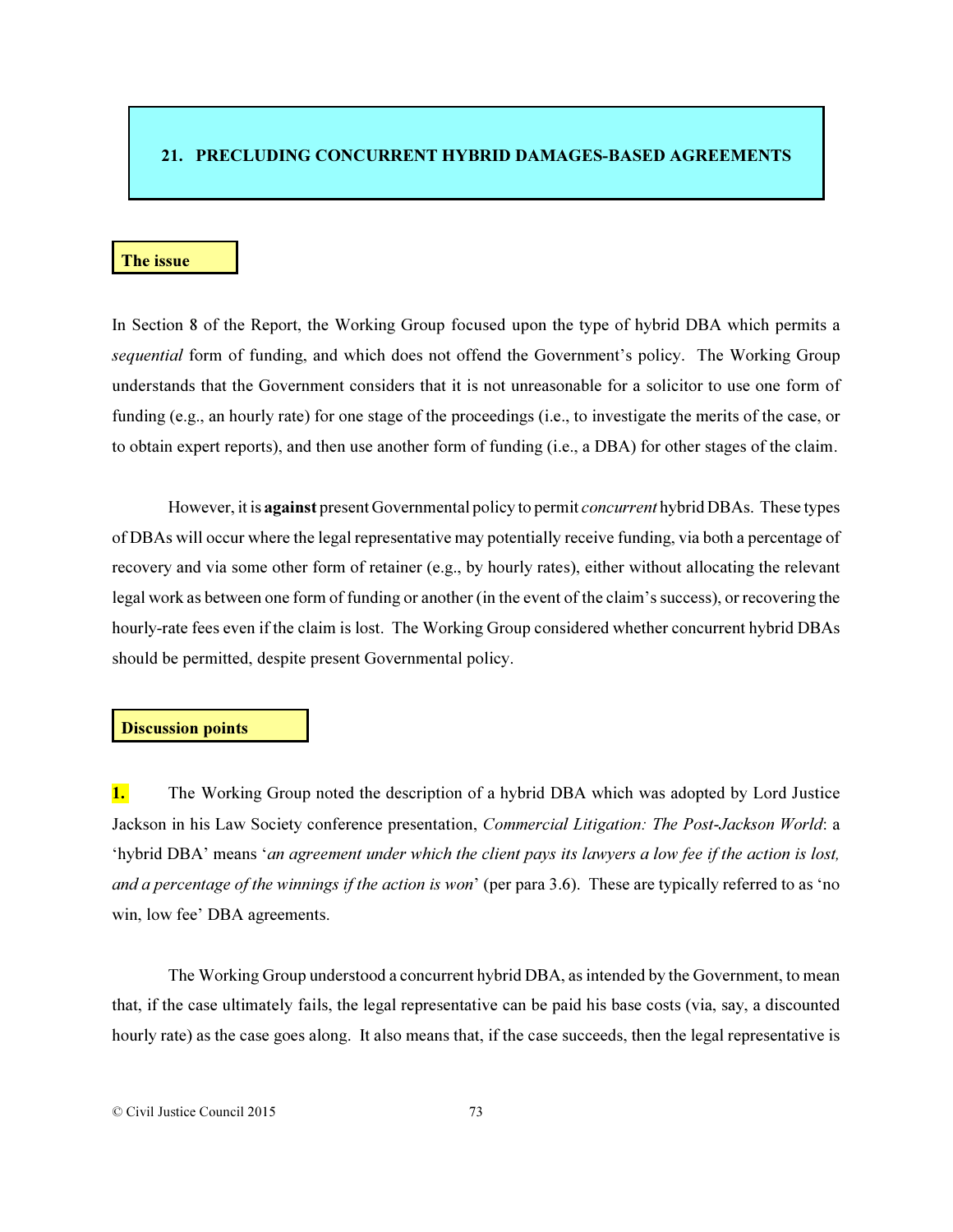entitled to both those base costs, plus the DBA fee calculated by a percentage of the damages recovered by the client.

2. The Working Group understands that the Government is opposed to concurrent hybrid DBAs for several reasons:

- *i.* if a client can afford to pay base costs as the action proceeds, even if the action ultimately loses, then the Government's view is that such a client can use alternative funding arrangements to DBAs;
- *ii.* the particular objection to concurrent hybrid DBAs is that to endorse them would be to increase the remuneration for the lawyers, whilst minimising the risks incurred by those lawyers in achieving those returns. In other words, the Government fears that concurrent hybrid DBAs offer lucrative opportunities for lawyers to increase their earnings greatly from conducting a case, without a commensurate increase in risk. The Government is keen to ensure that DBA reform does not encourage the sort of less-than-meritorious litigation which it is keen to discourage, and which might be promoted if lawyers were incentivised to bring claims, knowing that they were to obtain some return, even if the case lost, and would yield very handsome returns if the case won (especially in commercial litigation, where the DBA cap is statutorily-set at 50%);
- iii. the Government also draws a distinction between hybrid DBAs, and 'no win, low fee CFAs' (hereafter, 'hybrid CFAs'). In *Gloucester CC v Evans* [2008] EWCA Civ 21, the Court of Appeal permitted hybrid CFAs, pursuant to which a solicitor can charge a reduced rate (i.e., base costs) to his client, in the event that the claim is unsuccessful. However, if the claim succeeds, the solicitor can claim a success fee, in addition to the base costs. Either way, the solicitor can receive some payment as the case progresses. However, the point (according to the Government's view) is that the fee due under a CFA is generally in proportion to the work actually done, as the success fee relates to the work done, and is capable of being independently assessed on a costs assessment. However, under DBAs, by definition, the DBA fee recoverable by the solicitor is not referable to the amount of legal work done, but is related only to the damages recovered, which may be substantial. The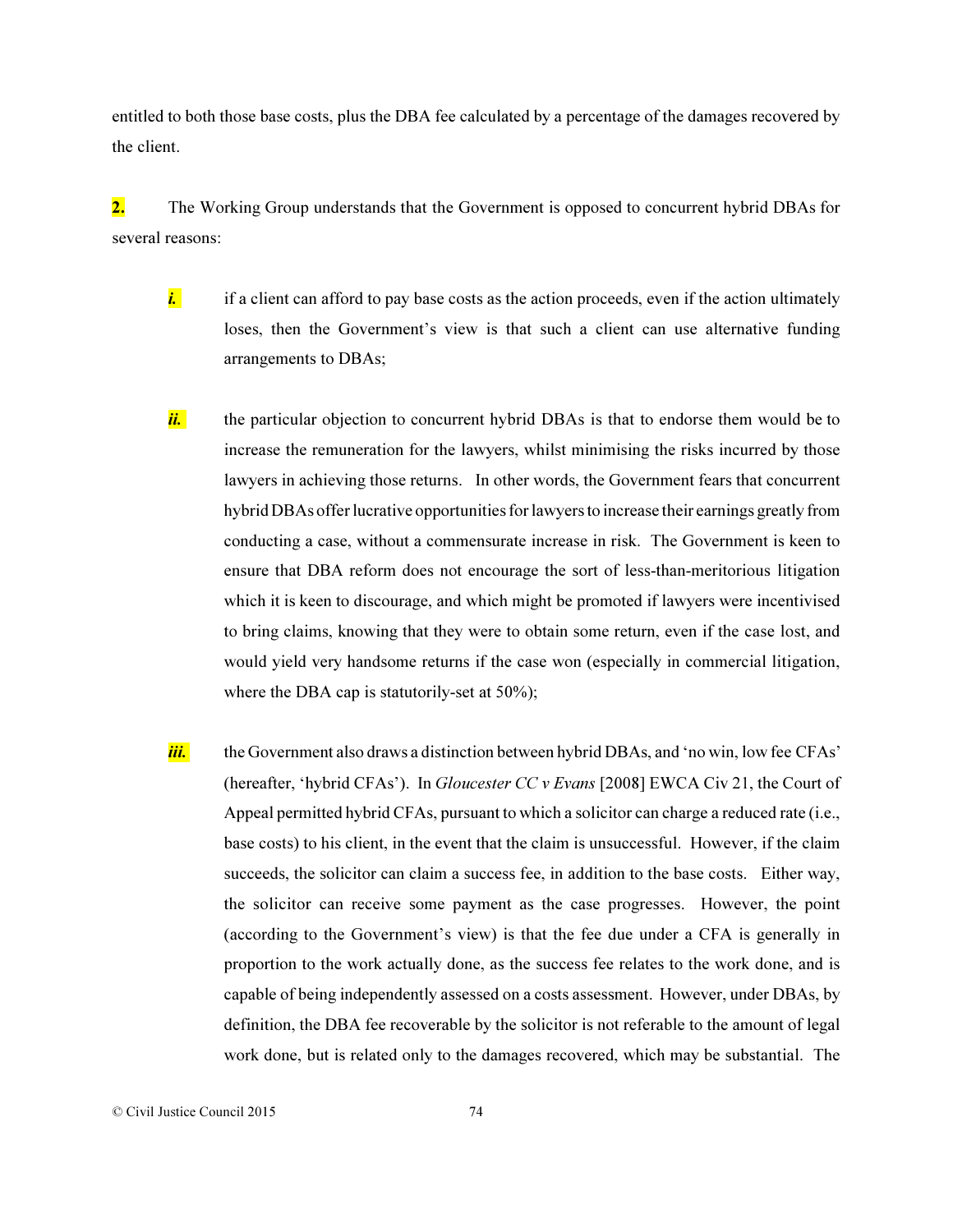Government draws this important distinction between hybrid CFAs and concurrent hybrid DBAs;

- *iv.* the Government is concerned about a new 'costs war', and/or increases in speculative litigation which would not otherwise be taken forward, of the sort which developed, as an unintended consequence of the Access to Justice Act 1999, after the implementation of CFAs. That experience was scarring — and, in a similar way, DBAs are a new form of funding, and the Government is concerned to ensure that they develop carefully and cautiously. Hence, the Government's preference is that concurrent hybrid DBAs should be considered as part of the scheduled review of the LASPO post-implementation review in 2016–18; and
- **v.** the Government's view is that DBAs are not intended to fill any 'access to justice' gap. Rather, they are intended to constitute an alternative form of funding in (unspecified) niche areas of litigation — apart from commercial litigation, where (in the Government's view) solicitors will have other means of funding meritorious cases.

3. However, by contrast, the Working Group took note of the reasons as to why Lord Justice Jackson has argued that concurrent hybrid DBAs should be permitted. To summarise those, from his keynote speech delivered to the Law Society, *Commercial Litigation: The Post-Jackson World*, at paras 3.7–3.16:

- *i.* DBA funding is particularly suited to long-running, high-risk commercial litigation, where some funding as the case proceeds would make the case more viable to take on;
- *ii.* D is not affected, whether C's case is funded by a sole DBA, a hybrid DBA, or via a CFA. D is not paying any success fee, or any component of C's DBA fee — that is solely coming out of C's recovery of damages. Hence, how C chooses to fund his litigation is his own concern, and no business of D's;
- *iii.* hybrid DBAs are permitted in Canada (per s 28.1(2) of the Solicitors Act), and have not caused any problems. Rather, the effect of that regime has been to increase access to justice;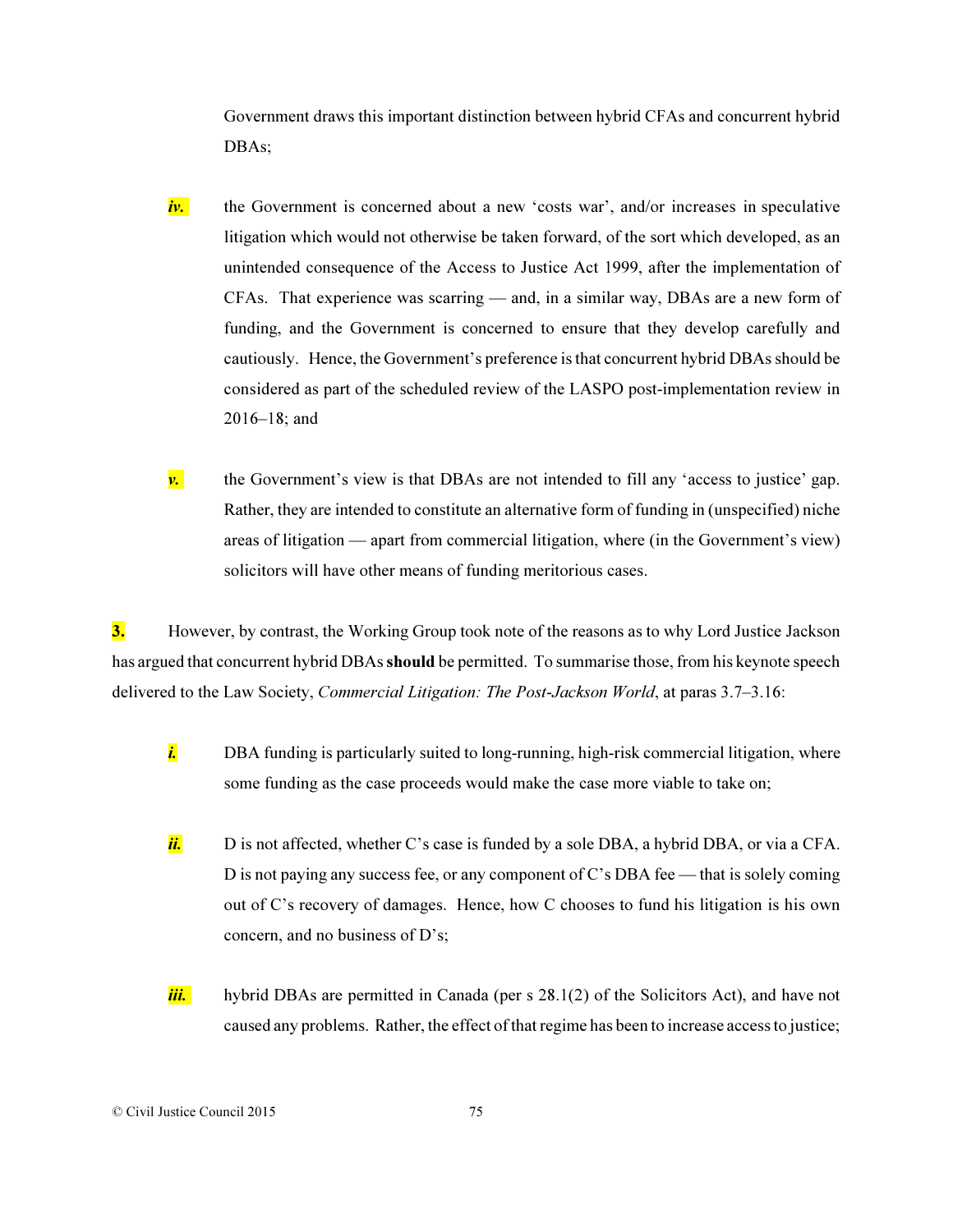- *iv.* hybrid DBAs are permitted in other jurisdictions too (e.g., the Netherlands), where a client must pay some portion of legal costs in the event of that party losing the case;
- $\nu$ . CFAs may be used in discounted 'hybrid' form, and it is illogical not to permit DBA funding to have that same flexibility. No-won-low-fee funding agreements should be permitted in both contexts;
- **vi.** Third Party Funders are permitted to fund cases on a hybrid basis, whereby they may fund some or all of the litigation costs, even if the case fails, and they receive a share of the damages if the action succeeds. Hence, there is a precedent, where contingent funding is concerned. And indeed, DBAs are a more efficient form of funding, as there are only two parties in play (client and legal representative), and not three parties (those two, plus a Funder). Hence, DBAs should not be subservient to Third Party Funding;
- *vii.* hybrid DBAs are very unlikely to encourage frivolous and speculative litigation, because if the legal representative is also 'investing' in the case, then he is unlikely to do so, if the case is weak; and
- *viii.* permitting hybrid DBAs would enhance access to justice, and given the LASPO reforms, post 1 April 2013, especially the non-recoverability of the success fee, then the more funding options open to C, the better.
- 4. The Working Group made two points about policy and concurrent hybrid DBAs:
	- *i.* Third Party Funders offer a form of 'hybrid DBA' (as discussed in detail in Section 9 of the Report). This form of 'hybrid' apparently does not offend Government policy, even though it is aimed at achieving, from the legal representative's perspective, precisely the same result as a concurrent hybrid DBA — *viz*, the legal representative will be paid a low fee if the action is lost, and a percentage of winnings if the action is won (because the legal representative, in effect, trades part of the contingent DBA payment for a guaranteed ongoing fee from the Funder).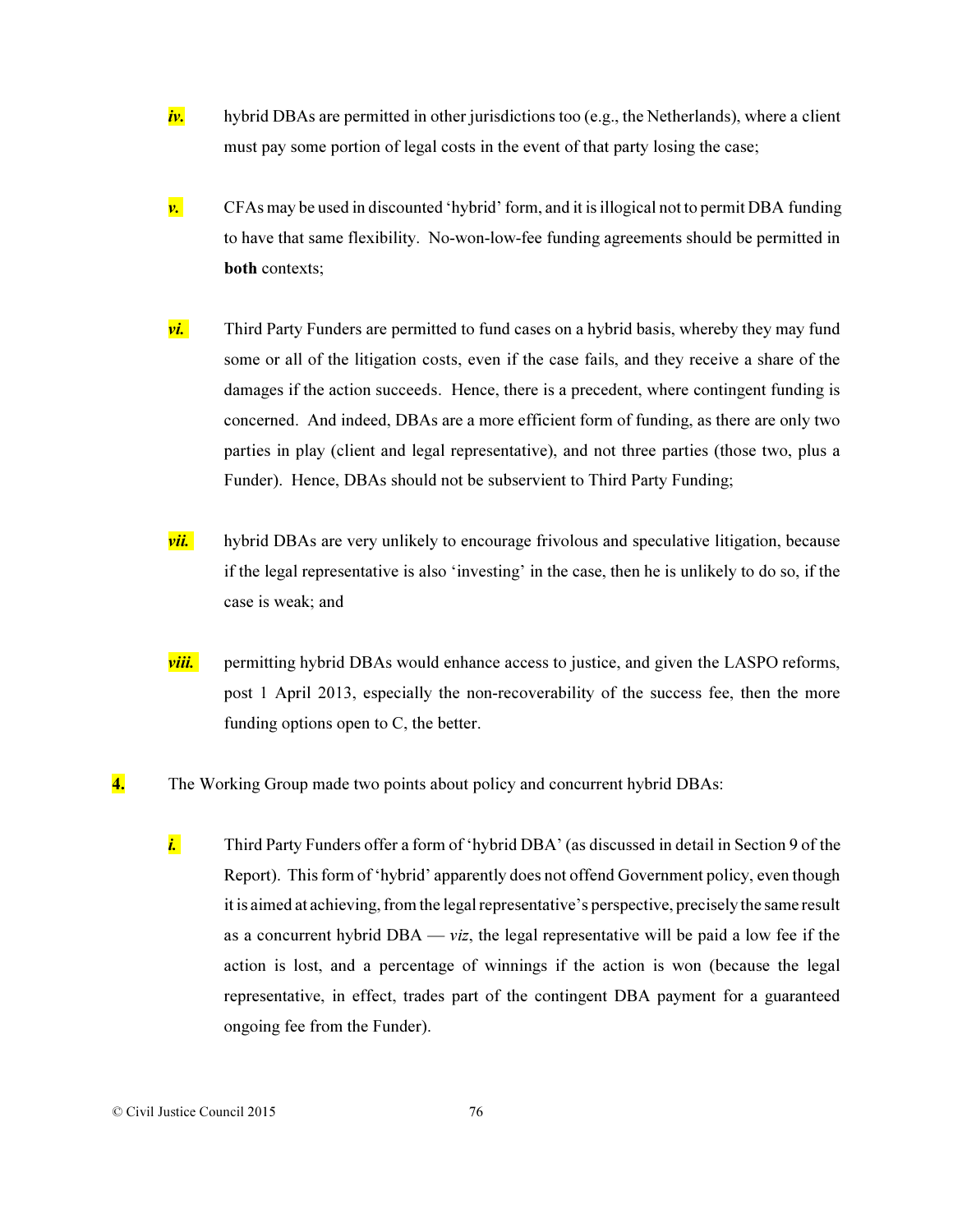The only difference is that, under a Funder's hybrid DBA, the client has a full 'no win, low fee' DBA with the law firm, but the deal between the law firm and the Funder achieves for the law firm an equivalent result to a concurrent hybrid DBA, *viz*, some funds to pay for the work-in-progress incurred during the conduct of the case. Hence, if a Funder's hybrid DBA is permitted, then it is difficult to perceive of any policy reason to ban concurrent hybrid DBAs for a law firm.

ii. the so-called sequential hybrid DBAs (discussed in Section 8 of the Report) do not offend Government policy either. And again, it is difficult to perceive of any policy justification for allowing different forms of retainer, with different funding mechanisms, for different parts of an action (which, howsoever defined, is itself a very difficult issue, as described in Section 8), but to disallow a hybrid DBA retainer which combines different forms of funding. The Working Group noted that any attempt to draft Regulations to permit one but to ban the other, with clarity as to what is/is not permitted, is likely to be very challenging, and lead to potential satellite litigation.

5. The Working Group noted that this issue has assumed huge importance in the legal marketplace, in that without concurrent hybrid DBAs, lawyers may not see DBAs as being attractive enough to encourage them to take on C's cases. This reluctance is heightened by the innate conservatism of the legal profession. In particular, the uncertainty as to whether or not concurrent hybrid DBAs are permissible has had an incredibly chilling effect on the take-up of DBAs. If the Government wishes to ban their use, then it owes it to the legal marketplace to make that entirely plain, via its revised drafting of the 2015 DBA Regulations. But if it accepts the arguments in favour of concurrent hybrid DBAs, then similarly, the drafting must reflect that. The present state of uncertainty cannot be allowed to continue.

6. The Working Group also noted that concurrent hybrid DBAs may be better suited to some areas of legal practice than others, such as personal injury claims. Also, they may be quite suited to commercial cases which are litigated (at the considerable expense of both sides) over several years.

7. The Working Group concluded that it was difficult to assemble any evidence, either way (whether from legal representatives or from clients), as to whether concurrent hybrid DBAs would have a positive or a negative effect on access to justice/efficiency of litigation. There was simply an insufficient cadre of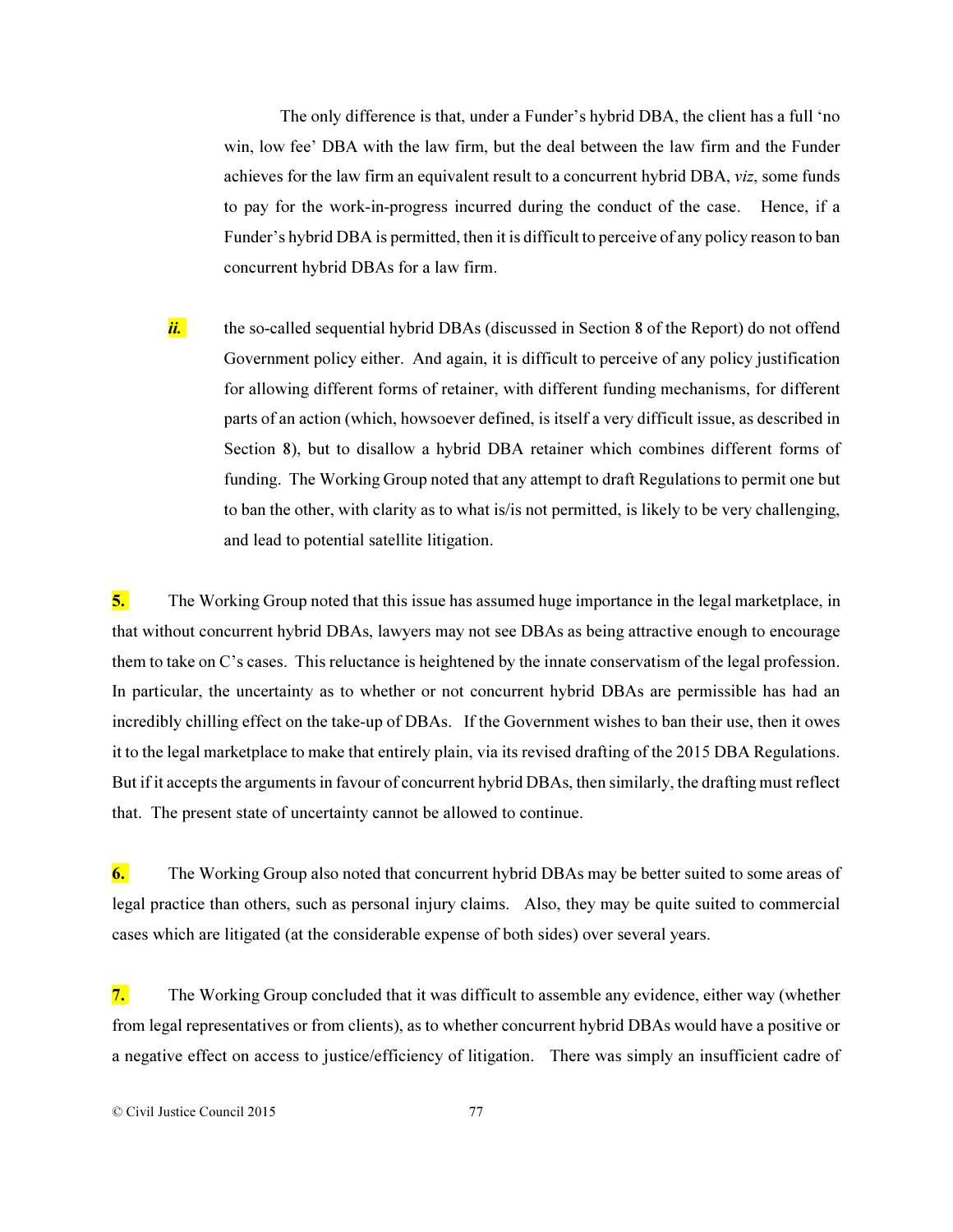examples to draw upon, given the marketplace's nervousness about whether or not concurrent hybrid DBAs were enforceable. However, the Working Group noted that it was certainly conceivable that there will be cases that are meritorious, but which are highly complex or costly to conduct, and which C's legal representative would be prepared to take on under a hybrid DBA, but not on a full 'no win, no fee' DBA (because of the level of risk), nor on a CFA (because the rewards are not sufficiently favourable). Accordingly, permitting hybrid DBAs may provide access to justice in these cases.

#### Recommendation

21.1 The Working Group was divided on the question of concurrent hybrid DBAs, with some members considering that there was no good reason to prohibit their use, and that market freedom should prevail; whilst other members considered that the case in favour of concurrent hybrid DBAs had not been proven. It concluded that it was a policy decision which was ultimately one for the Government. However, the Government should be encouraged to evaluate the arguments in favour of concurrent hybrid DBAs, even in the absence of any cadre of cases which have tested the arguments (given the nervousness of the legal marketplace on this issue).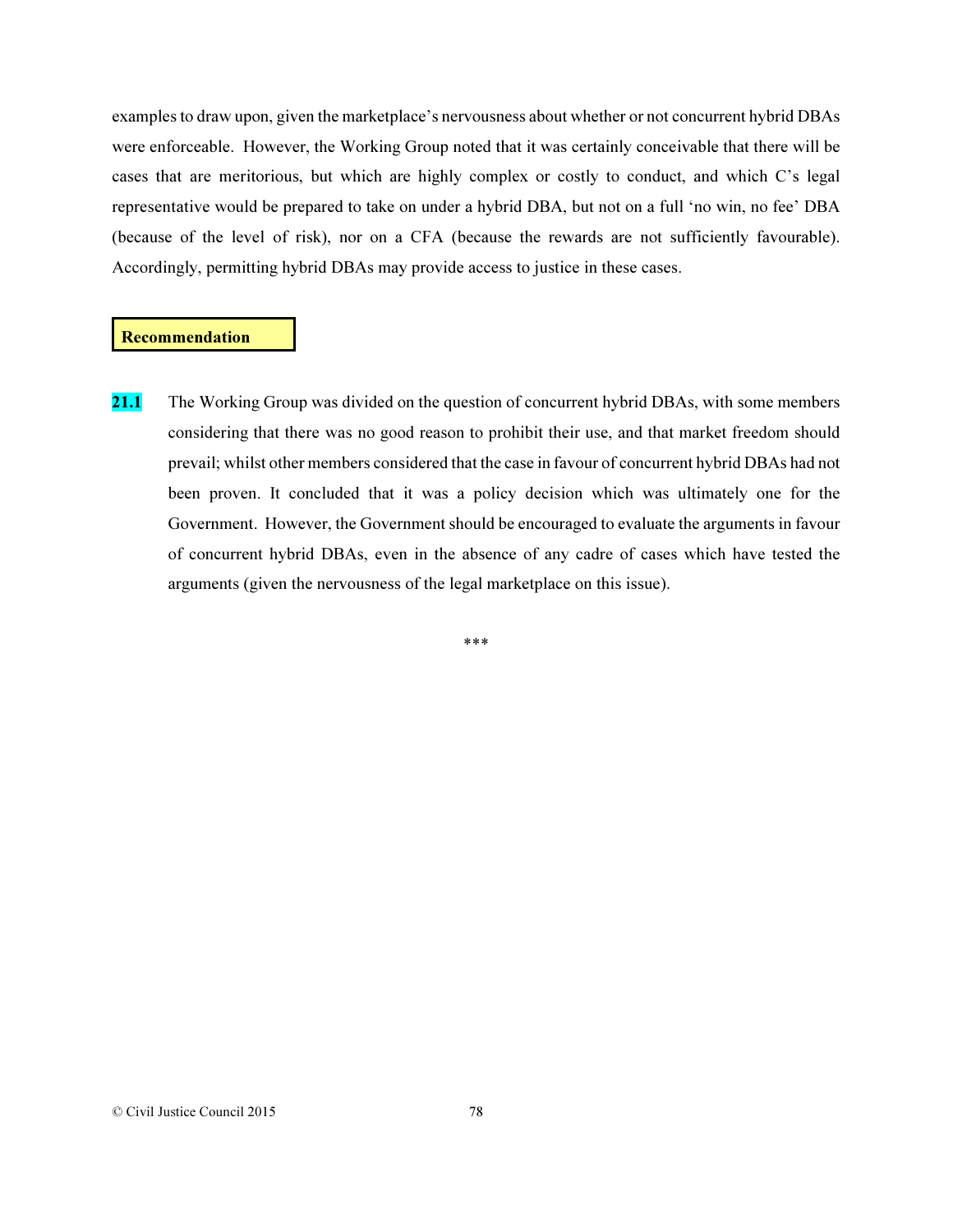# 22. THE 'SUCCESS FEE' MODEL

### The issue

The Working Group acknowledged (from Phase I's work) the multiple difficulties which apply under the socalled 'Ontario model' (whereby recoverable costs are included within the DBA cap), and considered whether the 'Success Fee' model would warrant reconsideration, under the 2015 DBA Regulations. The main issue is the treatment of recoverable costs, and whether those should be within, or outside of, the DBA cap.

### Discussion points

1. The key difference between the 'Ontario model' and the 'Success Fee' model was explained in the example provided in the Glossary and Terminology (at pp x–xi). Under the Ontario model, the recoverable fees are to be deducted from the contingency fee, so that the most that the legal representative can retain, in the event of the claim's success, is the contingency fee cap. Under the Success Fee model, however, the calculation is quite different. The contingency fee is to be treated as the success fee, which can be retained by the legal representative, on top of the recoverable costs awarded.

Under the Success Fee model, obviously the legal representative recovers more (and the funded client retains less) than under the Ontario model (if the percentage cap remains the same). It will be recalled that, in the aforementioned example, C recovered £95,000 under the Ontario model, and recovered £75,000 under the Success Fee model.

It was the Ontario model which was ultimately implemented in the 2013 DBA Regulations for both personal injury and commercial matters (in the general absence of costs-shifting in the Employment Tribunal, the issue does not arise for consideration in employment matters). Clearly, the ramification of the Ontario model is that the client's representative cannot treat the contingency fee as a true 'success fee', on top of the recoverable costs incurred to successfully prosecute the claim. The drafters of the 2013 DBA Regulations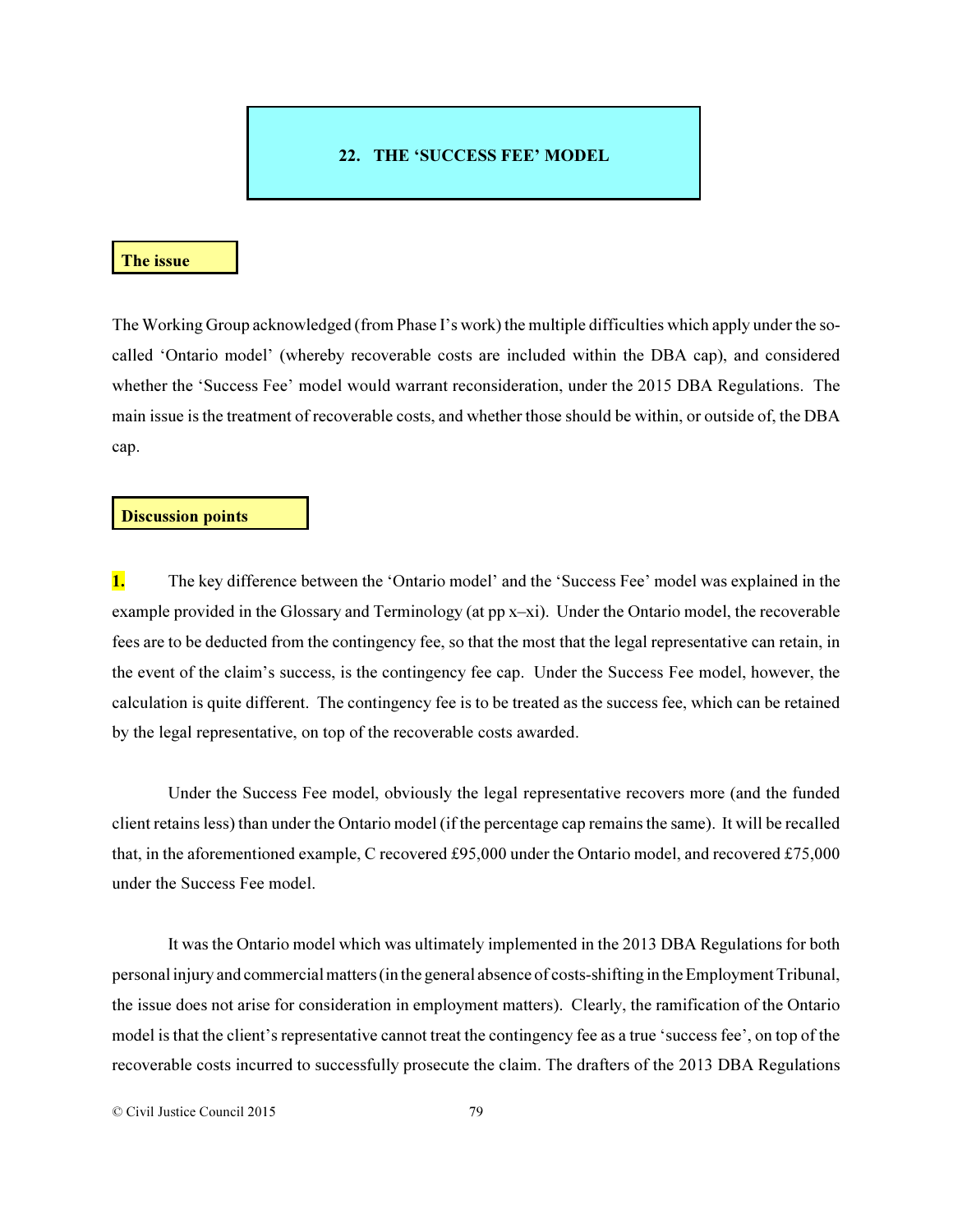confirmed this in the accompanying *Explanatory Memorandum* to that SI: '*[t]he DBA principles are based on the lawyer not being able to recover any more than the DBA fee*' (per para 4.5).

- 2. The benefits of the Success Fee model are as follows:
	- *i.* it would avoid the consequences of the indemnity principle (discussed in Section 23), and any consequential windfalls for D. Under that principle, a losing D cannot be ordered to pay more in recoverable costs than C is obliged to pay his own solicitor. However, if the recoverable costs are on top of the contingency fee, and not part of that fee, then D will always be liable to pay the recoverable costs. By contrast, under the Ontario model, the contingency fee cap may be 'eaten up' by recoverable costs, and any recoverable costs which are in excess of that DBA fee will not need to be paid by  $D$  — providing D with a windfall. Essentially, when recoverable costs are treated as being within the DBA cap, then some cases will be very unprofitable indeed under the 2013 DBA Regulations, and a high costs-to-damages ratio brings the indemnity principle into play more frequently, under the Ontario model;

*ii.* the Success Fee model would particularly enhance access to justice in low-value claims. Where the recoverable costs for a claim are proportionately quite high, compared with the DBA fee, then the viability of the claim correspondingly reduces, as it is the legal representative's 'profit' in successfully prosecuting the case which is being 'eaten up'.

This point was particularly made by Sheriff Principal Taylor in his report, *Expenses and Funding of Civil Litigation in Scotland* (2013). In its follow-up consultation on that report, the Scottish Government noted, in its *Consultation on Expenses and Funding of Civil Litigation Bill* (Jan 2015), that it was willing to accept Sheriff Principal Taylor's recommendation of implementing the Success Fee model as part of its prospective DBA reform.

The reasons for that Governmental policy decision in Scotland are instructive (at [52]–[55]): '*Sheriff Principal Taylor considered that a consequence of requiring solicitors to offset judicial expenses [recoverable costs] against the success fee, as is the case in*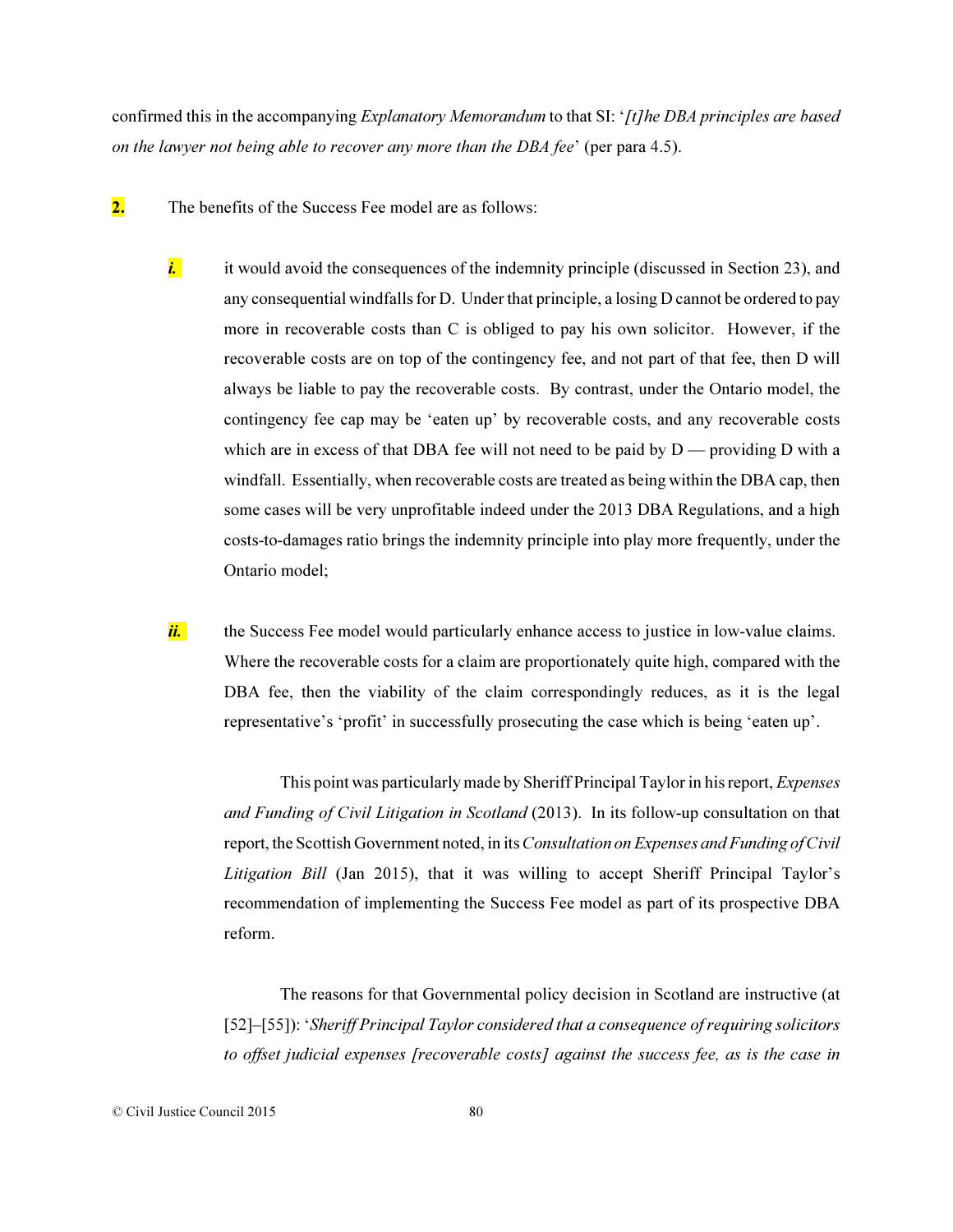*England and Wales, was that they would receive far less remuneration than they would under a speculative fee agreement, in which the solicitor can retain judicial expenses and in addition charge a success fee. He found it difficult to see why solicitors should choose to offer damages based agreements, particularly in lower value cases, when they would receive considerably less than they presently do under speculative fee agreements if the action succeeds, and nothing at all should the action fail. He concluded that solicitors should not be obliged to offset the judicial expenses against the success fee to which they are entitled. The purpose of allowing them to keep both was to encourage solicitors to offer damages based agreements in low value cases. ... We intend to legislate to allow damagesbased agreements to be enforceable by solicitors in Scotland ... We also intend to provide that solicitors should be entitled to retain judicial expenses recovered from the defender, in addition to recovering the agreed success fee from their clients. We agree that this would encourage solicitors to offer damages based agreements in lower value cases.*'

- *iii.* it is likely that the Success Fee model is conceptually easier to explain to a client. The intricacies of the indemnity principle must be properly understood by the client, where the Ontario model applies. Furthermore, an explanation of what is within and outside of the cap is further complicated by the inclusion of recoverable costs within the cap, when that is the component which is most likely to consume a lot of the DBA cap; and that explanation is already complicated enough.
- **3.** The disadvantages of the Success Fee model are as follows:
	- *i.* the Ontario model has the virtue of stating this: 'the DBA cap represents the most that the legal representative can gain; and is the most that C can lose' (albeit that, under the Ontario model, C will almost never actually lose the amount of the DBA cap, because recoverable costs will be deducted from that cap — unless, for some reason, there are no recoverable costs);
	- $\frac{di}{i}$  the Ontario model represents a cap on the recoverable costs which  $\overline{D}$  is obliged to pay, and on that basis, it upholds the indemnity principle. On the other hand, as explained in 2i.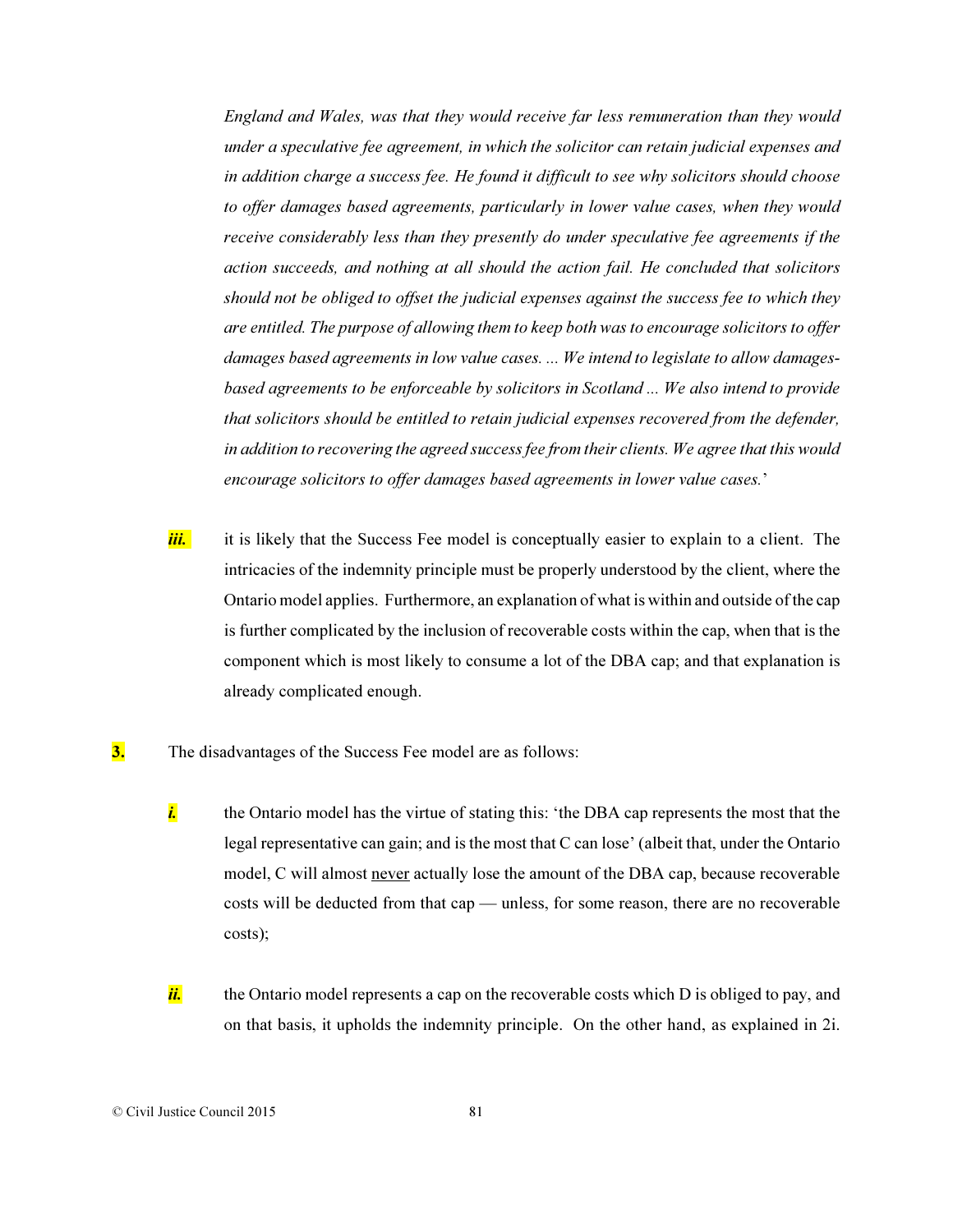above, the Success Fee avoids the consequences of the indemnity principle, and any consequential windfalls for D (i.e., recoverable costs that do not have to be paid to C).

4. The Working Group took note of the fact that the Government's policy decision to adopt the Ontario model for the 2013 DBA Regulations was made quite 'late in the day', during the reform process. When a draft set of DBA Regulations were produced in 2012, they appeared to implement the Ontario model for personal injury litigation, and the success fee model for commercial matters. However, that differentiation was presumably unintended, for it was removed in the 2013 DBA Regulations.

Prior to the drafting and implementation of the 2013 DBA Regulations, there was no conclusive indication, in several important policy documents, as to whether it was anticipated that the Ontario model or the Success Fee model would be applied under the DBA regime — and what indications there were, were quite mixed and inconclusive.

In its paper of 2011, *Proposals for Reform of Civil Litigation Funding and Costs in England and Wales*, which constituted the MOJ's response to Sir Rupert Jackson's Final Report, *Review of Civil Litigation Costs*, the MOJ did not expressly deal with how recoverable costs were to be treated under the proposed DBA regime. The most that it said was that, '*DBAs therefore allow representatives to claim a proportion of their client's award of damages as their fee, and are therefore suitable mainly for use in cases where [C] receives damages or some other specified financial benefit*' (at [221]). However, this sentence did not suggest whether recoverable costs were inside, or outside of, the DBA cap. To the contrary, the Lord Chancellor's response to the Jackson report endorsed the Ontario model: '*in the case of a DBA, the costs recovered from the losing side would be set off against the DBA fee, reducing the amount payable by [C] to any shortfall between the costs recovered and the DBA fee*' (Mar 2011, Conclusion #13). The Hansard debate which accompanied the passage of LASPO 2013 was not, however, particularly helpful. The DBA regime was contained in cl 42, of which Jonathan Djanogly MP (the lead Justice Minister of this legislative initiative) stated (per HC *Hansard*, Public Bills Committee, 13 Sep 2011, col 556): '*[C's] solicitor might agree to fund disbursements in exchange for an increased success fee or an increased share of the damages, where [C] uses a DBA, which we propose to permit for all civil litigation in cl 42.*' The reference to 'success fee' might have contemplated the Success Fee model, but the reference was not conclusive. Nor did the *Explanatory Notes* which accompanied the LASPO Bill clarify the matter, one way or the other. In the Jackson report too, there was no explicit discussion of what ought to occur about recoverable costs, except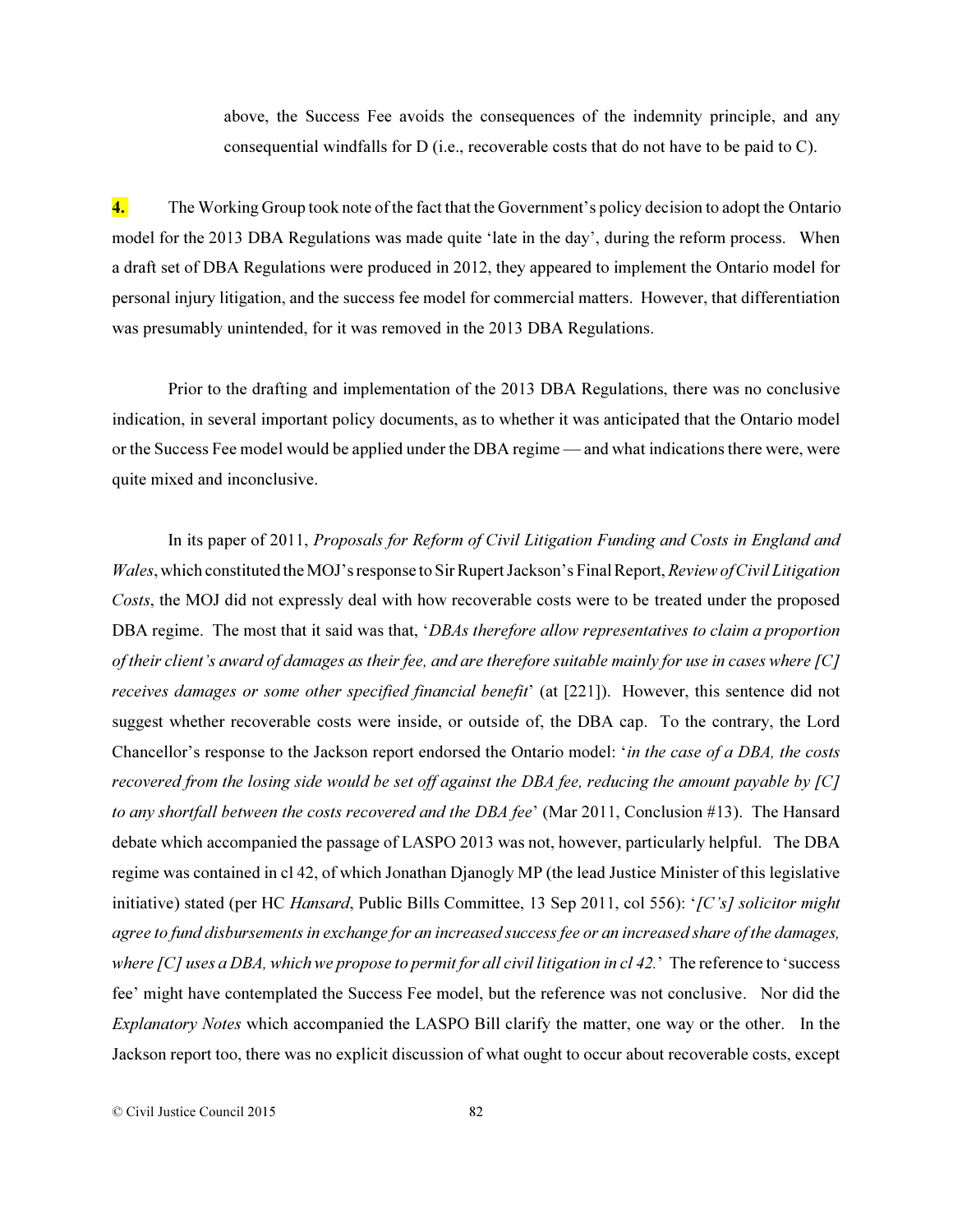for reference to '*the satisfactory Canadian experience of contingency fee agreements in personal injury cases*' (*Review of Civil Litigation Costs* (Dec 2009), ch 12, [4.11]).

The earliest explicit consideration of the choice between the Success Fee model and the Ontario model appears to have occurred in the CJC Working Party's *Report on Damages-Based Agreements* (2013). That Working Party was tasked with reviewing draft DBA Regulations in 2012 and with making recommendations to Government about them. The Working Party recommended (by majority) that the Ontario model should apply (per para 5), with the caveat that '*care will need to be taken, in determining precisely what elements of unrecovered costs (solicitor's fees, counsel's fees, VAT, ATE premium, and disbursements) may be taken from the contingency fee, after prior deduction of recovered base costs and disbursements*'. (For the sake of transparency, it should be noted that the Chair of this current Working Group, Prof. Rachael Mulheron, was a member of that earlier CJC Working Party.)

Hence, there was no clear or longstanding policy choice to implement the Ontario model until quite late in the reform process, and the time constraints at that time were such that the respective merits/demerits of the two models could not be properly put to consultation in the marketplace. For that reason, a more considered view of which model warrants incorporation in the 2015 DBA Regulations may be warranted.

5. The current Working Group noted that, were the Success Fee to apply, then what counted as a 'success' would require careful articulation in the DBA itself, as that would conceivably provide the trigger to C's entitlement to recoverable costs. (To emphasise, defining '*success*' is not the province of the DBA Regulations, but is a matter for the agreement itself.)

For example, suppose that C won an interlocutory application that certain documents held by D be disclosed. That could be defined as a 'success' at an interim stage; and suppose that the recoverable costs associated with that application were £500. Hence, even if C did not win the case overall, it is arguable that £500 of recoverable costs should be paid to C.

6. If the Success Fee model were to be implemented, in place of the Ontario model, in the 2015 DBA Regulations, some members of the Working Group opined that the *quid pro quo* was that lower statutory caps might be appropriate (especially for commercial litigation, where the current statutory cap is 50%), if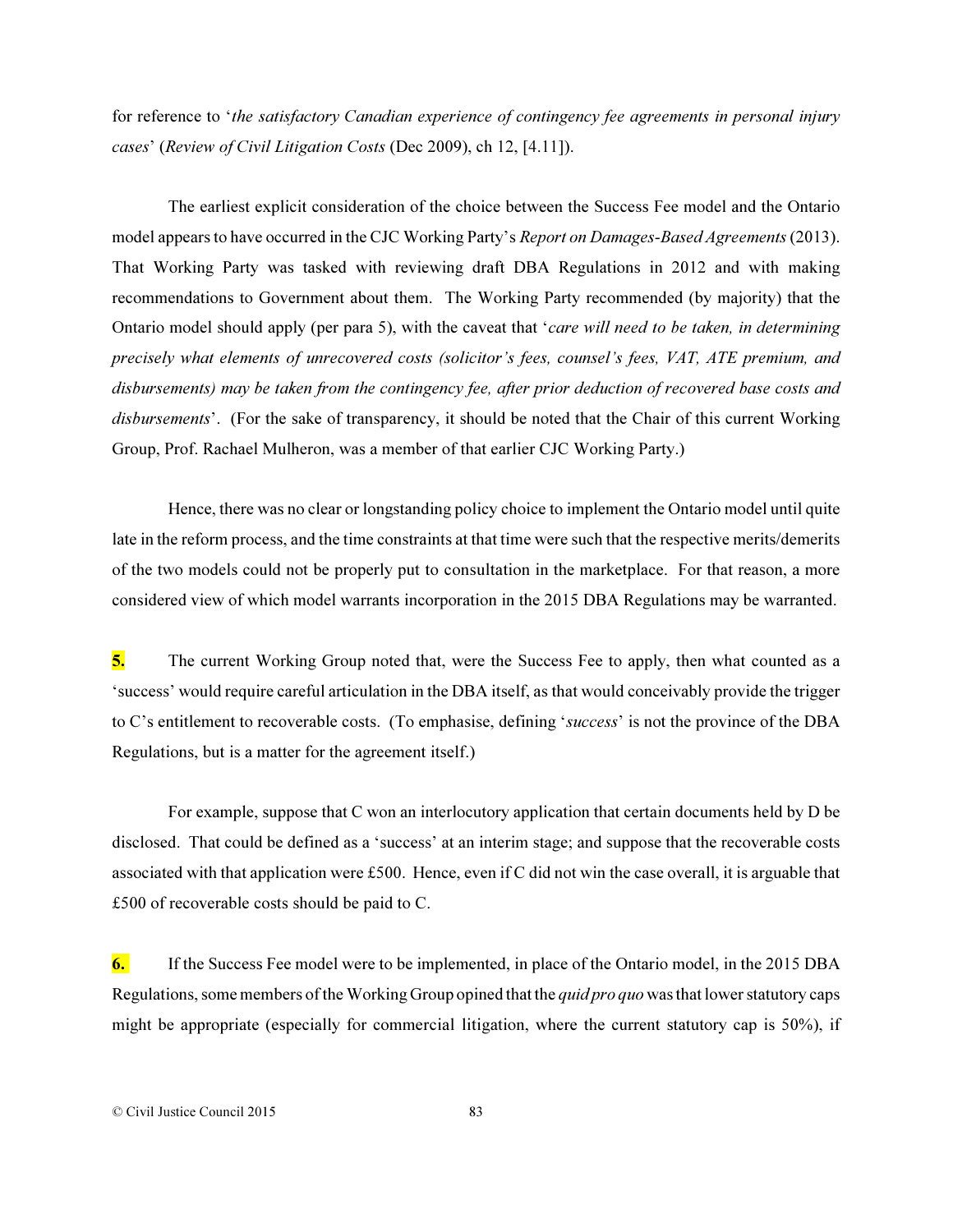recoverable costs were to be recovered on top of the DBA fee, to preclude an inordinately-large recovery by the legal representative in such a case.

### Recommendation

22.1 Most members of the Working Group favoured the implementation of the Success Fee model, in preference to the Ontario model, given the several advantages which the Success Fee model entails. Certainly, whether the Ontario model or the Success Fee model should be implemented, by which to govern recoverable costs, should warrant a review of Governmental policy, given the advantages which accrue with the Success Fee model. However, if the Success Fee model were to be implemented, the statutorily-set ceilings may require reducing.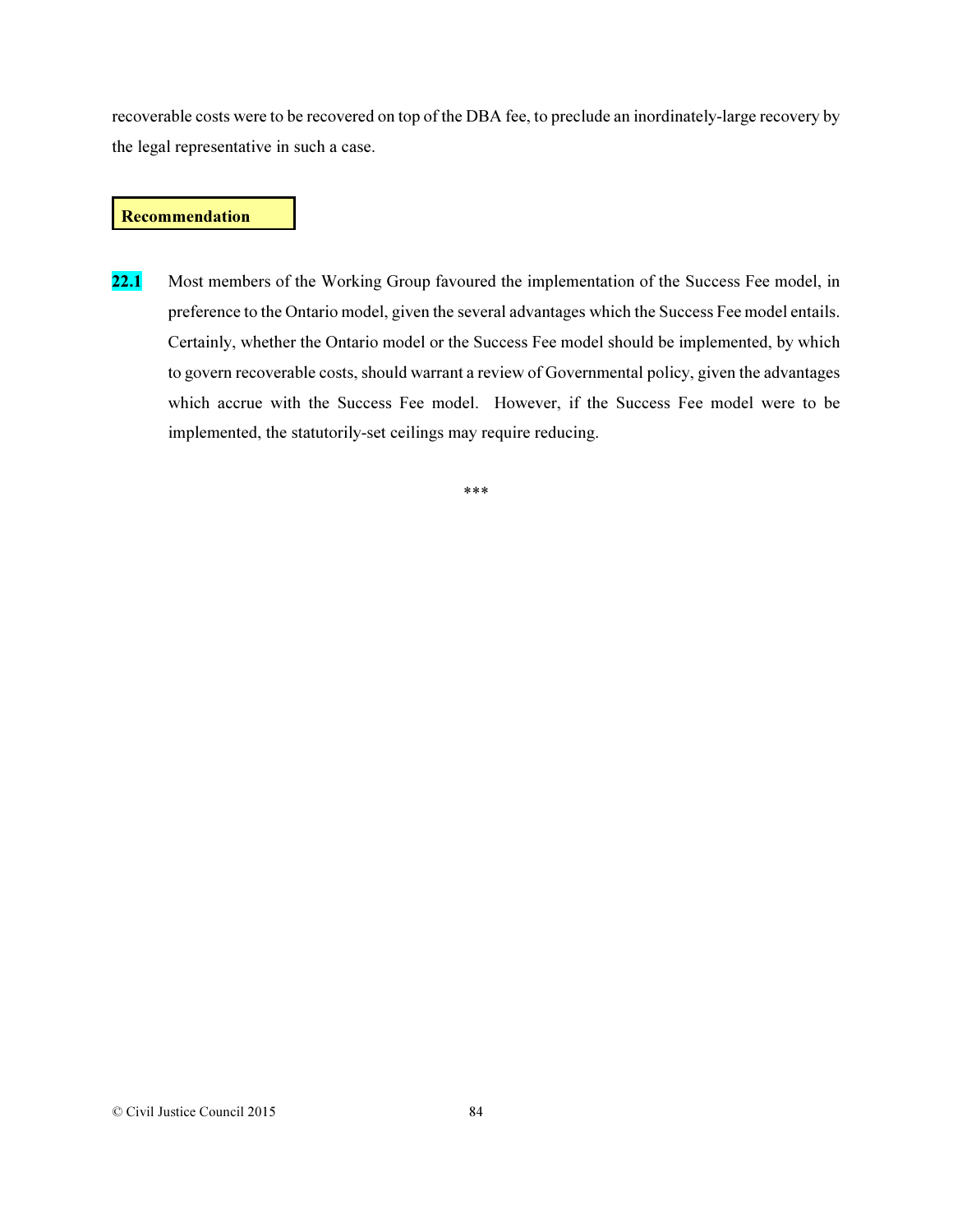# 23. THE INDEMNITY PRINCIPLE

#### The issue

The indemnity principle, which derived originally from English common law but was then put on a statutory footing in s 60(3) of the Solicitors Act 1974, applies as equally to DBA arrangements as to any other civil litigation. The question arises as to whether it should be abrogated under the proposed 2015 DBA Regulations.

# Discussion points

1. Under the indemnity principle, D cannot be ordered to pay more, in recoverable costs, than C is obliged to pay his legal representative. Section 60(3) puts it this way: '*A client shall not be entitled to recover from any other person under an order for the payment of any costs to which a contentious business agreement relates more than the amount payable by him to his solicitor in respect of those costs under the agreement.*'

In the DBA context, the DBA payment or fee represents a ceiling on the recoverable costs to which C is entitled. In order to succeed in a claim against D for recoverable costs, C must establish that he is under a liability to pay these costs to his legal representative by reason of an enforceable DBA. As confirmed recently in *Brookes v DC Leisure Management Ltd* [2013] EW Misc 17 (CC) [19], '*[t]here is no doubt that this (the indemnity principle) remains a part of English law*'.

2. The Government's clear policy is that the indemnity principle applies under the 2013 DBA Regulations. In its memo dated November 2012, the Ministry of Justice stated that, '*[t]he indemnity principle will apply, so that a party may not recover, by way of costs, more than the total amount payable by that party under the damages-based agreement*' (see, 'Legal Update: Update to MOJ webpage on Jackson Implementation', at: <www.justice.gov.uk/civil-justice-reforms>). The drafters of the 2013 DBA Regulations confirmed this in the accompanying *Explanatory Memorandum* to that SI (at [7.11]).

© Civil Justice Council 2015 85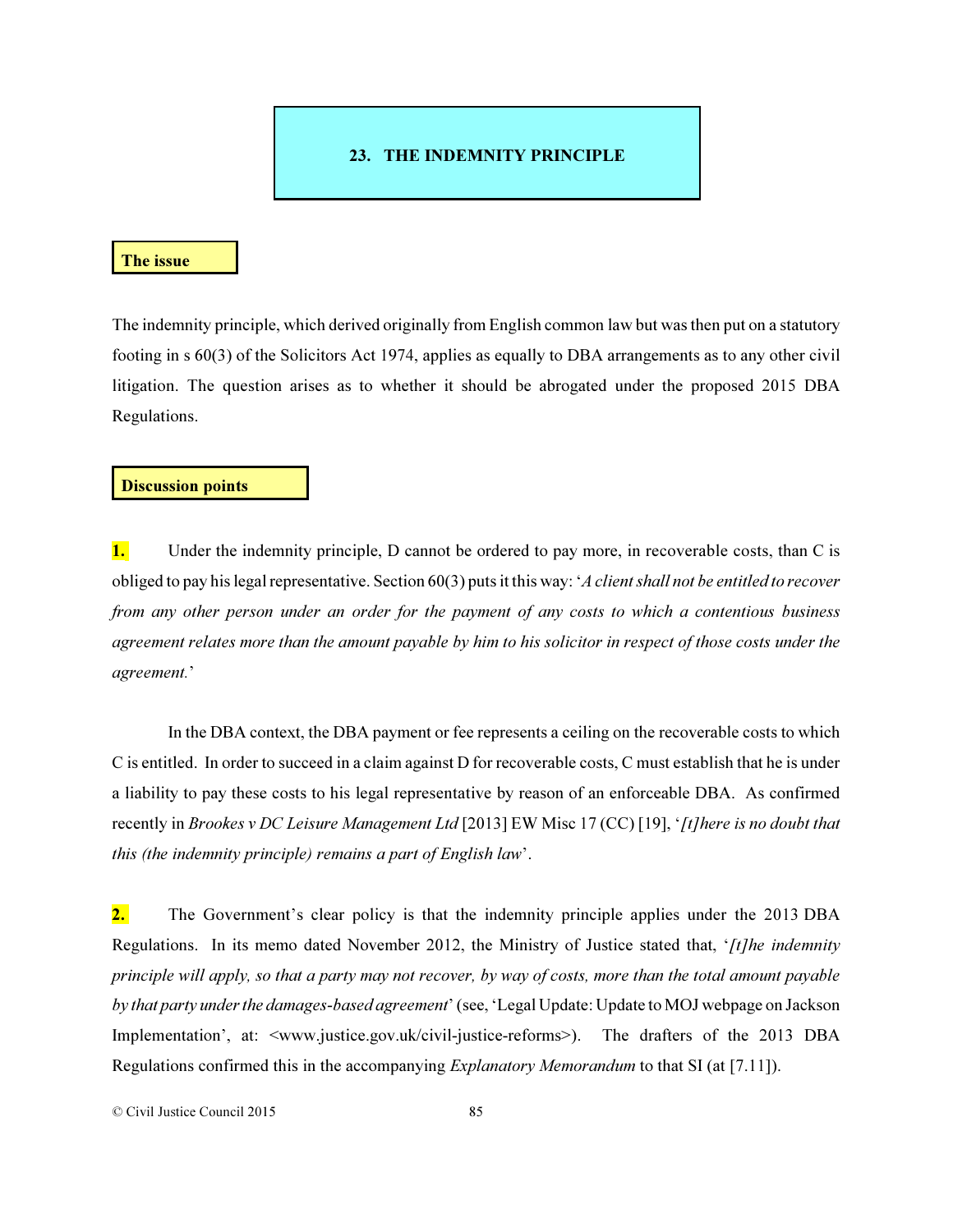3. The consequence of the principle's application to DBAs is that if the whole of the DBA payment is 'consumed' by recoverable costs, then the client has nothing further to pay the legal representative (other than any irrecoverable expenses which lie outside that contingency fee cap, as outlined in Section 2 of the Report). Also, if the amount of recoverable costs exceeds the DBA cap (or the agreed DBA fee if that is lower than the cap), then the most that C's legal representative can recover from D, by way of recoverable costs, is an amount equal to the DBA fee — no matter what recoverable costs C's legal representative *actually* incurred in recovering the damages for the client. Any excess recoverable costs, over and above that DBA cap, will be retained by D.

4. The Government's response to the concerns which the indemnity principle may cause C's legal representative, when using a DBA, was blunt: '*[i]t will be for [C's] legal representative in these cases to consider his likely costs before reaching agreement as regards the payment to be made from the claimant's damages*' (per *Explanatory Memorandum* to the 2013 DBA Regulations, [7.10]). This statement may tend to underplay the fact that C's legal representative does not have an unfettered choice as to the DBA fee which he is able to contractually negotiate — the maximum caps are statutorily set as 25% for personal injury, and 50% for commercial matters (and moreover, the Working Group was of the view that rarely will commercial clients with high value claims agree to a DBA fee of 50%). Moreover, the duration of the case, and the work required for it, are not always capable of a precise enough determination, at the outset, to determine whether or not the DBA fee will be entirely consumed by recoverable costs.

5. The Working Group considered the various advantages and benefits that would accrue, should the indemnity principle be disapplied to DBA arrangements:

- *i.* the indemnity principle, where it applies, gives rise to a potential windfall accruing to  $D$  take the following example:
	- $C$  recovers  $£1M$  in damages;
	- the agreed DBA fee is 50%;
	- the DBA payment to which C's legal representative is entitled is £500,000;
	- recoverable costs are assessed at £600,000;
	- hence, the amount recoverable by C's legal representative is £500,000;
	- the sum of £100,000 is retained by D, even though it was assessed as being recoverable costs;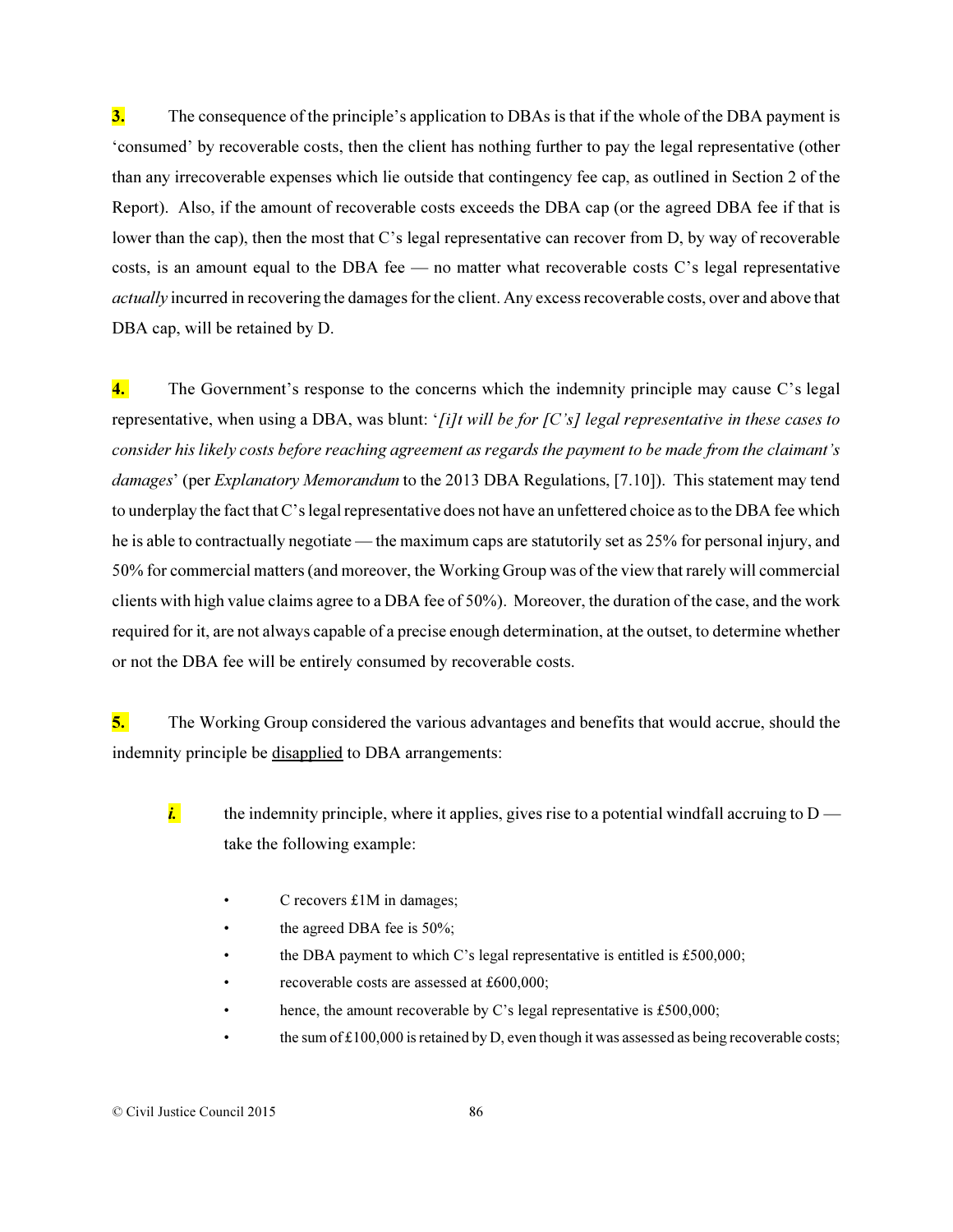C himself is entitled to retain  $£1M$  of the damages (the DBA fee owed by him to his legal representative having been entirely consumed by recoverable costs).

The windfall potential to D is the biggest argument in favour of abolishing the indemnity principle, in the Working Group's view. This view was also noted by Lord Justice Jackson, in his report, *Review of Civil Litigation Costs* (Dec 2009): the indemnity principle '*sometimes enables unsuccessful parties to escape liability for costs on what may be seen as technical grounds*' (at [5.1.1]). Indeed, one of the reasons that Lord Justice Jackson recommended that the indemnity principle be abrogated across all litigation was that, '*[o]n occasions, the indemnity principle has enabled liability insurers to gain windfalls. They have knocked out altogether claims for costs in respect of work properly and competently done on behalf of successful claimants*' (at [5.3.4(ii)]).

- *ii.* abolishing the indemnity principle would remove one risk for C's legal representative, where the likely recoverable costs incurred during the case may not be easy to evaluate at the outset of the action when the DBA is being entered into (where the strength of merits of the action, or the merits of a defence, are hard to assess, prior to disclosure occurring);
- *iii.* D has less motivation to challenge the enforceability of the DBA, if the indemnity principle does not apply. Where it does apply, then (as explained above) D could receive a real windfall, in not having to pay any recoverable costs at all, if no DBA payment is due at all because the DBA itself is unenforceable. To reiterate, the DBA fee represents the ceiling on the amount of recoverable costs which D is liable to pay. As the Court of Appeal noted in *Hollins v Russell* [2003] EWCA Civ 718, [2003] 1 WLR 2487, [54], there may be a vested interest in D's challenging the enforceability of CFAs in a similar context: '*[n]or is it a question of the paying party being the only real policeman of CFAs, even though in practice, the receiving party is unlikely to have any incentive to take the point that the agreement between him and his solicitor is unenforceable. [but] there is nothing to suggest that the paying party is the gatekeeper chosen by Parliament to ensure compliance with s 58(1) [the provision governing lawful CFAs]'*;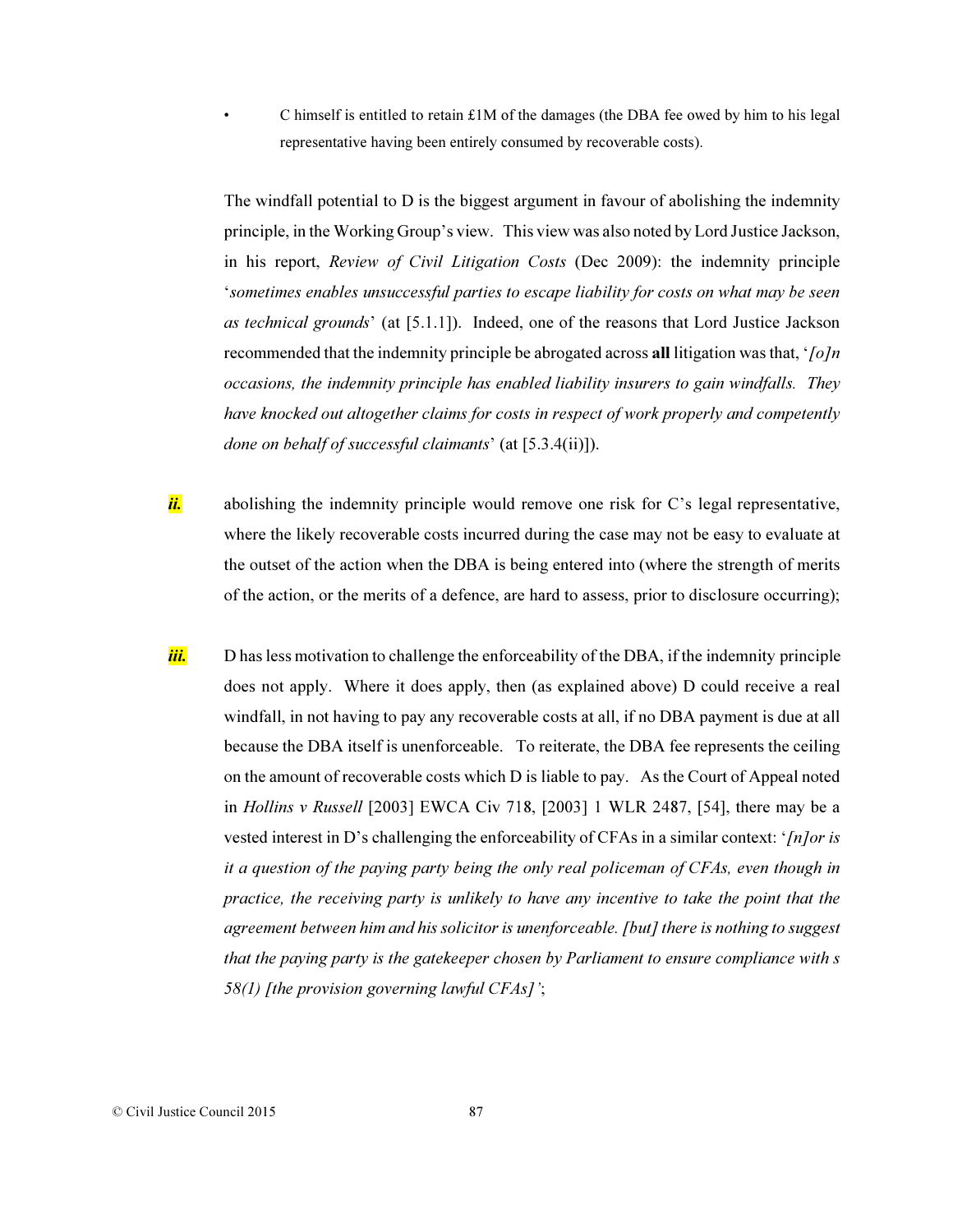*iv.* whether the indemnity principle applies or is removed makes no difference to the amount of money which C receives — if it is disapplied, then it does not reduce the money being obtained by the client, C, whose interests are paramount in the matter. Take the example given in para 5i. above — if the indemnity principle did not apply in that scenario, then:

- C recovers  $£1M$  in damages;
- the agreed DBA fee is  $50\%$ ;
- the DBA payment to which C's legal representative is entitled is £500,000;
- recoverable costs are assessed at £600,000;
- hence, absent the indemnity principle, C's legal representative is entitled to the full recoverable costs of £600,000 from D (hence, precluding any windfall to D);
- under the Ontario model, recoverable costs must be offset against the DBA fee, and hence, what C's legal representative has recovered by way of recoverable costs also represents his DBA fee; and
- that means that C himself obtains the full  $£1M$  of the damages recovered precisely as occurred, where the indemnity principle applied.

Hence, disapplying the indemnity principle would not prejudice C.

6. The Working Group noted, however, that there were benefits in retaining the indemnity principle in DBA arrangements, particularly:

*i.* the application of the indemnity principle aligns DBAs with Conditional Fee Agreements, where the principle applies with equal vigour if the CFA is unenforceable. To cite the Court of Appeal in *Hollins v Russell* [2003] EWCA Civ 718 again, '*we must take it to be the policy of Parliament that the paying party should be protected by the indemnity principle in relation to the CFA entered into by the receiving party. In other words, that he should be entitled to object to paying costs which he has been ordered to pay if they are made payable by a conditional fee agreement which is not rendered enforceable by section 58(1)*' (at [53]). As noted in other sections of this Report, the clarity of funding jurisprudence may be enhanced if there was prudent coalescence between the features of the CFA regime and the DBA regime.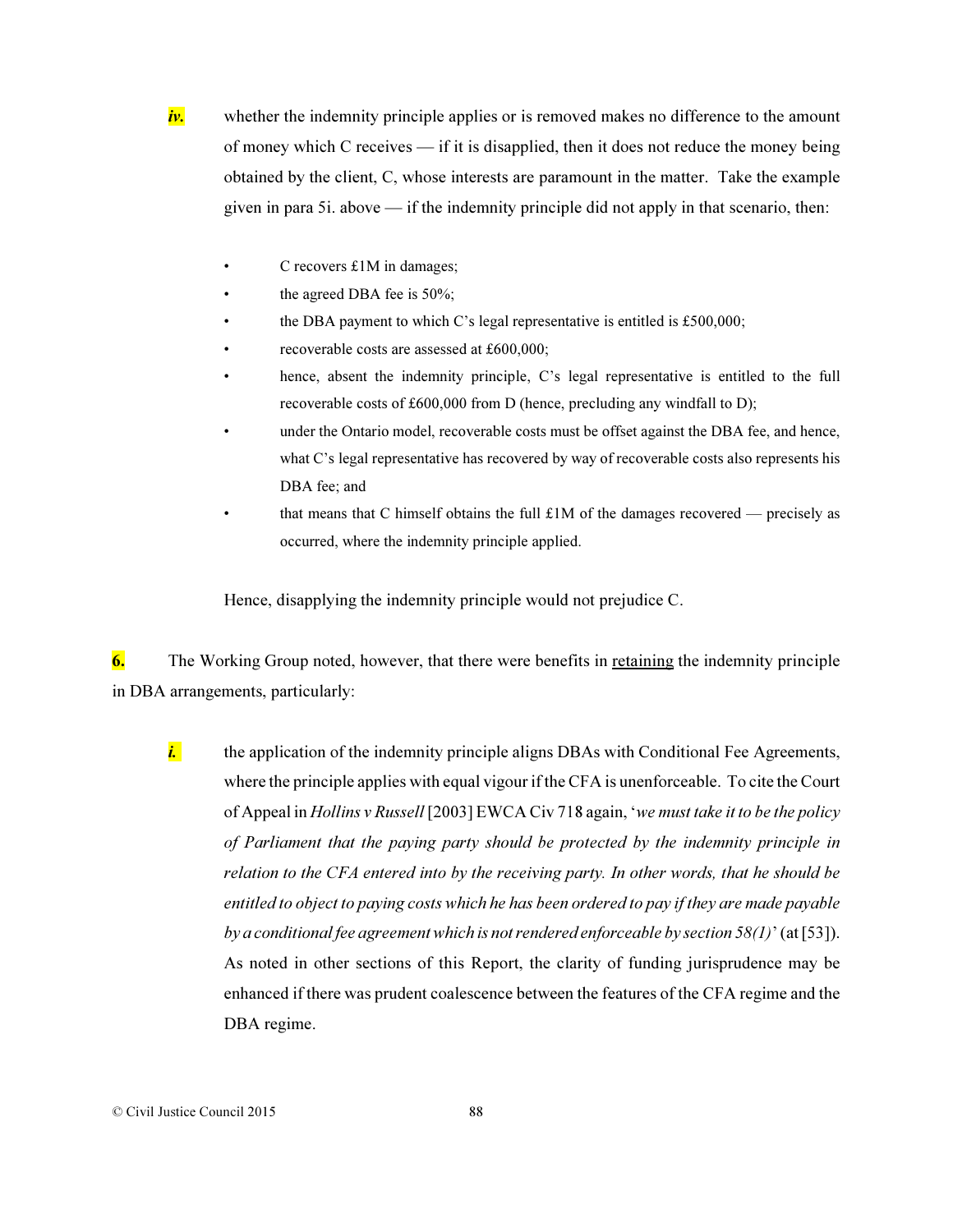7. The Working Group also noted that, in the view of Lord Justice Jackson, the indemnity principle should be abrogated in English law: '*it is better that the rules should clearly set out what costs are recoverable in any situation, rather than rely upon a somewhat shadowy principle derived from case law [especially from British Waterways Board v Norman [1993] 26 HLR 232], which is subject to an ever growing number of exceptions*' (per [5.3.5]). Seven reasons were suggested for that recommendation — none of which related specifically to DBA arrangements, but all of which highlighted the controversies and inconsistencies that can arise from the application of the principle. However, to date, that recommendation has not been implemented. In *Reforming Civil Litigation Funding and Costs in England and Wales: Implementation of Lord Justice Jackson's Recommendations: The Government Response* (Mar 2011), there is no reference to abrogation of the indemnity principle in line with the Jackson proposal, and the Working Group understands that the Government remains unpersuaded that the principle requires reform.

8. As the Jackson *Final Report* notes (at [5.1.3]), the indemnity principle may have been a creature of common law, but it is now enshrined in statute (e.g., in s 60(3) of the Solicitors Act 1974). There is actually a provision 'on the statute books', which would permit the Civil Procedure Rule Committee to make rules '*for securing that the amount awarded to a party in respect of the costs to be paid by him to such representatives is not limited to what would have been payable by him to them if he had not been awarded costs*' (per s 31 of the Access to Justice Act 1999, which inserted this into s 51(2) of the Senior Courts Act 1981). The Court of Appeal noted, in *Hollins v Russell* [2003] EWCA Civ 718, [24], that s 51(2) had not been brought into force at that stage — and that remains the case today. Hence, the Working Group recognises that to abrogate the indemnity principle would require amendment to primary legislation, and a CPR rule change, all of which would take some initiative on the Government's part.

9. The Working Group considered whether one option would be to remove the indemnity principle for DBAs only, if a general abrogation of the principle were not likely, given the Government's disinclination to authorise a general reform and abrogate the indemnity principle 'across the board'. The view was that, if the principle were abrogated for DBAs, then it would be highly arguable that it would need to be abrogated for CFAs too. Whether the Government would be prepared to remove the indemnity principle for DBAs alone was, the Working Group recognised, a thorny policy issue.

10. If the success fee model is not implemented for DBA arrangements (per Section 22 above), then the removal of the indemnity principle would serve to avoid the windfalls to D, and to remove the difficult-to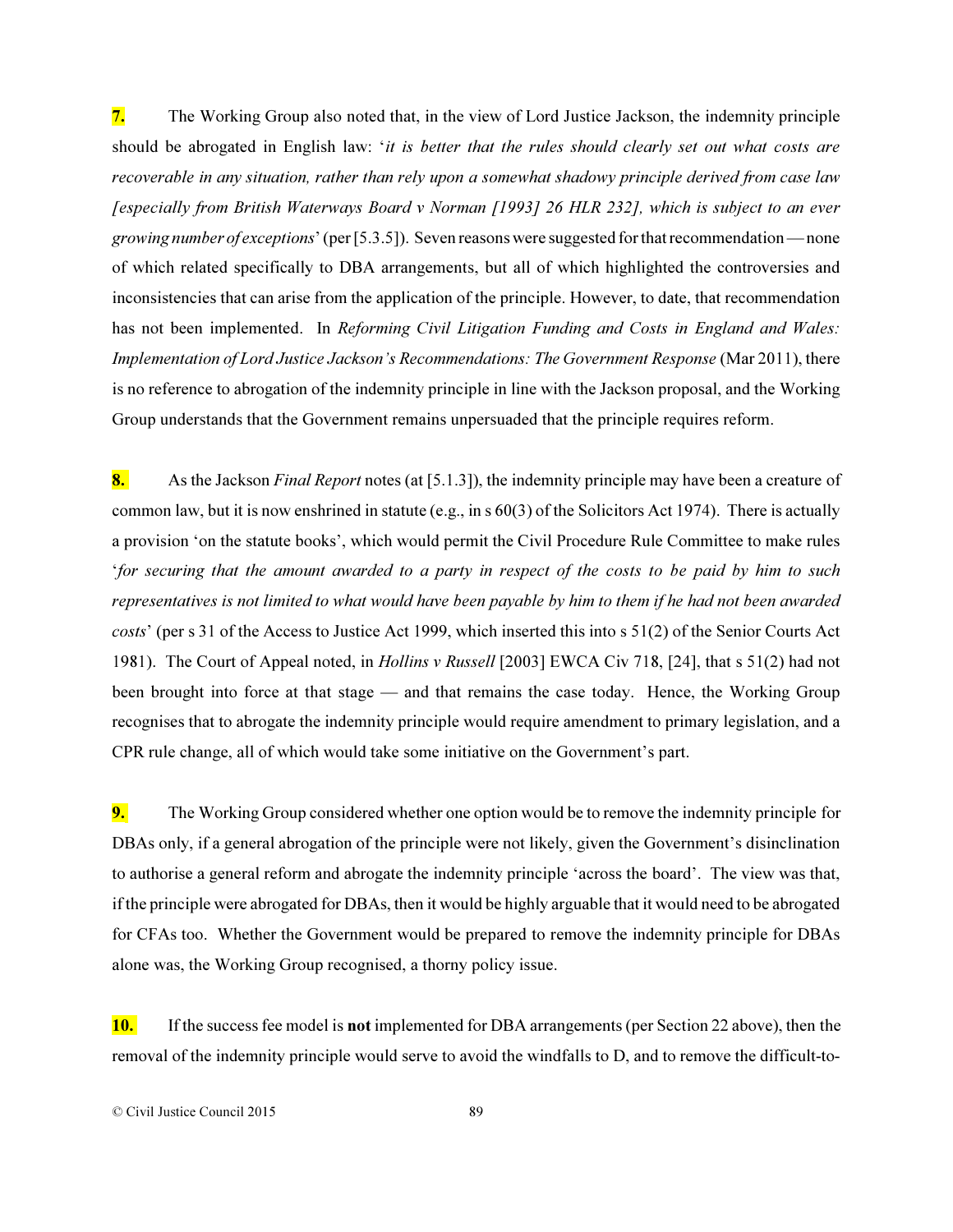assess risks which the principle poses for C's legal representative. In that regard, the removal of the indemnity principle was one viable alternative to the success fee model.

11. If the success fee model is not implemented, and the indemnity principle is not removed either (either generally, or for DBAs in particular), then some Working Group members saw value in modifying the DBA fees, so that if the amount of costs that would be recoverable from D, apart from the DBA, was higher than 50% of damages for commercial cases (or 25% in personal injury cases), then the DBA fee should be increased to that higher amount.

To explain by means of an example: suppose that the damages recovered by C are £1,000,000; C's solicitor has entered into a 50% DBA with C; and recoverable costs awarded in the action are £600,000. This means that, applying the indemnity principle, C is only obliged to pay his solicitor  $\pounds 500,000$  as the DBA fee (plus any expenses not within the cap and which are not recoverable from the opponent); and D obtains a windfall of £100,000, because the DBA fee of £500,000 represents the cap on those costs which C, as the receiving party, is entitled to recover from the paying party D. However, pursuant to the proposal suggested in this Discussion Point, the DBA fee could be modified, such that it was effectively the higher of either 50% of the damages recovered or the amount of costs recoverable from D but for the operation of the DBA and the indemnity principle. The DBA itself, entered into between C and his legal representative, would need to specify carefully that C was obliged to pay to that representative the higher of these amounts, to ensure that recovery of the entire £600,000 did not offend the indemnity principle.

This solution, if implemented, would remove the windfall problem; it would remove the injustice for C's legal representative in incurring costs which turned out to be irrecoverable; and it could be more politically palatable than removing the indemnity principle.

### **Recommendation**

23.1 The Working Group's opinion on the issue of whether or not the indemnity principle should be abrogated for DBAs was divided (undoubtedly reflecting the opinion of the legal marketplace, as discussed in Chapter 5 of the Jackson report, *Review of Civil Litigation Costs*). The Working Group recommended, on balance, that the strength of arguments were in favour of abolishing the indemnity principle, insofar as it relates to DBAs. If it was not tenable, for Governmental policy, to remove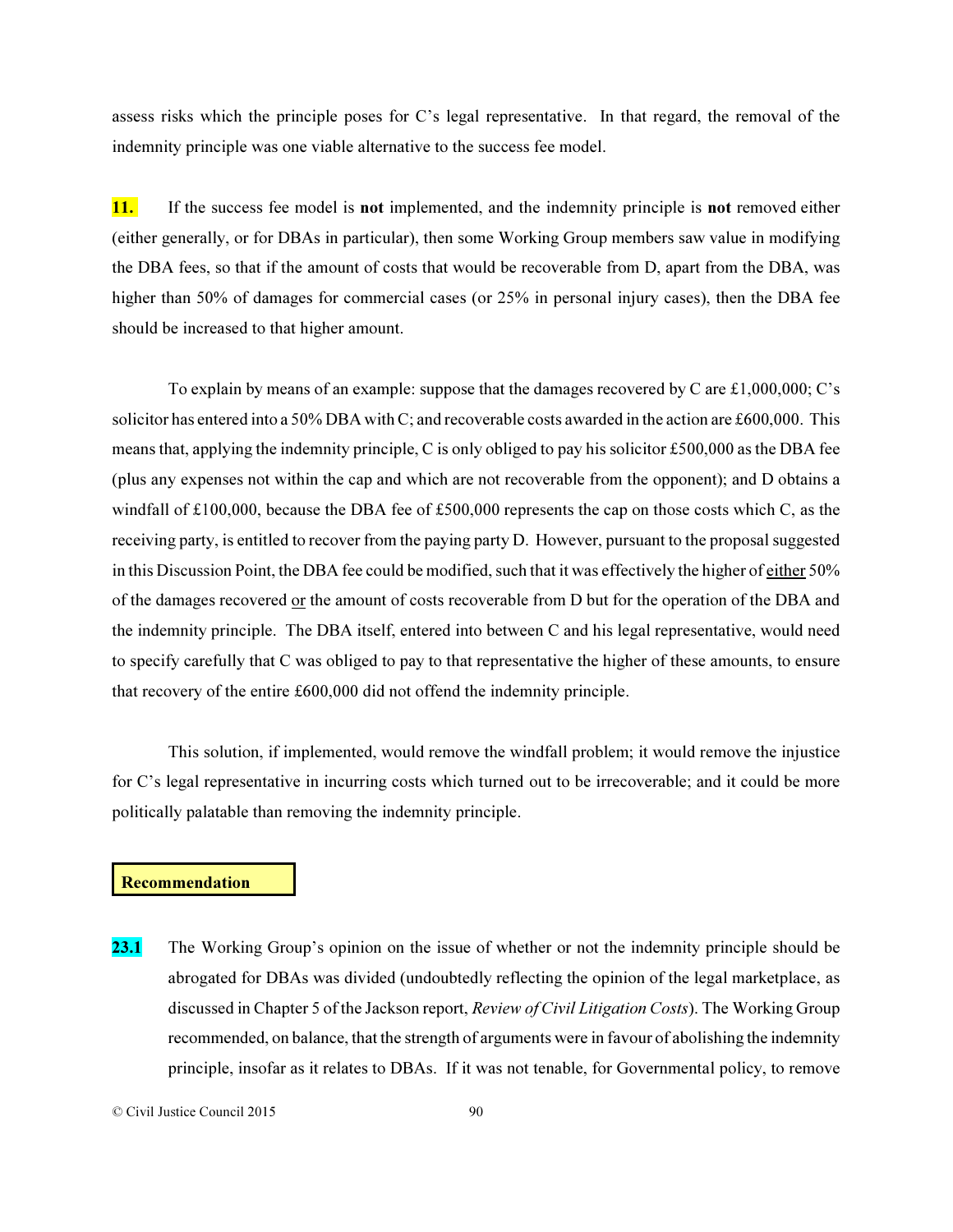the principle for all civil litigation (as recommended by Lord Justice Jackson), then it may be possible to disapply the principle merely in the province of DBAs (whether it should also be abrogated for CFAs too would require a further policy decision to be taken by the Government). The application of the indemnity principle has the potential to wreak real injustice for C's legal representative, in the context of DBAs.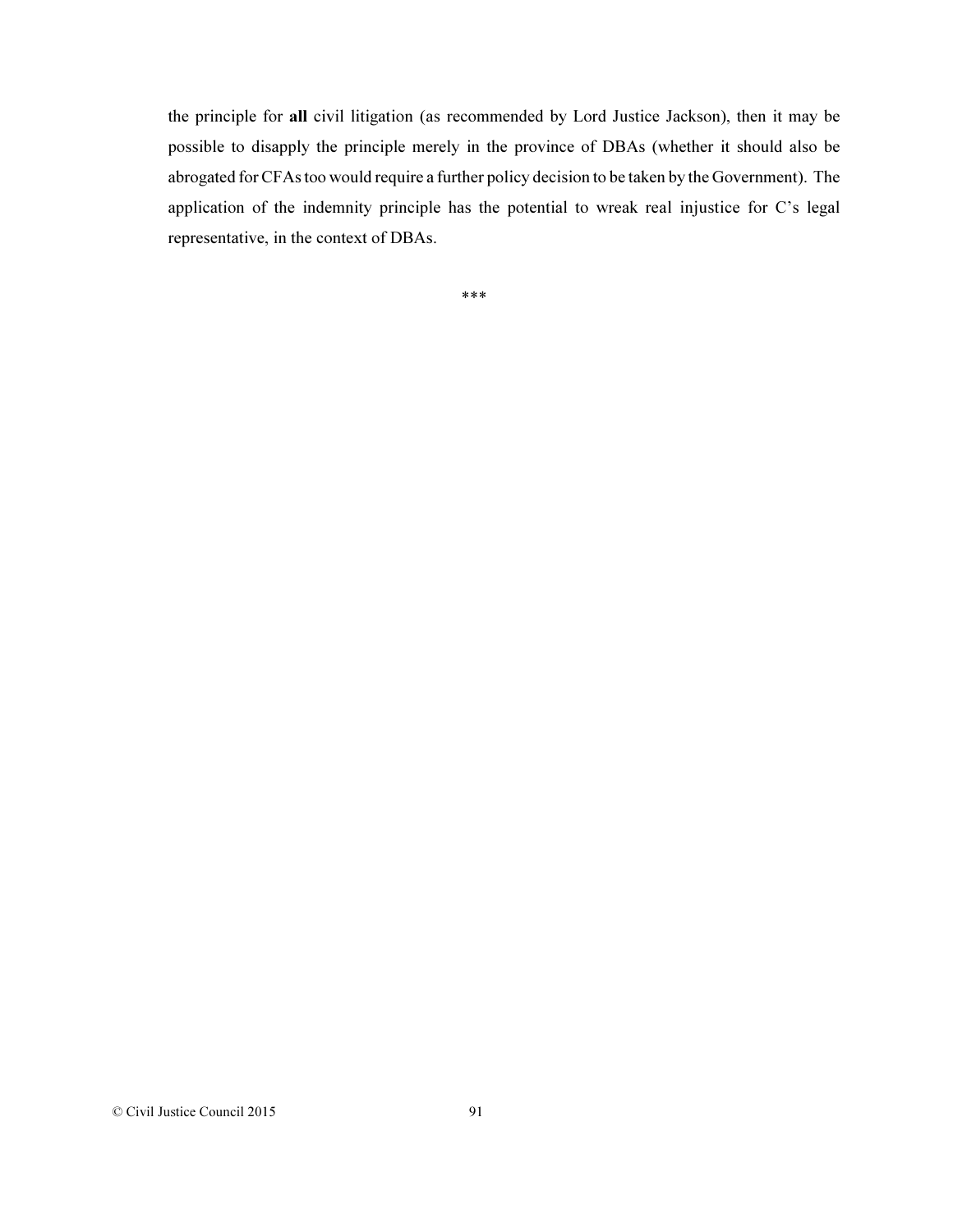# 24. RECOVERY UNDER A QUANTUM MERUIT

#### The issue

The commonly-held (and the existing Governmental policy) view is that, if a legal representative provides legal services under a DBA which is unenforceable, then not only will that legal representative be unable to recover any recoverable costs (due to the indemnity principle, per Section 23 above), but in addition, the legal representative will be unable to claim any judicially-awarded payment for a reasonable value for those legal services rendered to the client on a quantum meruit basis. Hence, an issue arises as to whether any statutorily-authorised quantum meruit should be considered, as a matter of legislative policy.

#### Discussion points

**1.** The Working Group understands that the current Governmental policy is that there is no prospect of a quantum meruit being statutorily-authorised in the 2015 DBA Regulations. Further, the Governmental opinion is that the judicial view will remain consistent with that — that a legal representative is unlikely to be able to claim payment successfully on a quantum meruit basis. For example, in the *Explanatory Memorandum* accompanying the 2013 DBA Regulations, it was stated that any failure to comply with the DBA Regulations would render the DBA void and unenforceable, and that '*in those circumstances, the representative will receive no payment*' (per para 7.5).

2. The Working Group notes that a claim in quantum meruit constitutes a restitutionary claim, for which the principles were set out by Lord Steyn in *Banque Financiere de la Cite v Parc (Battersea) Ltd* [1999] 1 AC 221 (HL) 227: (1) had D benefited or been enriched from the provision of services by C? (2) was the enrichment at the expense of C? (3) was the enrichment unjust? and (4) were there any defences?

**3.** However, the Working Group noted that, where a Conditional Fee Agreement is unenforceable, the firm judicial view is that, as a consequence, no quantum meruit recovery for the legal representative is permissible at law (per, e.g., *Westlaw Services Ltd v Buddy* [2010] EWCA Civ 929, [2010] 6 Costs LR 934,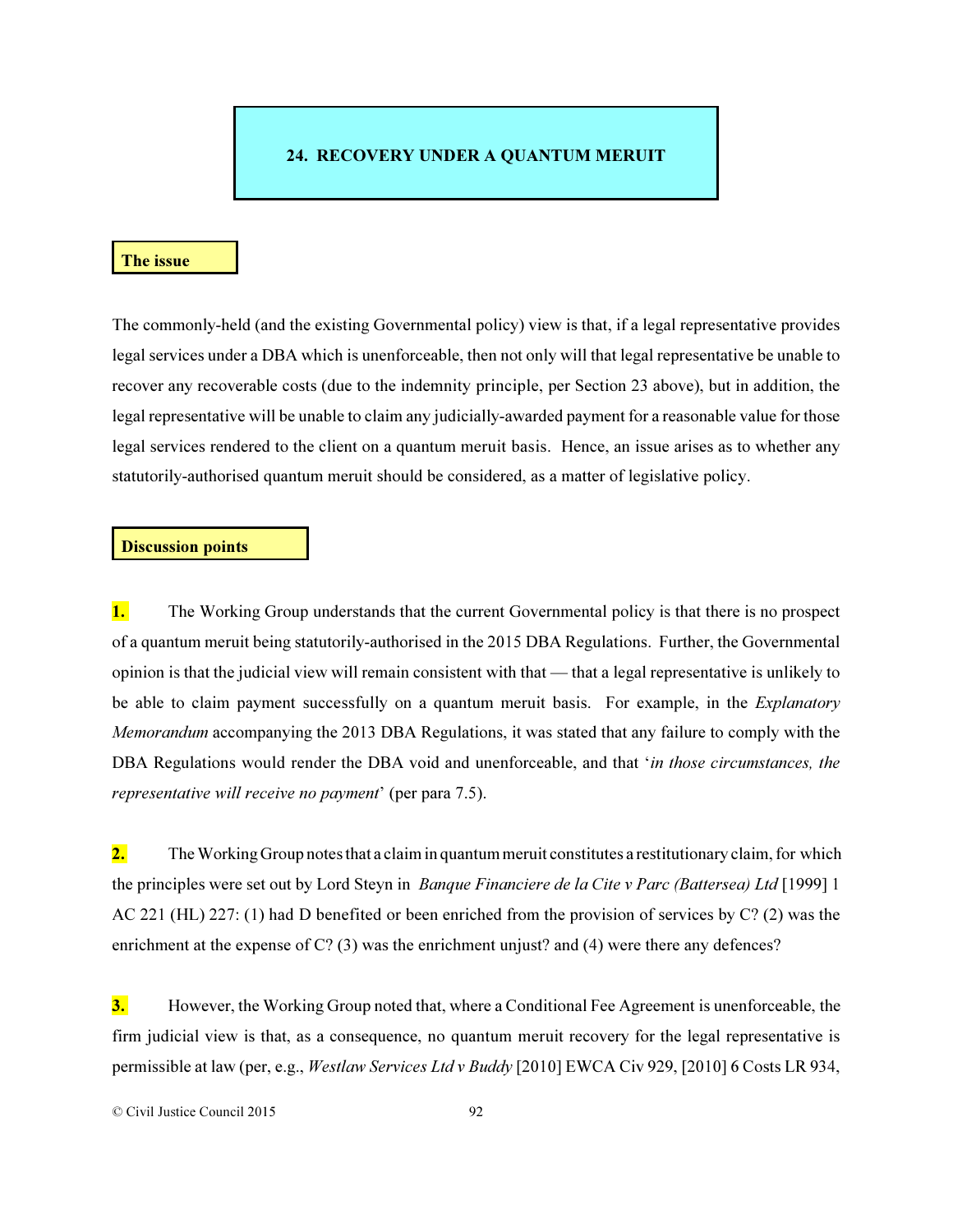[32]–[33], [65]). *In Birmingham CC v Rose Forde* [2009] EWHC 12 (QB) [206], Clarke J explained the reasons thus: '*to give effect to a claim for solicitor's costs, irrecoverable under [the CFA agreement], but re-labelled ... as a claim on a quantum meruit, would be contrary to public policy. If the prescribed conditions are not met, the agreement is, by statute unenforceable. Parliament must have intended that, in those circumstances, the solicitor could not recover his costs. There is no question of the solicitor being blameless. He knows, or should know, the rules but has failed to comply with them. To allow him to obtain the same (or a very similar) sum on a quantum meruit would defeat the statutory purpose. Such a claim would be available in every case where there was non-compliance with the rules, so that the statutory prohibition on enforcement would be illusory. Further, the client is not unjustly enriched nor should the court, as a matter of justice, impose an obligation of payment upon her, in circumstances in which statute has provided that the agreement under which she agreed to pay the courts should not be enforceable against her*.'

Hence, it is highly likely that a similar view would be applied, judicially, to a legal representative who had entered into an unenforceable DBA — he will not be granted a quantum meruit recovery in common law restitution.

4. The Working Group canvassed a number of reasons which could support the enactment of a statutorily-authorised quantum meruit award, in the event that a DBA was rendered unenforceable:

- *i.* other professional service providers **do** have recourse to a quantum meruit, where their fee agreements are unenforceable (e.g., software and mathematician experts in *Matchbet Ltd v Openbet Retail Ltd* [2013] EWHC 3067 (Ch), and an architect in *Stephen Donald Architects* Ltd v King [2003] EWHC 1867 (TCC) — in both cases, the capacity of such professionals to recover reasonable fees on a quantum meruit was not judicially doubted);
- *ii.* a very minor technical non-compliance with the 2015 DBA Regulations could mean that the legal representative recovered nothing at all;
- *iii.* the prospect of no quantum meruit encourages the drafting of very light-handed Regulations, on matters where client protection should actually encourage greater detail (e.g., regarding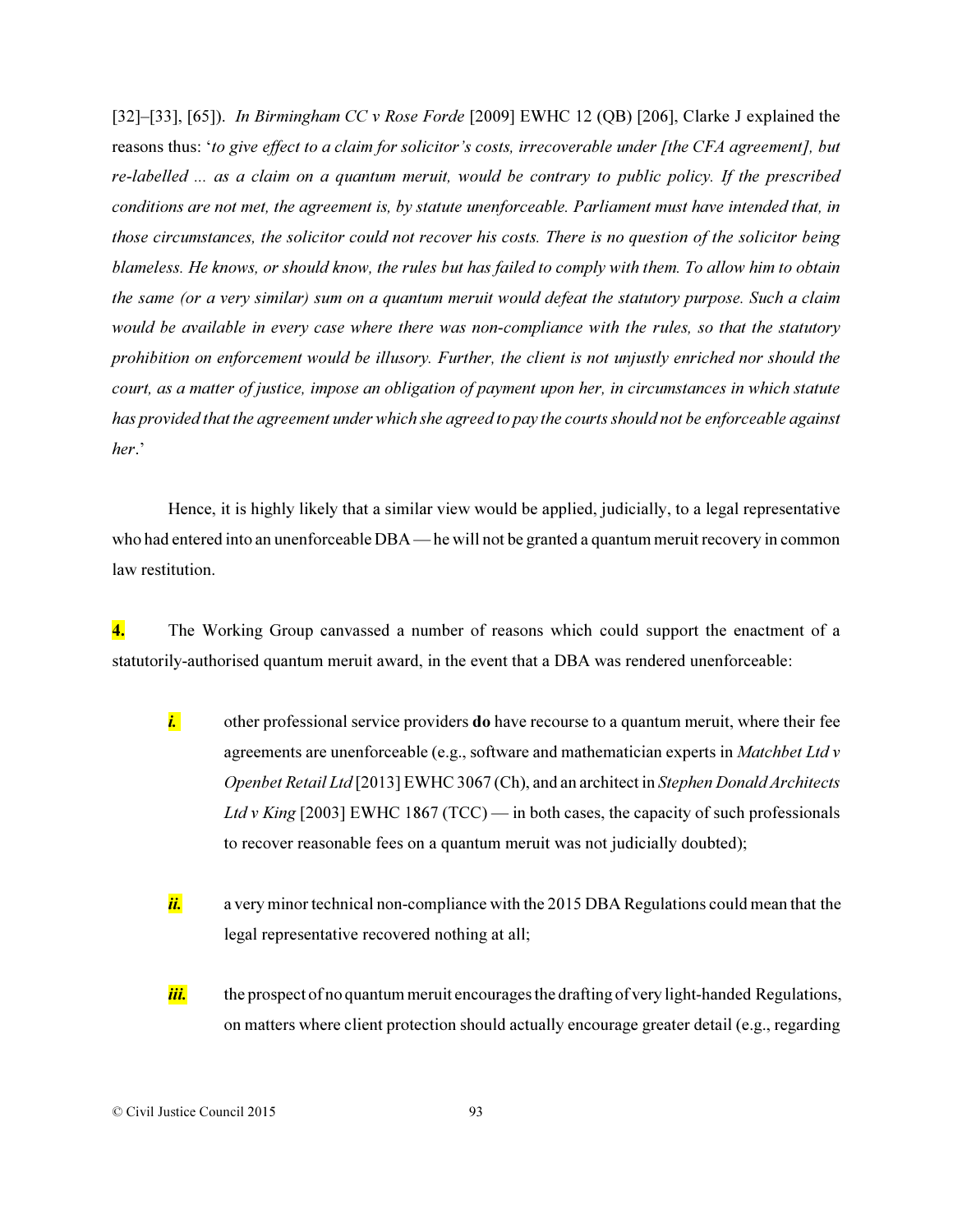what information should be provided to the client before entry into the DBA; and what a DBA should contain);

- *iv.* the lack of any quantum meruit may encourage clients to search for any areas of noncompliance by the legal representative, which means that the client does not have to pay for the legal services rendered;
- $\nu$ , by corollary, the lack of any quantum meruit may also encourage D to seek disclosure of a DBA entered into between C and his legal representative, and search for non-compliance areas too, given that the operation of the indemnity principle means that D will not be liable to pay any recoverable costs in that scenario (given that the amount paid by C to his legal representative will be zero). The prospect of D acting as 'policeman' of DBAs has been canvassed previously (in Section 23(5.iii) above).

5. However, the Working Group also noted the disadvantages and drawbacks, should a quantum meruit be statutorily-authorised where a DBA was rendered unenforceable:

- *i.* the availability of a quantum meruit may encourage non-compliance (or, at least, poor compliance) by the legal representative with the terms of the 2015 DBA Regulations, at the expense of the client;
- *ii.* to permit a quantum meruit would clearly be contrary to the established judicial practice governing CFAs, and may require a similar amendment to the governing legislation for CFAs, to ensure equivalence of statutory treatment;
- *iii.* the legal profession is already highly-regulated, and in circumstances where legal representatives were officers of the court. In such circumstances, a differentiation between other professionals, and the legal profession, was justifiable; and
- *iv.* even 'technical non-compliance' by a legal representative can jeopardise a client's protection and interests.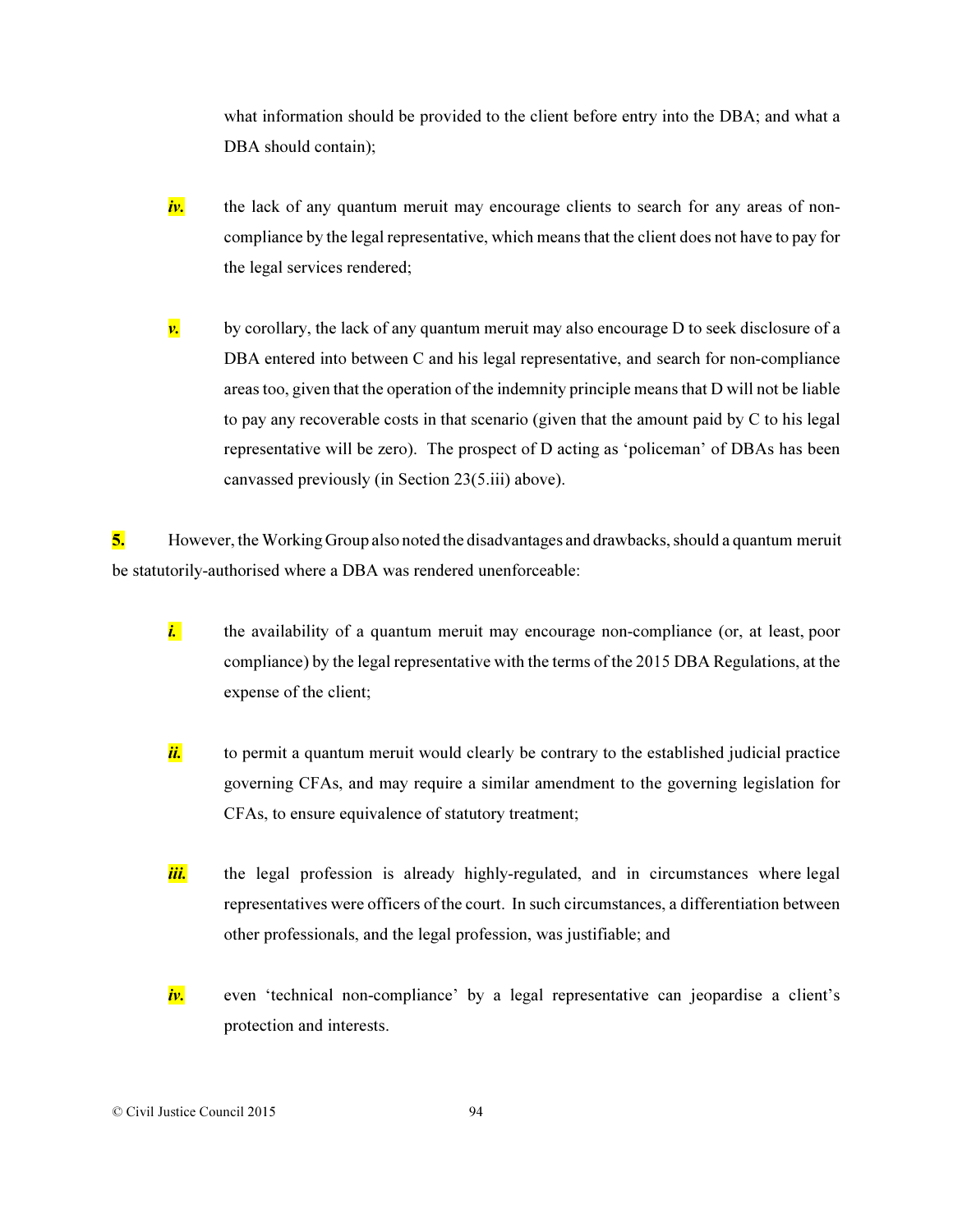6. The Working Group also considered whether any alternatives to the 'lack of a quantum meruit' should be considered by the drafters of the 2015 DBA Regulations. The following were discussed:

*i.* a 'material breach' of the DBA which rendered the agreement unenforceable would entail no recovery on a quantum meruit, whereas a 'non-material' breach could permit restitutionary recovery. The Working Group acknowledged that the dividing line between these categories of breach would necessarily be difficult to define in some cases.

However, this approach draws some analogous support from the views of the Court of Appeal in *Hollins v Russell* [2003] EWCA Civ 718, where the court considered the enforceability of a CFA. Brooke LJ said (at [107]), '*[t]he key question ... is whether the conditions applicable to the CFA by virtue of Section 58 of the Courts and Legal Services Act 1990 Act have been sufficiently complied with in the light of their purposes. Costs Judges should accordingly ask themselves the following question: "Has the particular departure from a regulation pursuant to Section 58(3)(c) of the 1990 Act or a requirement in Section 58, either on its own or in conjunction with any other such departure in this case, had a materially adverse effect either upon the protection afforded to the client or upon the proper administration of justice?" If the answer is "yes", the conditions have not been satisfied. If the answer is "no" then the departure is immaterial and (assuming that there is no other reason to conclude otherwise) the conditions have been satisfied.*'

For example, in *Tranter v Hansons (Wordsley) Ltd* [2009] EWHC 90145 (Costs), there was a breach of Reg 4(2)(c) of the Conditional Fee Agreements Regulations 2000, because C's solicitors did not consider whether their client's risk of incurring liability for costs in respect of the proceedings to which the CFA related (an accident in which the client bus passenger was injured) was insured against, under the motor vehicle insurance policies customarily taken out by bus companies. Failing to make those enquiries constituted a 'material breach' of the CFA Regulations on their part, and the CFA was unenforceable. As a result of the indemnity principle, C's solicitors could not recover 'profit costs' from D, because C was under no obligation to pay those 'profit costs' to her own solicitors, the CFA being unenforceable.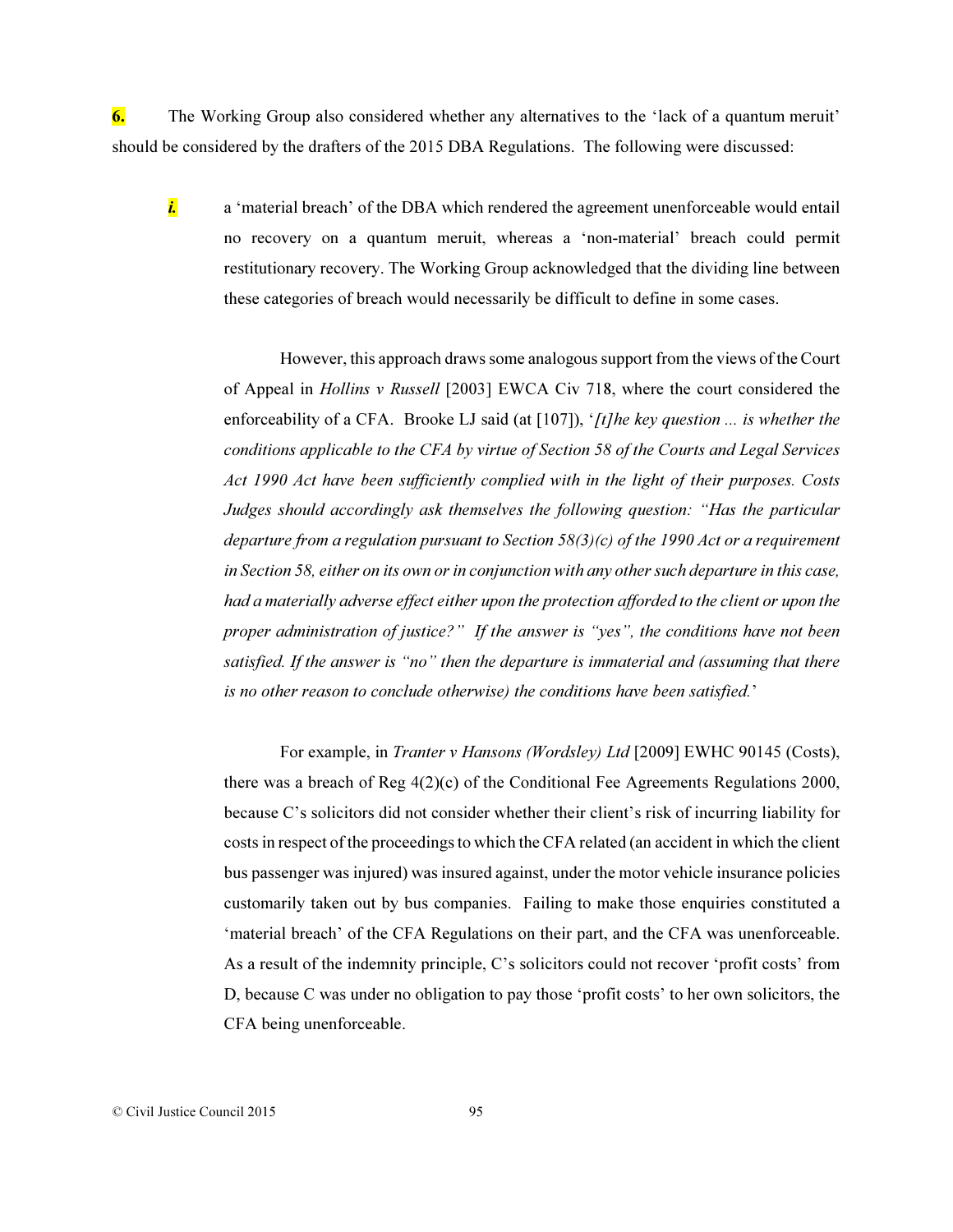Hence, the Working Group considered it possible that a *Hollins v Russell*-type approach would be adopted in the DBA context too, where the DBA was unenforceable due either to non-compliance with the DBA Regulations or with the overarching definition of a DBA in s 58AA of the Courts and Legal Services Act 1990. In the case of a 'non-material breach', the DBA would not be unenforceable, the indemnity principle would not be called into play, and hence, D would be liable to pay C's legal representative recoverable costs.

- ii. as a further alternative, the legal representative whose DBA was unenforceable might be permitted to recover, using a lower costs scale. However, this would need to be specifically provided for in the 2015 DBA Regulations (and, if permitted for DBAs, then it would need to similarly be permitted for CFAs);
- *iii.* the Working Group noted that, if hybrid DBAs were permitted (in all of their guises, without restriction), then it could at least permit the legal representative to retain the 'hourly rate' costs which were charged under that hybrid DBA.

### Recommendation

24.1 Views as to whether or not C's legal representative ought to be able to recover on a quantum meruit, in the event that the DBA is unenforceable, were quite mixed among the Working Group. However, on balance, it concluded that no quantum meruit should be statutorily-authorised. The arguments disfavouring a quantum meruit outweighed those which favoured its statutory availability. Furthermore, the Working Group considered it possible that a *Hollins v Russell*-type solution might possibly be judicially developed (as it was for CFAs), where a legal representative's non-compliance with either the 2015 DBA Regulations or with s 58AA occurs, but that will be a matter for the courts.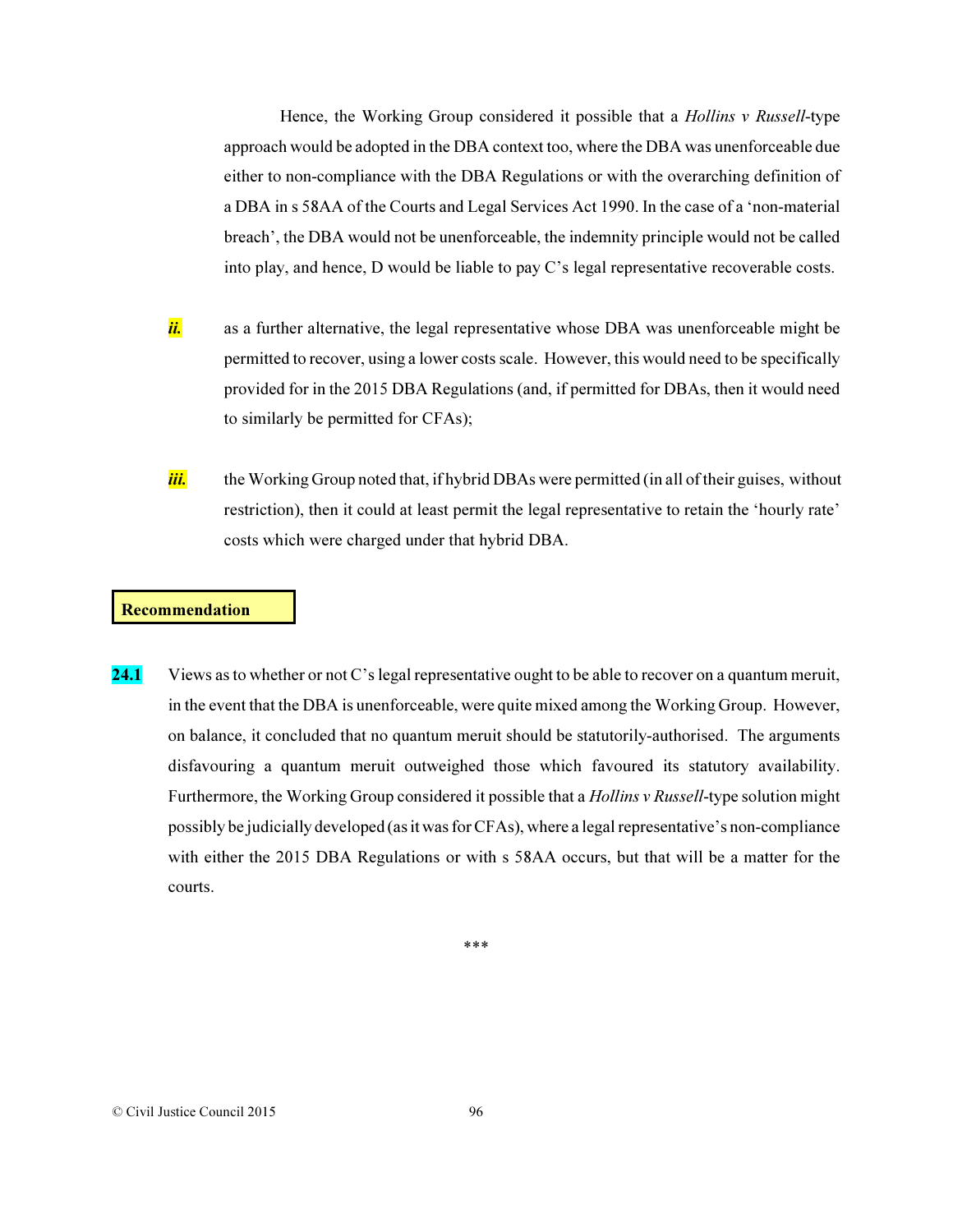# 25. INDEPENDENT ADVICE ABOUT THE DBA

#### The issue

Despite strong recommendation by Lord Justice Jackson that independent advice should be obtained, prior to a client entering into a DBA with a legal representative, so as to provide an extra layer of 'regulation' of the DBA regime, that recommendation was not statutorily implemented. The question arises as to whether the benefits of such a recommendation would outweigh the costs, such that it should be implemented in the 2015 DBA Regulations.

### Discussion points

1. In his report, *Review of Civil Litigation Costs* (Dec 2009), Lord Justice Jackson considered that a DBA should not be enforceable, unless the client had received independent advice about that DBA from a solicitor who had certified that he had advised the client about the terms of the DBA (per para 5.1(iii)). The question of who should pay for that independent advice was left open: '*[i]t would be a matter for discussion between solicitor and client*', and that if the solicitor did end up paying for it, because the client lacked the means to do so, that would not compromise the independence of the advice (per para 4.10).

2. Ultimately, this requirement for independent advice was not implemented by the drafters of the 2013 DBA Regulations. The Working Group understands that the key reason for that decision was that the drafters considered that the measure would add an additional cost to the DBA process which was not thought to be worthwhile in all the circumstances.

3. The Working Group took note of the fact that the *Code of Conduct for Litigation Funders* (Jan 2014) requires that independent advice be obtained before a Litigation Funding Agreement (LFA) is entered into. Clause 9.1 provides that, '*A Funder will take reasonable steps to ensure that the Funded Party shall have received independent advice on the terms of the LFA prior to its execution, which obligation shall be*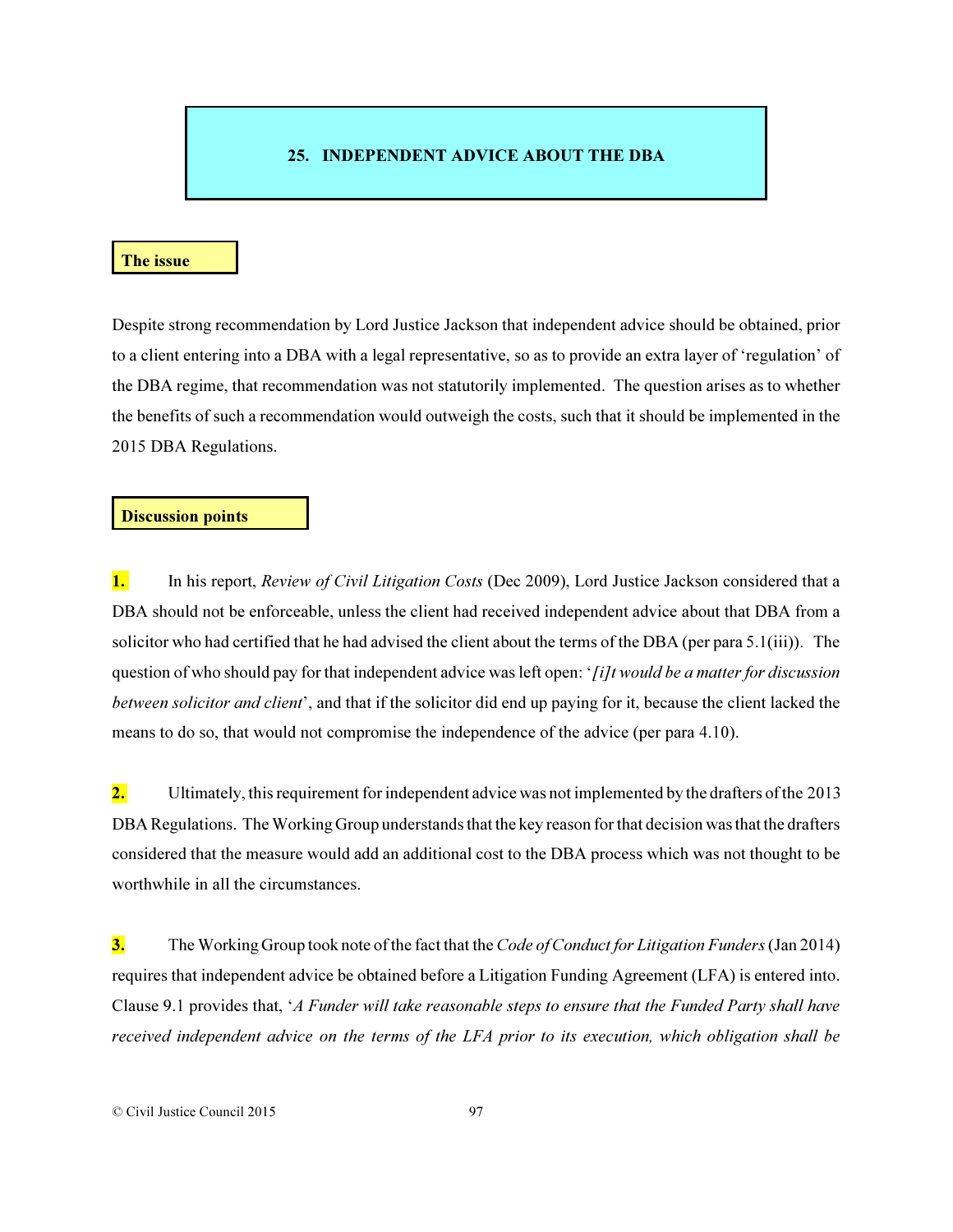*satisfied if the Funded Party confirms in writing to the Funder that the Funded Party has taken advice from the solicitor or barrister instructed in the dispute.*'

4. There was no equivalent requirement for independent advice where DBAs were entered into for employment matters, under the 2010 DBA Regulations.

5. The Working Group identified a number of problems or drawbacks with any requirement that independent advice be compulsorily obtained:

- *i.* conflicts of interest may conceivably arise, where another legal representative is introduced to the case, and who may take a view of the merits of (and an interest in) the dispute to which the DBA relates;
- ii. the quality of the advice may be variable, even questionable, at times and indeed, the complexity of the issues involved in DBAs, as reflected in the analysis contained in the Phase I study undertaken by this Working Group, bears testament to just how difficult it may be to provide the client with fulsome, yet digestible, advice about the DBA;
- *iii.* undoubtedly, the requirement to pay an independent solicitor will create another cost, whether borne ultimately by the client or by the legal representative who is instructed in the dispute;
- *iv.* the legal representative who is instructed in the dispute is already under a professional obligation, under the SRA's *Code of Conduct* (Version 14, revised 30 April 2015), to provide the client with the menu of funding options and to advise the client as to which funding option is appropriate to the needs and circumstances of the client (IB 1.19). Hence, it seems unnecessary to require another legal opinion to be furnished;
- $\nu$ , the confidentiality of the DBA agreement could be compromised by the requirement for independent advice, given that no model DBA agreement has yet been produced, and some legal representatives will have paid for bespoke DBA agreements to be drafted by counsel, which they will not be keen to distribute to potentially competitor firms; and

#### © Civil Justice Council 2015 98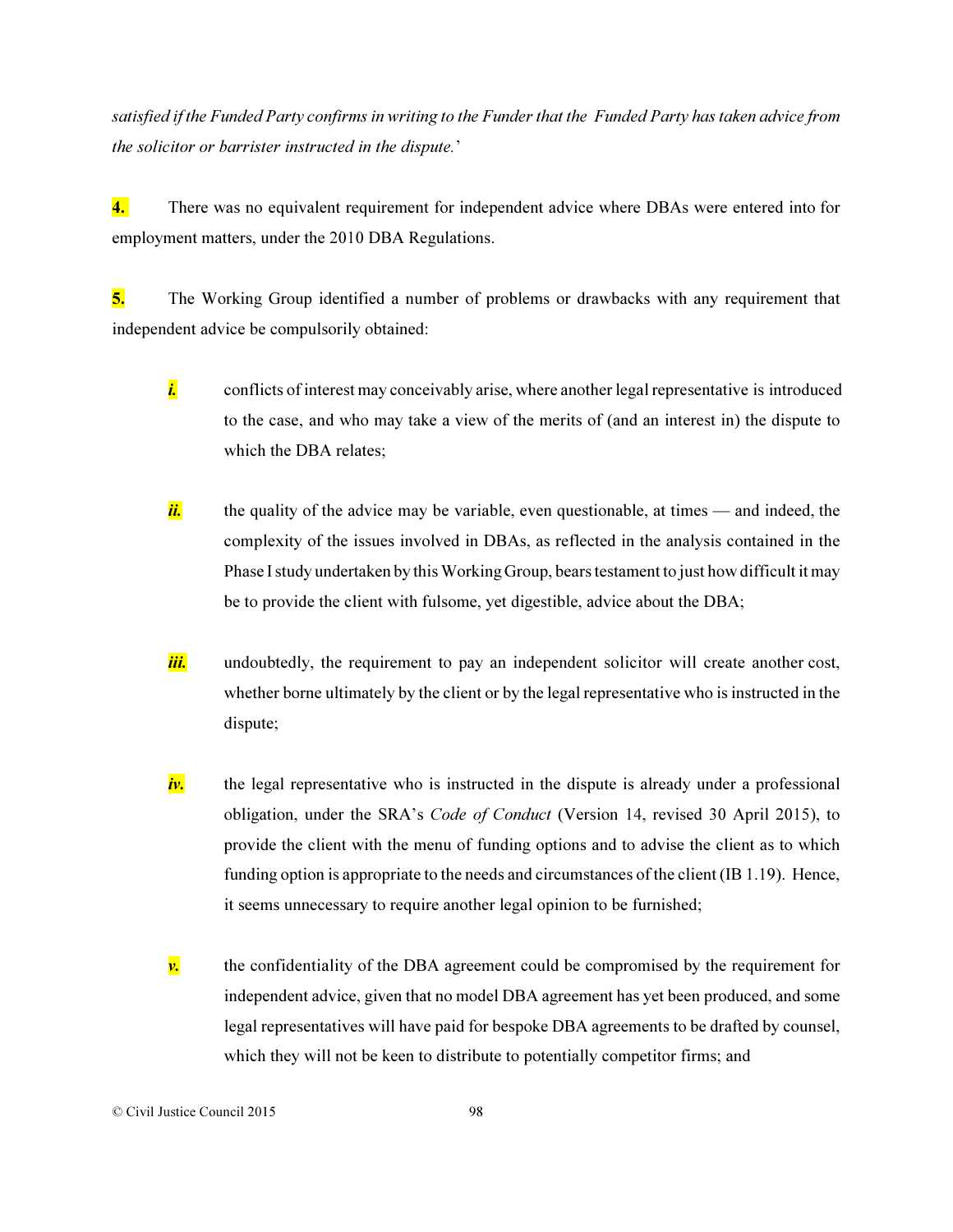*vi.* it is always open to the client to obtain independent advice about the terms of the DBA if he wishes to.

### **Recommendation**

25.1 On a costs–benefit analysis, the Working Group did not consider that any requirement for independent advice about the DBA should be incorporated in the 2015 DBA Regulations. A full explanation of the terms of the DBA is best addressed in other ways, particularly given the professional responsibilities resting upon a legal representative under the SRA's *Code of Conduct*.

\*\*\*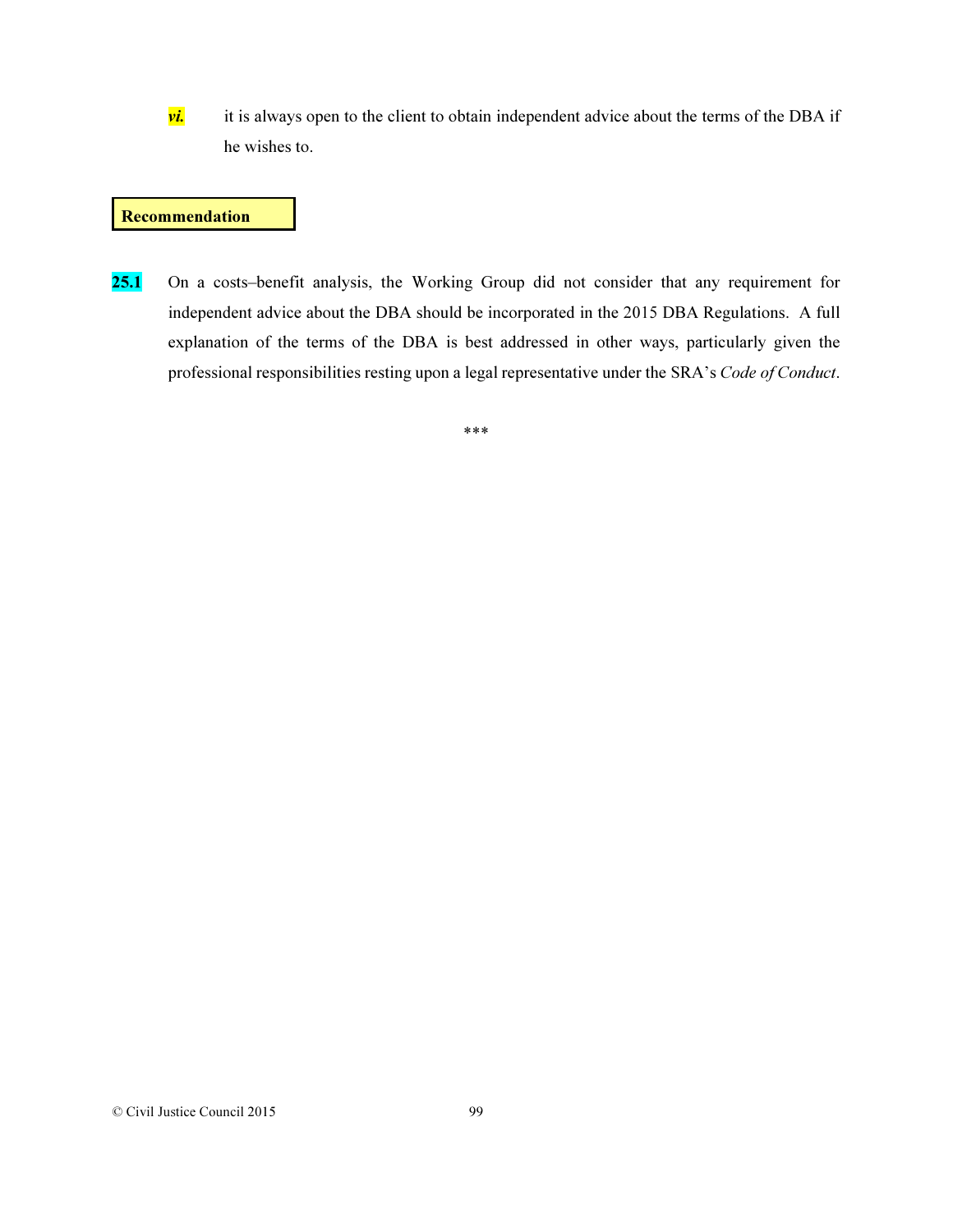## 26. NOTIFICATION OF DBA FUNDING TO THE OPPOSING PARTY

#### The issue

To date, there has been no requirement that a DBA be notified to the opposing party (or to the court), under either of the incarnations of DBA Regulations enacted in 2010 (for employment matters) or in 2013 (for civil litigation generally). The question is whether there is any justification for imposing that requirement in the proposed 2015 DBA Regulations.

## Discussion points

1. Insofar as other contingent forms of funding are concerned, there is no requirement that a Conditional Fee Agreement, or a Litigation Funding Agreement, be notified to the other side of the litigation. Where D applies for a security for costs order, then the presence of a Third Party Funder standing behind the litigation will become apparent, if the LFA provides that the Funder will meet any security for costs order made against the Funded Party (it being a requirement of the 2014 *Code of Conduct for Litigation Funding* that the LFA will state whether, and if so to what extent, the Funder will provide such security, per cl 10.3). Similarly, it is possible that DBA funding will become known to the other side, during the course of the litigation (e.g., when C submits a costs schedule or budget) — but without any requirement that it be disclosed.

2. The Working Group noted that, unlike in pre-LASPO days when D was liable for the success fee under a Conditional Fee Agreement, D is not liable now to pay for any outlays of that type. Similarly, the DBA fee will be paid to the legal representative from the damages recovered by C, and not by D. Hence, there is not the same need to notify D that C's case is being funded on a DBA basis, as D does not have the same vested interest in knowing of what funding arrangements C is utilising, as it did prior to 1 April 2013.

 $3.$  The notable exception to D's relative lack of interest or concern about the way in which C's case is being funded is where D may be entitled to pay less than the full recoverable costs, due to the application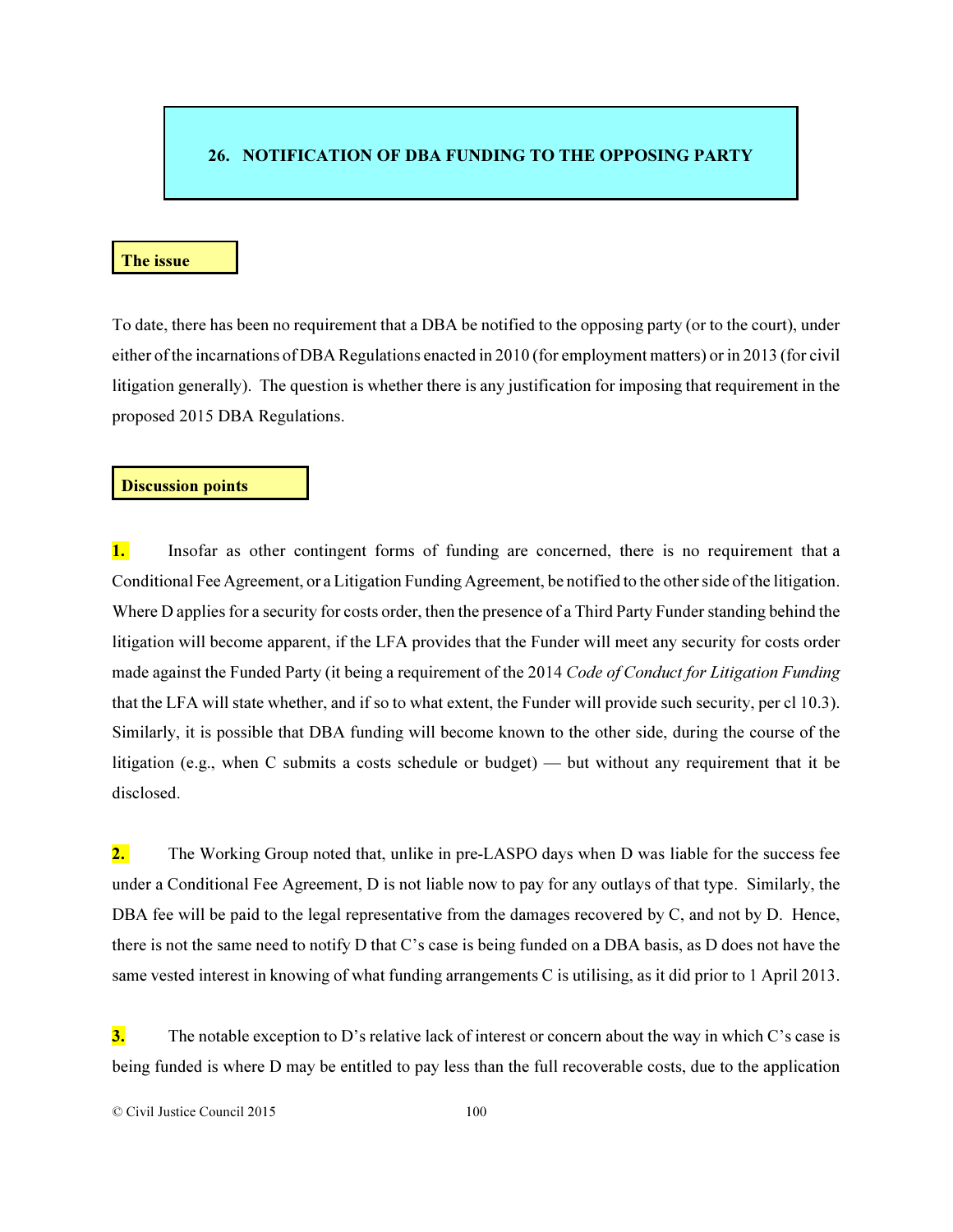of the indemnity principle (as discussed in Section 23 above). D may be interested to know on what basis C's legal representative is being paid for the legal services provided in the case, to ensure that D does not pay too much by way of recoverable costs (given that whatever that legal representative is paid by C under the DBA represents the ceiling of what recoverable costs can be obtained by D).

However, the most likely point in the litigation at which the DBA funding may become relevant to D is when recoverable costs are being quantified at the costs assessment stage, for C will only be able to claim the costs due under the DBA in its bill of costs. In that case, the Working Group did not consider that D should be entitled to know any sooner than that, as to whether it might have the benefit of a windfall arising from the indemnity principle.

4. The Working Group also considered whether there should be any requirement or benefit in the court being informed of the fact that DBA funding was being used in a case before it. However, this seemed unnecessary.

First, unitary litigation does not contain any certification regime that could require the court to certify financial adequacy of either party to bring or to defend the claim (contrast the certification which typically applies under opt-out collective actions regimes, and the corresponding recommendation contained in the EC's *Recommendation on Collective Actions* dated June 2013, in which Art 14 requires that '*[t]he claimant party should be required to declare to the court at the outset of the proceedings the origin of the funds that it is going to use to support the legal action*').

Secondly, if D brought a security for costs order against C, and for some reason C's legal representative had contracted under a DBA to provide that security (an unlikely, but not an impossible, scenario, as discussed in Section 28 below), then as with Funders, the existence of the DBA will inevitably come out into the open. However, it was not necessary to mandate that the DBA be disclosed for that reason.

Thirdly, the Working Group could not envisage a situation where the type of interim costs order made by the court would differ, depending upon whether or not the court knew that DBA funding was being employed.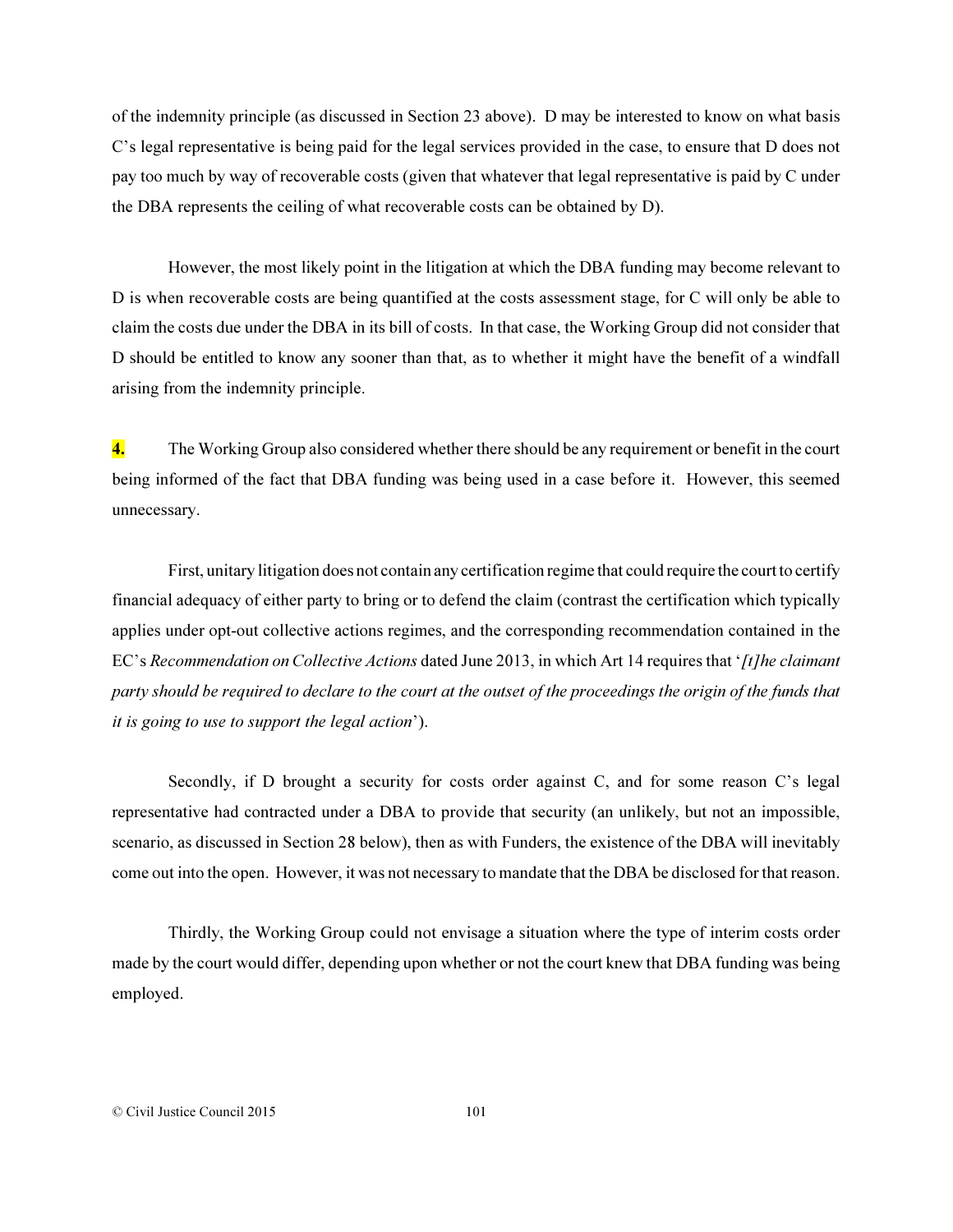### Recommendation

26.1 In the Working Group's view, whilst the opposing party will likely 'end up knowing' of the fact that DBA funding is being used by the opposing party, it is unnecessary for that fact of funding to be notified to the opposing party (or to the court). That position would be entirely consistent with the non-disclosure of a CFA in the modern litigious environment. Hence, no such requirement should be incorporated in the 2015 DBA Regulations.

\*\*\*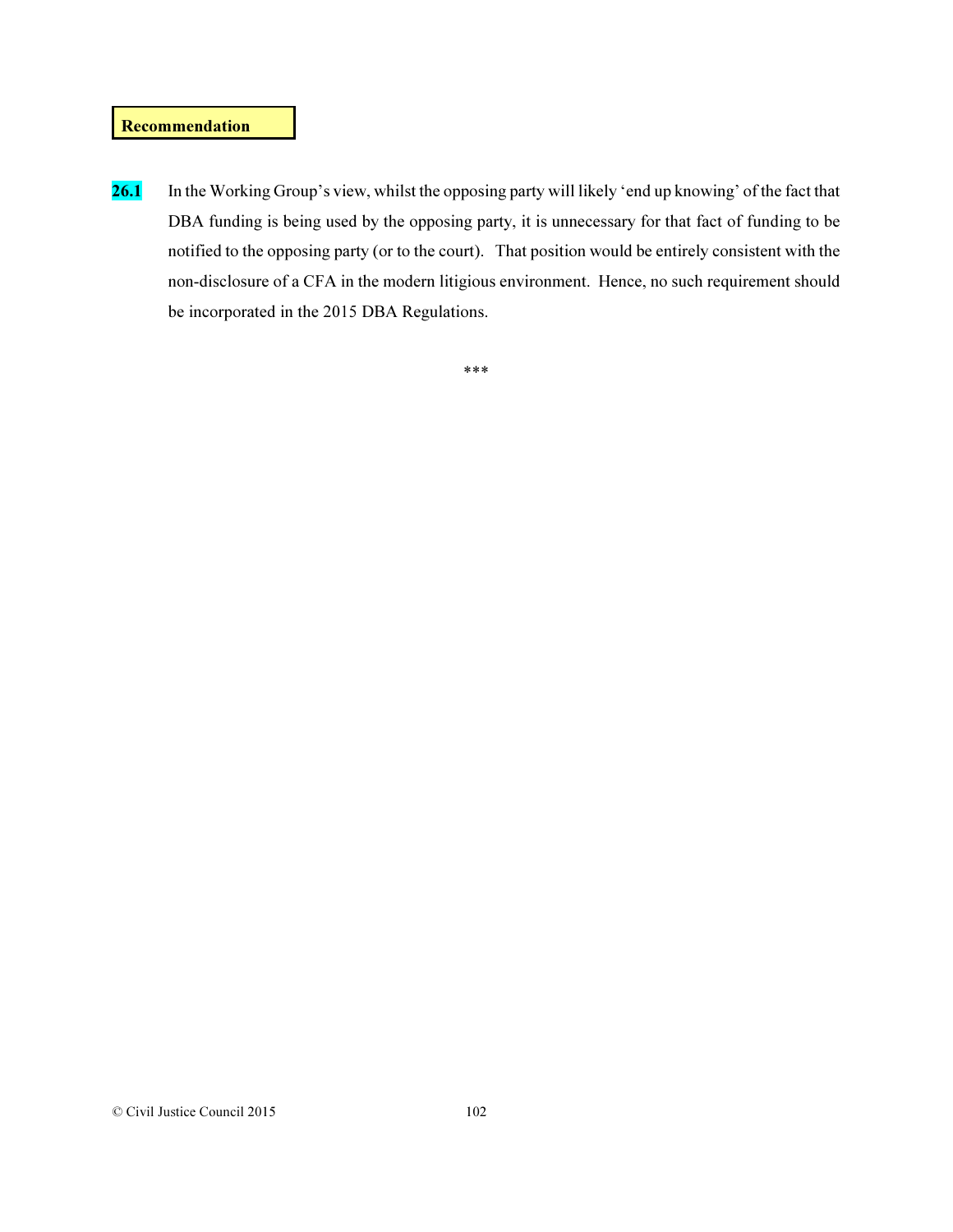## 27. TERMINATION OF THE DBA

#### The issue

The 2013 DBA Regulations do not contain any provisions regarding the grounds or manner of termination of the DBA, where the DBA is used for general civil litigation matters. Whatever provisions are contained in the 2013 DBA Regulations about termination (in Reg 8) pertain to DBAs for employment matters only. The issue for the Working Group was whether mandated grounds of termination should be specified in the proposed 2015 DBA Regulations as being the minimum grounds for termination contained in any DBA, or whether the grounds and manner of termination should be left entirely to negotiation between C (or D, if a defendant DBA is entered into) and his legal representative.

#### Discussion points

1. Re employment matters, the 2013 DBA Regulations are rather patchy and inconsistent, when the client's rights to terminate are contrasted with the legal representative's rights to terminate.

A legal representative can rely on only limited grounds of termination in an employment DBA, per Reg 8(4): '*The representative may not terminate the agreement and charge costs unless the client has behaved or is behaving unreasonably.*' However, there are no express provisions which similarly restrict the client's right to terminate on specified grounds, and hence, the client can, on the face of it, terminate an employment DBA for any reason.

2. Re the timing of the DBA's termination, there is nothing stipulated as to when a legal representative can terminate. However, for the client, Reg 8(3) provides that the client may not terminate the DBA: '*(a) after settlement has been agreed; or (b) within seven days before the start of the tribunal hearing.*'

The 2013 DBA Regulations contain provisions that: — the grounds and manner of termination stipulated in the 2013 Regulations are '*without prejudice*' to any rights that may accrue under the general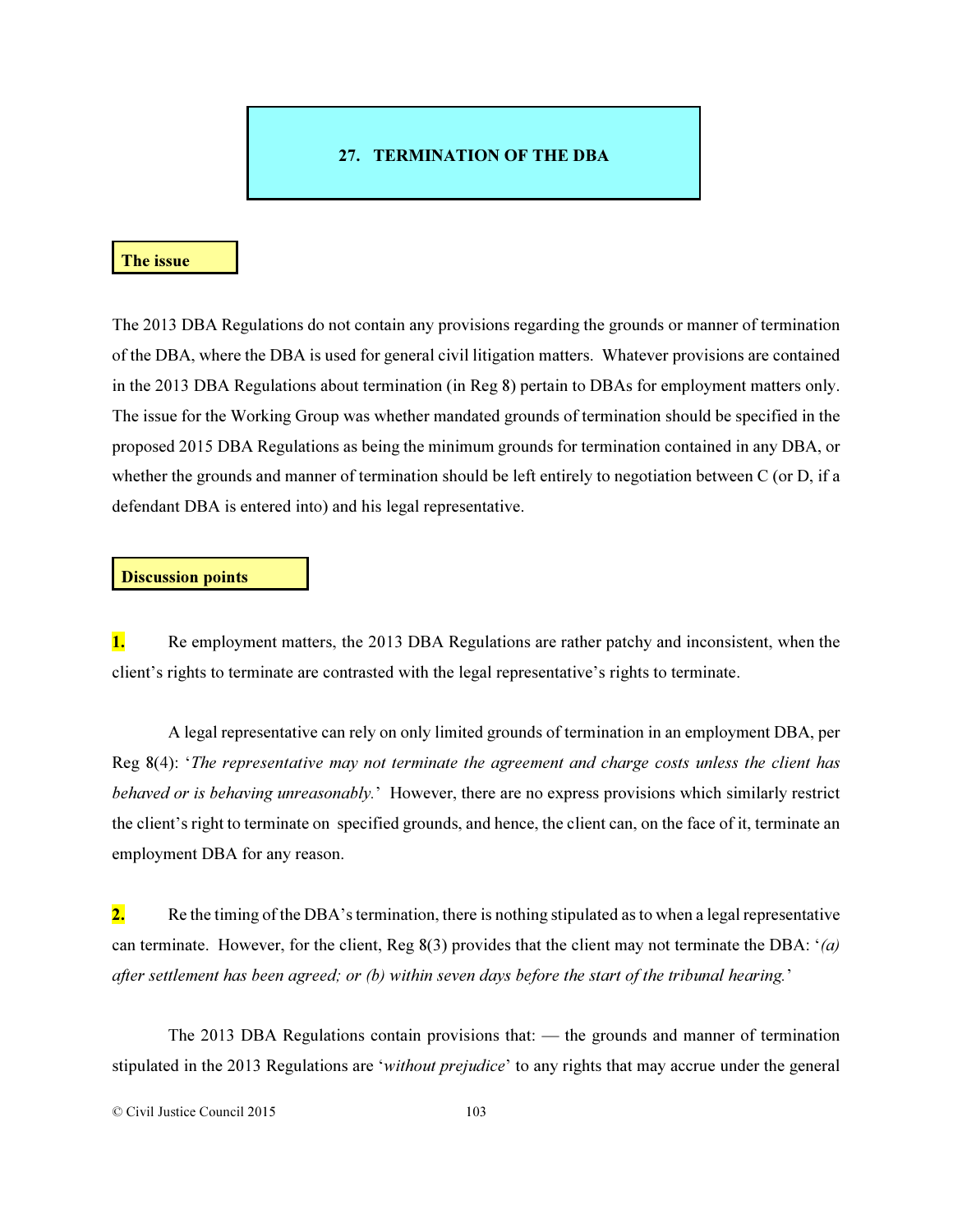law of contract; and if it is the legal representative who terminates, then that lawyer cannot charge the client '*more than the representative's costs and expenses for the work undertaken in respect of the client's claim or proceedings.*'

**3.** However, the abovementioned provisions apply solely to employment matters, and to nothing else. The Working Group understands that the drafters' intention, in drafting the 2013 DBA Regulations in that way, was that it was thought that additional protection was necessary in employment matters, given that those cases could be conducted by non-legally qualified representatives who would not be subject to regulation by the SRA or other professional body.

By contrast, for solicitors and barristers who entered into a DBA, the grounds of termination (and the protection afforded to each side) were best left to 'professional best practice', given that they each were subject to regulation by their professional governing bodies, and any perceived misconduct by either barrister or solicitor in terminating the DBA inappropriately could be challenged through those bodies.

4. The Working Group also took note of the precedent which is provided by the *Code of Conduct for Litigation Funders* (Jan 2014), which restricts the Funder's right to terminate a Litigation Funding Agreement (LFA) entered into with a client. Clauses 11 and 12 of the *Code* provide as follows:

*11. The LFA shall state whether (and if so how) the Funder, or Funder's Subsidiary, or Associated Entity, may ... terminate the LFA in the event that the Funder, or Funder's Subsidiary, or Associated Entity:* 

*1. reasonably ceases to be satisfied about the merits of the dispute;* 

*2. reasonably believes that the dispute is no longer commercially viable; or* 

*3. reasonably believes that there has been a material breach of the LFA by the Funded Party.* 

*12. The LFA shall not establish a discretionary right for a Funder, or Funder's Subsidiary, or Associated Entity, to terminate a LFA, in the absence of the circumstances described [in cl 11 above].* 

The Working Group took note of the fact that these clauses were duly included in the 2014 Code (and in its 2011 predecessor) for the protection of the Funded Client — but that Third Party Funders are in an entirely different circumstance from legal representatives, given that Funders are 'soft-regulated' by the Association of Litigation Funders, where they choose to be members of that Association (set out at <http://associationoflitigationfunders.com/documents/>).

© Civil Justice Council 2015 104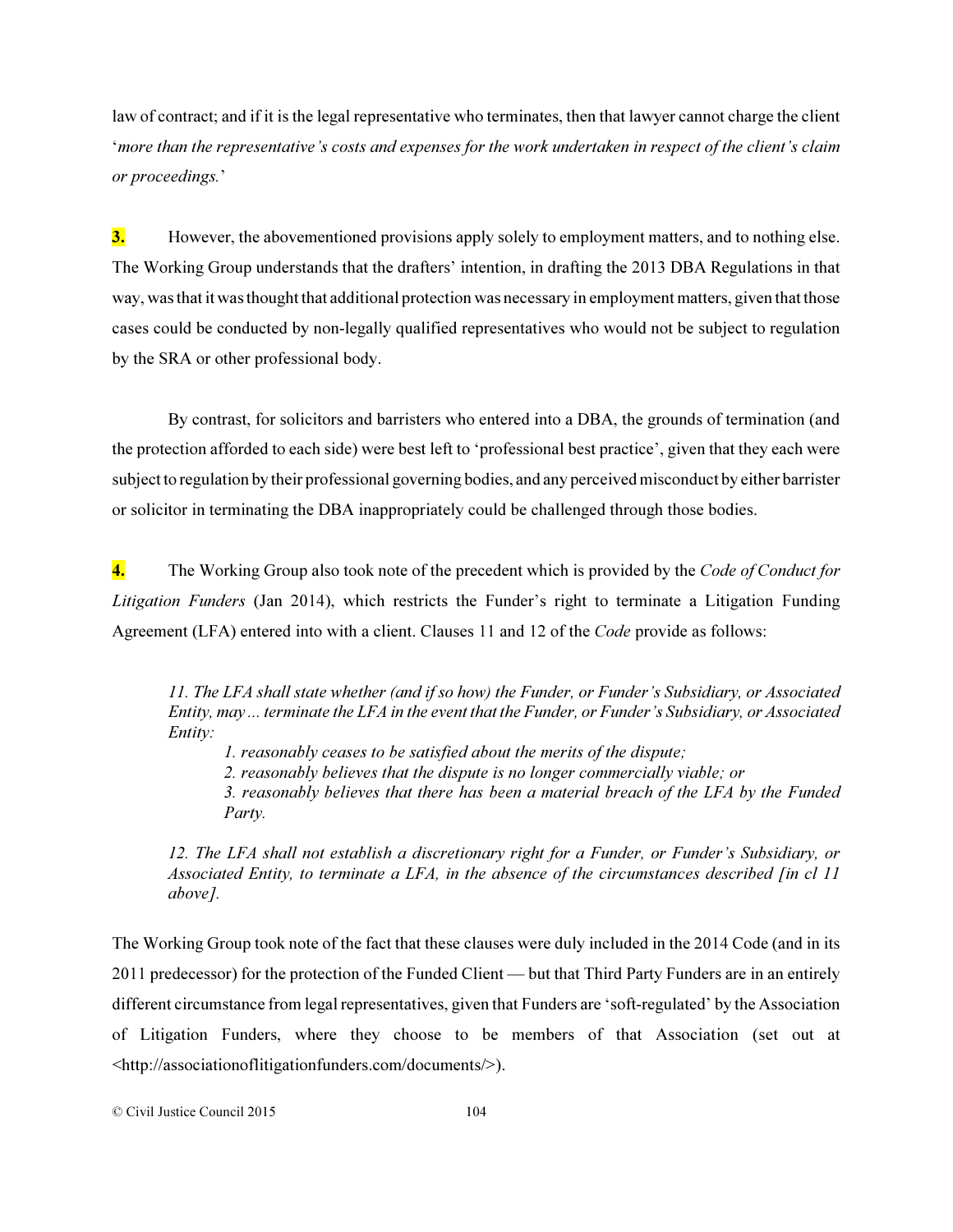5. The Working Group also noted that the relevant legislation governing Conditional Fee Agreements does not provide grounds for termination of a CFA. However, the Model Conditional Fee Agreement (CFA) (revised July 2014), produced by the Law Society of England and Wales, provides for how that CFA may be terminated by either side, per Sch 4, '*Law Society Conditions*'.

The client can '*end the agreement at any time*', and '*without reason*' (per Sch 3). Conversely, the legal representative can terminate the CFA if the client '*does not keep to his responsibilities*', or if the legal representative '*believes that the client is unlikely to win*', or if the client '*rejects the lawyer's opinion about making a settlement with the opponent*'.

Thus far, there has been no Model DBA produced by the Law Society (and the Working Group notes that whether or not the Law Society embarks on such a task is obviously for it to decide in due course).

6. The Working Group recognised that there were justifiable concerns, for both the client and for the legal representative, about the inappropriate termination of a DBA on either side.

For example, if a legal representative for C were to terminate the DBA because, say, a defence of illegality or contributory negligence looked far more likely after disclosure than it had before that stage, and the return to the legal representative consequently looked very poor (given that the '*payment*', or contingency fee, is based upon the '*sum recovered*' by C), then that would constitute a reasonable ground of termination by the legal representative. However, by contrast, if the legal representative considered that its overall exposure to DBA matters had become too great, and terminated its DBA with the client for that reason, then the grounds of termination would be unreasonable.

However, the concern about inappropriate termination could arise, equally, where C had been advised that its prospects of success at trial were excellent, and hence, terminated the DBA just prior to a judgment and an award of damages, thus precluding any liability to pay to the legal representative a percentage of those damages recovered.

7. Clearly, there are two approaches which have been adopted to date across the spectrum of contingency funding arrangements, as the above discussion demonstrates. One option (as applies to Third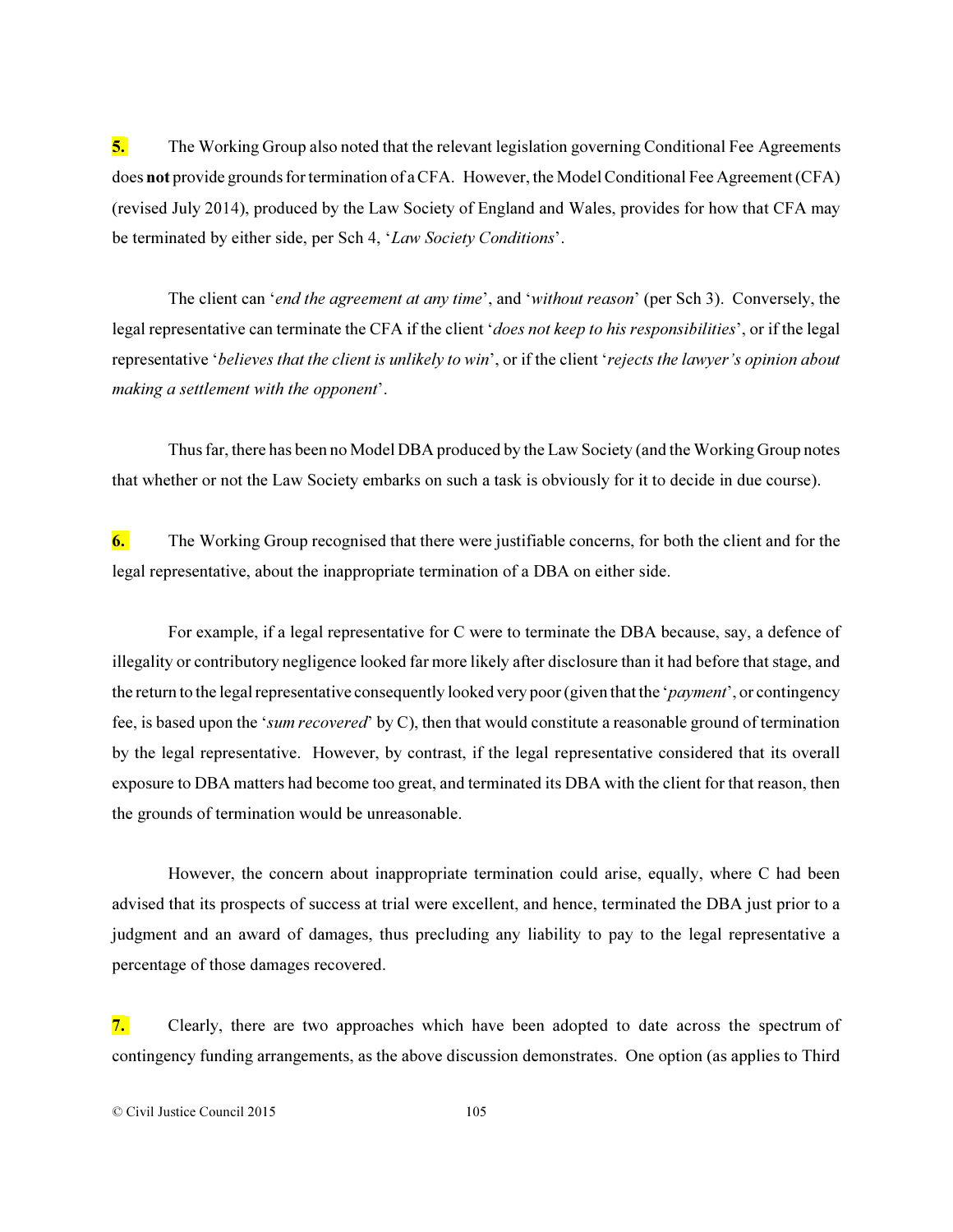Party Funders) is to restrict the grounds of termination to a limited few in the 2015 DBA Regulations, and to allow nothing wider than that. The other option (as applies to CFAs) is to leave the grounds of termination entirely to the negotiation of the legal representative and his client, without providing for that in the Regulations themselves (albeit that the termination of a CFA will, as mentioned above, also be subject to the applicable professional conduct rules).

8. The Working Group noted that the legal representative's ability to terminate the DBA will be restricted by its professional obligations. Under Indicative Behaviour 1.26 of the SRA's *Code of Conduct*, it is noted that '*ceasing to act for a client without good reason and without providing reasonable notice*' may tend to show that a solicitor has not achieved the outcomes required by the Code.

However, there is no similar overarching restriction on a client's right to terminate.

9. Regarding the risk that the client may terminate the DBA just prior to a successful claim at trial, the Working Group noted that the existing provisions in the 2013 DBA Regulations — stating that the client cannot terminate an employment DBA either after settlement, or within seven (7) days of the trial commencing — provided little comfort to a legal representative who had spent, possibly, years in preparing an action for trial. Indeed, the Working Group considered that Reg 8 of the 2013 DBA Regulations provided completely insufficient protection for a legal representative, were similar provisions to be applied to civil litigation generally. Termination of the DBA, eight days prior to trial, would leave the legal representative with the prospect of only recovering '*costs and expenses for the work undertaken in respect of the client's claim or proceedings*' (per Reg 8(2)) — a poor return indeed, if the legal representative obtains no return for the risk of funding the case on a DBA basis.

The Working Group noted that, under the model CFA revised by the Law Society (per Sch 4, '*Law Society Conditions*'), there is the prospect of a client having to pay a legal representative's '*basic charges, and our expenses and disbursements, including barristers' fees and success fees, if you go on to win your claim for damages*'. A similar protection could conceivably be incorporated within a DBA, ensuring that the legal representative was not left to his costs and expenses, if the DBA were terminated by the client close to the start of trial.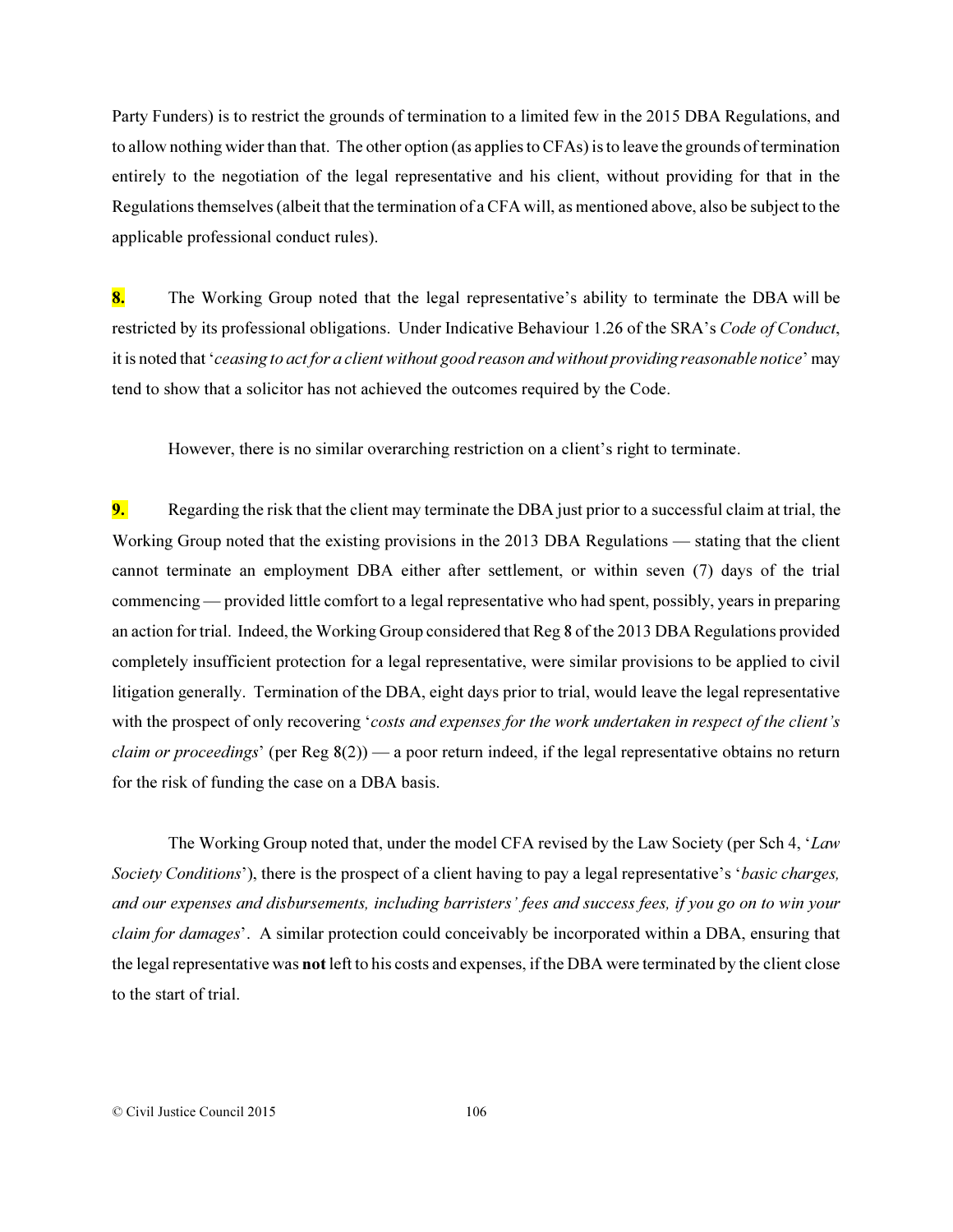10. Finally, it was suggested by the Working Group that the possibility of a client's late termination of the DBA, just prior to the start of the trial, could be an argument in favour of the permission of a hybrid DBA. At least, under that hybrid DBA, the legal representative would be contractually entitled to a (discounted) hourly rate for services rendered. However, ultimately the Working Group considered that a clause in the DBA (somewhat similar to the drafting of the model CFA agreement prepared by the Law Society) would preserve the legal representative's right to *'basic charges, expenses and disbursements, including barristers' fees and the DBA payment*' upon termination by the client, provided that the effect of such a clause was clearly and adequately explained to the client at the outset.

#### Recommendation

27.1 On balance, the Working Group considered that grounds and manner of termination of a DBA, and the consequences of the termination on either side, was best left to negotiation between the legal representative and his client in the DBA itself, without providing for those in the 2015 DBA Regulations. The professional obligations to which each solicitor and barrister was subject should be sufficient protection for the client against inappropriate termination by that legal representative; and the ability to draft a suitable DBA was sufficient protection for the legal representative against inappropriate, or unfortunate, termination by the client.

\*\*\*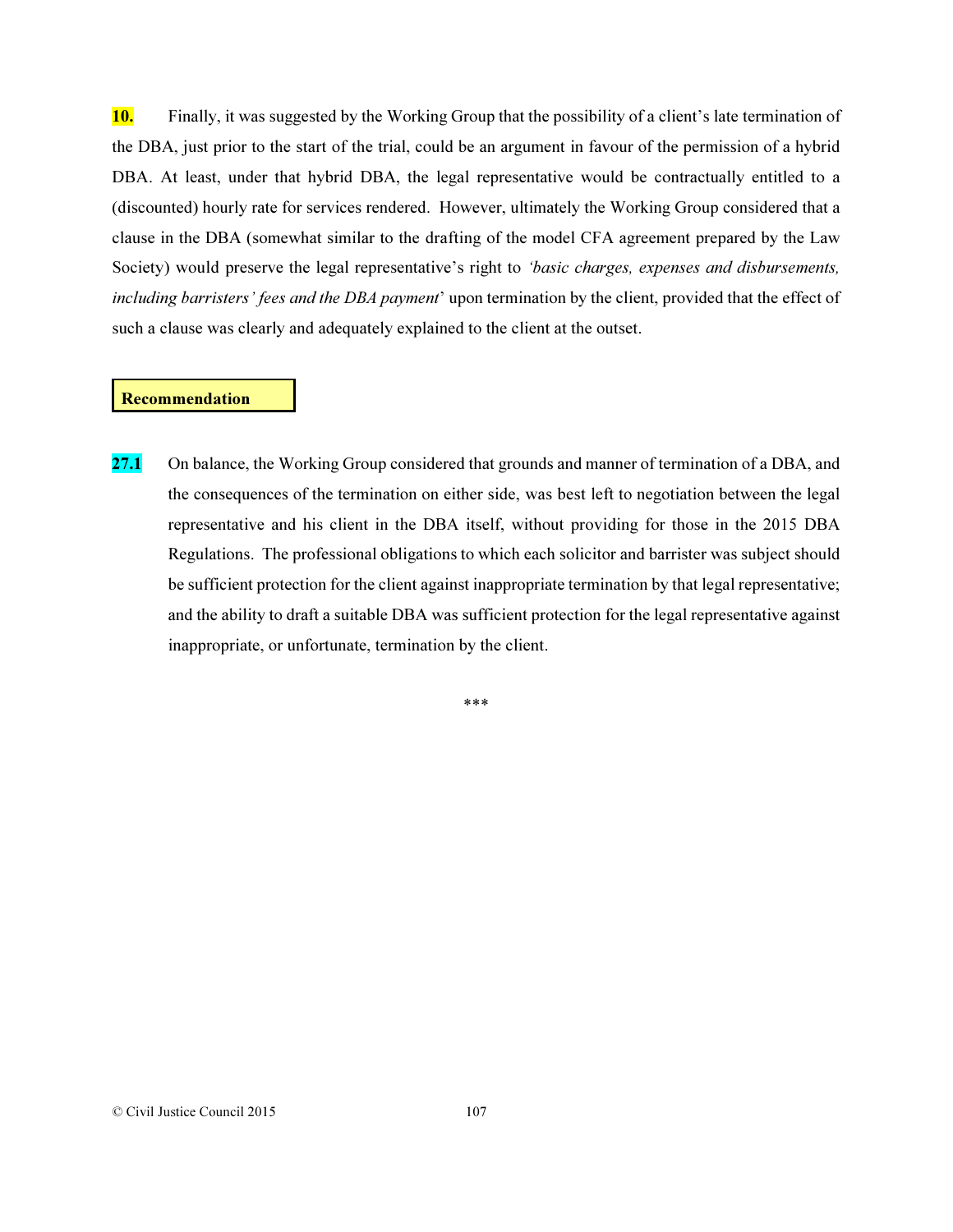## 28. AWARDS OF COSTS AGAINST C'S LEGAL REPRESENTATIVES

#### The issue

Given that the legal representative who is funding an action on a DBA basis has a 'stake in the litigation', the question arises as to when (if at all) that legal representative would be liable for costs, and whether any statutory provision should be made for that scenario.

#### Discussion points

1. When acting under a lawful Conditional Fee Agreement, C's legal representative is generally entitled to an immunity from an adverse costs order (per the so-called *Hodgson* immunity, pursuant to *Hodgson v Imperial Tobacco Ltd* [1998] EWCA Civ 224, [1998] 1 WLR 1056. According to Lord Woolf MR (at 1065, 1067), '*[t]he existence of a CFA should make a legal advisor's position as a matter of law no worse, so far as being [personally] ordered to pay costs is concerned, than it would be if there was no CFA. This is unless, of course, the CFA is outside the statutory protection ... it must now be taken to be in the public interest, and should be recognised as such, for counsel and solicitors to act under a CFA. There are no grounds for treating the party who is or has been represented under a CFA differently from any other party. The same is true of their lawyers.*' This immunity is, of course, judicially-granted, it does not arise from the Civil Procedure Rules or from any other statutory source.

The Working Group understands that the Governmental view is that there is no necessity to provide statutorily for a similar immunity from adverse costs for the legal representative acting under a DBA, for it is likely that a court will extend a *Hodgson*-type immunity to the DBA context too.

2. However, it may be queried whether such an assumption would necessarily be correct. After all, a legal representative funding the litigation under a DBA is standing in a position somewhat akin to a Third Party Funder — funding the litigation for a stake in the outcome, represented by a 'cut' of the damages. And a Third Party Funder may be liable for a non-party costs order under the Supreme Court Act 1981, s 51(1)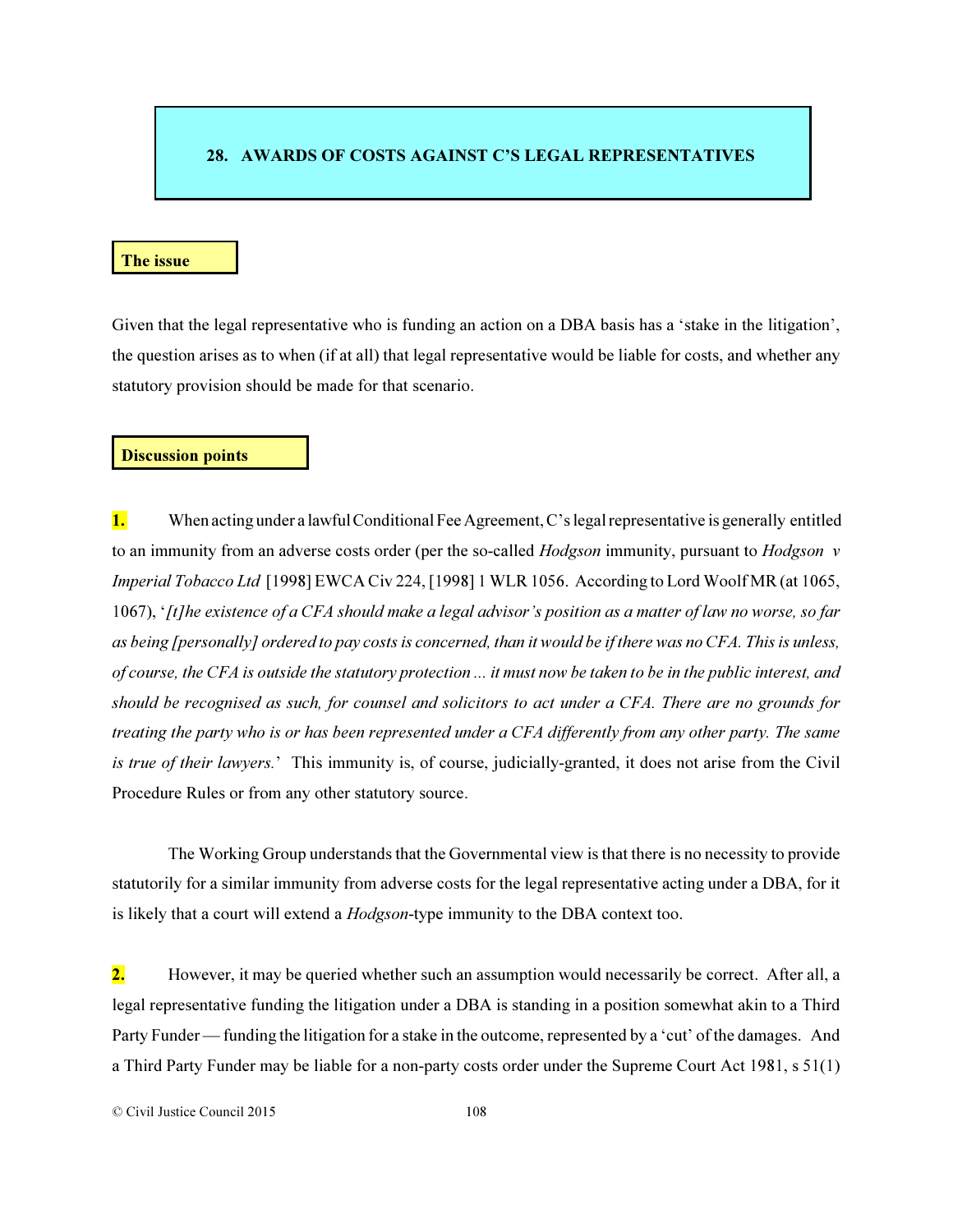and (3) (as inserted by the Courts and Legal Services Act 1990, s 4), given that it has a 'connection' with the proceedings in question.

For example, in *Arkin v Borchard Lines Ltd* [2005] EWCA Civ 655, [38], Lord Phillips MR remarked that, '*it [would be] unjust that a funder who purchases a stake in an action for a commercial motive should be protected from all liability for the costs of the opposing party if the funded party fails in the action.*' Of course, that case concerned a 'pure funder', i.e., one with no pre-existing interest in the subject matter of the litigation. However, Lord Phillips continued (at [44]), that, '*[w]hile we have confined our comments to professional funders, it does not follow that it will never be appropriate to order that those who, for motives other than profit, have contributed to the costs of unsuccessful litigation, should contribute to the successful party's costs on a similar basis.*' The sentiments of Lord Brown in *Dymocks Franchise Systems (NSW) Pty Ltd v Todd* [2004] UKPC 39, [2004] 1 WLR 2807, [25] are also worth noting: '*[w]here, however, the non-party not merely funds the proceedings but substantially also controls or at any rate is to benefit from them, justice will ordinarily require that, if the proceedings fail, he will pay the successful party's costs. The non-party in these cases is not so much facilitating access to justice by the party funded as himself gaining access to justice for his own purposes*.' Arguably, a legal representative who is providing legal services, and so undertakes a case on a DBA, may fall within these sentiments.

On the other hand, the Working Group also noted that a solicitor acting under a DBA (as a lawful means of structuring his representation) may be viewed as being quite different from the position of a Funder whose involvement in the litigation is solely motivated by reasons of commercial investment.

In any event, it is not entirely clear that a Funder and a legal representative, both of whom are funding the litigation on a contingent basis, would (or should) be considered differently for this purpose, or that it can be assured with absolute confidence that the *Hodgson* immunity would be judicially 'carried over' to the DBA context.

3. However, and understandably, legal representatives would be loath to undertake any DBA funding at all, were it feasible that that legal representative could be liable for any adverse costs order, as a non-party, under s 51(1) and (3). Any uncertainty on this point will likely have a chilling effect on the take-up of DBA funding by law firms.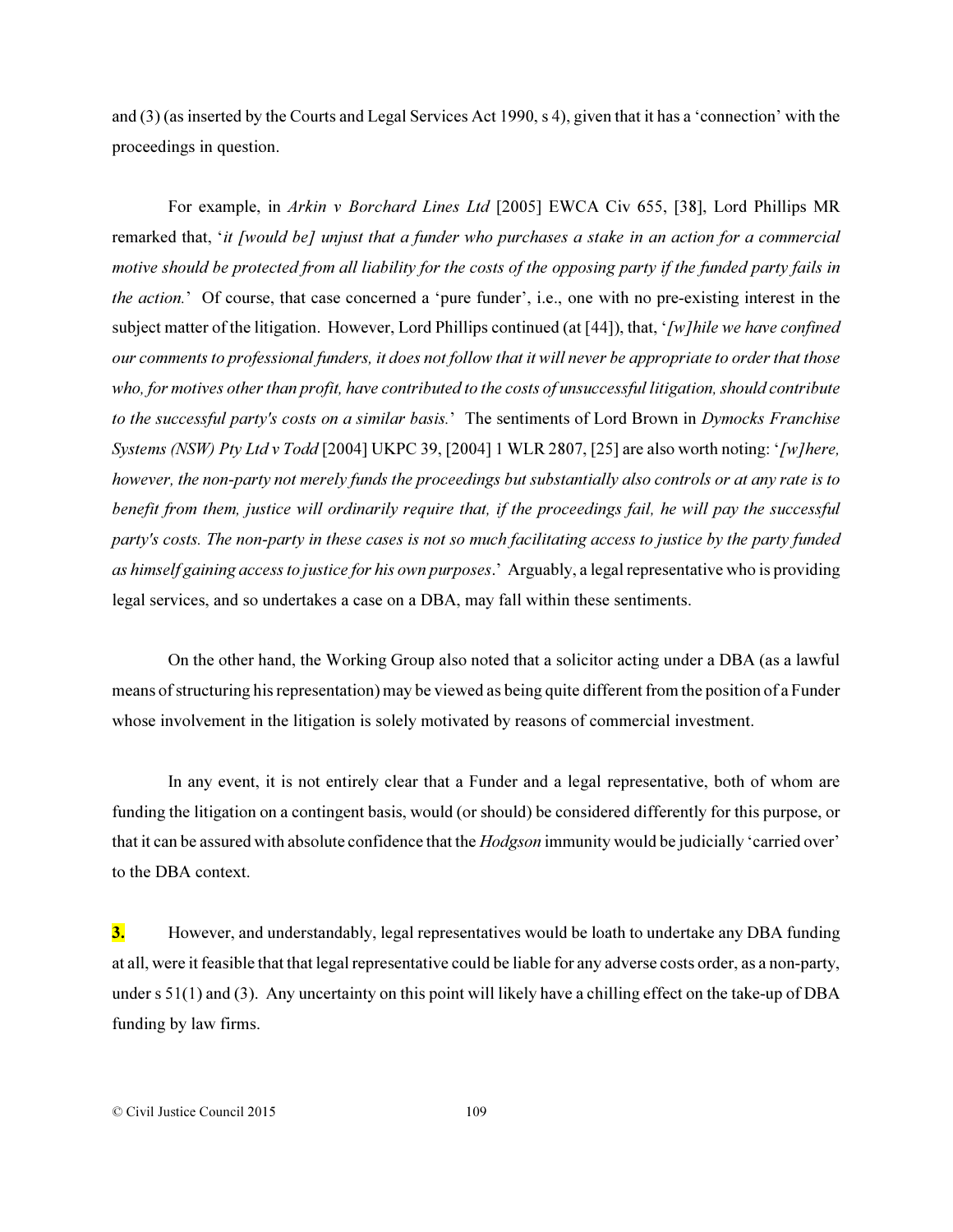For that reason, some statutory clarification of the point (e.g., either permitting non-party costs orders against the legal representative, or prohibiting them in all cases except in circumstances where the *Hodgson* immunity would be lost), may be desirable in the 2015 DBA Regulations.

4. The Working Group anticipated that, if the legal representative engaged in any conduct under a DBA that might be considered to be champertous (such as taking an inappropriate degree of control of the litigation, and seeking to control its course), then a non-party costs order against that legal representative would be possible. However, the Working Group considered that such a scenario was extremely unlikely, and would be assessed on a case-by-case basis.

5. Further, under CPR 25.14(2)(b), a non-party security for costs order is possible against any party who '*had contributed or agreed to contribute to the claimant's costs in return for a share of any money or property which the claimant may recover in the proceedings, and is a person against whom a costs order may be made.*' In *Chilab v King's College London* [2012] EWCA Civ 1178, Hughes LJ clarified that the statutory precondition for such an award was that the third party must have '*contributed or agreed to contribute*' to C's costs, and that there should be an agreement for the third party to '*a share of any money or property which the claimant may recover in the proceedings*'. In *Chilab*, whilst the first limb may have been met, the second condition certainly was not (as there was no agreement by the non-party wife to share in any damages recovered by her husband, given that her contribution to her husband's costs of prosecuting the claim were made out of natural love and affection). However, in the case of a DBA entered into between a client and a legal representative, both limbs are likely to be satisfied.

Again, as with adverse costs, some statutory clarification of the point (either permitting non-party security for costs orders against the legal representative, or prohibiting them altogether), may be desirable in the 2015 DBA Regulations. Any potential liability for a security for costs order would have a chilling effect upon the take-up of DBAs by legal representatives.

6. Another query is whether a legal representative would be inclined, or indeed lawfully able, to contractually undertake to pay adverse costs, or to cover any security for costs order, if they were incurred, in return for a higher damages 'cut' of the sum ultimately recovered by C (albeit a cap that was within the statutory limits). Rarely, a law firm with a reasonably-sized 'war chest' may be in a position to do so.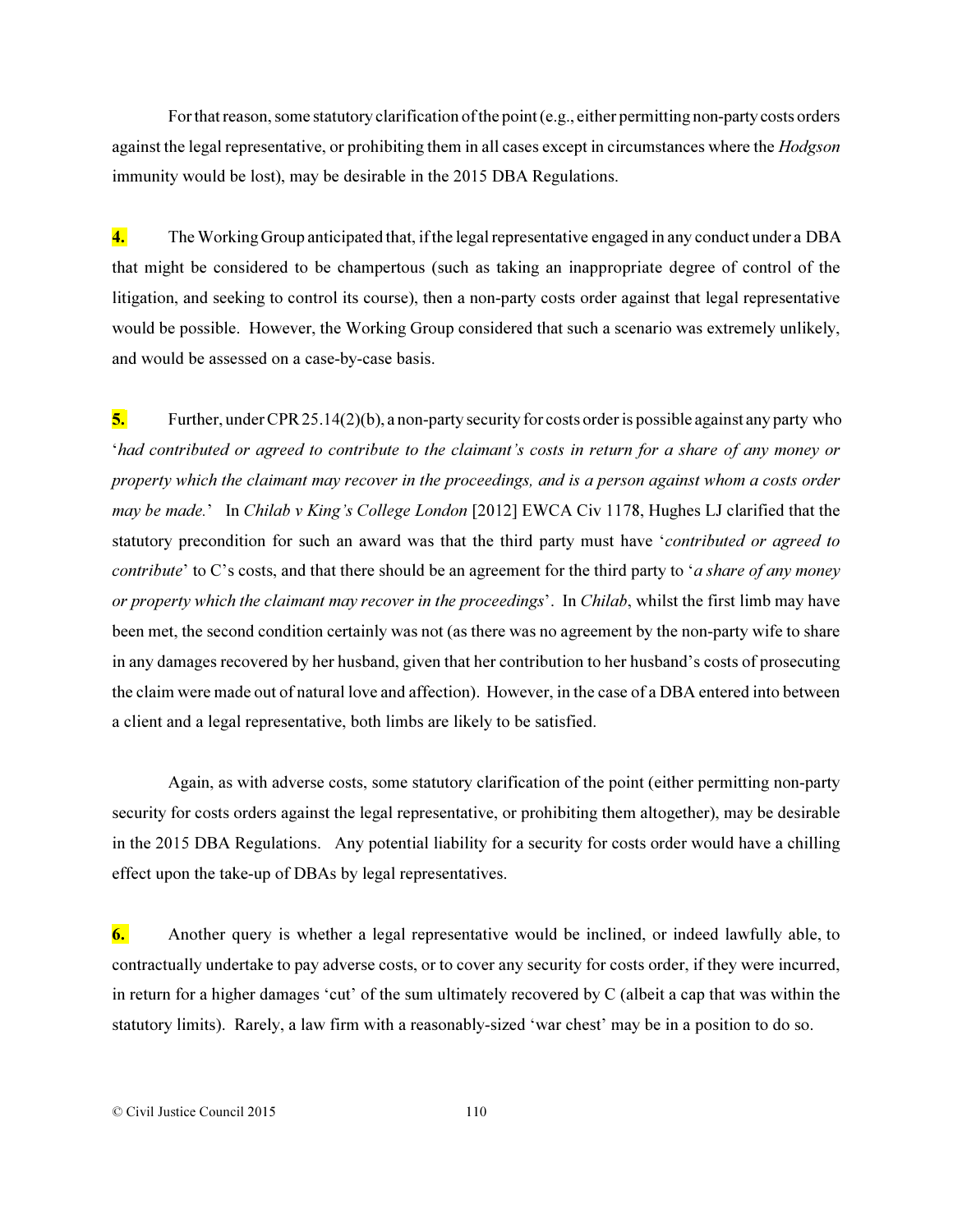Covering adverse costs and/or security for costs is customary for a Third Party Funder, and indeed, under the *Code of Conduct for Litigation Funding* (Jan 2014), the LFA is required to state whether (and if so, to what extent) the Funder is liable to the Funded Party to meet any adverse costs order, security for costs or 'other financial liability' (per cl 10). Presumably the DBA would also need to clearly stipulate that contractual obligation to cover adverse costs, security for costs, or any other expense.

There would appear to be nothing in the SRA's *Code of Conduct*, or at common law, to prevent the legal representative doing so. In *Sibthorpe v Southwark LBC* [2011] EWCA Civ 25, the legal representative's CFA provided that, if the client was unable to obtain an ATE policy to cover adverse costs, then '*we indemnify you against payment of your opponent's charges at the end of the case if you lose. This means that we will pay those charges.*' The question for the Court of Appeal was whether that indemnity was champertous. Lord Neuberger MR held that the ancient rule against champerty did not prevent a solicitor from agreeing to indemnify his client against any liability for adverse costs which that client might incur, if the claim against D was lost. That indemnity, in seeking to facilitate access to justice, was not champertous, mainly because modern authority '*strongly suggest that champerty should be curtailed not expanded, and, given that champerty is based on public policy, it is hard to see how arrangements such as the indemnity, at the very least in connection with litigation such as that in these cases, are against the public interest or undermine justice*' (at [51]). Furthermore, the inclusion of the indemnity in the CFA did not render the contract a contract of insurance — it remained, at all times, a contract for the provision of legal services (at [59]).

### **Recommendations**

- 28.1 Given that some uncertainty may arise as to whether or not the *Hodgson* immunity will translate from the CFA context to the DBA context, some statutory clarification in the 2015 DBA Regulations (either mandating the legal representative's immunity from adverse costs unless exceptional circumstances applied, or permitting an adverse costs order in appropriate circumstances) may be warranted, so that legal representatives are not operating under any uncertainty in this regard.
- 28.2 There is no apparent reason why the legal representative may not contractually agree to cover any adverse costs order or security for costs order which is awarded in D's favour. Modern authorities tend to indicate that such an arrangement would not be champertous, or contrary to the SRA's *Code*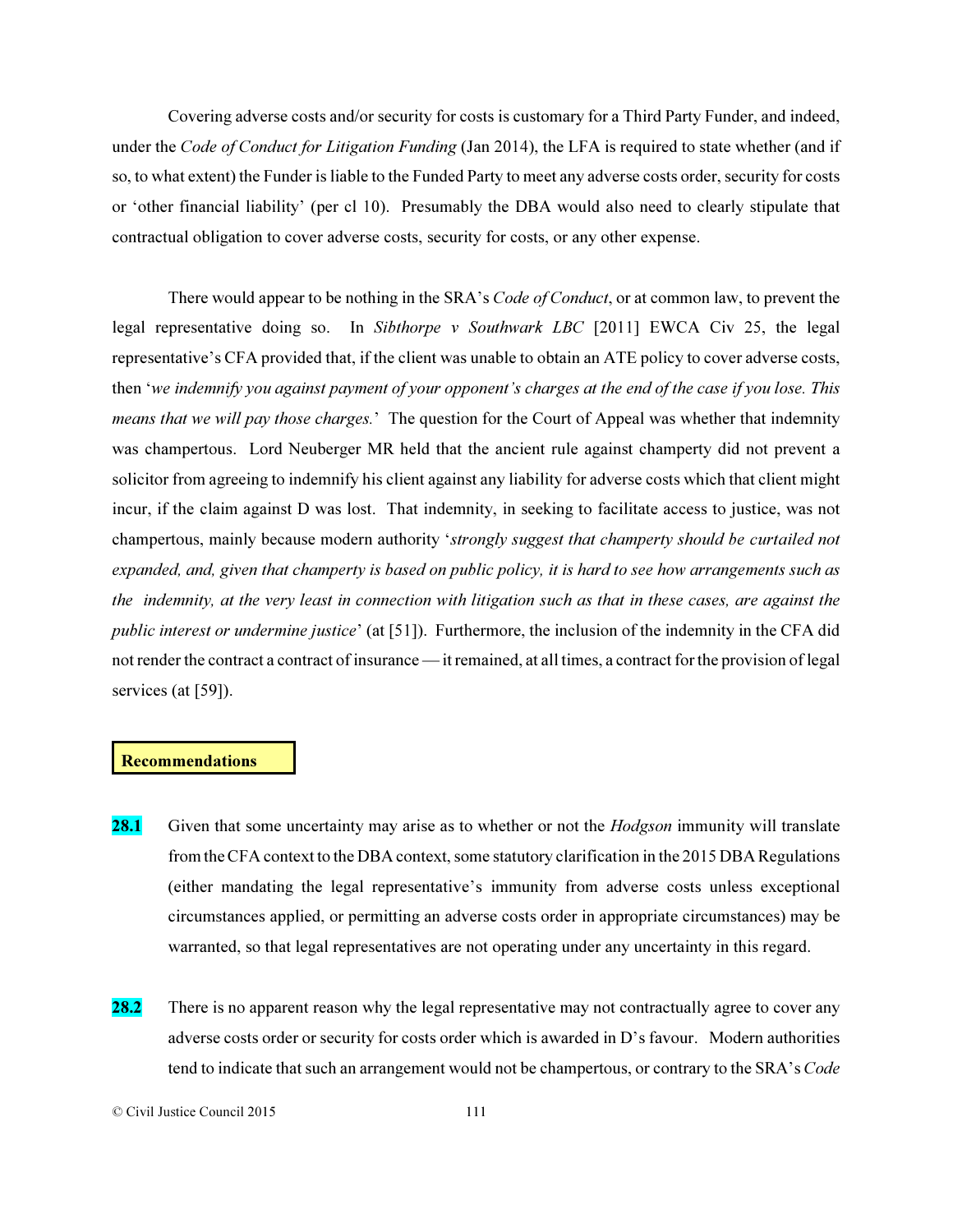*of Conduct*. However, in order to avoid any satellite litigation about the point, the drafters of the 2015 DBA Regulations may wish to clarify the issue.

```
***
```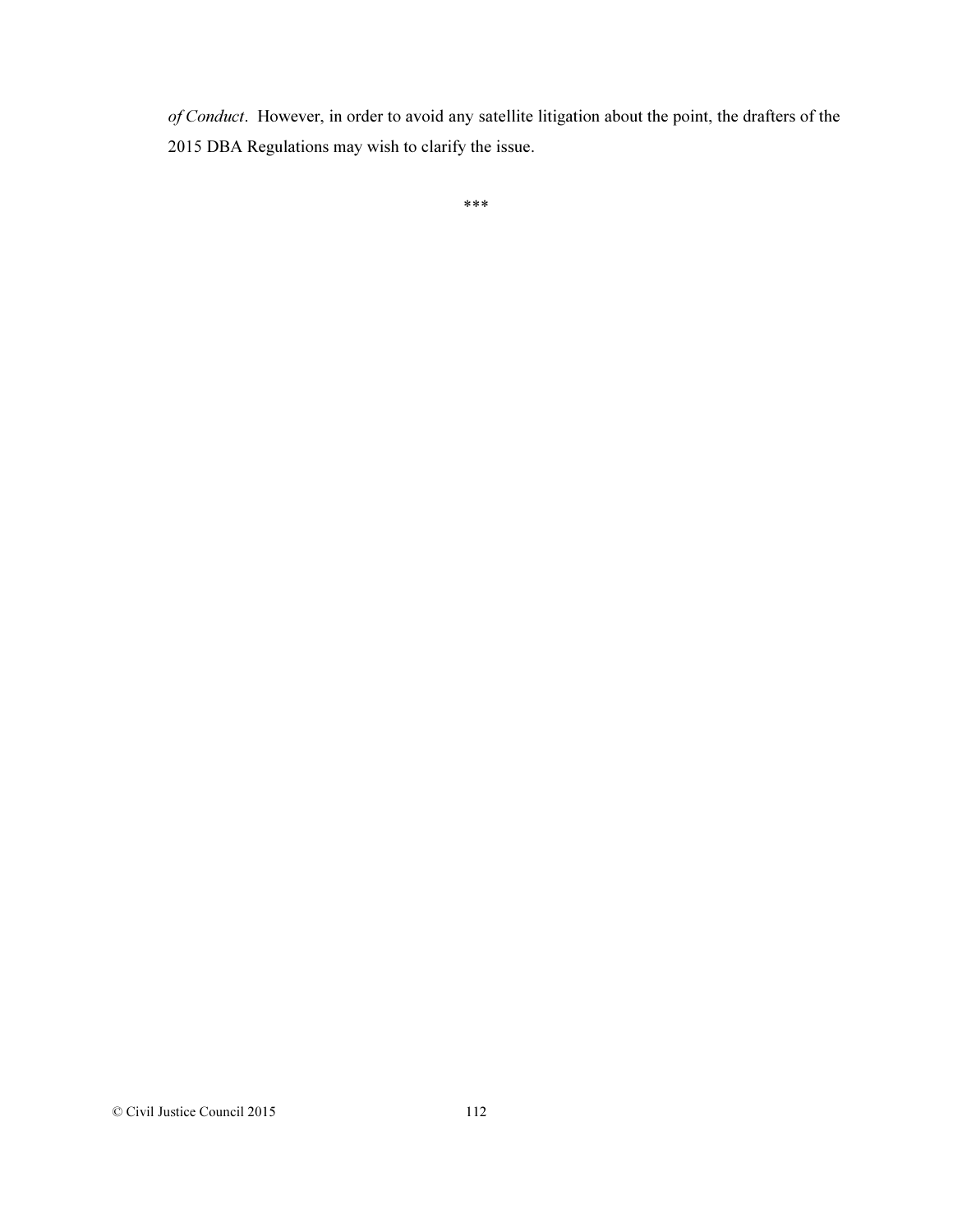## 29. THE *ARKIN* PRINCIPLE

#### The issue

Where a Third Party Funder is providing funding expenses in a case in which the legal representative is operating on a DBA, the question arises as to whether the *Arkin* principle would apply to the Funder, as it applies where the legal representative is acting on a Conditional Fee Agreement.

#### Discussion points

1. This section is directed to the scenario where a Third Party Funder is funding expenses only (because if a DBA is operative, then there will not be any legal fees for a Funder to directly fund to the client). This section is not aimed at the 'Funder's hybrid DBA' (discussed in Section 9 of the Report), where the Funder does not enter into an LFA directly with the client, but rather, enters into a funding agreement with the legal representative). In the Working Group's view, it is not entirely clear whether the Funder would be liable for adverse costs under a hybrid DBA (if the matter was left silent), given that the Funder is funding the legal representative's cash flow and not funding the action per se. However, this section is directed towards the scenario of where the Funder is funding the expenses in the litigation.

2. Under the so-called *Arkin* cap (named after *Arkin v Borchard Lines Ltd* [2005] EWCA Civ 655), the relevant legal representative was acting on a CFA, and a Third Party Funder provided the funds necessary to pay for the claimant's expert reports in the competition law litigation. The Court of Appeal held, in *Arkin*, that the Funder's liability to pay an adverse costs order is to be capped to the extent of the funding which the Funder provided to the Funded Party. It is always open to a Funder to contractually agree to cover a greater amount of adverse costs than the *Arkin* cap; but it is also open to a Funder not to contractually cover these at all, in which case the Funder is potentially liable to pay twice the amount of funding which it has provided to the Funded Party in order to advance the case, by virtue of the *Arkin* cap.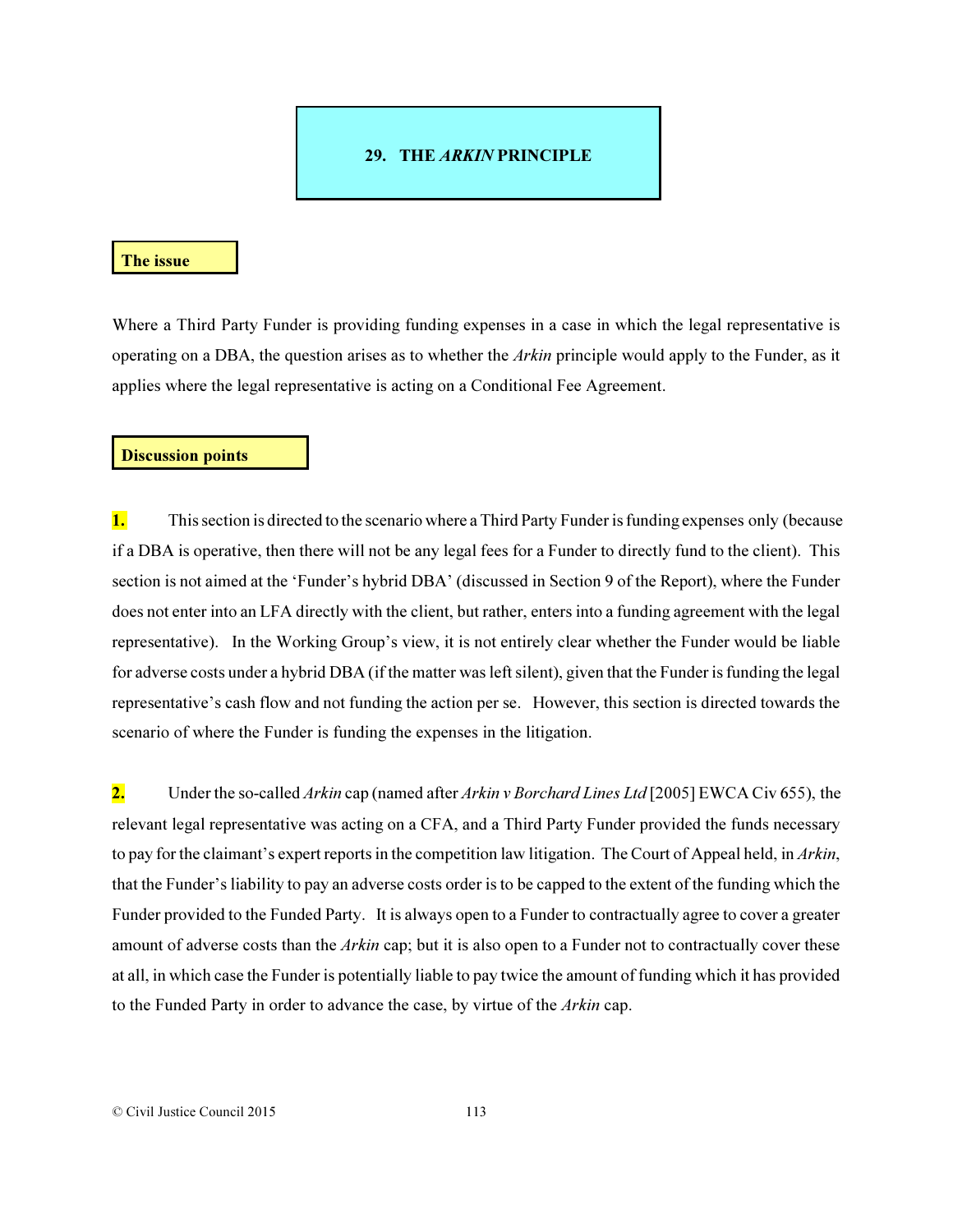In *Excalibur Ventures LLC v Texas Keystone Inc (Rev 2)* [2014] EWHC 3436 (Comm), another CFA case, the court applied the *Arkin* cap, but noted that, '*[t]he position might be different if a funder had behaved dishonestly or improperly or if, as the Court put it in* Arkin*, "the funding agreement falls foul of the policy considerations which render an agreement champertous" e.g. if the funder has taken complete control over the litigation. In such a case, it may be that there should be no cap at all*' (at [72]).

Thus far, however, no case has addressed whether the *Arkin* cap would translate to the DBA context. To reiterate, in *Arkin* itself, the Funded Party's solicitors were operating on a CFA.

3. In his report, *Review of Civil Litigation Costs: Final Report* (Dec 2009), Sir Rupert Jackson recommended that, in order to protect a winning defendant, the *Arkin* cap should be statutorily overruled: '*either by rule change or by legislation, [a Funder] should be exposed to liability for adverse costs in respect of litigation which they fund. The extent of the Funder's liability should be a matter for the discretion of the judge in the individual case ,[but] should not be limited by the extent of its investment in the case*' (in para 11.4.7).

This recommendation has not as yet manifested in legislative reform — although if the drafters of the 2015 DBA Regulations were so minded, the reform of DBAs would present an opportunity to implement this, at least in that context. The Working Group noted that, if this recommendation of the Jackson Report is implemented, then that change would presumably need to be applied to CFA funded cases too.

4. However, the parity and fairness, as between a Funder under an LFA and a legal representative under a DBA, also arises for consideration. If a legal representative is not to be liable for adverse costs at all (an issue discussed in Section 28 above), then a Funder's liability under the *Arkin* cap stands in stark contrast, if both parties are in a position of funding the litigation at their own risk.

#### Recommendation

29.1 The *Arkin* cap is likely to be translated to the DBA context — unless the *Arkin* cap is statutorily overruled (as recommended in the Jackson Report). Nevertheless, any lack of parity between a legal representative who is funding the litigation under a DBA (who may bear no adverse costs order at all), and a Funder who is funding the litigation under an LFA (who may bear adverse costs to the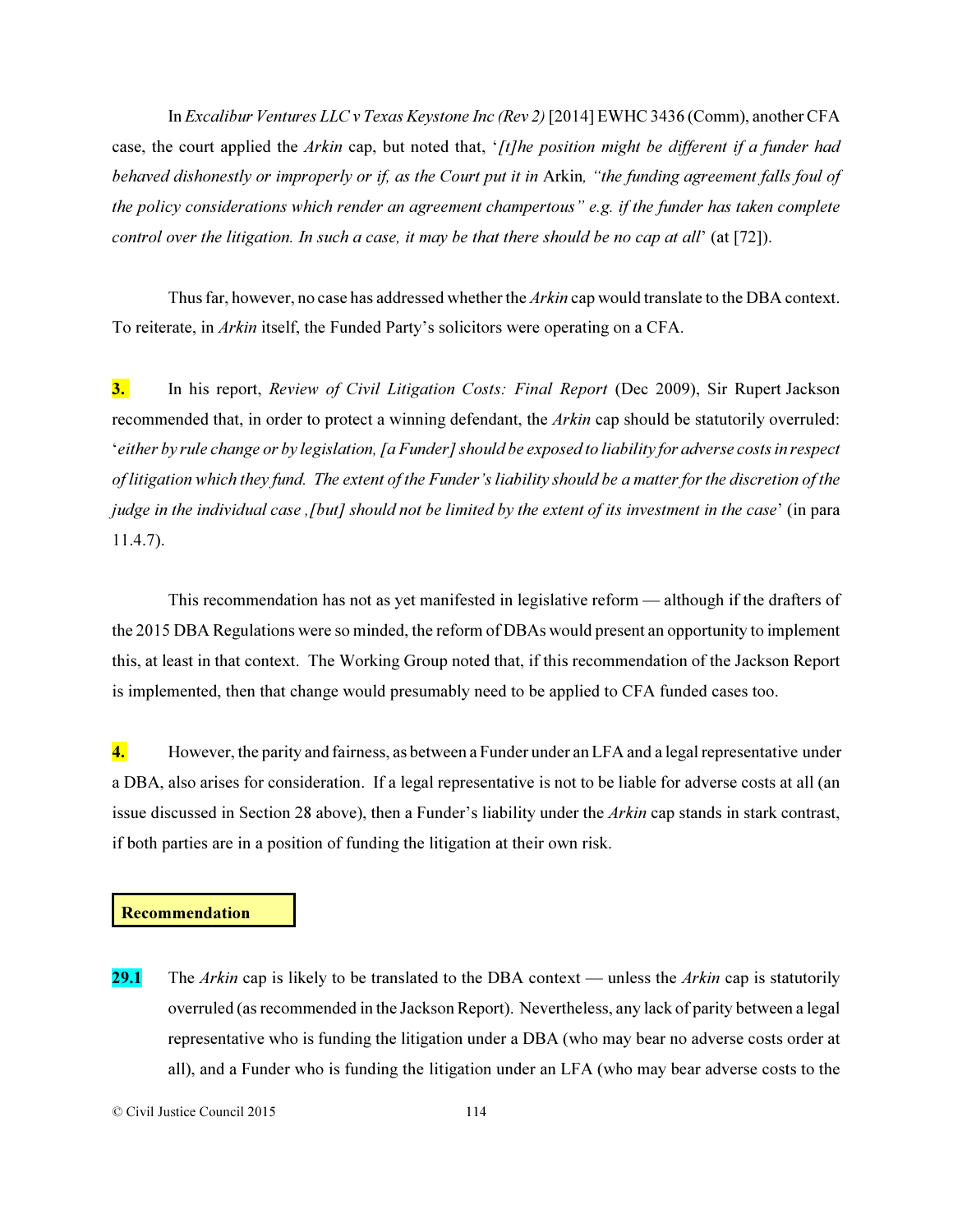extent of the *Arkin* cap at least), may require some policy consideration by the drafters of the 2015 DBA Regulations.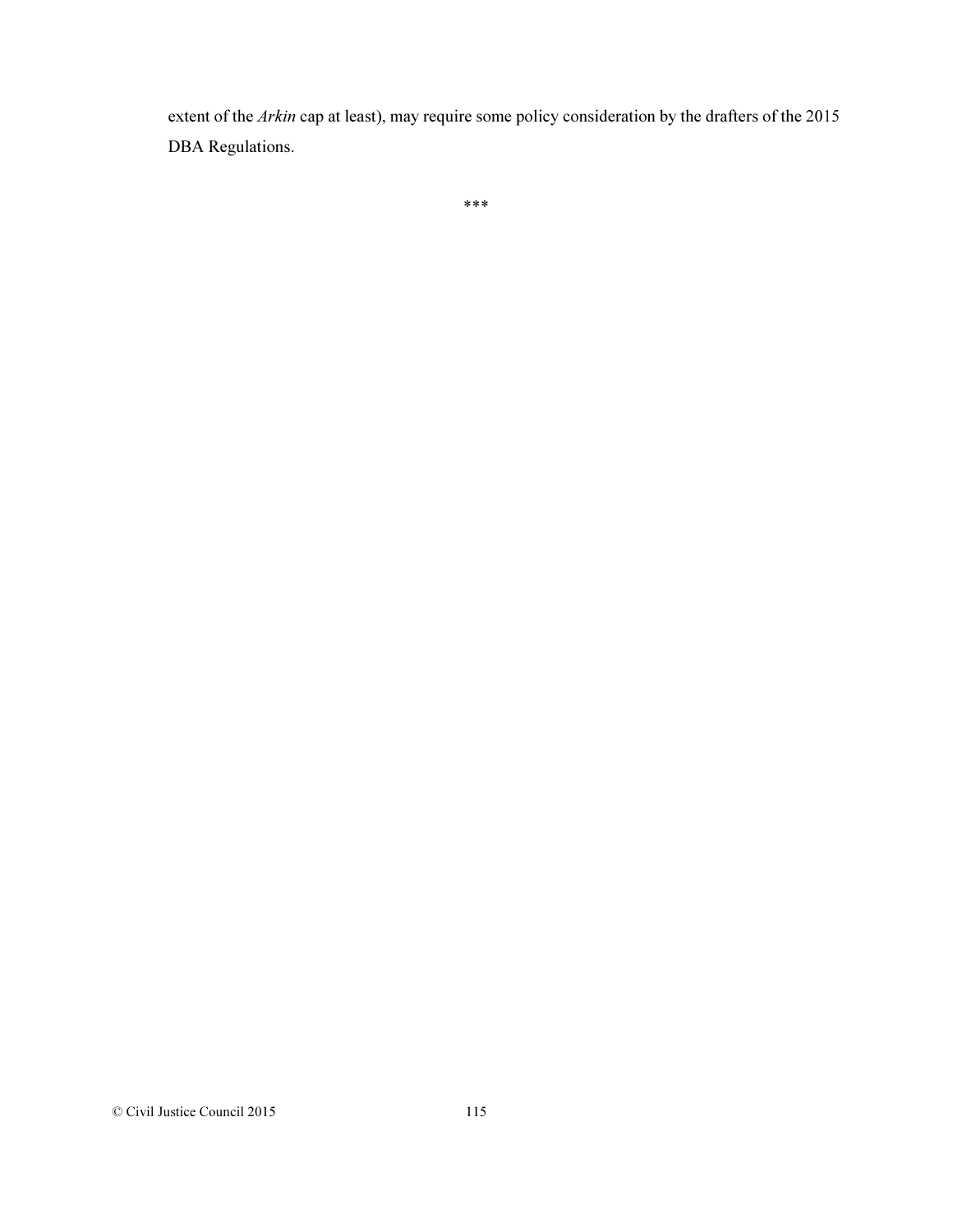## 30. PERSONAL INJURY CLAIMS

#### The issue

The issue for consideration in this final section of the DBA project was whether DBAs should made available for personal injury litigation at all. If they should, then a related issue was whether any of the policy decisions which had governed the drafting of the 2013 DBA Regulations (e.g., limiting the heads of damage; and capping the DBA payment at 25%) would warrant review.

## Discussion points

**1.** The decision to exclude future care costs and other future pecuniary damages from the heads of damages which are subject to the DBA fee was a policy decision derived from the Jackson report. In *Review of Civil Litigation Costs: Final Report*, it was recommended that: '*[i]n order to assist personal injury claimants in meeting the success fee out uof damages, I recommend that (i) the level of damages for pain, suffering and loss of amenity be increased by 10% across the board; and (ii) the amount of the success fee which lawyers may deduct be capped at 25% of damages, excluding damages referable to future case and for future losses*' (para 4.20). This recommendation was statutorily-implemented in its entirety.

2. Throughout the Working Group's discussions, a constant theme reiterated, from the claimant's perspective — that, without removing the restricted heads of damage to which the DBA fee could apply, or without raising the DBA cap from 25%, or both, the use of DBAs in the personal injury context was likely to be infeasible for low-value claims. In such claims, there may not be any, or any significant, component for future pecuniary losses and costs — but even so, the cap of 25% was infeasible, when including recoverable costs within that cap (per the Ontario model).

The Working Group understands that Governmental policy is that DBAs were never likely to be more popular than CFAs, at least in personal injury claims. That situation arises because, under a DBA, the legal representative's total payment is capped at 25% of the heads of damage which are statutorily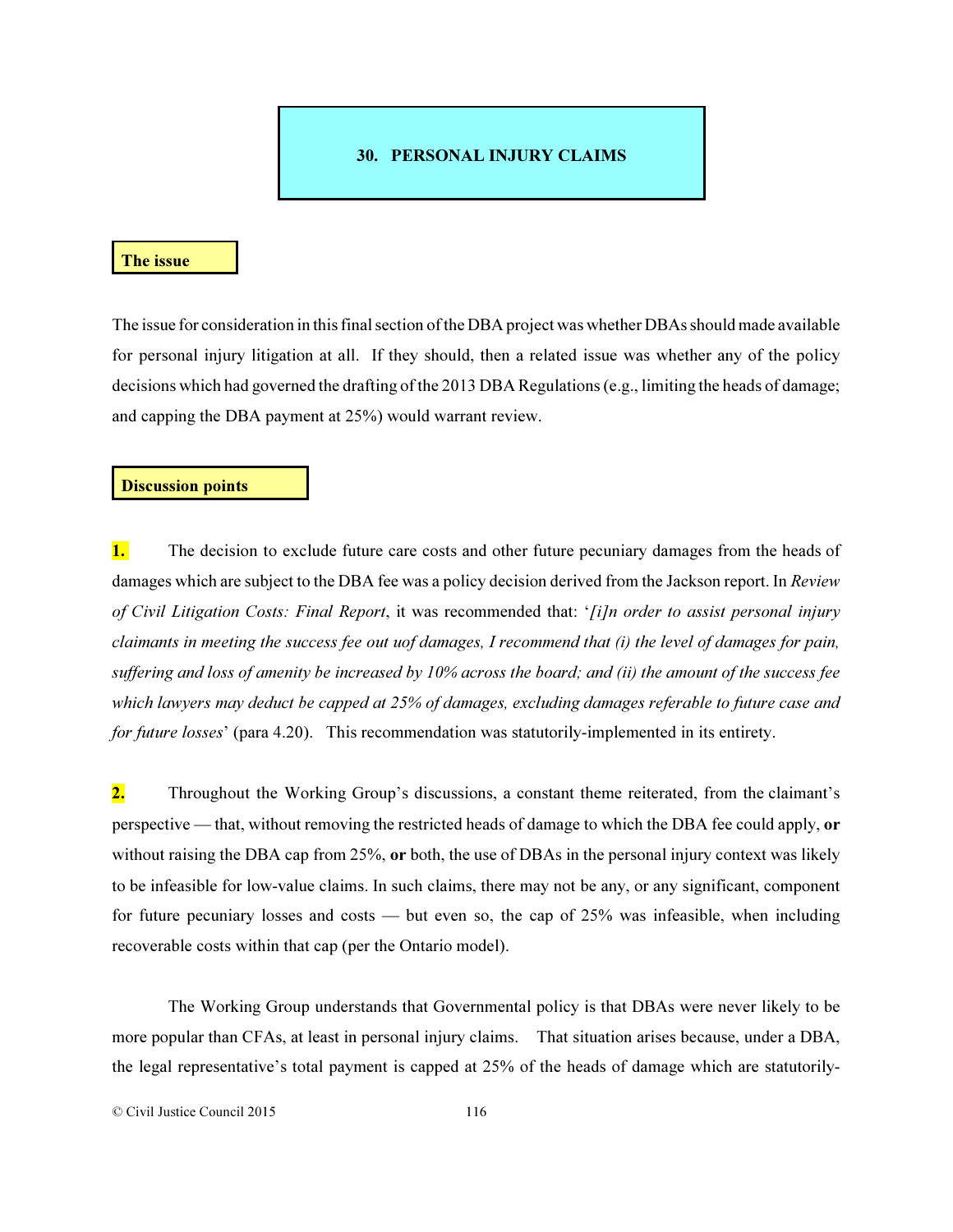specified; whereas under a CFA, the legal representative receives the recoverable costs, plus the success fee of up to 100% of costs (capped at 25% of specified damages). The costs payable to C's legal representative will be much lower on a DBA than on a CFA.

To illustrate via an example drafted by a member of the Working Group who is experienced in claimant personal injury litigation: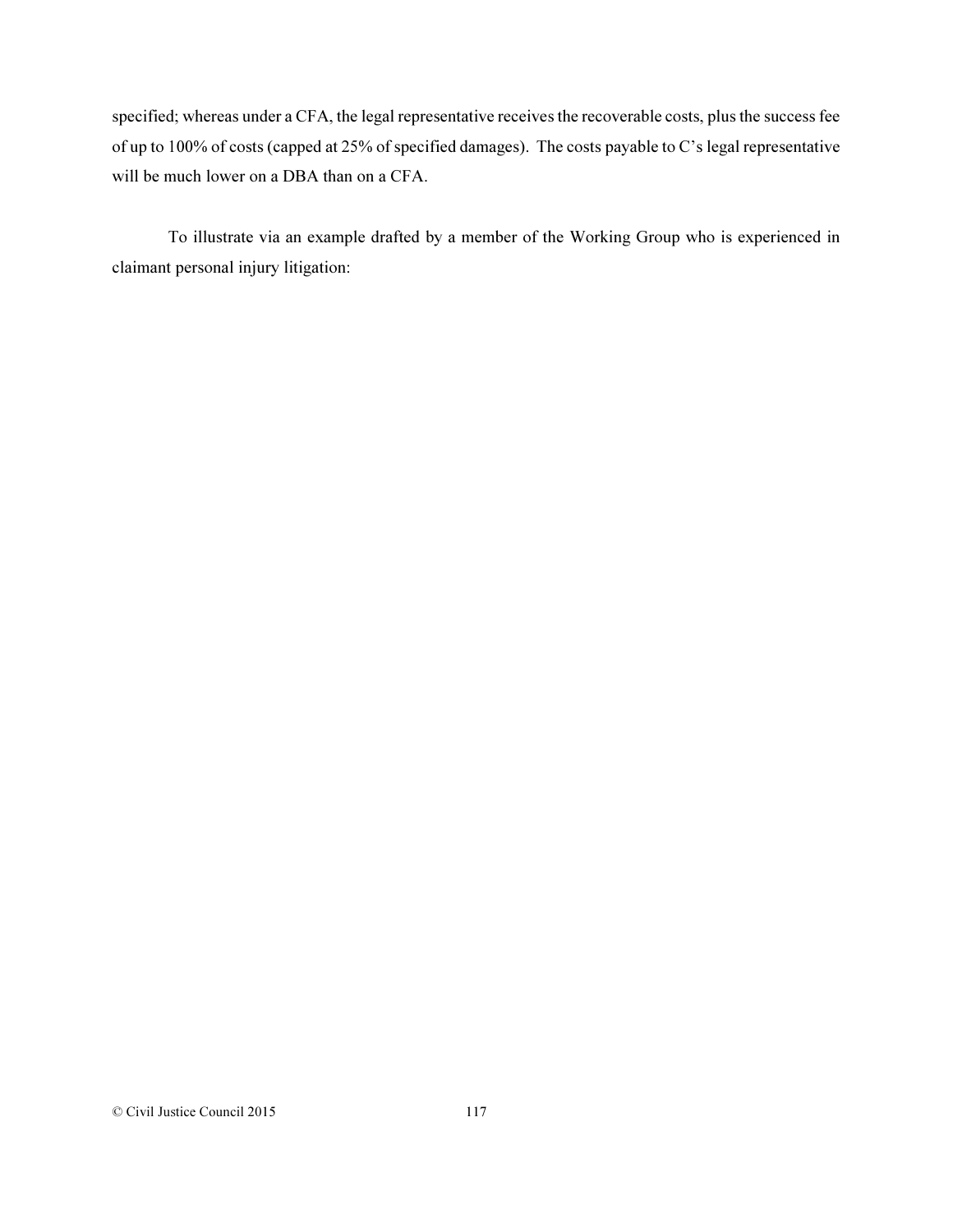C recovers £10,000 in damages in toto.

Of that, £7,500 was PSLA and past loss, and £2,500 was damages for future losses.

Standard (base) costs on an hourly rate (including  $VAT$ ) = £4,800

Disbursements =  $£1,000$ 

Counsel's fee (including  $VAT$ ) = £1,200

Under a  $CFA$  – the costs recoverable by C's legal representative were as follows:

|               | Base (recoverable) costs:                                      | 4,800  |
|---------------|----------------------------------------------------------------|--------|
| $+$           | The success fee to which C's legal representative was entitled |        |
|               | (i.e., 25% of the PSLA, and past losses):                      | 1,875  |
| $+$           | Counsel's fee:                                                 | 1,200  |
|               | Disbursements:                                                 | 1,000  |
| <b>TOTAL:</b> |                                                                | £8,875 |
|               |                                                                |        |

This meant that C would receive (total damages recovered minus

the success fee to which C's legal representative was entitled

| $(i.e., £10,000 - £1,875)$ : | £8,125 |
|------------------------------|--------|
|                              |        |

Under a  $DBA$  – the costs recoverable by C's legal representative were as follows:

|                                                     | DBA fee (25% of the PSLA, and past losses, and which fee<br>must include counsel's fee, as that is within the DBA cap, as |        |  |  |
|-----------------------------------------------------|---------------------------------------------------------------------------------------------------------------------------|--------|--|--|
|                                                     | discussed in Section 1, Phase I, and VAT on solicitor's                                                                   |        |  |  |
|                                                     | and counsel's fees):                                                                                                      | 1,875  |  |  |
| $+$                                                 | Disbursements:                                                                                                            | 1,000  |  |  |
| <b>TOTAL:</b>                                       |                                                                                                                           | £2,875 |  |  |
|                                                     |                                                                                                                           |        |  |  |
|                                                     | This meant that C's DBA fee of $£1,875$ was consumed entirely by the                                                      |        |  |  |
|                                                     | recoverable costs and counsel's fee. C would hence receive the                                                            |        |  |  |
|                                                     | total damages, and nothing would need to be deducted for the                                                              |        |  |  |
|                                                     | DBA fee, because the recoverable costs exceeded the DBA fee.                                                              |        |  |  |
| Hence, the total received by C would be:<br>£10,000 |                                                                                                                           |        |  |  |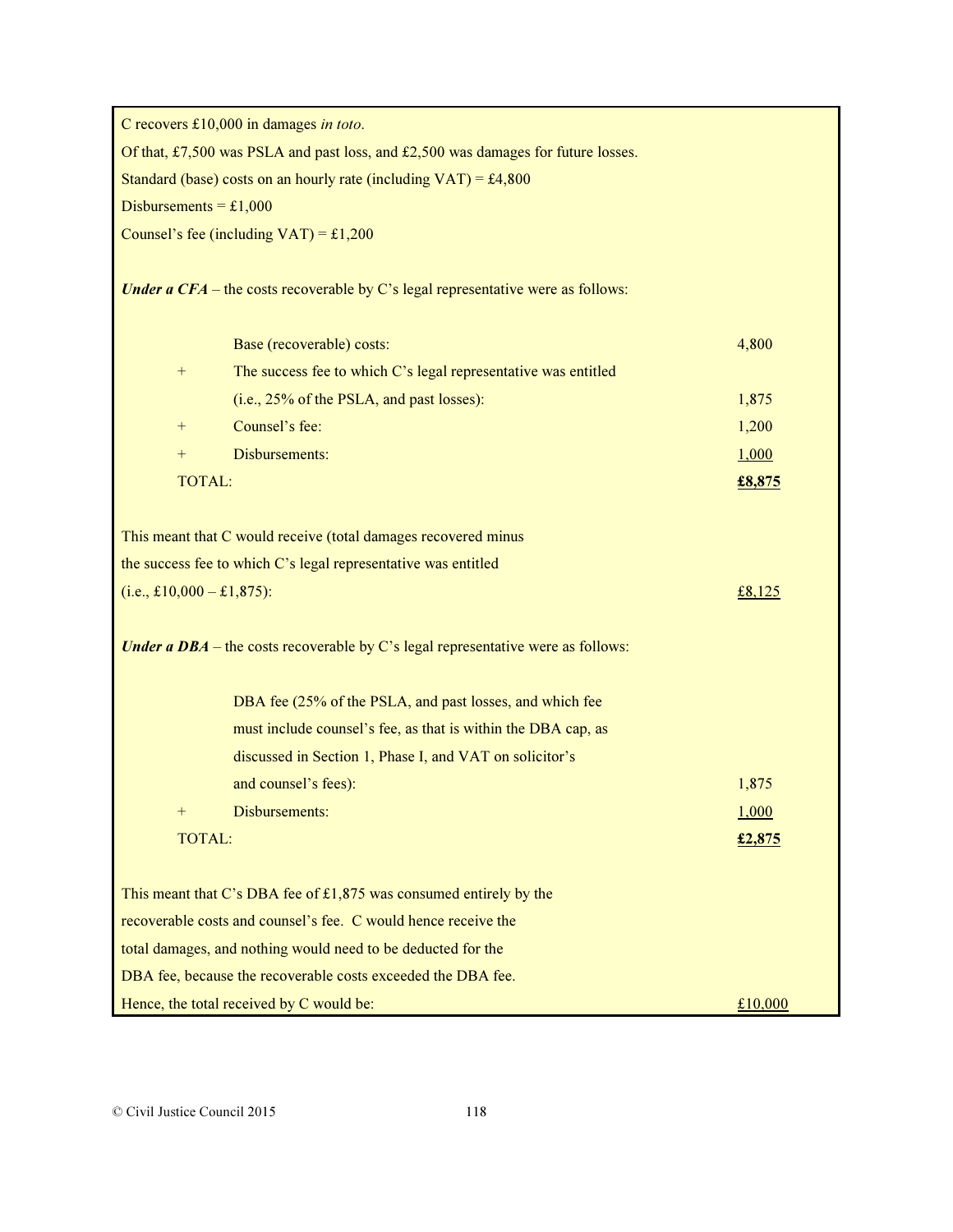3. For complex and high-value personal injury claims, using DBAs can be equally as problematical, in the view of some members of the Working Group. Frequently, the heads of damage for future losses will be significant, and the costs incurred to prove the recovery of those heads will be high. This means that, even for high-value personal injury claims, the size of the DBA fee could be considerably reduced to the point where the legal representative would find the claim infeasible.

4. Given the lack of use of DBAs in personal injury claims since the 2013 DBA Regulations were implemented, it has not been possible for the Working Group to assess the effect of these Regulations in that context, so as to assess whether there is any evidence of unmet need. No such evidence was provided to the Working Group during the course of its discussions.

5. The Working Group discussed five options for dealing with the interplay between DBAs and personal injury claims:

- *i.* adding extra specified heads of damage to those which are presently (under the 2013 DBA Regulations) subject to the DBA fee; or to exclude future pecuniary losses from the damages to which the DBA can apply, but to permit all other damages to be subject to that DBA fee;
- i. amending the governing legislation to provide that the DBA fee should be calculated on the total damages recovered by C, with no excluded heads of damage;
- *iii.* increasing the DBA cap from its present 25% to some higher cap;
- *iv.* excluding personal injury claims from the revised 2015 DBA Regulations altogether;
- $\nu$  either (i) moving to a 'success fee' model, or (ii) abolishing the indemnity principle for DBA claims, have been considered previously, in Sections 22 and 23 respectively, and will only be briefly mentioned in this context.

Dealing with each of these in turn: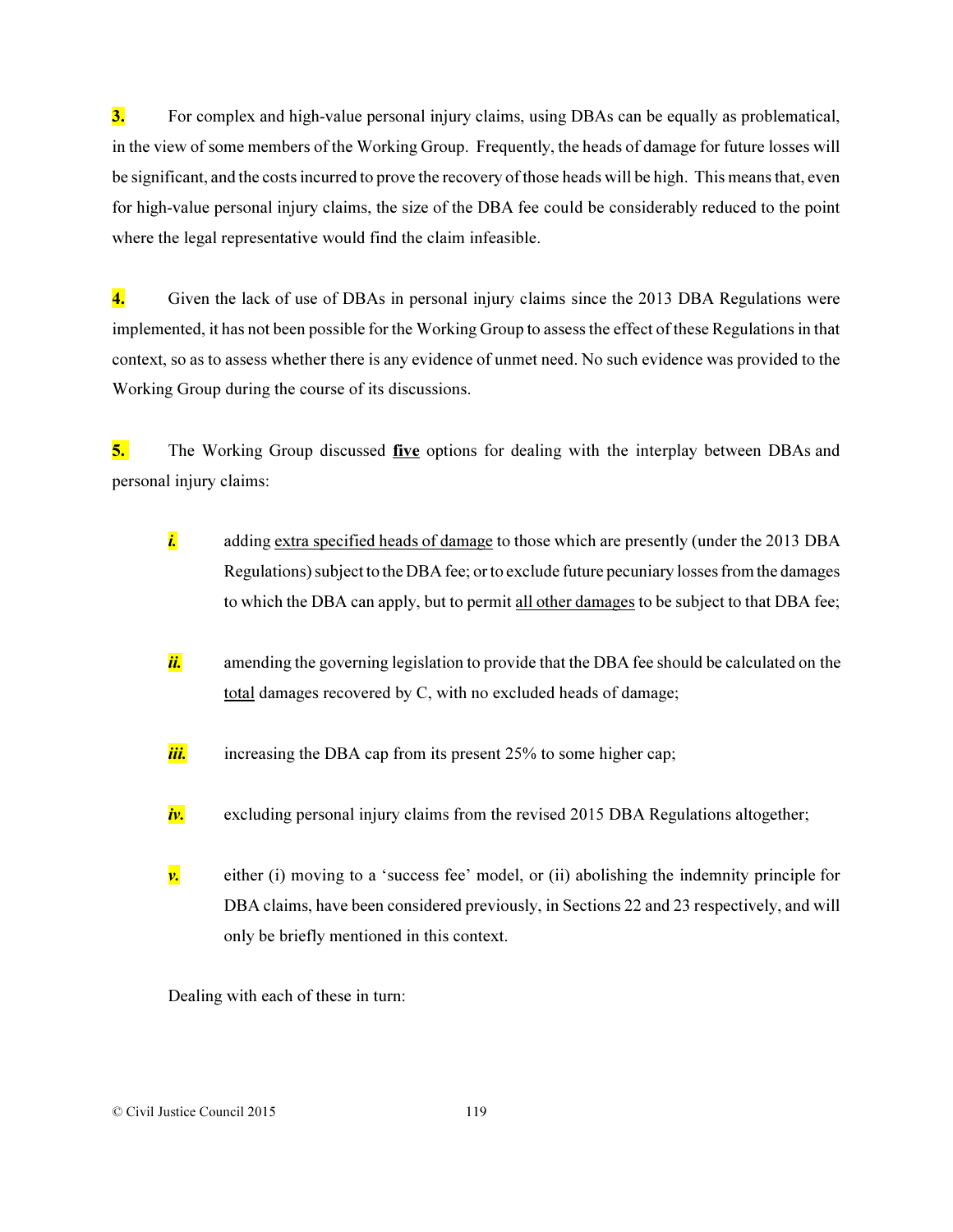**6. Option i:** In Section 17 of the Report, the Working Group considered whether further heads of damage should be added to the 2015 DBA Regulations by redrafting, so as to either (i) add specific heads of damage which have nothing to do with future care costs or future pecuniary damages (examples could include aggravated damages, exemplary damages, and the convention sum in 'wrongful conception' cases); or (ii) exclude future pecuniary losses from the damages to which the DBA can apply, but to permit all other damages to be subject to that DBA fee (which would cover those same heads of damage).

However, on balance, the Working Group recommended that to include extra heads of damage would cause a lack of symmetry between the calculation of the success fee under the Conditional Fee Agreements Order 2013 and the calculation of the DBA fee under the 2013 DBA Regulations. The wording of both sets of subsidiary legislation was almost identical, in that both ring-fenced future losses from costs recovery, so as to protect damages for claimants with serious injuries especially, to preclude their losing some of their future long-term care costs as part of the DBA fee. The Working Group concluded, in Phase I, that amending the DBA Regulations on this point would cause a lack of symmetry, or prompt a change to the longstanding CFA legislative framework which was unlikely to occur (unless the present Government has a significant change of policy view).

**7.** *Option ii:* Prior to the enactment of the 2013 DBA Regulations, several bodies supported the notion of calculating the DBA fee on the **total** damages recovered by  $C$  — the CJC Working Party on Damages-Based Agreements; the Association of Personal Injury Lawyers; and the Personal Injuries Bar Association. It was acknowledged by each of these bodies, at that time, that it was not realistic to expect C's legal representatives to act on a DBA, where the DBA fee (including counsel's fee, recoverable costs, and VAT) was limited to only 25% of past loss and PSLA (even if increased by 10%).

These bodies concluded that the DBA fee, net of those things, would be so low that no C's legal representative would choose to act under a DBA in personal injuries claims, rather than under a CFA.

8. The Working Group also noted that the comprehensive costs and funding review conducted by Sheriff Principal Taylor in Scotland concluded that the DBA fee should apply to all heads of damage, in personal injury claims.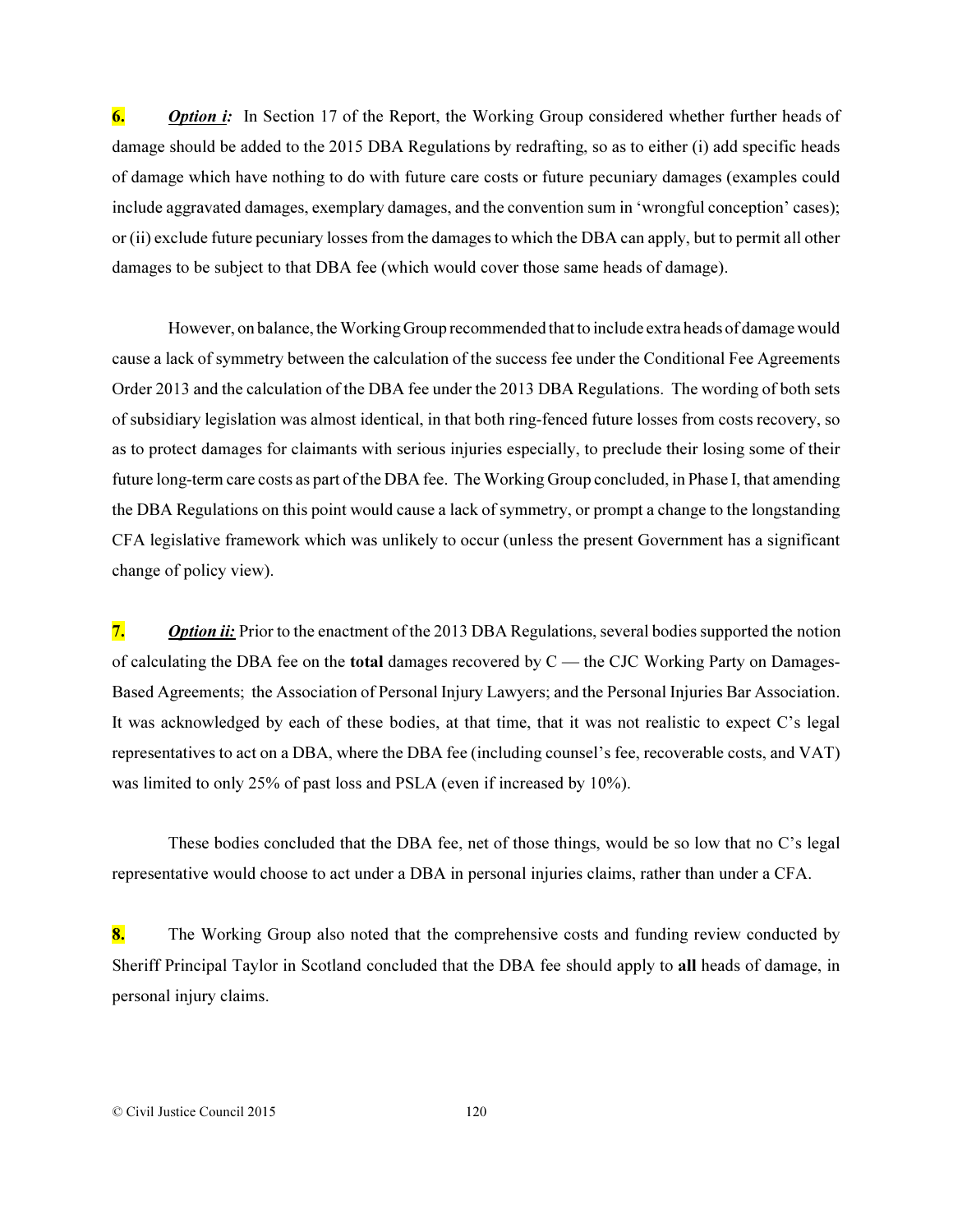In Chapter 9 of his report, *Review of Expenses and Funding of Civil Litigation in Scotland* (2013), Sheriff Taylor noted that, '*[at]t first sight, it may seem to be only right that the damages awarded for the future medical care of [C] should not be subject to any deduction under a damages based agreement, as was recommended by Jackson LJ. However, it is instructive to note that, in the series of implementation lectures given by Jackson LJ and others, Jackson LJ may be having second thoughts about this issue. ... Jackson LJ noted that PIBA and the Bar Council had subsequently sent to him "forceful submissions" that a deduction from all heads of damages should be permitted. They had changed their view. One can only speculate what Jackson LJ might have recommended, had PIBA and others held the view which they now advance to the effect that a deduction from all heads of damages should be permitted. It is reasonable to infer that the recommendation might well have been different*' (at [93]). Ultimately, Sheriff Taylor concluded that, '*[o]n balance, I prefer the position adopted by the Civil Justice Council Working Party. Accordingly, I recommend that future loss should not be excluded from the ambit of a damages based agreement. This has the considerable advantage of simplicity. Protection for [C] should be achieved by other means*' (at [103]).

One of those 'protections' was that, where C was funded by a DBA, and the agreed damages contained a head of damage of future loss of >£1 million, then C's legal representative '*will require to obtain either the approval of the court, or a report from an independent actuary certifying that it is in the best interests of [C] that damages should be paid by way of a lump sum, as opposed to periodical payments, before [C's] solicitor will be entitled to make a deduction from the future loss element of an award of damages in order to satisfy the success fee*' (at [111]).

**9.** *Option iii:* Whether the cap of 25% for personal injury claims should be raised in the context of where large commercial insurers or large public bodies defend personal injury claims brought on a portfolio basis, and where that defendant enters into a DBA with its legal representative, was considered in Section 6 of the Report.

However, in this Phase II of the DBA project, the Working Group considered whether the cap of 25% for claimant personal injury claims should be revised, so as to make DBAs more feasible in that context. There is no doubt that the present drafting maximises the protection of C's damages, but if DBAs are unusable as a result, what is the point of any such protection? One option is to increase the DBA cap to 35%, which is the cap applicable to employment claims. For those cases which have a high costs-to-damages ratio,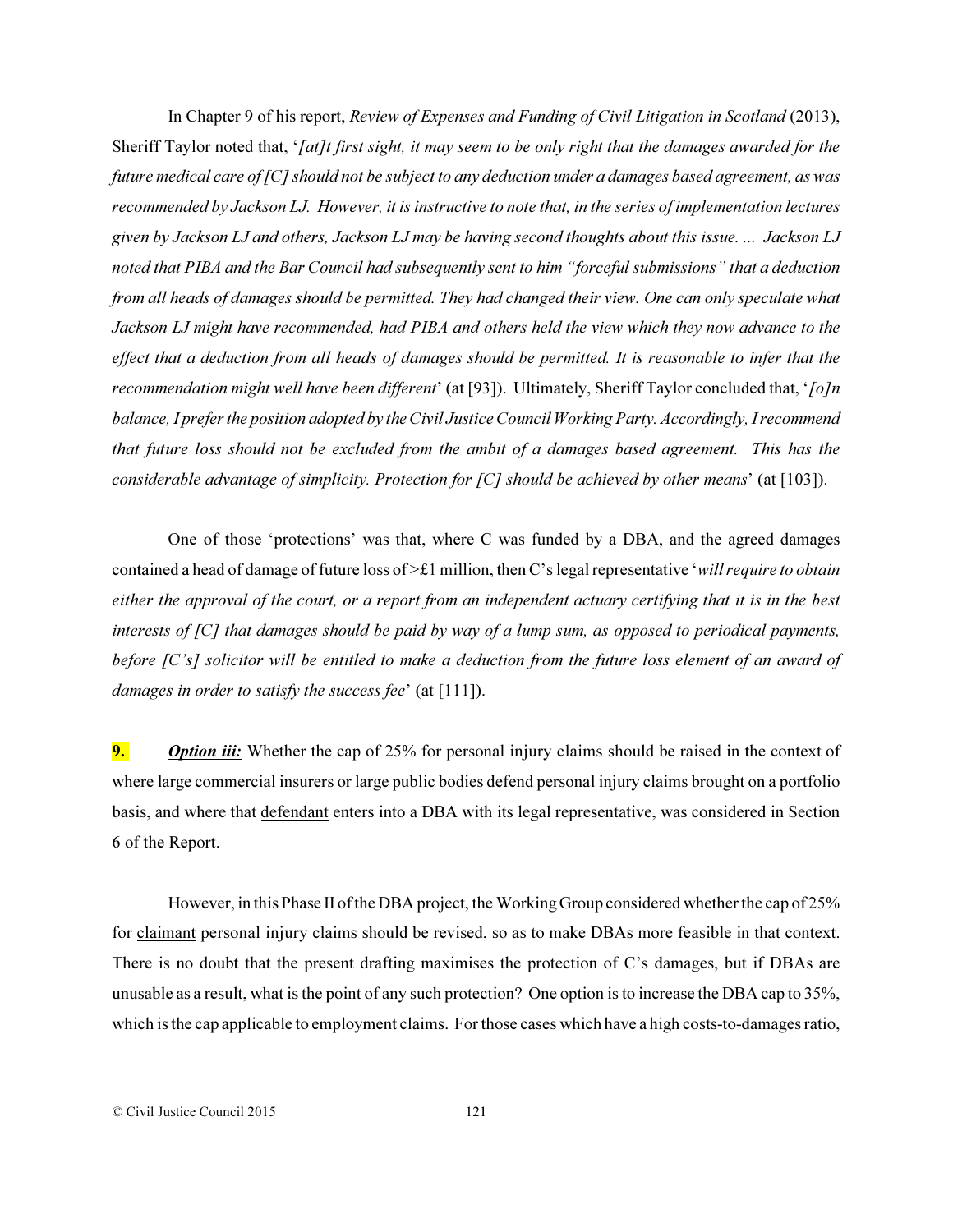the availability of an extra 10% recovery (whether on the restricted heads of damages, or on all damages) could render those low value claims more viable.

The Working Group concluded that, to increase the DBA cap for personal injury claims was solely a matter of Governmental policy.

**10.** *Option iv:* The Working Group pondered whether it would be worthwhile to excise personal injury claims from revised 2015 DBA Regulations altogether, given the complexities that are already present in DBAs (as illustrated in the Phase I study). However, on balance, it considered that to retain all possible forms of funding for personal injury claims was the preferable option, especially in this relatively early phase of DBA implementation.

11. *Option v:* Either (i) moving to a 'success fee' model, or (ii) abolishing the indemnity principle for DBA claims, have been considered previously in Phase I, in Sections 22 and 23 respectively. Some members of the Working Group considered that implementing either of these options would be preferable to increasing the deductions from the claimant's damages (say, raising the DBA cap to 30–35%), given the potential injustice for injured claimants in losing a greater percentage of their damages than is currently the case.

### Recommendations

- 30.1 In respect of personal injury litigation, the Working Group recommended that it was not feasible to add extra specified heads of damage to those which are presently (under the 2013 DBA Regulations) subject to the DBA fee; or to exclude future pecuniary losses from the damages to which the DBA can apply, but to permit all other damages to be subject to that DBA fee.
- 30.2 The Working Group was divided on the other options by which to handle the interplay between the DBA Regulations and personal injury litigation. Some members considered that, to amend the governing legislation to provide that the DBA fee should be calculated on the total damages recovered by C, with no excluded heads of damage; or to increase the DBA cap from its present 25% to some higher level, was solely a matter of Governmental policy — but that some renewed consideration ought to be given to each of those possibilities, if the use of DBAs for personal injuries remained unviable. On the contrary, some other members considered that the better method of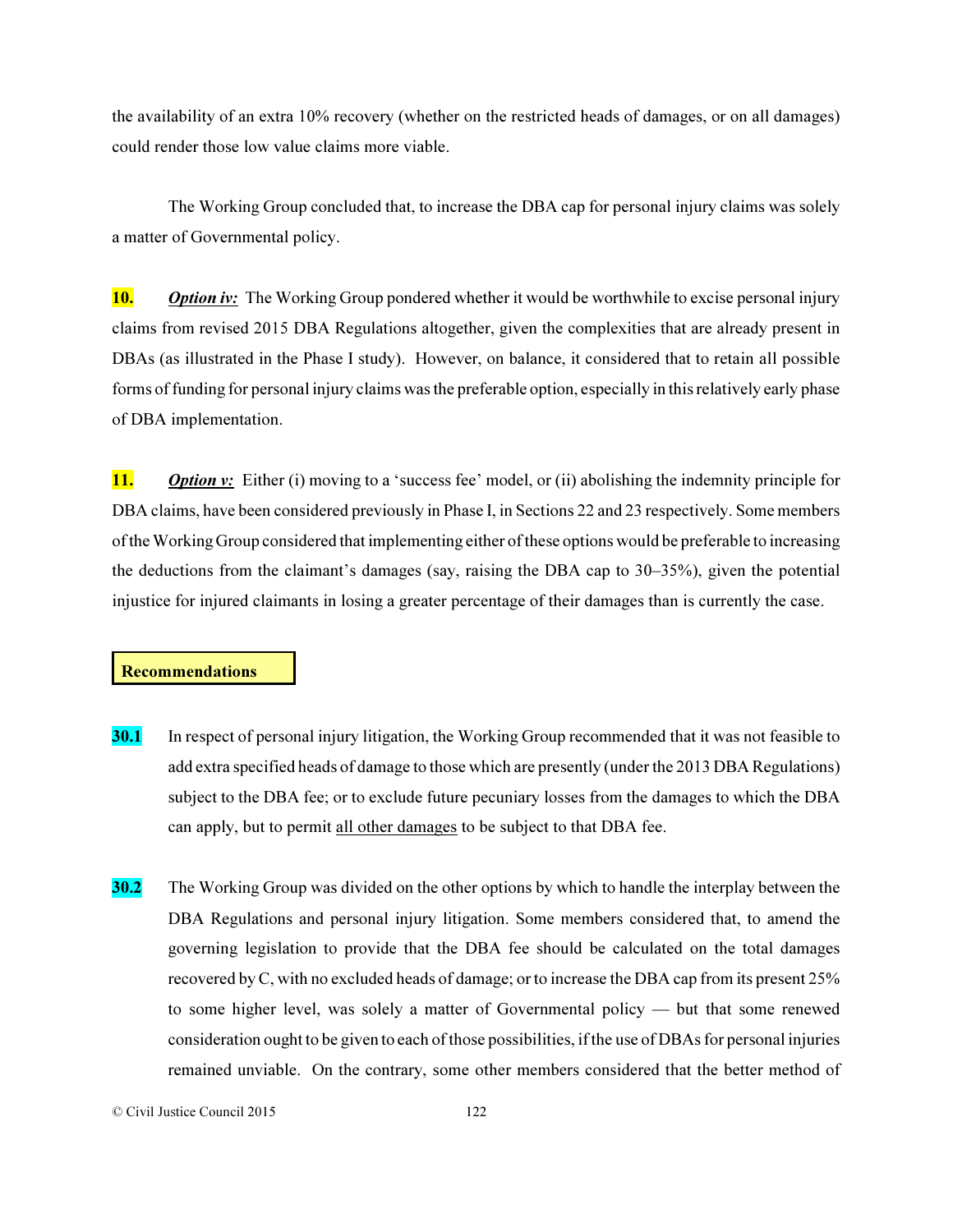improving the application of the DBA Regulations to personal injury claims was either to remove the indemnity principle or to convert from the Ontario model to the Success Fee model.

30.3 Ultimately, the Working Group, by unanimous view, did not consider that excluding personal injury claims from the revised 2015 DBA Regulations altogether would be desirable, this early in the implementation of DBA reform. All funding options should be preserved, at this stage.

\*\*\*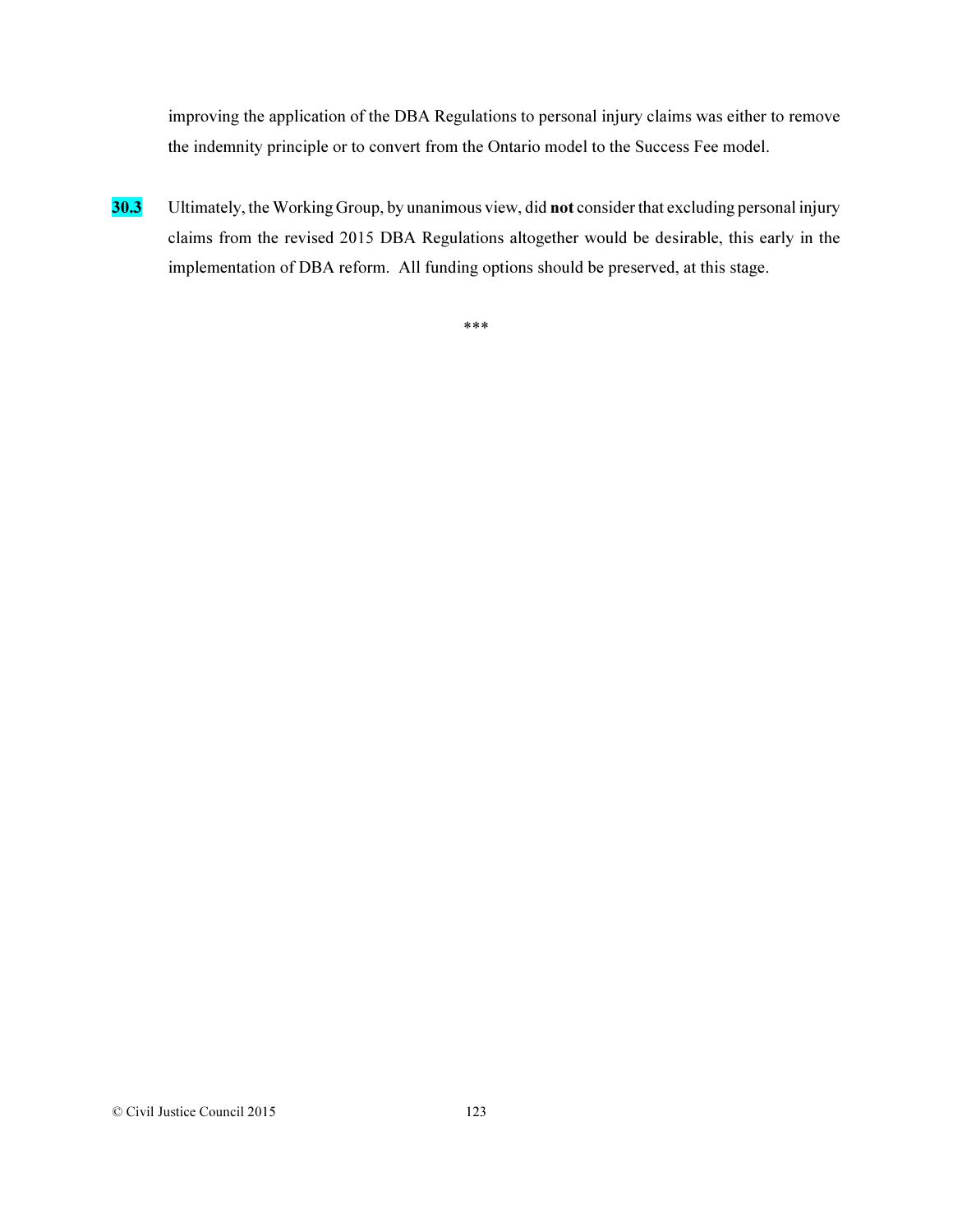

APPENDICES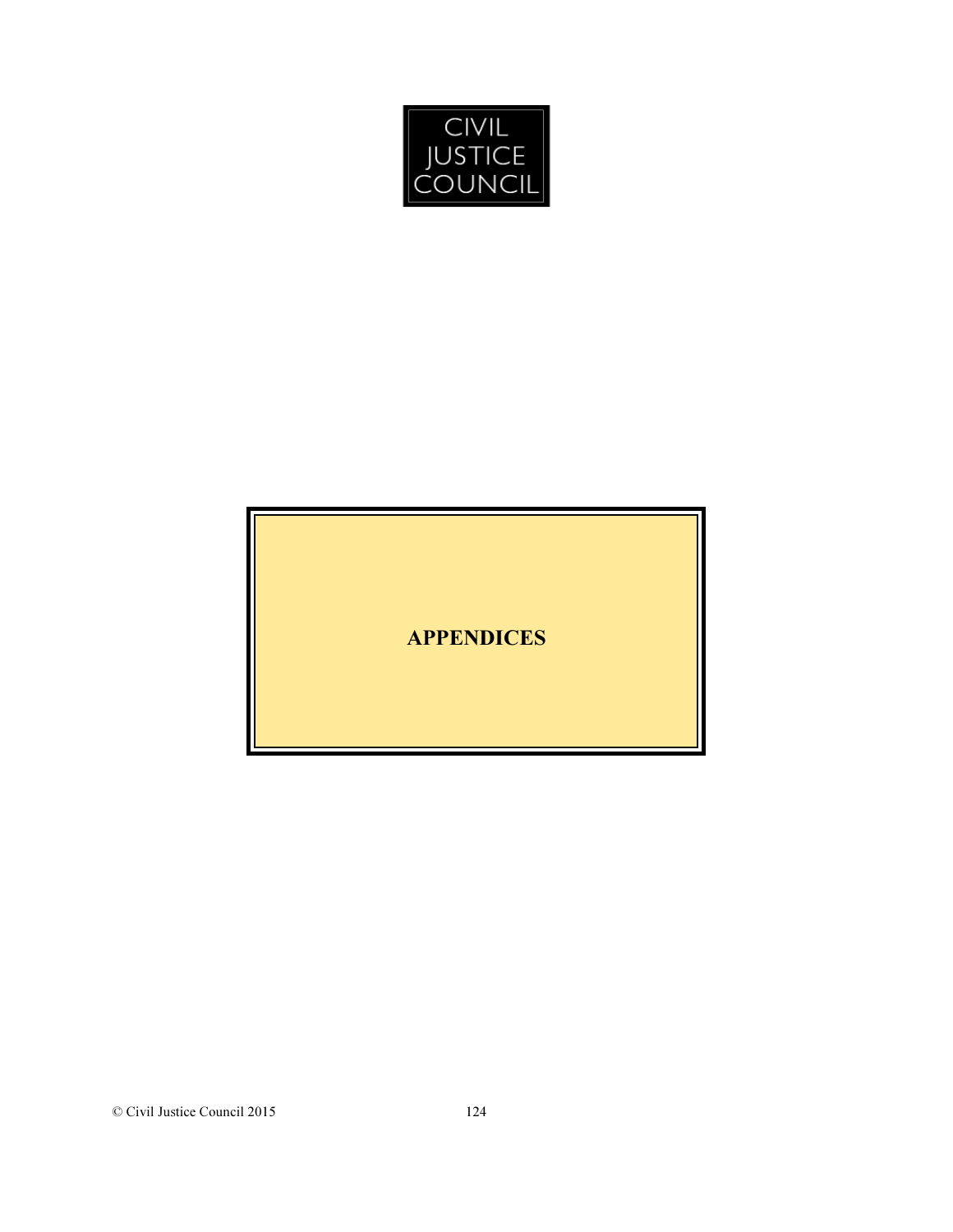## APPENDIX 1

The Working Group was asked to make recommendations to the Government on a draft version of the Damages-Based Agreements Regulations 2015 (hereafter, 'the 2015 DBA Regulations') with which it was provided by the Ministry of Justice. This appendix sets out some of the redrafting suggestions made by the Working Group, during the course of Phase I of the project (each is discussed in further detail in the relevant sections of Phase I).

\*\*\*

## Citation, commencement, interpretation and application

- 1(1) These Regulations may be cited as the Damages-Based Agreements Regulations 2014 and come into force on XX XXXX 2014, or, if made on or after that date, the day after the date on which they are made.
- (2) In these Regulations—

"the Act" means the Courts and Legal Services Act 1990;

"claim" includes a counter-claim and, accordingly, "claimant" includes a counter-claimant and "defendant" includes a defendant to a counter-claim,

"claim for personal injuries" has the same meaning as in Rule 2.3 of the Civil Procedure Rules 1998; "client" means the person who has instructed the representative to provide advocacy services or litigation services (within section 119 of the Act) and is liable to make a payment for those services; "costs" means the total of the representative's time reasonably spent, in respect of the claim or proceedings, multiplied by the reasonable hourly rate of remuneration of the representative; "employment matter" means a matter that is, or could become, the subject of proceedings before an employment tribunal;

© Civil Justice Council 2015 125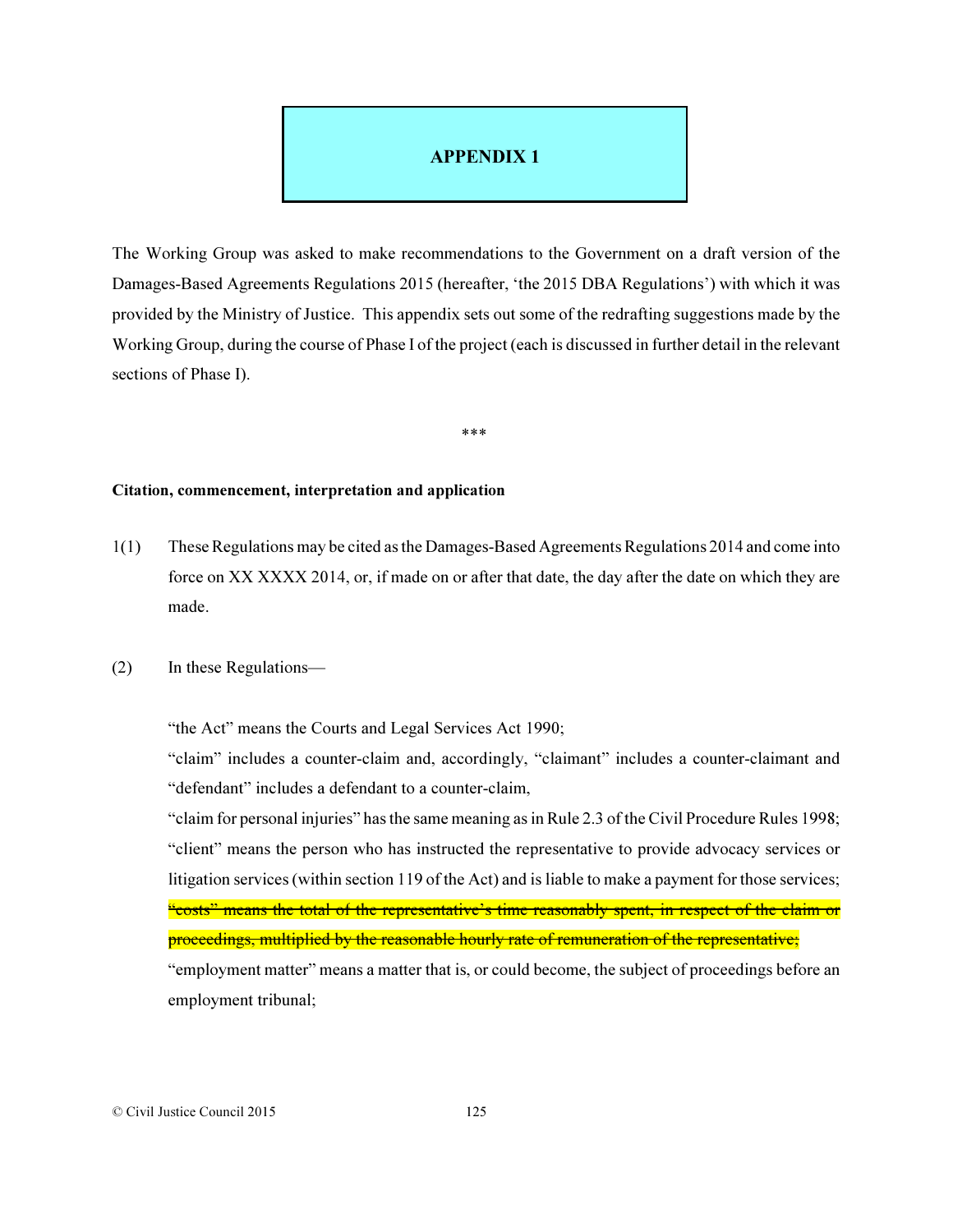"**expenses**" "disbursements" means disbursements incurred by the representative, including the expense of obtaining an expert's report any fees paid or payable to an expert, but excluding counsel's fees and counsel's fees;

"financial benefit"—

- (a) includes money or money's worth; and
- (b) excludes any sum in respect of the client's legal fees, costs or disbursements which has been paid or is payable by another party to the claim or proceeding.
	- $(i)$  any costs (including fixed costs);
	- (ii) any sum in respect of disbursements incurred by the representative in respect of counsel's fees; and

(iii) any expenses incurred by the representative,

which have been paid or are payable by another party to the claim or proceedings.

"representative" means the person providing the advocacy services or litigation services to which the damages-based agreement relates;

"representative's payment"—

- (a) means that part of any financial benefit obtained in respect of the claim or proceedings that the client agrees to pay the representative; and
- (b) excludes **expenses** disbursements.
- (3) Subject to paragraph (4), these Regulations apply to all damages-based agreements entered into on or after the date on which these Regulations come into force.
- (4) These Regulations do not apply to—
	- (a) any damages-based agreement to which section 57 of the Solicitors Act 1974 (noncontentious business agreements between solicitor and client) applies; or
	- (b) an employment matter;  $\overline{or}$
	- (c) an agreement ("a litigation funding agreement") under which— (i) a person ("the funder") agrees to fund (in whole or in part) the provision of advocacy or litigation services (by someone other than the funder) to another person ("the litigant"); and (ii) the litigant agrees to pay a sum to the funder in specified circumstances.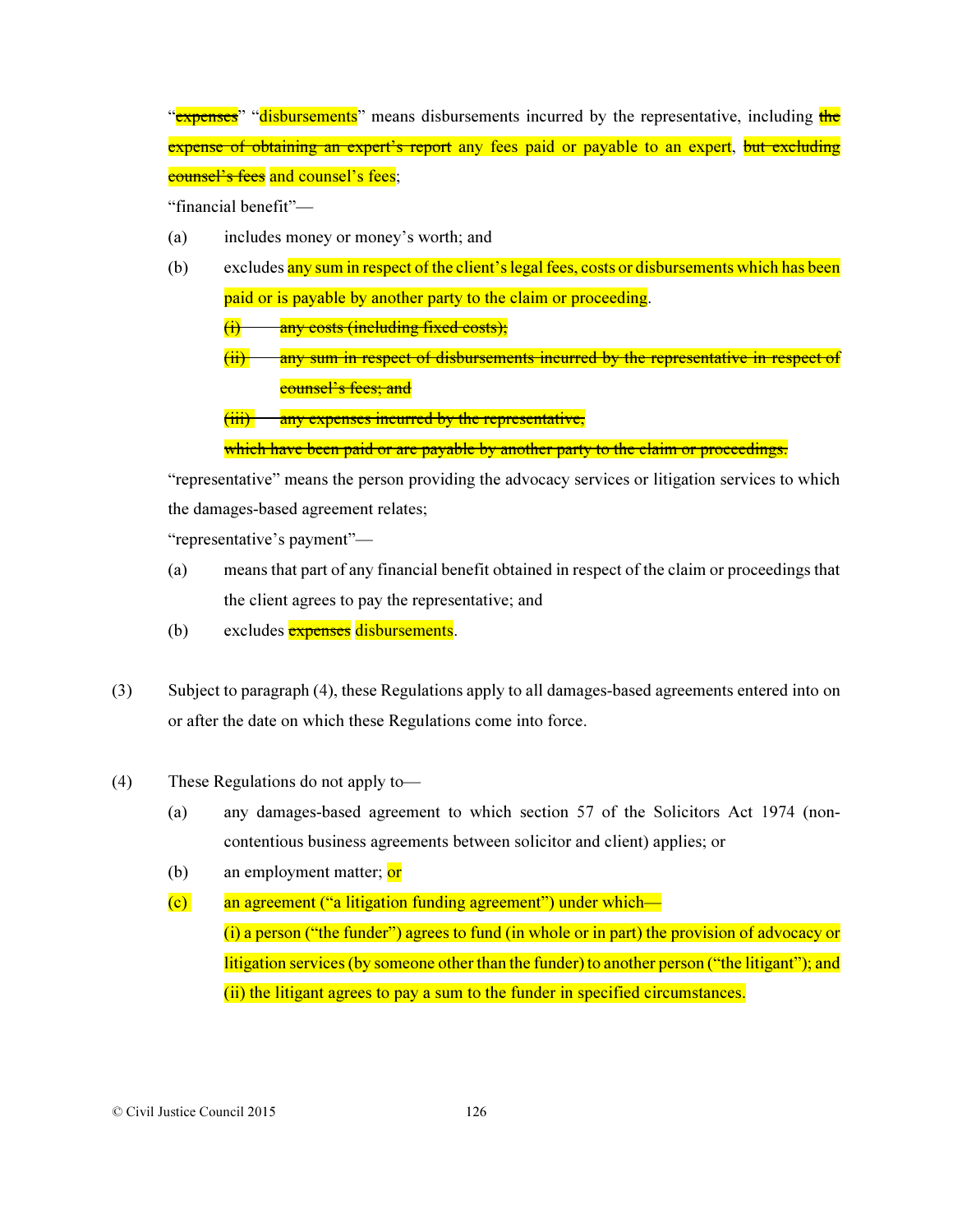#### Revocation of the 2013 Regulations and transitional provision

- 2(1) Subject to paragraph (2), the Damages-Based Agreements Regulations 2013 ("the 2013 Regulations"), in so far as they apply to claims or proceedings other than an employment matter, are revoked.
- (2) The 2013 Regulations, in so far as they apply to claims or proceedings other than an employment matter, shall continue to have effect in respect of any damages-based agreement to which those regulations applied and which was entered into before the date on which these Regulations come into force.

#### Requirements in respect of a damages-based agreement

- 3(1) The requirements for the purposes of section 58AA(4)(c) (agreement must comply with such other requirements as to its terms and conditions as are prescribed) of the Act are prescribed by this regulation.
- (2) The terms and conditions of the damages-based agreement must specify—
	- (a) the claim or proceedings or parts of them to which the agreement relates;
	- (b) the circumstances in which the representative's payment and disbursements, expenses and costs, or part of them, are payable, including—
		- (i) where relevant, whether the amount of the representative's payment depends upon the stage at which the claim or proceedings are concluded; and
		- (ii) a description of the anticipated financial benefit to which the agreement relates;
	- (c) the reason for setting the amount of the representative's payment at the level or levels agreed;

 $(d)$  that in respect of the claim or proceedings or parts of them to which the agreement relates-

- $(i)$  the client will not be required to pay an amount other than that prescribed in  $regulation 4(1);$
- (ii) the payment of the representative's costs, expenses and, where relevant, disbursements in respect of counsel's fees-

© Civil Justice Council 2015 127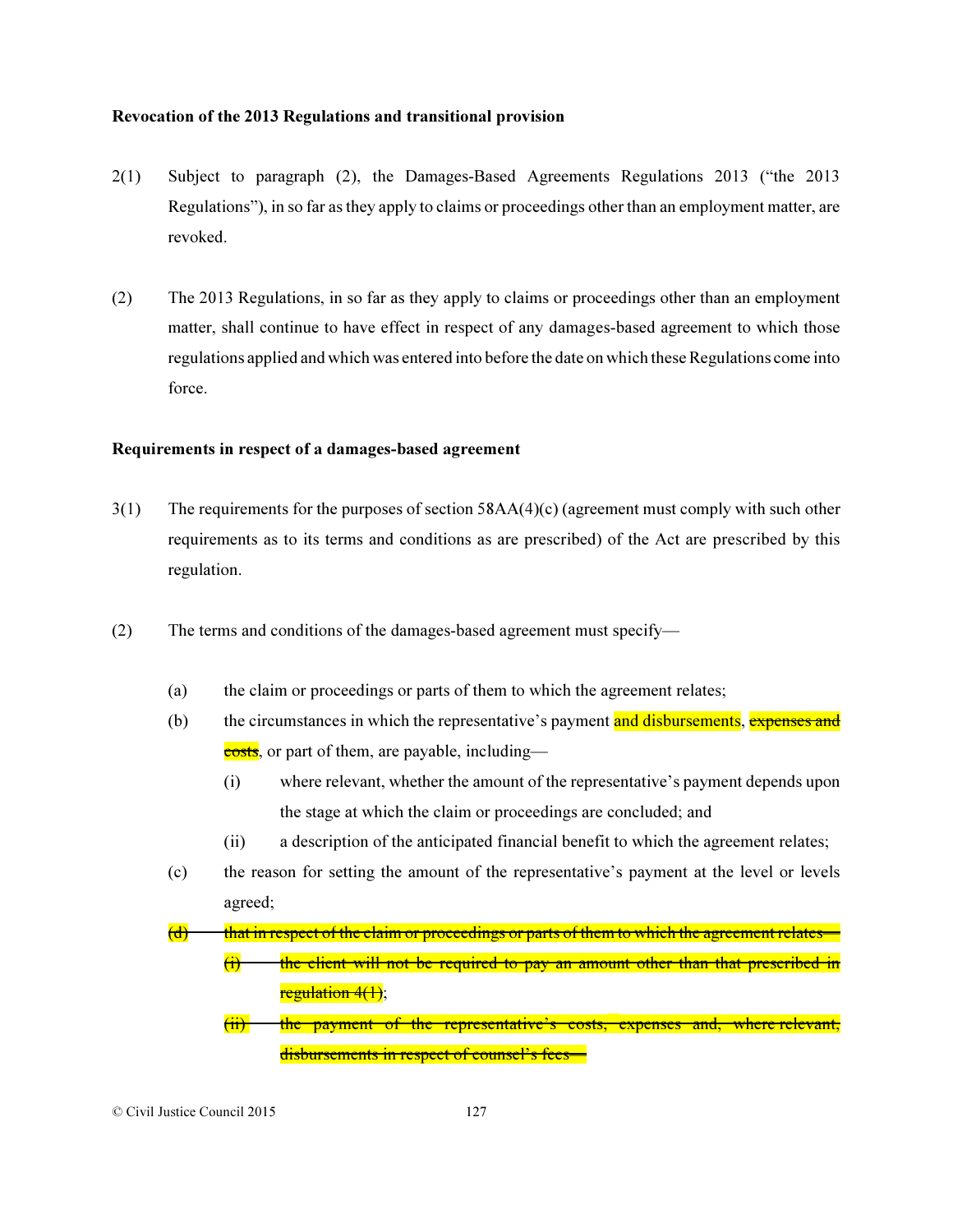

### The representative's payment

- 4(1) In respect of any claim or proceedings or parts of them to which these Regulations apply, a damagesbased agreement must not require an amount to be paid by the client other than—
	- (a) the representative's payment, and
	- (b) any disbursements,

net of any sum in respect of the client's legal fees, costs or disbursements which has been paid or is payable by another party to the claim or proceedings.

- $(a)$  the representative's payment, net of—
	- $(i)$  any costs (including fixed costs under Part 45 of the Civil Procedure Rules 1998); and
	- $(i)$  where relevant, any sum in respect of disbursements incurred by the representative in respect of counsel's fees,

that have been paid or are payable by another party to the claim or proceedings by agreement or order; and

- $(b)$  any expenses incurred by the representative, net of any amount which has been paid or is payable by another party to the claim or proceedings by agreement or order.
- (2) In a claim for personal injuries where the client receives damages in respect of those injuries—
	- (a) the  $\frac{0}{\text{only}}$  sums received by the client from which the representative's payment shall be payable shall exclude damages for future pecuniary loss, are—  $(i)$  general damages for pain, suffering and loss of amenity; and

© Civil Justice Council 2015 128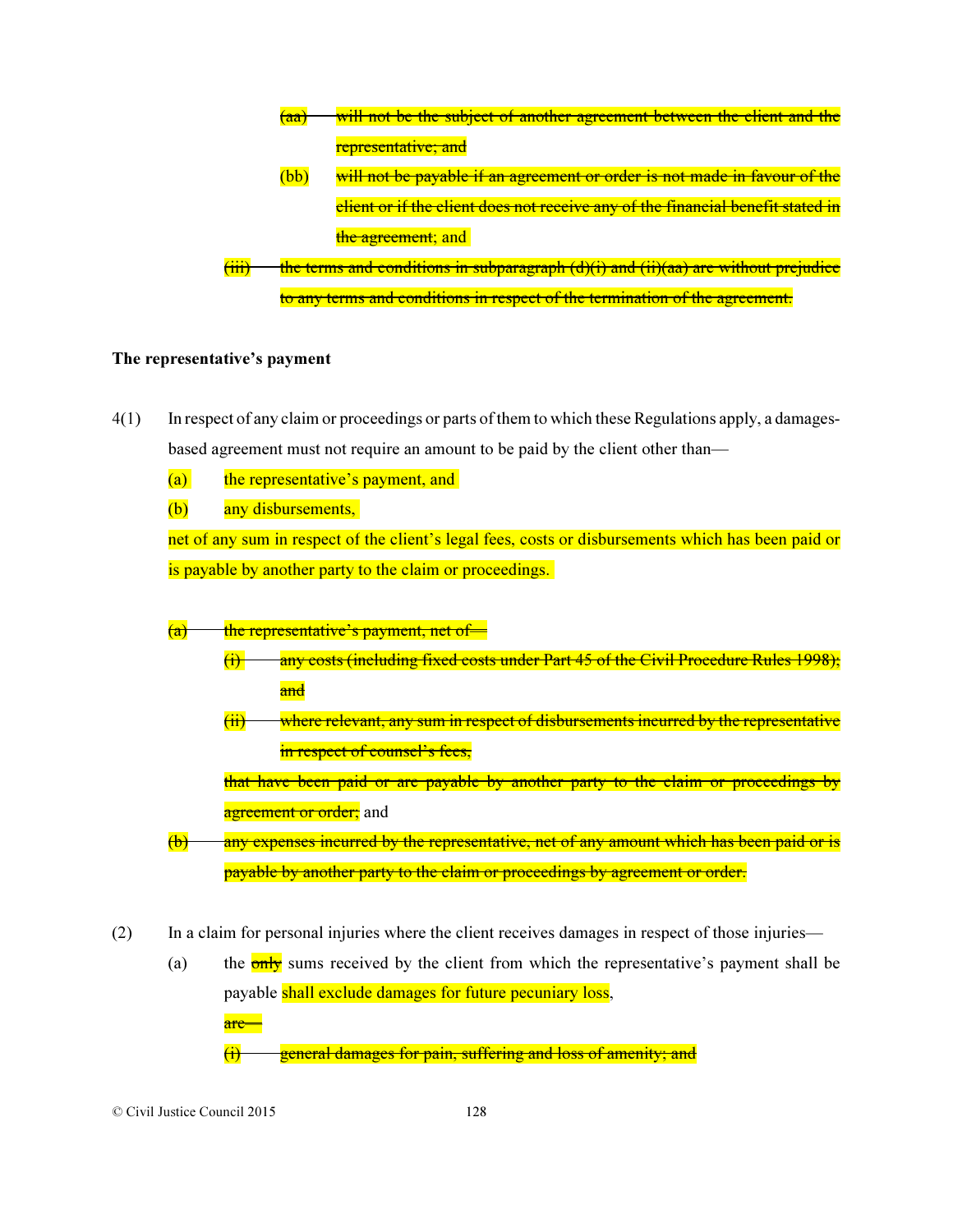(ii) damages for pecuniary loss other than future pecuniary loss,

net of any sums recoverable by the Compensation Recovery Unit of the Department for Work and Pensions; and

- (b) subject to paragraph (5), a damages-based agreement must not provide for a representative's payment above an amount which, including VAT, is equal to 25% of the sums in paragraph  $2(a)$  combined sums in paragraph  $(2)(a)(i)$  and (ii)</del> which are received by the client in satisfaction of the agreement or order.
- (3) Subject to paragraph (5), if in a claim for personal injuries a financial benefit is obtained by the defendant, a damages-based agreement must not provide for a representative's payment above an amount which, including VAT, is equal to  $\frac{25\%50\%}{25\%}$  of the financial benefit obtained by the client.
- (4) Subject to paragraph (5), in any other claim or proceedings to which these regulations applies, a damages-based agreement must not provide for a **representative's** payment above an amount which, including VAT, is equal to 50% of the value of the financial benefit obtained by the client.
- (5) The amounts prescribed in paragraphs  $(2)(b)$ ,  $(3)$  and  $(4)$  shall only apply to claims or proceedings at first instance.

### Agreements between a representative and an additional representative

5. Regulations 3 and 4 do not apply to a damages-based agreement between a representative and an additional representative.

\*\*\*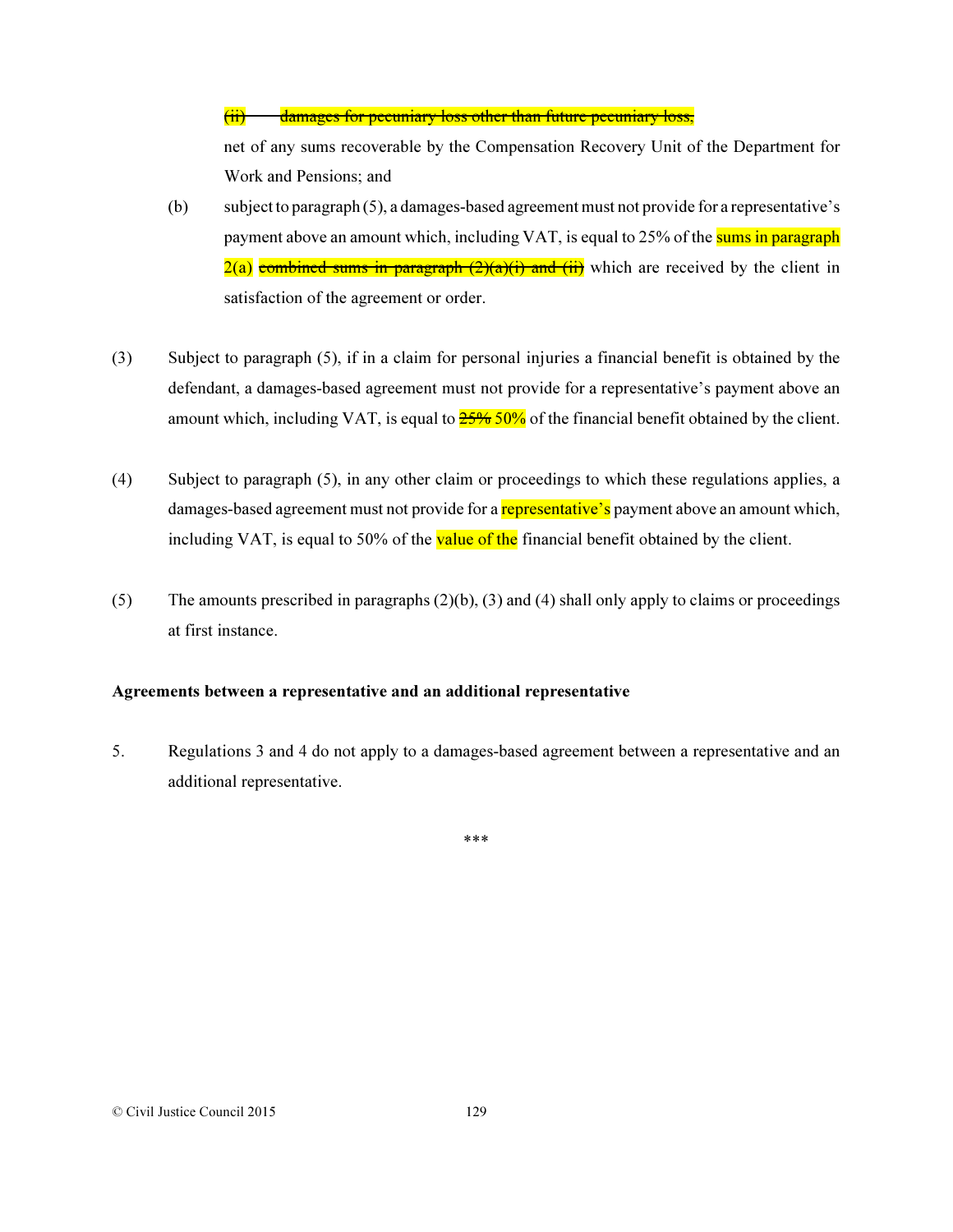# APPENDIX 2

### The Courts and Legal Services Act 1990 (as amended by LASPO 2012)

### *58AA Damages-based agreements*

- (1) A damages-based agreement which satisfies the conditions in subsection (4) is not unenforceable by reason only of its being a damages-based agreement.
- (2) But (subject to subsection(9)) a damages-based agreement which does not satisfy those conditions is unenforceable.
- (3) For the purposes of this section—

a damages-based agreement is an agreement between a person providing advocacy services, litigation services or claims management services and the recipient of those services which provides that—

- (i) the recipient is to make a payment to the person providing the services if the recipient obtains a specified financial benefit in connection with the matter in relation to which the services are provided, and
- (ii) the amount of that payment is to be determined by reference to the amount of the financial benefit obtained;
- (4) The agreement—
	- (a) must be in writing;
	- (aa) must not relate to proceedings which by virtue of section 58A(1) and (2) cannot be the subject of an enforceable conditional fee agreement or to proceedings of a description prescribed by the Lord Chancellor;
- © Civil Justice Council 2015 130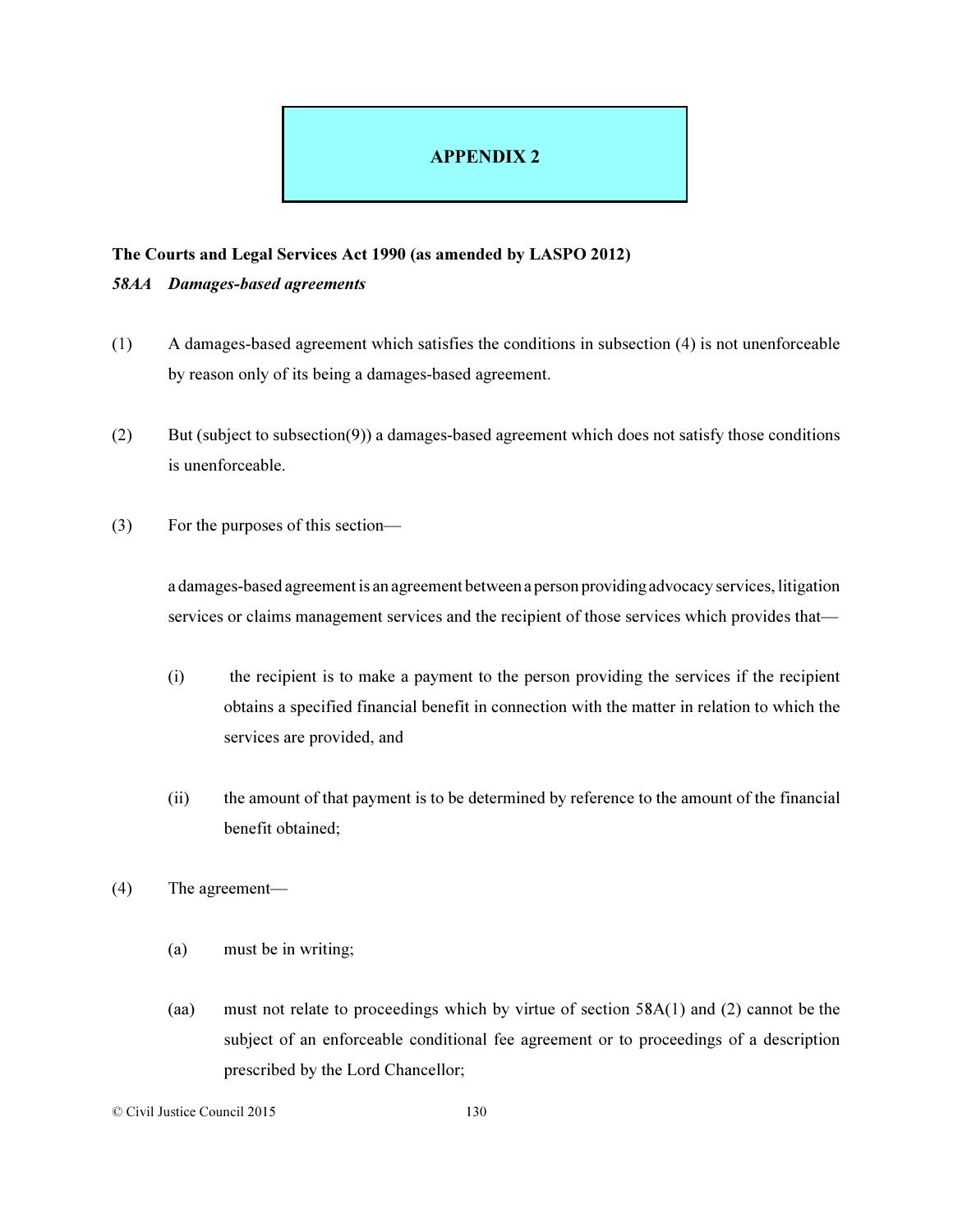- (b) if regulations so provide must not provide for a payment above a prescribed amount or for a payment above an amount calculated in a prescribed manner;
- (c) must comply with such other requirements as to its terms and conditions as are prescribed; and
- (d) must be made only after the person providing services under the agreement has complied with such requirements (if any) as may be prescribed as to the provision of information.
- (5) Regulations under subsection (4) are to be made by the Lord Chancellor and may make different provision in relation to different descriptions of agreements.
- (6) Before making regulations under subsection (4) the Lord Chancellor must consult—
	- (a) the designated judges,
	- (b) the General Council of the Bar,
	- (c) the Law Society, and
	- (d) such other bodies as the Lord Chancellor considers appropriate.
- (6A) Rules of court may make provision with respect to the assessment of costs in proceedings where a party in whose favour a costs order is made has entered into a damages-based agreement in connection with the proceedings.
- (7) In this section—

"payment" includes a transfer of assets and any other transfer of money's worth (and the reference in subsection (4)(b) to a payment above a prescribed amount, or above an amount calculated in a prescribed manner, is to be construed accordingly);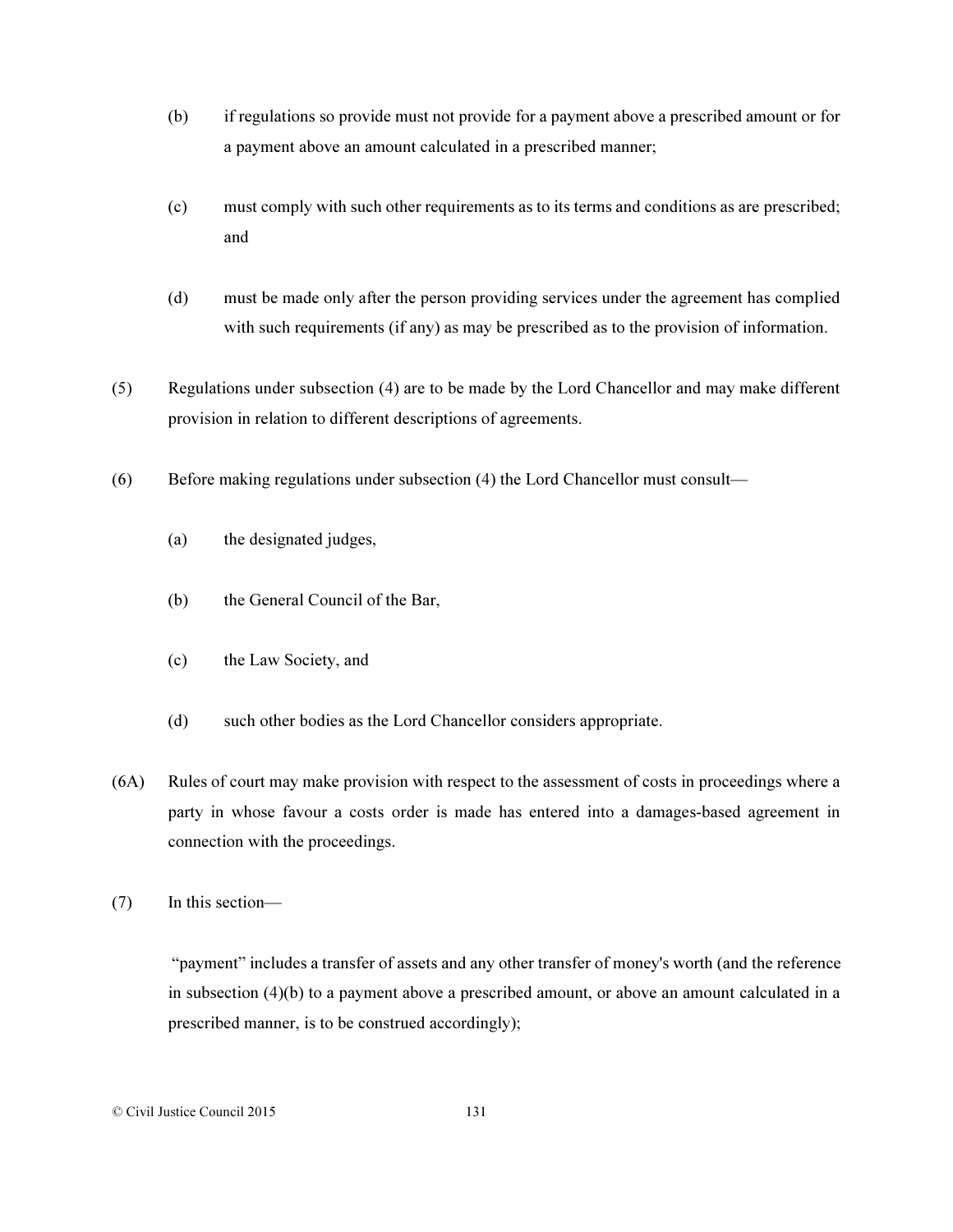"claims management services" has the same meaning as in Part 2 of the Compensation Act 2006 (see section 4(2) of that Act).

- (7A) In this section (and in the definitions of "advocacy services" and "litigation services" as they apply for the purposes of this section) "proceedings" includes any sort of proceedings for resolving disputes (and not just proceedings in a court), whether commenced or contemplated.
- (8) Nothing in this section applies to an agreement entered into before the coming into force of the first regulations made under subsection (4).
- (9) Where section 57 of the Solicitors Act 1974 (non-contentious business agreements between solicitor and client) applies to a damages-based agreement other than one relating to an employment matter, subsections (1) and (2) of this section do not make it unenforceable.
- (10) For the purposes of subsection (9) a damages-based agreement relates to an employment matter if the matter in relation to which the services are provided is a matter that is, or could become, the subject of proceedings before an employment tribunal.
- (11) Subsection (1) is subject to section 47C(8) of the Competition Act 1998.

\*\*\*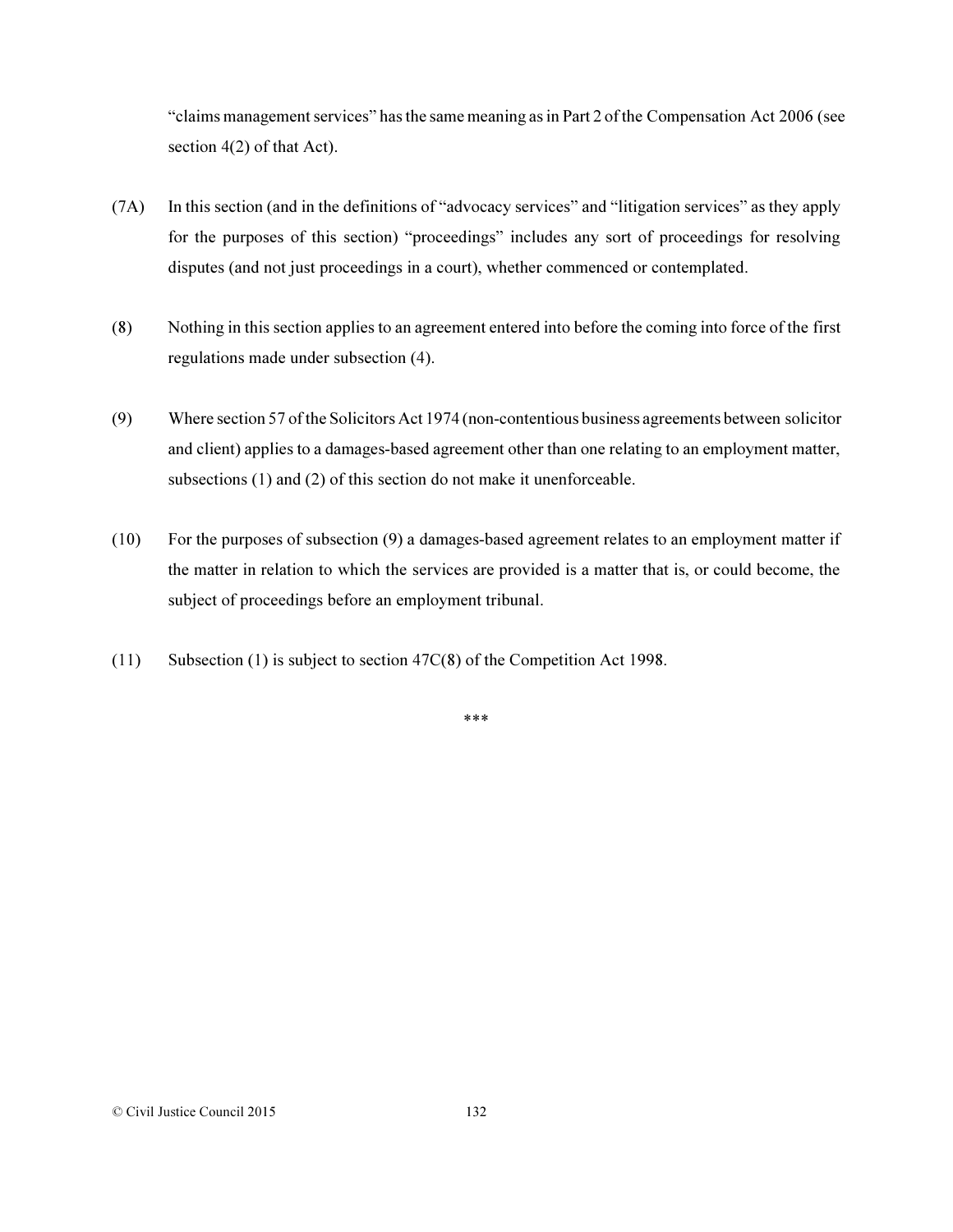# APPENDIX 3

#### LIST OF THE WORKING GROUP'S RECOMMENDATIONS (PHASE I)

- 1.1 The Working Group recommends that, for reasons of practicality and workability, the drafting of the 2015 DBA Regulations should be amended, such that counsel's fees should **always** be treated as an '*expense*', i.e., outside the cap. (However, this should be read subject to recommendation 14.1, so that solicitor + counsel's DBAs do not exceed the statutorily-set DBA cap.)
- 1.2 The concern about the drafting of Reg 3(2)(d)(ii)(bb) prompted the Working Group to recommend that Reg  $3(2)(d)(ii)(bb)$  be deleted from the Regulations.
- 2.1 The Working Group recommends that, in Reg  $1(2)$ , the example of the 'expert's fees' should be retained. However, it would be desirable for the wording to change, as follows (shown in italics):

'disbursements' means disbursements incurred by the representative, including *any fees paid or payable to an expert*, and counsel's fees.

- 2.2 The Working Group recommends that the term, 'expenses', should be deleted from the 2015 DBA Regulations, wherever occurring, and replaced with the term, 'disbursements', which has a widely accepted meaning.
- 2.3 An exhaustive list of expenses/disbursements was not warranted in the 2015 DBA Regulations.
- 3.1 The Working Group considered that, on balance, VAT should remain within the cap, where that VAT was not recoverable by the client. Otherwise, where VAT is recoverable, then VAT should be excluded from the cap. Appropriate adjustments to the drafting should reflect this, such that the situation regarding VAT was rendered absolutely certain, from the client's perspective.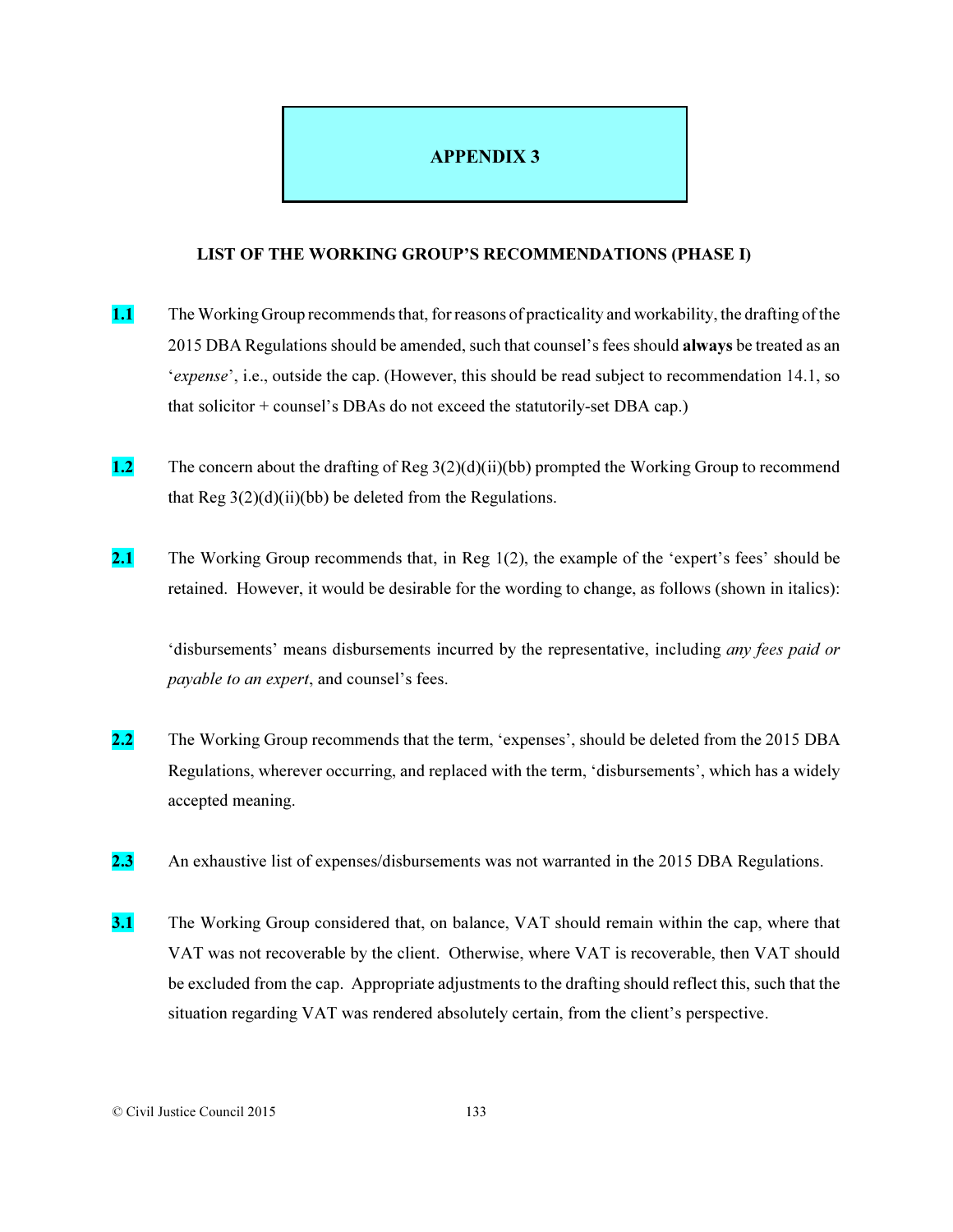- **3.2** The Working Group also noted that the phrase, 'representative's payment' is used in Reg 4(2)(b) and in Reg 4(3), but the word 'payment' is used in Reg 4(4). It recommends the use of 'representative's payment', in Reg 4(4), given that the phrase has a defined meaning in Reg 1(2).
- 4.1 The definition of '*financial benefit*' in Reg 1(2) should be redrafted to read as follows (with the redrafting in bold):

*'financial benefit' –* 

- *(a) includes money or money's worth; and*
- *(b) excludes any sum in respect of the client's legal fees, costs or disbursements which has been paid or is payable by another party to the claim or proceeding.*
- 4.2 The definition of 'costs' in Reg 1(2) should be omitted from the 2015 DBA Regulations.
- 5.1 The Working Group recommends that the term, '*financial benefit*', and in particular, its subdefinition of '*money's worth*', means that it should be open for a legal representative and his client to define the trigger for payment in the DBA itself where the case is won (i.e., whether securing a judgment, or securing cash, or other '*money's worth*'). Although the concept of '*financial benefit*' is usefully defined in Reg 1(2), the question of what amounts to a 'financial benefit' in the particular case in question should be left to the definition of the parties in the DBA itself on a case-by-case basis — so that the client and the solicitor themselves can agree that the solicitor's fee can be payable, whether or not the client actually recovers any damages. Given that s 58AA of the CLSA 1990 refers to a '*specified financial benefit*', the client and his solicitor should legitimately be able to specify precisely what constitutes a *'financial benefit*' as a matter of contractual negotiation.
- 5.2 Although Reg  $3(2)(d)(ii)(aa)$  was supposed to be directed to precluding hybrid DBAs, it is conceivable that it unintentionally covers the use of two DBAs by C — one for a claim and one for a counterclaim. It is recommended elsewhere in this Report (recommendation 15.1) that this provision will need redrafting, if the obligation contained within it is to be rendered a substantive obligation, and not merely something that should be contained in the DBA as a term. Its drafting will need reconsideration for the reason identified in this section of the Report too.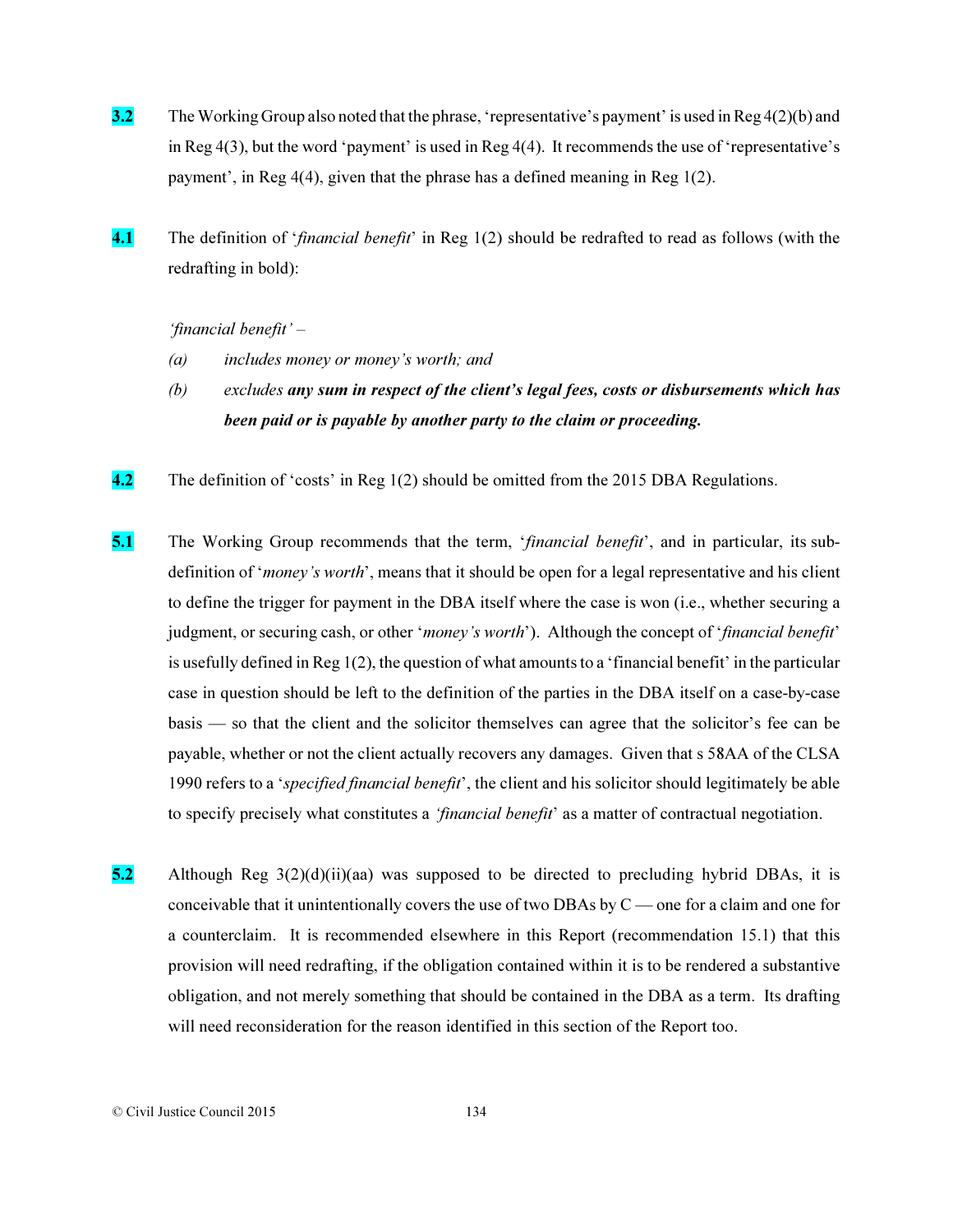- 5.3 If the recommendation in 5.1 is not adopted, the Working Group also recommends that the drafting of the 2015 DBA Regulations should make provision for what should happen, where a counter-claim or set-off is brought against C. As illustrated in discussion point 2, if C's DBA fee is to be calculated strictly on what C *actually recovers* in the litigation in terms of money, where a counterclaim applies, then that will yield a different calculation from what the answer would be if one calculated C's DBA fee as a percentage of the '*financial benefit obtained*' by C. Also, the use by defendants of DBAs brings into sharp relief the same dilemma, i.e., that the amount recovered by D (by virtue of a successful counter-claim) may be entirely different from a measure of the ' *financial benefit obtained*' (if a defence is successful). Clarification of these issues in the drafting will be necessary, for otherwise, litigation inter partes is very likely, to seek judicial clarification of what is, precisely, the '*financial benefit*' obtained, where counterclaims and defences are won and lost.
- 6.1 The Working Group recommends that the present drafting of Reg  $3(2)(b)(ii)$  be reconsidered, to ensure that it could be met by the setting out of a methodology by which D's '*financial benefit*' is to be calculated (given that such a methodology may be the only feasible way of describing the anticipated financial benefit, at the outset of the litigation). This is especially so, when there are at least three different reference points for assessing what amount of damages was actually saved by D's successful (either entire or partial) defence of the litigation.
- 6.2 Further, the Working Group recommended that Reg  $4(3)$  be amended, to substitute a 50% cap for the presently-stated 25% cap. (Alternatively, the Working Group recommended that Reg 4(3) could be deleted, in which case a DBA used by D to defend personal injury claims would be encompassed within the catch-all provision of Reg 4(4), which itself provides for a DBA cap of 50%.) If Reg 4(3) is retained, then clarifying that the damages to which the DBA fee applied did not pertain only to the heads of damage that are stipulated in Reg  $4(2)(a)$  may also be helpful.
- 6.3 On balance (this point was subject to differing views amongst members), the Working Group recommended that Reg 4(3) re retained explicitly (but redrafted according to the recommendation in 6.2), rather than permitting a DBA used by D to defend personal injury claims to merely be encompassed within the catch-all provision of Reg 4(4), which itself provides for a DBA cap of 50%.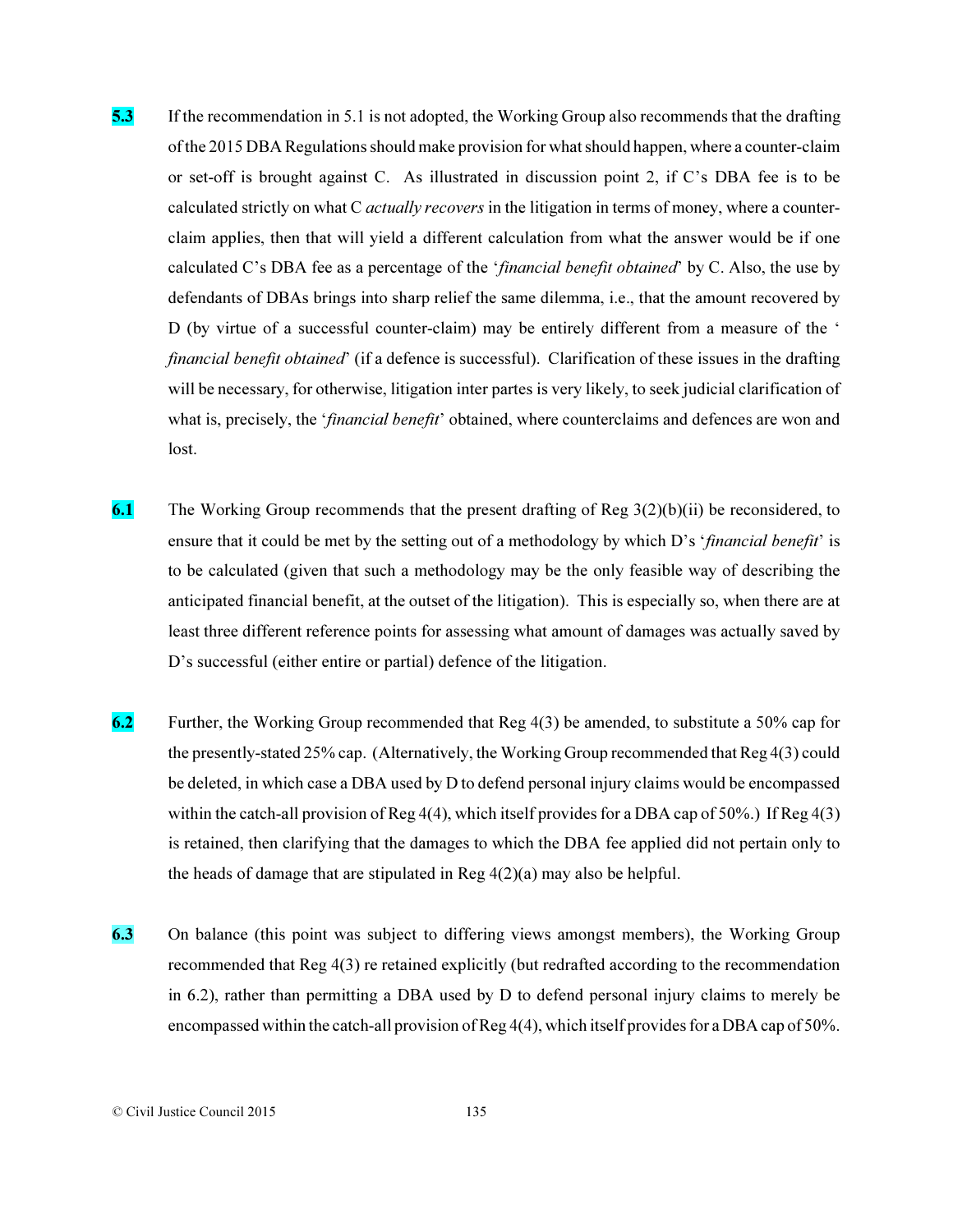Retaining Reg 4(3) would emphasise that the cap of 50% for a defendant's DBA, in respect of a claim for personal injuries, was intentional and not inadvertent.

- 7.1 No amendments to Regs  $1(3)$  or  $2(2)$  were necessary. Both provisions are clear and workable.
- 8.1 Although the prospect of sequential Hybrid DBAs is allowed by the drafting of Reg  $3(2)(a)$  of the 2015 DBA Regulations, the Working Group considered that the Regulations should define what a 'part' of the claim or proceedings could entail (e.g., whether the 'part' can be a reference to a time period, or a legal task, or an issue, or a claim or counterclaim).
- 8.2 The Working Group also recommends that the 2015 DBA Regulations need to specify clearly whether the solicitor can retain the monies recoverable under the non-DBA funding agreement, and to which the DBA fee should be added (if recoverable); or whether it is intended that the monies recoverable under the non-DBA funding agreement should be offset (i.e., included within) the DBA fee, once paid. The answer to this conundrum is not provided on the face of the 2015 DBA Regulations as presently drafted, but will have great ramifications upon the utility of sequential Hybrid DBA agreements.
- 8.3 Finally, as a corollary of recommendation 8.2 above, the Working Group considers that the 2015 DBA Regulations should clarify (to whatever extent that may not be clear already, from the drafting associated with 8.2 above) that, in respect of that part of the claim or proceedings to which the DBA does not relate, the payment of the solicitor's costs and expenses, are payable, regardless of whether or not the client receives any of the '*financial benefit*' stated in the DBA (i.e., that the converse of what is presently in Reg  $3(2)(d)(ii)(bb)$  should be spelt out).
- 9.1 As currently drafted, the 2015 DBA Regulations, in particular,  $\text{Reg } 3(2)(d)(ii)(aa)$ , are not infringed by the Funders' Hybrid DBAs to which the Working Group had regard. (The Working Group cannot comment upon other Hybrid DBAs which may be offered by other Funders on the market.)
- 9.2 If a law firm enters into a DBA with client C, and wishes to be paid for its WIP during the course of the conduct of the litigation, there is nothing on the face of these Regulations to prevent that law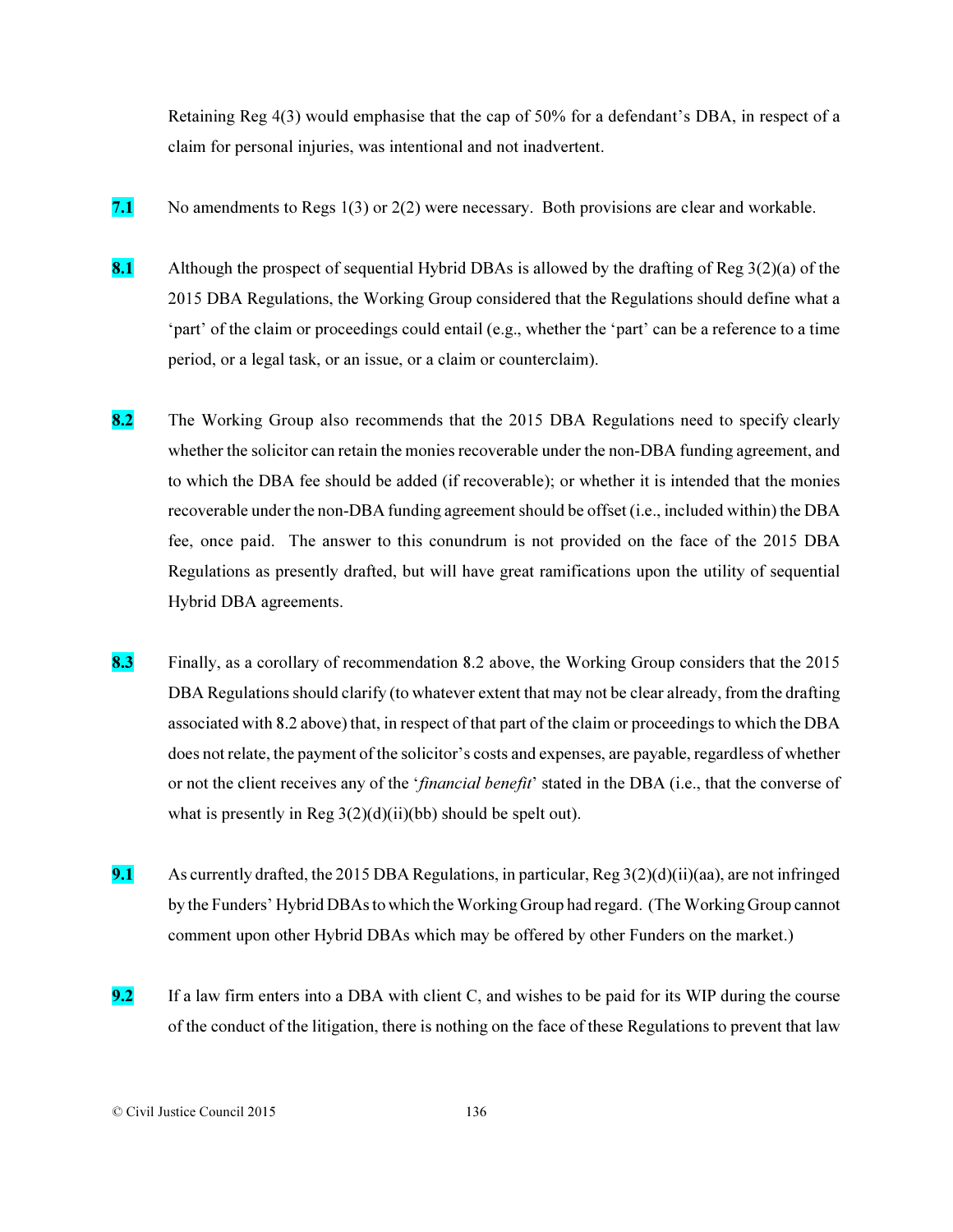firm from entering into a second agreement for payment of that WIP — provided that the second agreement is entered into with a Funder, or some other party, *but not with the client C*.

10.1 The Working Group recommended that Reg 1(4) of the 2015 DBA Regulations should be amended as follows (with the amendment shown in bold):

*These Regulations do not apply to—*

*(a) any damages-based agreement to which section 57 of the Solicitors Act 1974 (non-contentious business agreements between solicitor and client) applies;* 

- *(b) an employment matter; or*
- *(c) an agreement ("a litigation funding agreement") under which— (i) a person ("the funder") agrees to fund (in whole or in part) the provision of advocacy or litigation services (by someone other than the funder) to another person ("the litigant"); and*

*(ii) the litigant agrees to pay a sum to the funder in specified circumstances.*

- 11.1 The Working Group was divided in opinion, as to whether the provisions for a sliding scale of DBA fees (whether determined on the stage at which the proceedings are concluded, or on the basis of the level of financial benefit obtained by C) — *viz*, Reg 3(2)(b)(i) and Reg 3(2)(c) — should be retained in the 2015 DBA Regulations, as being requisite terms of the DBA. Essentially, this division of opinion reflected the reality that, the more mandated content for the DBA which the Regulations specified, the more likely that a legal representative would omit to include some technical matter, thereby rendering the DBA unenforceable (a disastrous consequence, with no *quantum meruit* available to that legal representative). According to the opposing view, however, that mandated content for the DBA was a price worth paying, to promote full disclosure to the client of the sliding scale payments for which he will be liable.
- 11.2 In Reg 3(2)(b), opening words, the phrase, 'and costs' should be deleted, as those are not payable under the DBA itself.
- 11.3 The Working Group also recommends that the 2015 DBA Regulations should clarify (preferably by a suitable amendment of Reg  $3(2)(c)$ ), that the second type of sliding scale DBA fee identified by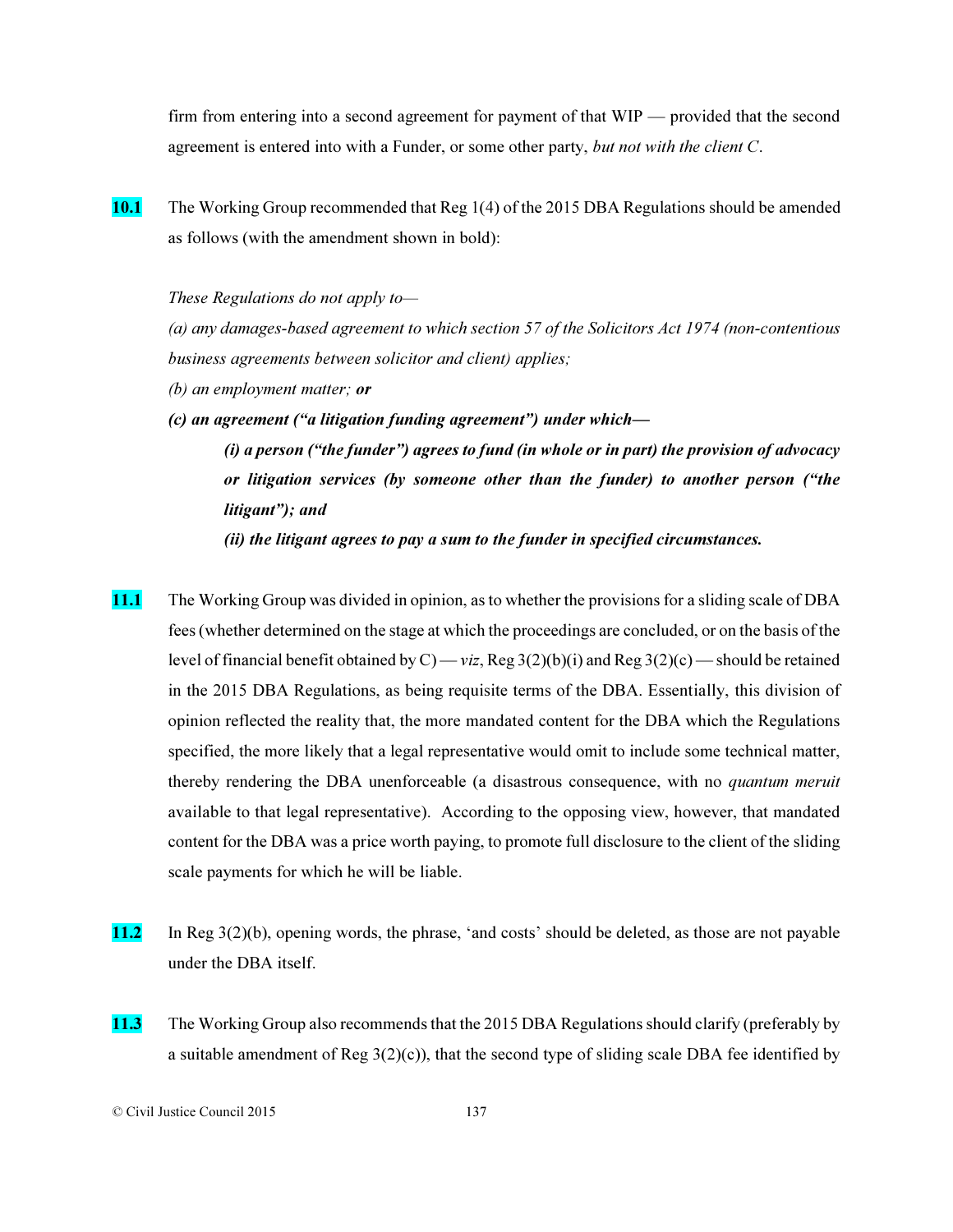the Working Group, i.e., where the percentage of recovery depends upon the level of damages recovery obtained by C, is permitted.

- 12.1 Given the concern about the lack of consumer protection which may arise, if DBAs entered into presuit (whether by a solicitor or by any other entity), in respect of 'non-contentious business', are not regulated, the Working Group recommends that the Government may wish to reconsider the necessary amendments to primary legislation to permit DBAs to be regulated, pre-commencement of litigation. However, the full implications of this recommendation for all types of business would need to be considered carefully.
- 12.2 The interplay, as between legal representatives who use the one DBA for pre- and post-issue stages of a proceedings (which would be covered by the 2015 DBA Regulations) and CMCs which provide pre-litigation services (which would not be covered by those Regulations), should also be given further consideration, when considering the application of DBAs pre-suit.
- 12.3 The arguable proposition that CMCs may be drawn into the ambit of the 2015 DBA Regulations, by virtue of the wide definitions of the '*advocacy services*' and '*litigation services*' which appear in the definition of the '*representative*' in Reg 1(2) — notwithstanding that any reference to '*claims management services*' was removed from that definition in the 2015 DBA Regulations — gives rise to the prospect of satellite litigation on this issue (particularly if C objects to the fee agreement entered into with the CMC). The Working Group recommends that the situation regarding the application of the 2015 DBA Regulations to CMCs, be further investigated and then clarified, either within the Regulations or in relevant primary legislation.
- 13.1 The Working Group recommended that the philosophy underpinning Reg 4(5) of the 2015 DBA Regulations, i.e., that the statutorily-imposed caps for personal injury and for commercial matters should only apply to first instance decisions, and should not necessarily apply to any appeals conducted from those first instance decisions, should be retained.
- 13.2(a) A majority of the Working Group recommended that it was not necessary for the Regulations to require a 'first instance DBA' to specify whether or not it governed any appeal in the claim or proceedings. Rather, C and his legal representative should be free to negotiate different funding

<sup>©</sup> Civil Justice Council 2015 138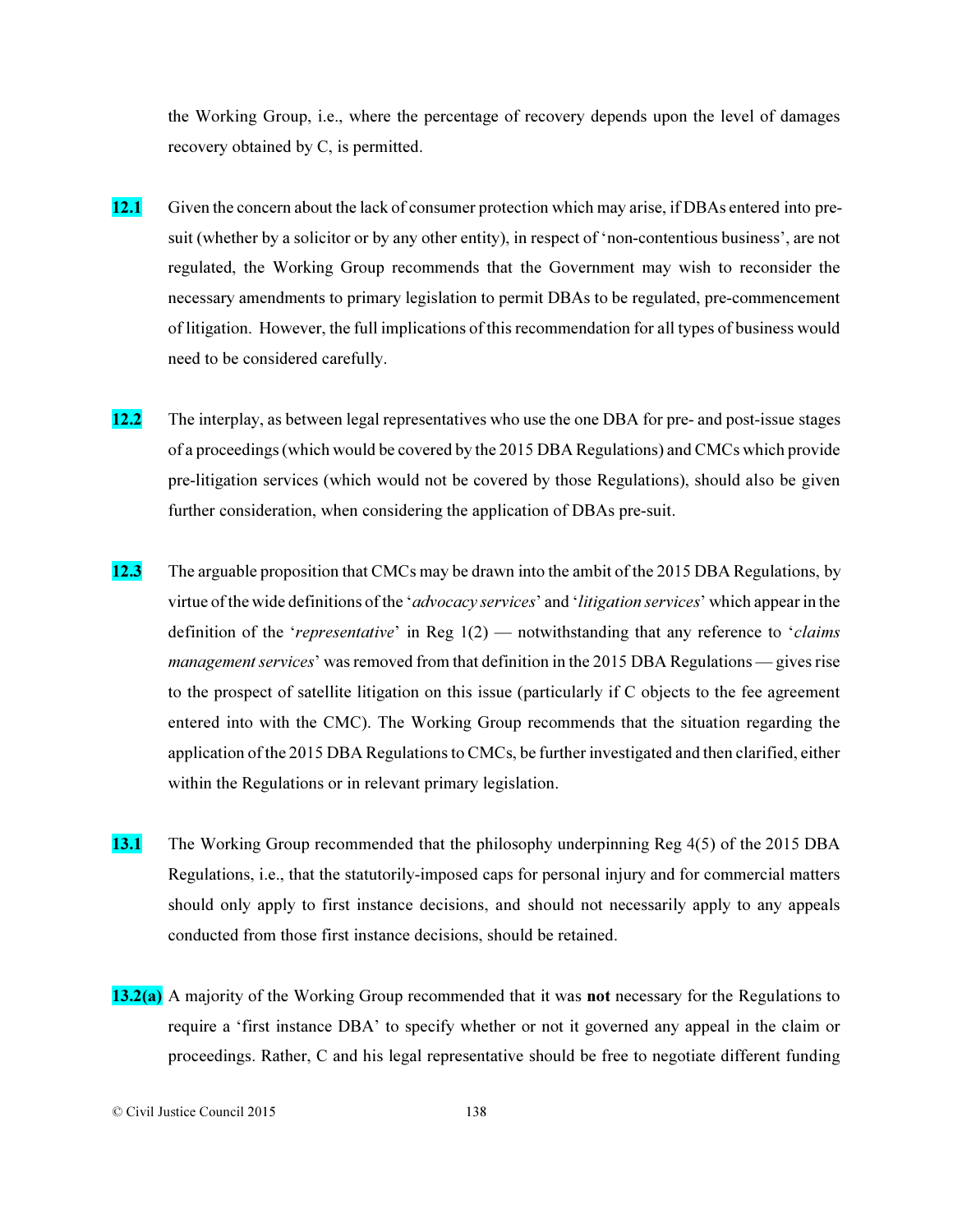terms for any appeal, whether under a DBA or under some other form of funding (such as a CFA, or an hourly rate basis) — and this negotiation could be conducted either upfront, or at any time during the course of the claim or proceedings (including proximate to the appeal itself). Hence, the DBA for the first instance proceedings could validly remain silent on the issue of any appeal. This was a desirable course, given that: (i) the many and varied circumstances surrounding an appeal were too numerous to be discussed with any surety at the outset of the claim or proceeding; (ii) the legal representative could only feasibly measure the risk of conducting an appeal (and, hence, an appropriate DBA cap for an appeal) when confronted with the prospect of that appeal (e.g., depending upon whether key questions of fact had gone against C at first instance); and (iii) to increase the specified content of the DBA (by specifying what should happen, if an appeal were involved) would ensure yet another point of potential non-compliance with the 2015 DBA Regulations, and increase the prospect of yet another 'costs war'.

- 13.2(b) A minority of the Working Group considered that the 2015 DBA Regulations should specify that the DBA for first instance proceedings must state explicitly (for the benefit of client C), whether or not an appeal is covered under the DBA. The minority considered that C should know (at a point at which the bargaining position of C and his legal representative were relatively equal) whether or not the DBA caps also covered any appeal in the claim or proceedings, or if so, what those caps should be. According to the minority, disputes about the quantum of the DBA fee (especially if the damages on appeal were reduced) were likely to lead to satellite litigation, if the application of the DBA to appeals was not insisted upon at the outset.
- 13.3 The Working Group recommends that Reg 4(5) should clarify *the timing* at which the legal representative was entitled to the DBA fee. That is, as a matter of policy, the 2015 DBA Regulations need to clarify whether the DBA fee can be calculated according to the financial benefit obtained at first instance, or whether the DBA fee will always be conditional on the outcome of an appeal (if any).
- 14.1 Where C enters into separate DBAs with a representative, and with an additional representative directly, then it should be clarified, via a new Reg 5(2), that the DBA fees recovered by the representative and the additional representative should not, in combination, exceed the DBA caps specified in Reg 4.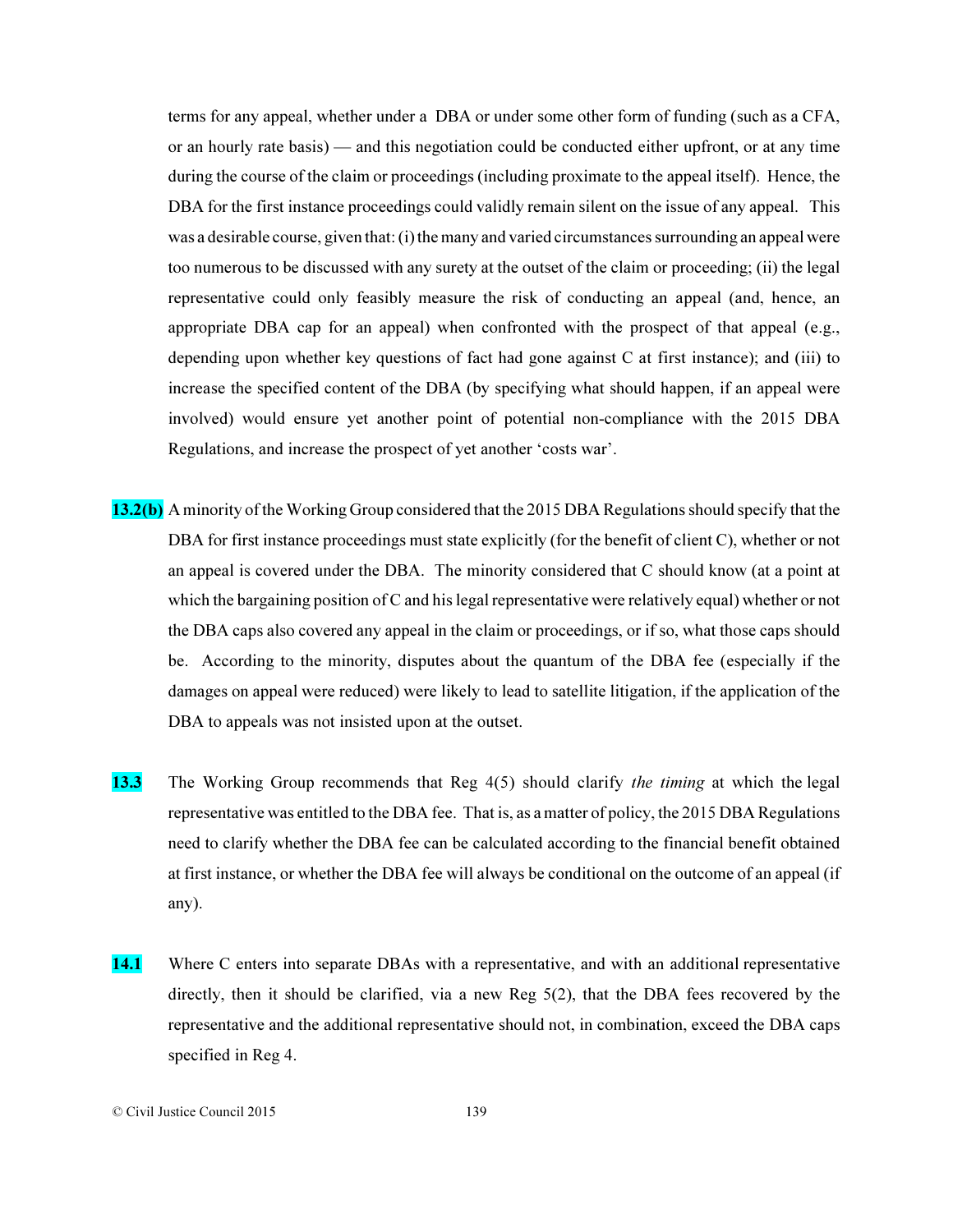- 14.2 On balance, the Working Group did not consider that uncertainty would arise as to who is the '*additional representative*', and hence, a clarification of that phrase, either in the definitions section in Reg 1(2) or in Reg 5, was not considered to be necessary.
- **15.1** The Working Group recommends that Reg  $3(2)(d)(i)$ –(ii) should be deleted, and any substantive obligations contained therein redrafted accordingly.
- 15.2 It further recommends that the presumed intent underlying Reg  $3(2)(d)(iii)$  that in the event of termination of the DBA, the legal representative was entitled to payment under some separate agreement between the client and the representative other than the DBA — should be retained in the 2015 DBA Regulations, but with alternative drafting.
- 16.1 The Working Group had no recommendation to make on this issue, given that a costs order could probably be sought and ordered, but the costs could not be summarily assessed, if C were conducting the litigation on a DBA-funded basis. Hence, the prospect of C's having to pay back some of those costs to D, in order to comply with the indemnity principle, is not going to arise, in practice.
- 17.1 On balance, the Working Group concluded that the 2015 DBA Regulations, in seeking to give effect to the Government's policy position that future pecuniary losses cannot be subject to the DBA, should **not** be redrafted. That is,  $\text{Reg }4(2)(a)$  should **not** be recast so as to explicitly provide that the '*sums received by the client from which the representative's payment shall be payable*' should be permitted to include all other damages recoverable by that client (i.e., exemplary damages, conventional sums, etc), other than future pecuniary losses. Symmetry between the method of calculating the DBA fee, and the long-standing method of calculating the success fee under a conditional fee agreement, was considered to be desirable.
- 17.2 Any further recommendations, regarding the interaction between the 2015 DBA Regulations and personal injury claims, are contained in Section 30 of the Report.
- 18.1 The Working Group considers that the 2015 DBA Regulations should not deal with this issue, e.g., by specifying that a breakdown of the heads of damage should be compulsorily undertaken in any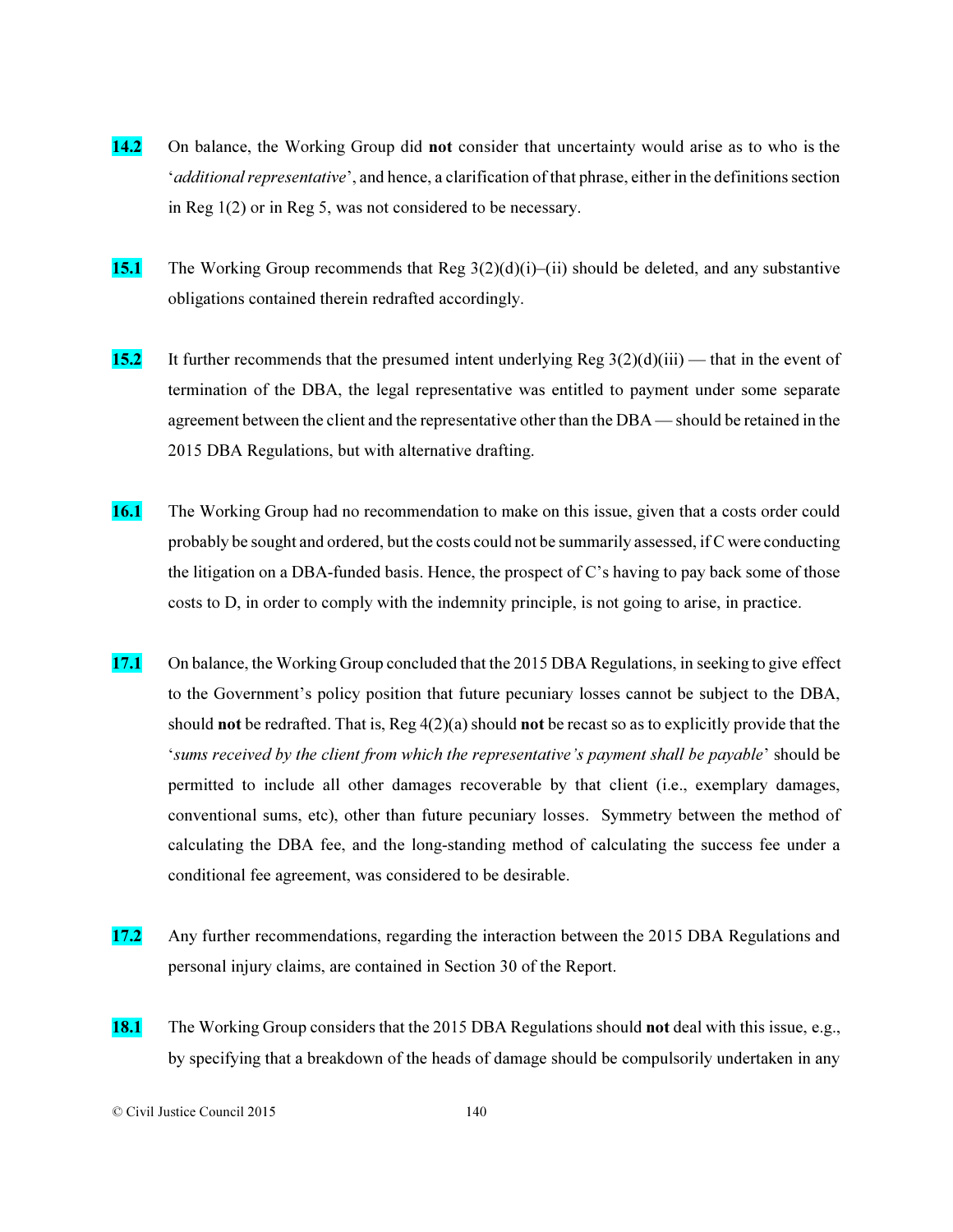global settlement sum. Rather, the division among heads of damages in a global settlement sum should be dealt with as between C and his solicitor, given that: (1) it was inherent in the solicitor's professional duties that he must act in the interests of C at all times (failing which sanctions may ensue); and (2) failing agreement between C and his solicitor as to an appropriate breakdown, other forms of dispute resolution (e.g., a referral about an appropriate breakdown of the settlement sum to an independent third party) were already countenanced in professional organisations' guidelines or model letters. Hence, it was unnecessary for the 2015 DBA Regulations to deal with the issue.

- 19.1 The new definition of '*financial benefit*' in Reg 1(2), to '*include money or money's worth*', was sufficient to cover a myriad of circumstances where what is recovered by C is some tangible or intangible asset, other than money. However, the Working Group recommends that the 2015 DBA Regulations should specify that, where the '*financial benefit*' to which the DBA relates is represented by '*money's worth*', then the DBA must stipulate either the value (as a monetary figure) of that '*financial benefit*', or alternatively, some formula by which the value of that '*financial benefit*' is to be quantified (if necessary, by reference to a valuation undertaken by an independent third party). In the latter case, the date of valuation of the '*financial benefit*' should also be stipulated in the DBA.
- 19.2 The requirement, in Reg 3(2)(b)(ii), that the DBA must specify '*a description of the anticipated financial benefit to which the agreement relates*', was not considered to be specific enough to cover the suggested mandated content of the DBA noted in recommendation 19.1, above. Nevertheless, the Working Group considered that, on balance, Reg 3(2)(b)(ii) should be retained in the 2015 DBA Regulations, as it provided information to the client, as to whether the recovery was damages, something else which represents '*money's worth*', or a combination of the two.
- 19.3 In Reg 4(4), the Working Group recommends that it should be redrafted, to state as follows: ' ... a damages-based agreement must not provide for a *representative's* payment which, including VAT, is equal to 50% of the *value of the* financial benefit obtained by the client'.
- 20.1 Reg 4(1) of the 2015 DBA Regulations could be simplified (amended as shown in bold), to provide that: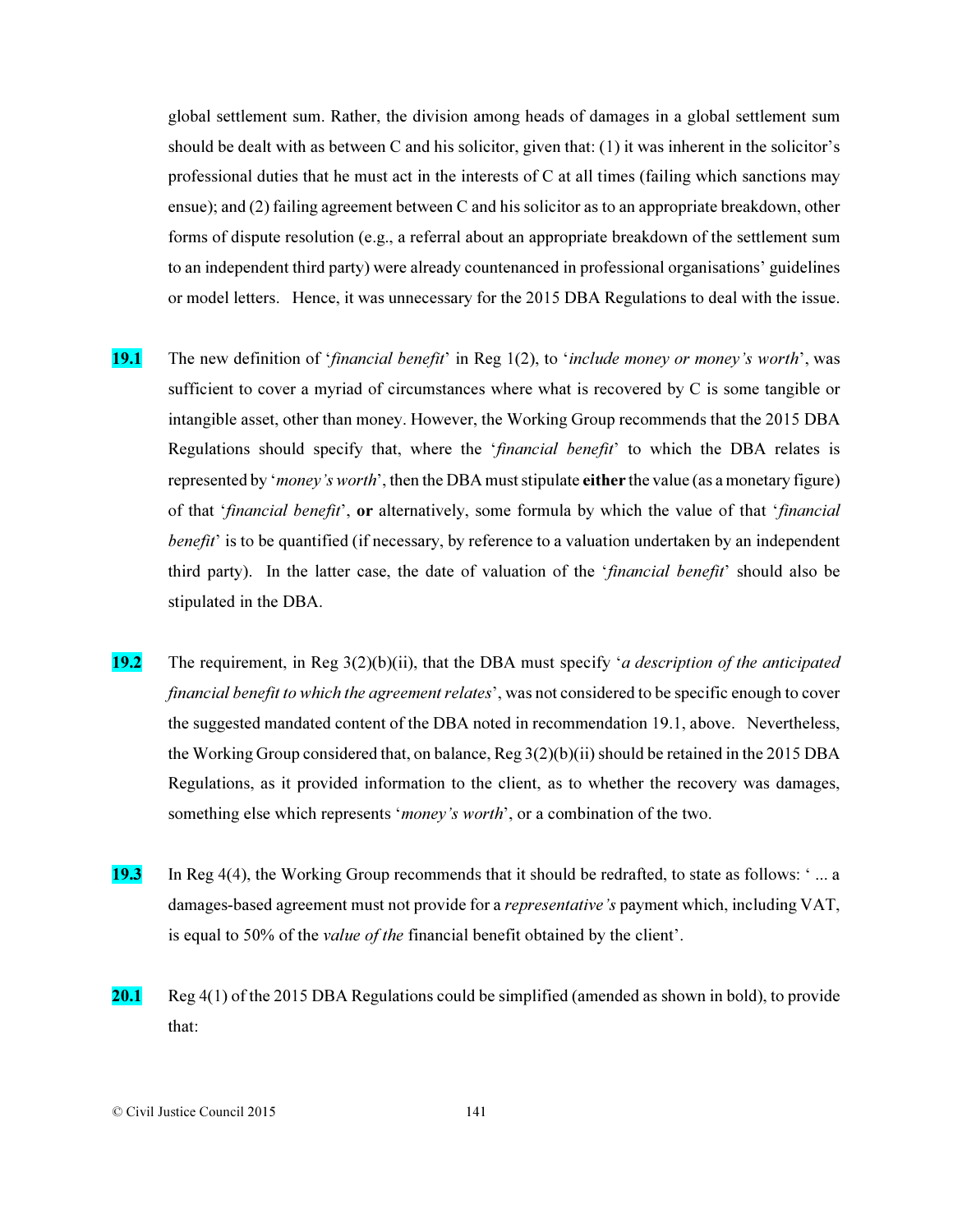*In respect of any claim or proceedings or parts of them to which these Regulations apply, a damagebased agreement must not require an amount to be paid by the client other than—*

- *(a) the representative's payment, and*
- *(b) any disbursements,*

*net of any sum in respect of the client's legal fees, costs or disbursements which has been paid or is payable by another party to the claim or proceedings.* 

20.2 The 2015 DBA Regulations should be clarified, to provide that the representative and the client may agree that, regardless of whether or not C receives any financial benefit in the claim or proceedings, the client is obliged to pay the disbursements incurred in the conduct of that claim or proceedings.

\*\*\*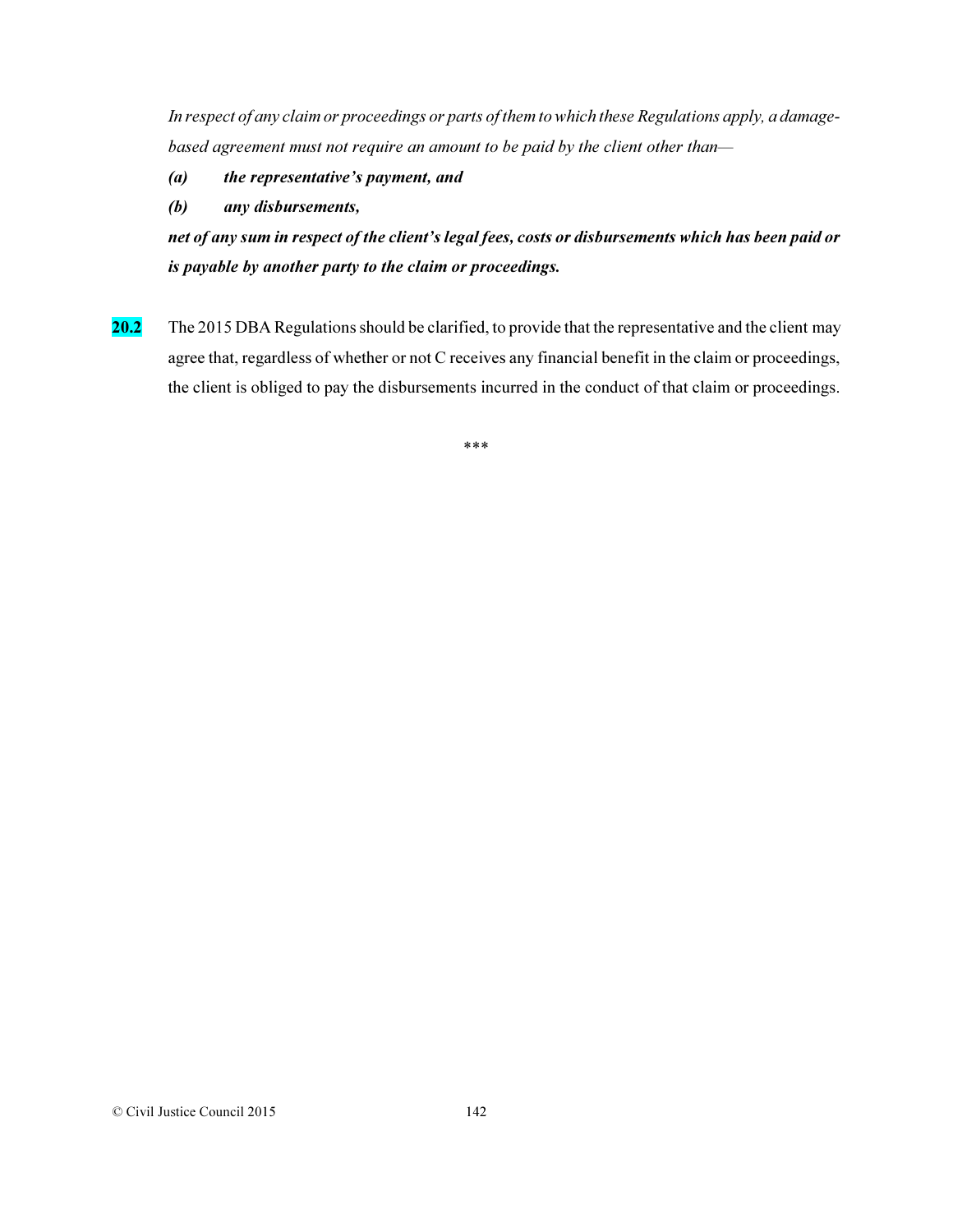## APPENDIX 4

## LIST OF THE WORKING GROUP'S RECOMMENDATIONS (PHASE II)

- 21.1 The Working Group was divided on the question of concurrent hybrid DBAs, with some members considering that there was no good reason to prohibit their use, and that market freedom should prevail; whilst other members considered that the case in favour of concurrent hybrid DBAs had not been proven. It concluded that it was a policy decision which was ultimately one for the Government. However, the Government should be encouraged to evaluate the arguments in favour of concurrent hybrid DBAs, even in the absence of any cadre of cases which have tested the arguments (given the nervousness of the legal marketplace on this issue).
- 22.1 Most members of the Working Group favoured the implementation of the Success Fee model, in preference to the Ontario model, given the several advantages which the Success Fee model entails. Certainly, whether the Ontario model or the Success Fee model should be implemented, by which to govern recoverable costs, should warrant a review of Governmental policy, given the advantages which accrue with the Success Fee model. However, if the Success Fee model were to be implemented, the statutorily-set ceilings may require reducing.
- 23.1 The Working Group's opinion on the issue of whether or not the indemnity principle should be abrogated for DBAs was divided (undoubtedly reflecting the opinion of the legal marketplace, as discussed in Chapter 5 of the Jackson report, *Review of Civil Litigation Costs*). The Working Group recommended, on balance, that the strength of arguments were in favour of abolishing the indemnity principle, insofar as it relates to DBAs. If it was not tenable, for Governmental policy, to remove the principle for all civil litigation (as recommended by Lord Justice Jackson), then it may be possible to disapply the principle merely in the province of DBAs (whether it should also be abrogated for CFAs too would require a further policy decision to be taken by the Government). The application of the indemnity principle has the potential to wreak real injustice for C's legal representative, in the context of DBAs.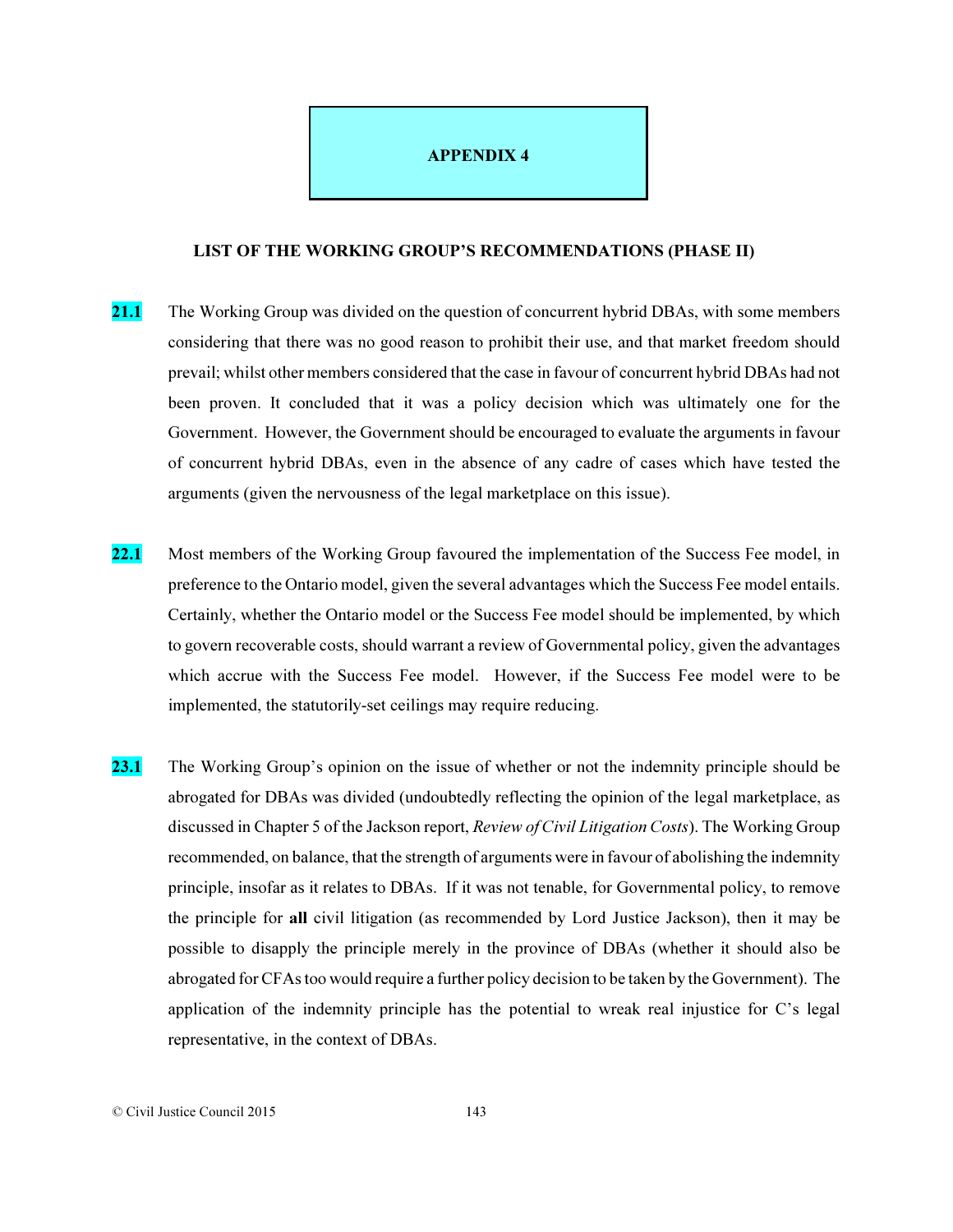- 24.1 Views as to whether or not C's legal representative ought to be able to recover on a quantum meruit, in the event that the DBA is unenforceable, were quite mixed among the Working Group. However, on balance, it concluded that no quantum meruit should be statutorily-authorised. The arguments disfavouring a quantum meruit outweighed those which favoured its statutory availability. Furthermore, the Working Group considered it possible that a *Hollins v Russell*-type solution might possibly be judicially developed (as it was for CFAs), where a legal representative's non-compliance with either the 2015 DBA Regulations or with s 58AA occurs, but that will be a matter for the courts.
- 25.1 On a costs–benefit analysis, the Working Group did not consider that any requirement for independent advice about the DBA should be incorporated in the 2015 DBA Regulations. A full explanation of the terms of the DBA is best addressed in other ways, particularly given the professional responsibilities resting upon a legal representative under the SRA's *Code of Conduct*.
- 26.1 In the Working Group's view, whilst the opposing party will likely 'end up knowing' of the fact that DBA funding is being used by the opposing party, it is unnecessary for that fact of funding to be notified to the opposing party (or to the court). That position would be entirely consistent with the non-disclosure of a CFA in the modern litigious environment. Hence, no such requirement should be incorporated in the 2015 DBA Regulations.
- 27.1 On balance, the Working Group considered that grounds and manner of termination of a DBA, and the consequences of the termination on either side, was best left to negotiation between the legal representative and his client in the DBA itself, without providing for those in the 2015 DBA Regulations. The professional obligations to which each solicitor and barrister was subject should be sufficient protection for the client against inappropriate termination by that legal representative; and the ability to draft a suitable DBA was sufficient protection for the legal representative against inappropriate, or unfortunate, termination by the client.
- 28.1 Given that some uncertainty may arise as to whether or not the *Hodgson* immunity will translate from the CFA context to the DBA context, some statutory clarification in the 2015 DBA Regulations (either mandating the legal representative's immunity from adverse costs unless exceptional